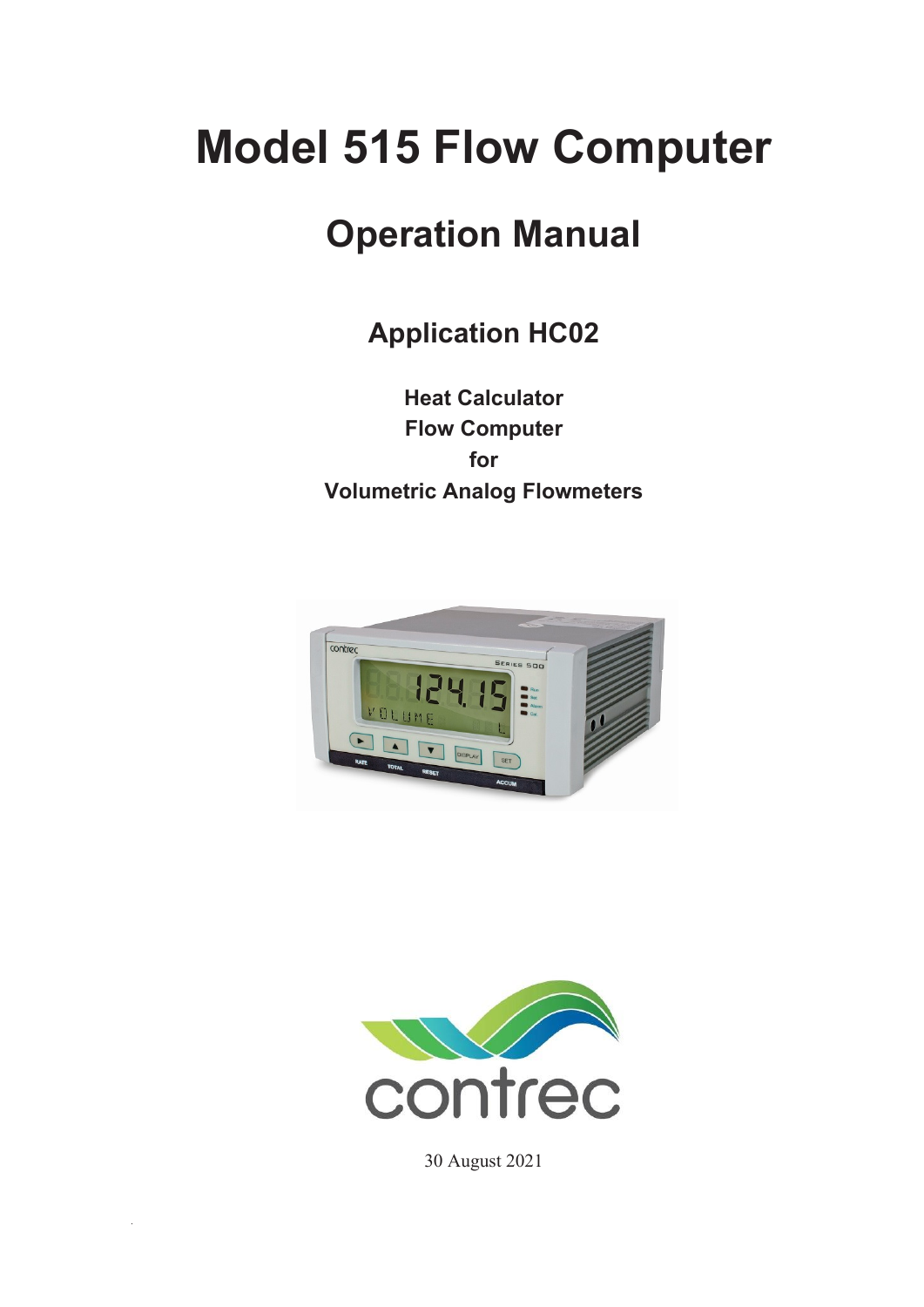### **Model 515 Flow Computer - Operation Manual**

#### © Contrec Limited 2021

The instructions given herein cover the general description, installation, operation and maintenance of the subject equipment. Contrec Limited. reserves the right, without prior notice, to make engineering refinements that may not be reflected in this manual.

Should any questions arise which cannot be answered specifically by this manual, they should be directed to Contrec Limited for further detailed information and technical assistance.

Contrec Limited will not accept any liability for either direct or consequential damages resulting from the use or misapplication of the contents of this manual.

Part of the software embedded in this product is eCos - Embedded Configurable Operating System, a trademark of Red Hat. Portions created by Red Hat are Copyright © 1998, 1999, 2000 Red Hat, Inc. (http://www.redhat.com). All rights reserved

The software in this product was in part provided by Red Hat and any express or implied warranties, including, but not limited to, the implied warranties of merchantability and fitness for a particular purpose are disclaimed. In no event shall the author be liable for any direct, indirect, incidental, special, exemplary, or consequential damages (including, but not limited to, procurement of substitute goods or services; loss of use, data, or profits; or business interruption) however caused and on any theory of liability, whether in contract, strict liability, or tort (including negligence or otherwise) arising in any way out of the use of this software, even if advised of the possibility of such damage.

#### **Contrec Limited**

Riverside, Canal Road, Sowerby Bridge, West Yorkshire HX6 2AY UNITED KINGDOM Tel: +44 1422 829944 Email: sales@contrec.co.uk

#### **Website: www.contrec.co.uk**

**Contrec Systems Pty Ltd** 5 Norfolk Avenue Ringwood, Melbourne 3134 AUSTRALIA Tel: +61 4 413 505 114 Email: info@contrec.com.au

#### **Contrec - USA, LLC**

916 Belcher Drive Pelham AL 35124 USA Tel: +1 (205) 685 3000 Fax: +1 (205) 685 3001 Email: contrec@contrec-usa.com



**Publication No: 515-HC02-OM - 30 August 2021**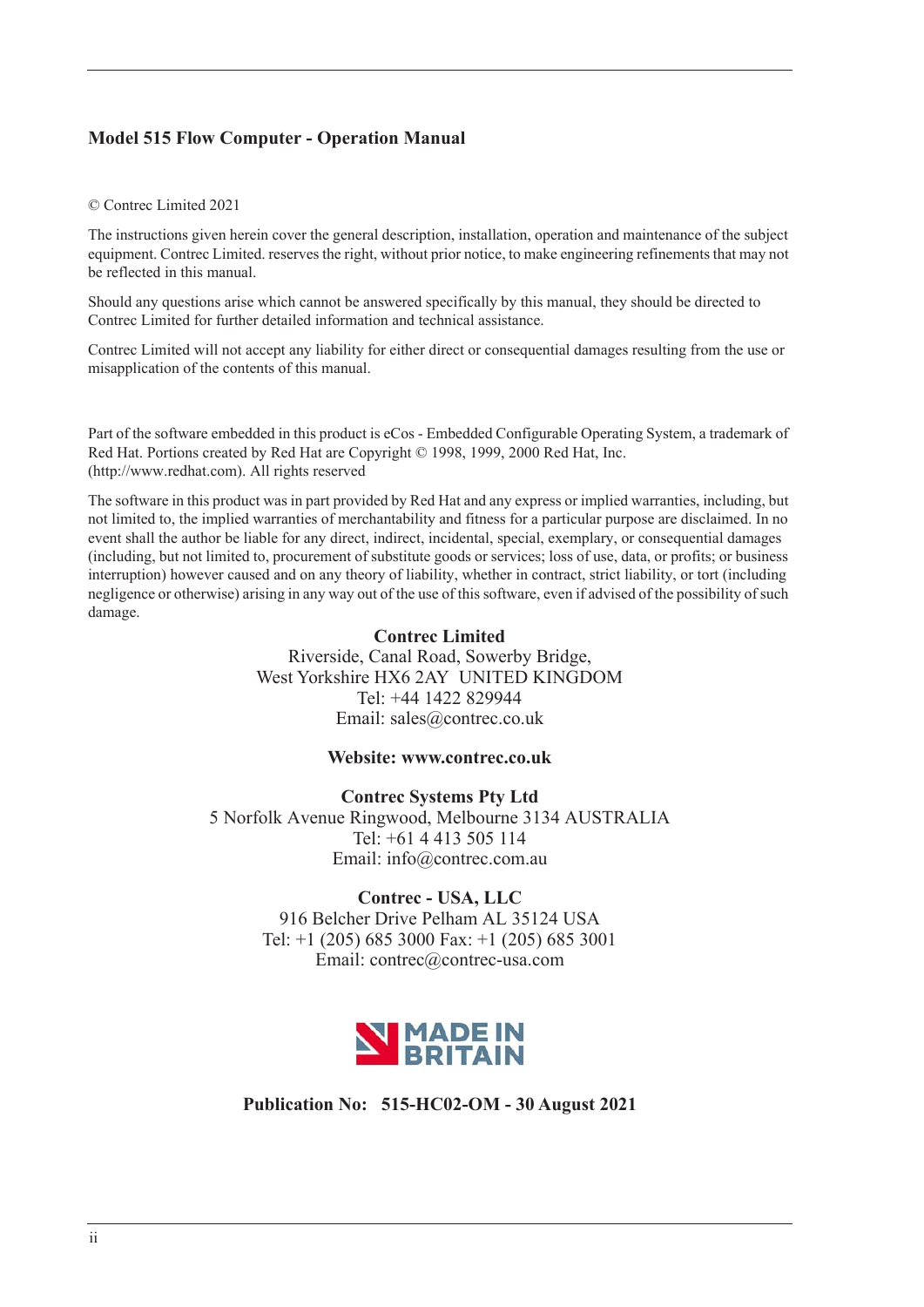

### **The information in this safety notice is for the prevention of injury to personnel and damage to the instrument.**

### **The manufacturer assumes no liability for injury or damage caused by misuse of the instrument or for modifications made to the instrument.**

This document must be consulted in all cases where the following "Caution" safety symbol is used :  $\bigwedge$ 

### **Qualified Personnel**

The instrument must be installed, operated and serviced by persons who have been properly trained and authorised. Personnel must read and understand this manual prior to installation and operation of the instrument. Refer to section 3 for further information regarding permitted maintenance operations. The safety of any system incorporating the equipment is the responsibility of the assembler of the system.

### **Static Hazard**

The 500 series flow computer uses high speed CMOS circuitry which is sensitive to static damage. The user should observe accepted safety practices for handling electronic devices, especially during servicing. Once the unit is installed, grounded and interconnected, the chances of static damage are greatly reduced.

### **Voltage Hazard**

Before connecting power to the instrument, ensure that the supply voltage for the AC or DC input is suitable. The AC voltage rating is as stated on the instrument rating plate. Personnel should take all due care to avoid electric shock. **For safe operation it is essential to connect a mains safety earth to the A.C. power inlet.** Do not operate at altitudes above 2000m.

### **Welding Hazard**

Do not perform electric welding in close proximity to the instrument or its interconnecting cables. If welding in these areas must be performed, disconnect all cables from the instrument. Failure to do so may result in damage to the unit.

### **Moisture Hazard**

To avoid electrical faults and corrosion of the instrument, do not allow moisture to remain in contact with the instrument. Operate only in a clean, dry and pollutant-free environment.

### **Operating & Storage Temperature**

Operating: If a heater is being used, **DO NOT** isolate the instrument in temperatures below  $-20^{\circ}$ C.

Storage: **DO NOT** store the equipment below -20°C.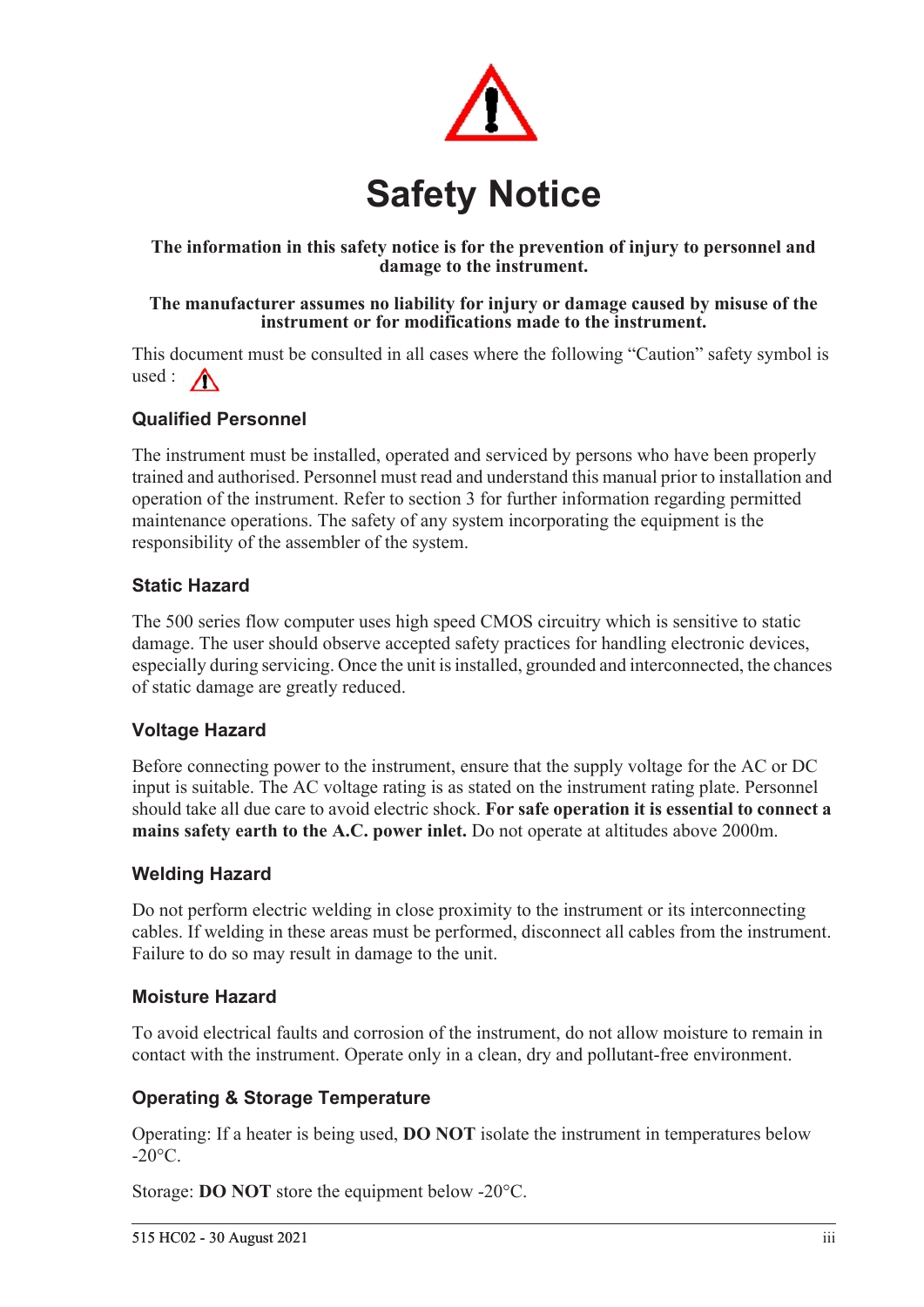### **Disconnection Device**

When powered from a mains supply this unit requires the provision of a suitable mains isolation device, capable of interrupting both poles of the supply and meeting your local wiring regulations, to be suitably located and easily accessible near to the installed instrument. It must be marked as the disconnecting device for the equipment. It must be suitably rated with respect to the cross sectional area of the supply conductors.

### **Instrument Disposal**

Contrec instrumentation should not be thrown into the general waste system.

If within EU member states, this instrument should be disposed of according to the guidelines set by the WEEE (Waste Electrical and Electronic Equipment) directive 2012/19/EU. If outside of the EU, this equipment should be responsibly disposed of according to local and national regulations for EEE (Electrical and Electronic Equipment).

By not discarding of this product along with other house hold waste you are preserving natural resources and reducing waste sent to landfill and incinerators.

Remove batteries and dispose of separately (see *Disposal of Batteries*) before disposal of Contrec instrumentation.

### **Disposal of Batteries**

Batteries have an environmental impact. Safe and responsible disposal should be undertaken.

In all EU member states, as per Directive 2006/66/EC, batteries must not be thrown away with general waste. Contact your local environmental authority for information regarding disposal or recycling of used batteries, alternatively they can be returned directly to Contrec Ltd. for disposal.

Please Contact Contrec Ltd before returning batteries for disposal.

# **Explanation of IEC Symbols Used**

You should familiarise yourself with the following symbols which are used both within this manual and on the instrument itself.



 This document must be consulted in all cases where the following "Caution" safety symbol is used.



AC Input (AC).



Protective Earth Terminal.



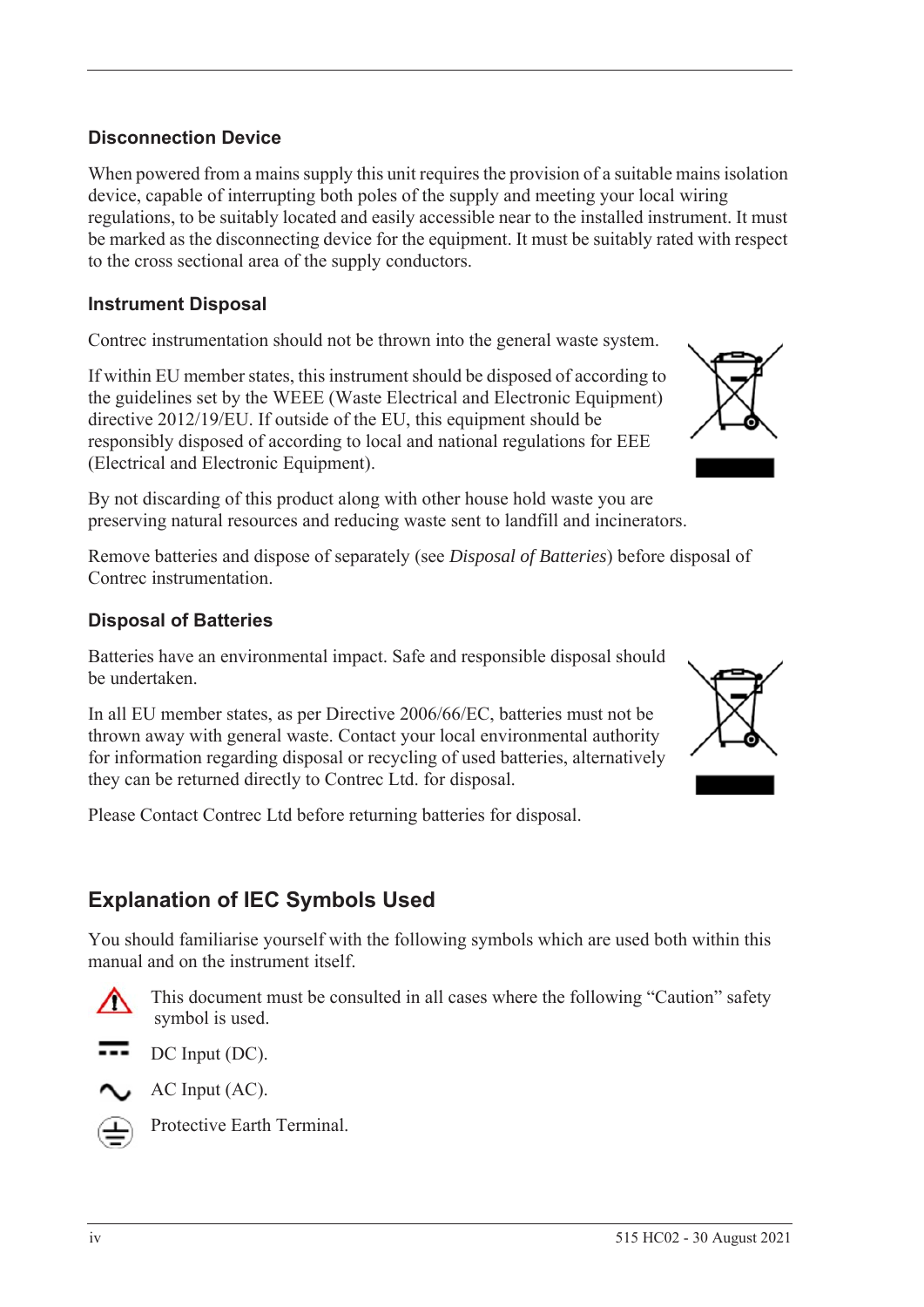### **[1 Introduction](#page-10-0)**

|   | Calculations de la communication de la communication de la communication de la communication de la communication                                                                                                               |    |
|---|--------------------------------------------------------------------------------------------------------------------------------------------------------------------------------------------------------------------------------|----|
|   |                                                                                                                                                                                                                                |    |
|   | Displayed Information and a contract of the contract of the contract of the contract of the 3                                                                                                                                  |    |
|   |                                                                                                                                                                                                                                |    |
|   | Communications research resources and contract the contract of the contract of the 4                                                                                                                                           |    |
|   | Isolated Outputs and a contract the contract of the contract of the contract of the contract of the contract of the contract of the contract of the contract of the contract of the contract of the contract of the contract o |    |
|   |                                                                                                                                                                                                                                |    |
|   |                                                                                                                                                                                                                                |    |
|   |                                                                                                                                                                                                                                |    |
|   | Limitations of Use the community of the community of the community of the community of the community of the community of the community of the community of the community of the community of the community of the community of |    |
|   | Approvals and a construction of the construction of the construction of the construction of the construction of the construction of the construction of the construction of the construction of the construction of the constr |    |
|   |                                                                                                                                                                                                                                |    |
|   | 2 Specifications                                                                                                                                                                                                               |    |
|   |                                                                                                                                                                                                                                |    |
|   |                                                                                                                                                                                                                                |    |
| 3 | <b>Installation &amp; Maintenance</b>                                                                                                                                                                                          |    |
|   | Installation Instructions and a contract the contract of the contract of the contract of the contract of the contract of the contract of the contract of the contract of the contract of the contract of the contract of the c |    |
|   | Cleaning and Decontamination and the contract of the contract of the contract of the contract of the contract of the contract of the contract of the contract of the contract of the contract of the contract of the contract  |    |
|   | Panel Mounting research and contract the contract of the contract of the contract of the 11                                                                                                                                    |    |
|   | Electrical Connection and a constant of the contract of the contract of the contract of the contract of the contract of the contract of the contract of the contract of the contract of the contract of the contract of the co |    |
|   | Rear Panel Connections and the contract of the contract of the contract of the contract of the contract of the contract of the contract of the contract of the contract of the contract of the contract of the contract of the | 12 |
|   | Terminal Designations and a contract the contract of the contract of the contract of the contract of the contract of the contract of the contract of the contract of the contract of the contract of the contract of the contr | 13 |
|   | Terminal Wiring Insulation and a contract of the contract of the contract of the 14                                                                                                                                            |    |
|   | Relay Wiring Theorem 2014 Communication of the Communication of the Communication of the Relay of the Communication of the Communication of the Communication of the Communication of the Communication of the Communication o |    |
|   | Mains Power Wiring Mathews Allen and Allen and Allen and Allen and Allen and Allen and Allen and Allen and Allen                                                                                                               | 14 |
|   | . The contract of the contract of the contract of the contract of the contract $\sim 15$<br>Inputs                                                                                                                             |    |
|   | Analog Input Connections and a contract the contract of the contract of the state of the 15                                                                                                                                    |    |
|   | Logic Input Connection and a construction of the contract of the contract of the 17                                                                                                                                            |    |
|   | Outputs a communication of the communication of the communication of the communication                                                                                                                                         | 18 |
|   | 4-20 mA Output Connection and the contract of the contract of the contract of the contract of the contract of the contract of the contract of the contract of the contract of the contract of the contract of the contract of  | 18 |
|   | Pulse Output Connection entry the contract of the contract of the contract of the connection of the connection                                                                                                                 | 19 |
|   | Control Relays (Alarms) and a control of the control of the control of the control of the control of the control of the control of the control of the control of the control of the control of the control of the control of t | 20 |
|   | RC Network for Interference Suppression and a contract to the contract of the set of the set of the set of the                                                                                                                 | 21 |
|   | Communications<br>.<br>In the second complete the second complete service in the second complete service in the second complete servic                                                                                         | 22 |
|   | COM-1 RS-232 Port<br>.<br>In the second contract of the contract of the contract of the contract of the contract of the contract of the                                                                                        | 22 |
|   | COM-2 RS-485 Port Option                                                                                                                                                                                                       | 22 |
|   | COM-2 Ethernet Port Option                                                                                                                                                                                                     | 23 |
|   | <b>Mains Connection</b><br>.<br>In the company of the company of the company of the company of the company of the company of the company of th                                                                                 | 23 |
|   | Earthing and Shielding Theorem 2014 Contract of the Contract of the Contract of the Contract of the Contract of the Contract of the Contract of the Contract of the Contract of the Contract of the Contract of the Contract o | 23 |
|   | Disconnection Device                                                                                                                                                                                                           | 23 |
|   | Maintenance Instructions                                                                                                                                                                                                       | 23 |
|   | Battery Replacement and the contract of the contract of the contract of the contract of the contract of the contract of the contract of the contract of the contract of the contract of the contract of the contract of the co | 24 |
|   | Battery Type and a contract the contract of the contract of the contract of the contract of the contract of the                                                                                                                | 24 |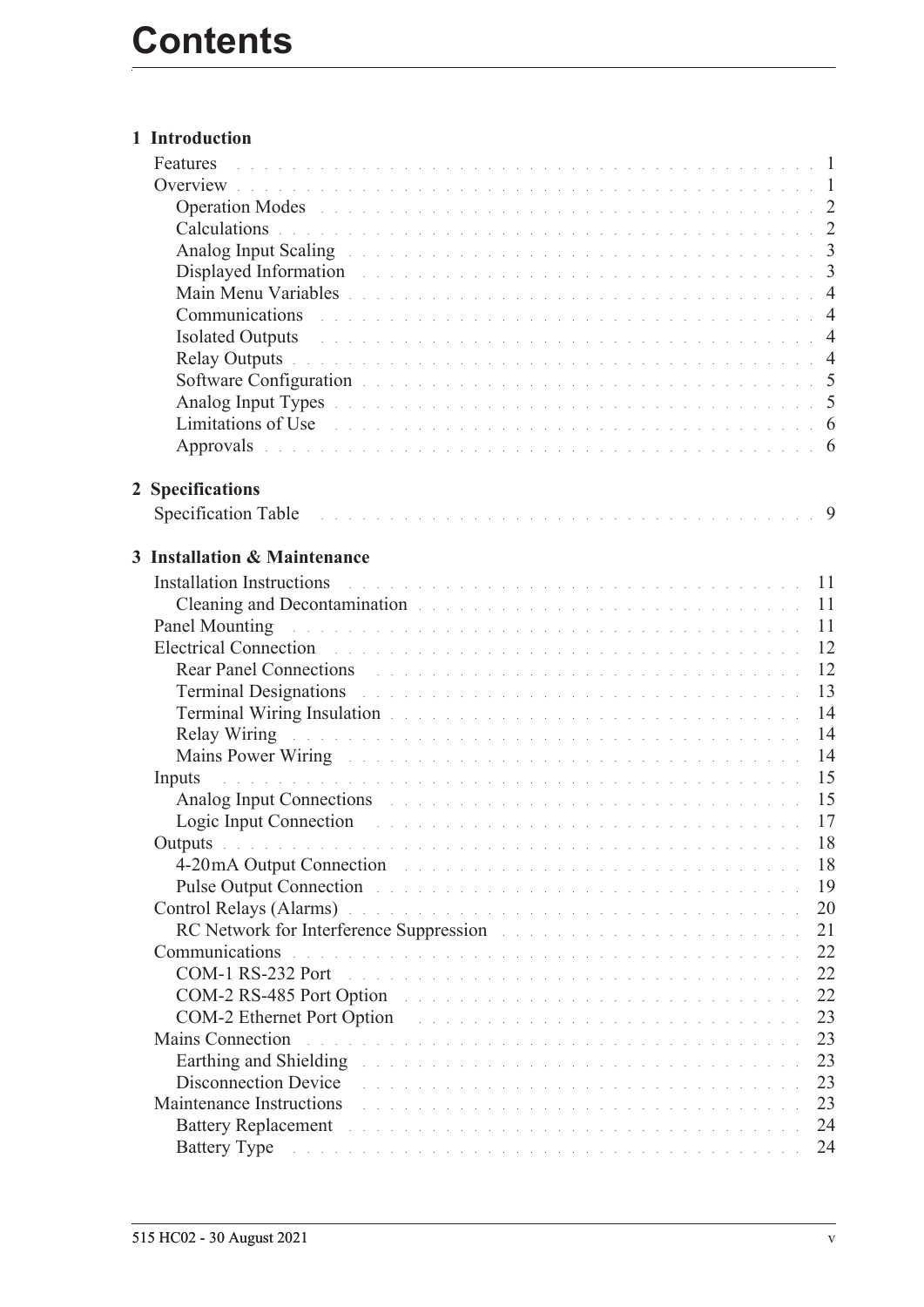# **[4 Operation](#page-34-0)**

| Normal Operation and a contract the contract of the contract of the contract of the 25                                                                                                                                         |  |  |  |  |  |  |  |  |          |
|--------------------------------------------------------------------------------------------------------------------------------------------------------------------------------------------------------------------------------|--|--|--|--|--|--|--|--|----------|
| Default Total de la commune de la commune de la commune de la commune de la commune de 25                                                                                                                                      |  |  |  |  |  |  |  |  |          |
| Status LEDs <b>Election Community 25</b> Status Leader Community 25                                                                                                                                                            |  |  |  |  |  |  |  |  |          |
| Front Panel Keys and a construction of the construction of the construction of 26                                                                                                                                              |  |  |  |  |  |  |  |  |          |
|                                                                                                                                                                                                                                |  |  |  |  |  |  |  |  |          |
| Main Menu Items des anderes and des anderes and des anderes and the contract of 27                                                                                                                                             |  |  |  |  |  |  |  |  |          |
|                                                                                                                                                                                                                                |  |  |  |  |  |  |  |  |          |
|                                                                                                                                                                                                                                |  |  |  |  |  |  |  |  |          |
| Data Logs de la component de la component de la component de la component de 28                                                                                                                                                |  |  |  |  |  |  |  |  |          |
|                                                                                                                                                                                                                                |  |  |  |  |  |  |  |  |          |
|                                                                                                                                                                                                                                |  |  |  |  |  |  |  |  |          |
| <b>5 Instrument Calibration</b>                                                                                                                                                                                                |  |  |  |  |  |  |  |  |          |
| Introduction                                                                                                                                                                                                                   |  |  |  |  |  |  |  |  |          |
|                                                                                                                                                                                                                                |  |  |  |  |  |  |  |  |          |
|                                                                                                                                                                                                                                |  |  |  |  |  |  |  |  |          |
| Changing the Instrument Settings and a contract of the contract of the state of the 34                                                                                                                                         |  |  |  |  |  |  |  |  |          |
| Program Backup & Reports and a contract the contract of the contract of the state of the 35                                                                                                                                    |  |  |  |  |  |  |  |  |          |
|                                                                                                                                                                                                                                |  |  |  |  |  |  |  |  |          |
|                                                                                                                                                                                                                                |  |  |  |  |  |  |  |  |          |
| Upload and Clone of Application Software and a substitution of the Software and a substitution of Application Software                                                                                                         |  |  |  |  |  |  |  |  |          |
| Calibration Menu Tree Albert and Albert and Albert and Albert and Albert and Albert 36                                                                                                                                         |  |  |  |  |  |  |  |  |          |
|                                                                                                                                                                                                                                |  |  |  |  |  |  |  |  |          |
| Units of Measurement                                                                                                                                                                                                           |  |  |  |  |  |  |  |  | 38       |
| Parameters and a construction of the construction of the construction of the 39                                                                                                                                                |  |  |  |  |  |  |  |  |          |
| Inputs and a communication of the communication of the communication of the communication of the communication                                                                                                                 |  |  |  |  |  |  |  |  | 40       |
| Outputs and containing the contact of the contact of the contact of the contact of the contact of the contact of the contact of the contact of the contact of the contact of the contact of the contact of the contact of the  |  |  |  |  |  |  |  |  | 44       |
| Alarms                                                                                                                                                                                                                         |  |  |  |  |  |  |  |  | 46       |
| <b>Communications <i>COMMUNICATION COMMUNICATION</i> <b><i>COMMUNICATION COMMUNICATION</i></b></b>                                                                                                                             |  |  |  |  |  |  |  |  | 49       |
| Time Settings and Data Logging The Contract of the Contract of the Settings and Data Logging                                                                                                                                   |  |  |  |  |  |  |  |  | 50       |
| General Setup Parameters and a construction of the construction of the set of the S3                                                                                                                                           |  |  |  |  |  |  |  |  |          |
| Test Menu barramente de la construcción de la construcción de la construcción de la construcción de 56                                                                                                                         |  |  |  |  |  |  |  |  |          |
| System Messages with a community of the community of the set of the community of the community of the community of the community of the community of the community of the community of the community of the community of the c |  |  |  |  |  |  |  |  | 57       |
| <b>Error Messages</b>                                                                                                                                                                                                          |  |  |  |  |  |  |  |  | 57       |
| Warning Messages and a contract the contract of the contract of the contract of the contract of the contract of the contract of the contract of the contract of the contract of the contract of the contract of the contract o |  |  |  |  |  |  |  |  | 59       |
| <b>6 Communications</b>                                                                                                                                                                                                        |  |  |  |  |  |  |  |  |          |
| Overview<br>.<br>In the second contract of the second contract of the second contract of the second contract of the second contr                                                                                               |  |  |  |  |  |  |  |  | 61       |
|                                                                                                                                                                                                                                |  |  |  |  |  |  |  |  | 61       |
| Hardware Interconnection<br>.<br>The contract of the contract of the contract of the contract of the contract of the contract of the contract o                                                                                |  |  |  |  |  |  |  |  |          |
| Protocols<br>a construction and a construction of a construction of a construction of a construction of a construction of                                                                                                      |  |  |  |  |  |  |  |  | 63<br>63 |
| Simple ASCII Protocol<br>.<br>In the second complete state of the second complete state of the second complete state of the second complete                                                                                    |  |  |  |  |  |  |  |  |          |
| <b>Requests Format</b>                                                                                                                                                                                                         |  |  |  |  |  |  |  |  | 63       |
| Instrument Responses and a construction of the construction of the construction of the construction of the construction of the construction of the construction of the construction of the construction of the construction of |  |  |  |  |  |  |  |  | 65       |
| Corrupted or Invalid Requests and a contract the contract of the contract of the contract of the contract of the contract of the contract of the contract of the contract of the contract of the contract of the contract of t |  |  |  |  |  |  |  |  | 68       |
| Modbus RTU Protocol<br>.<br>The component of the component of the component of the component of the component of the component of the component                                                                                |  |  |  |  |  |  |  |  | 69       |
| List of Data Registers and a conservation of the conservation of the conservation of the conservation of the conservation of the conservation of the conservation of the conservation of the conservation of the conservation  |  |  |  |  |  |  |  |  | 71       |
| Printer Protocol<br>.<br>In the second complete the second complete second complete the second complete second complete second complete                                                                                        |  |  |  |  |  |  |  |  | 75       |
| Types of Printouts and a contract of the contract of the contract of the contract of the contract of the contract of the contract of the contract of the contract of the contract of the contract of the contract of the contr |  |  |  |  |  |  |  |  | 76       |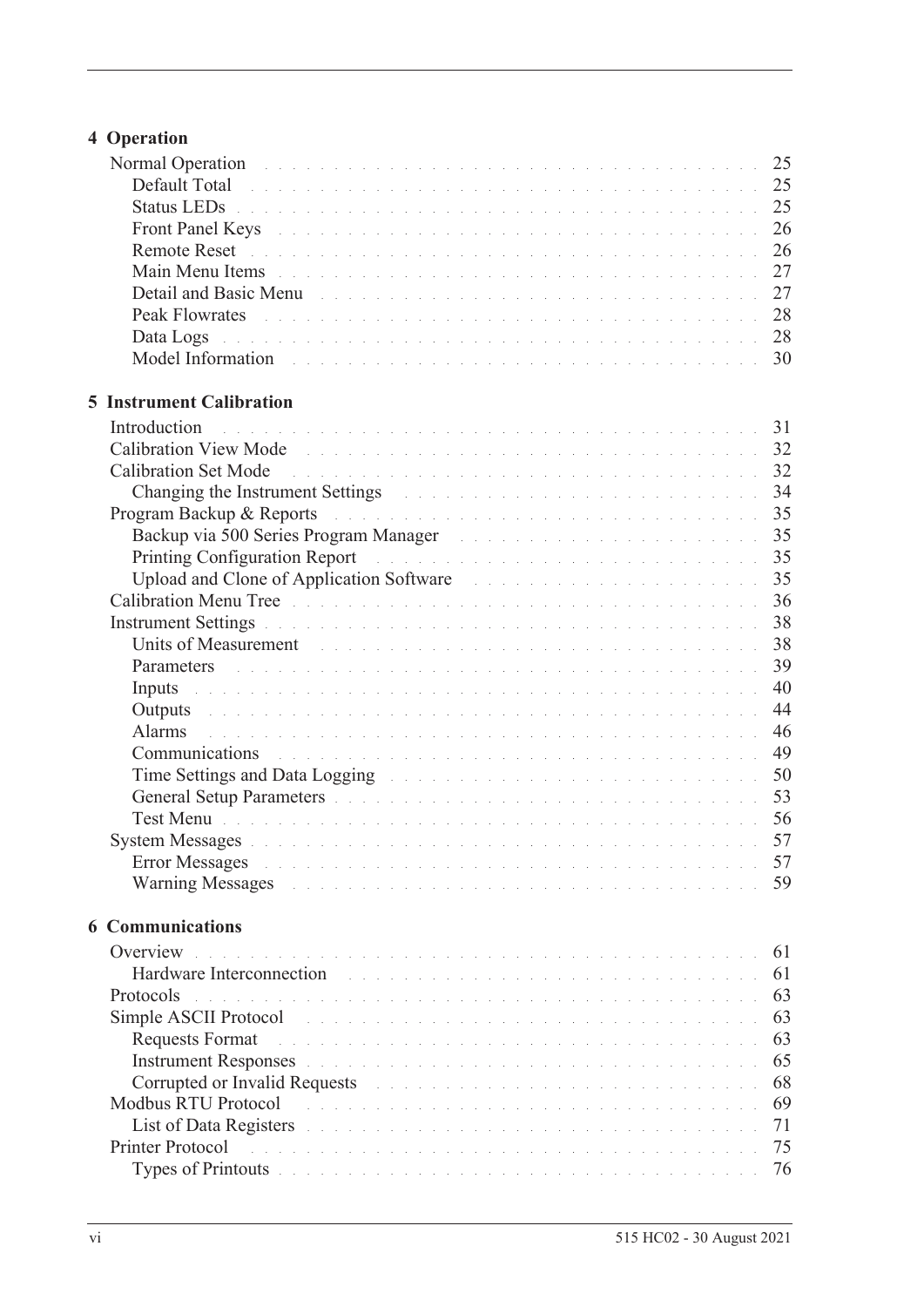| Printer Data Control <b>Expansion Control</b> 29                                                                                                                                                                               |  |
|--------------------------------------------------------------------------------------------------------------------------------------------------------------------------------------------------------------------------------|--|
| <b>Appendix A Glossary</b>                                                                                                                                                                                                     |  |
| Glossary and the contract of the contract of the contract of the contract of the contract of the contract of the contract of the contract of the contract of the contract of the contract of the contract of the contract of t |  |
| <b>Appendix B Model Numbers</b>                                                                                                                                                                                                |  |
|                                                                                                                                                                                                                                |  |
| <b>Custom Version Codes Contained Algebra</b> 2014 <b>Custom Version Codes Contained Algebra 2014</b>                                                                                                                          |  |
| Application Information Code                                                                                                                                                                                                   |  |
| Appendix C Ethernet Port & Setup                                                                                                                                                                                               |  |
| Ethernet Port de la communicación de la communicación de la communicación de la communicación 86                                                                                                                               |  |
| Connecting 515 Ethernet to Networks/Routers and a connection of the state of the 86                                                                                                                                            |  |
|                                                                                                                                                                                                                                |  |
| Index <b>Index International Contract Construction</b> in the construction of the construction of $89$                                                                                                                         |  |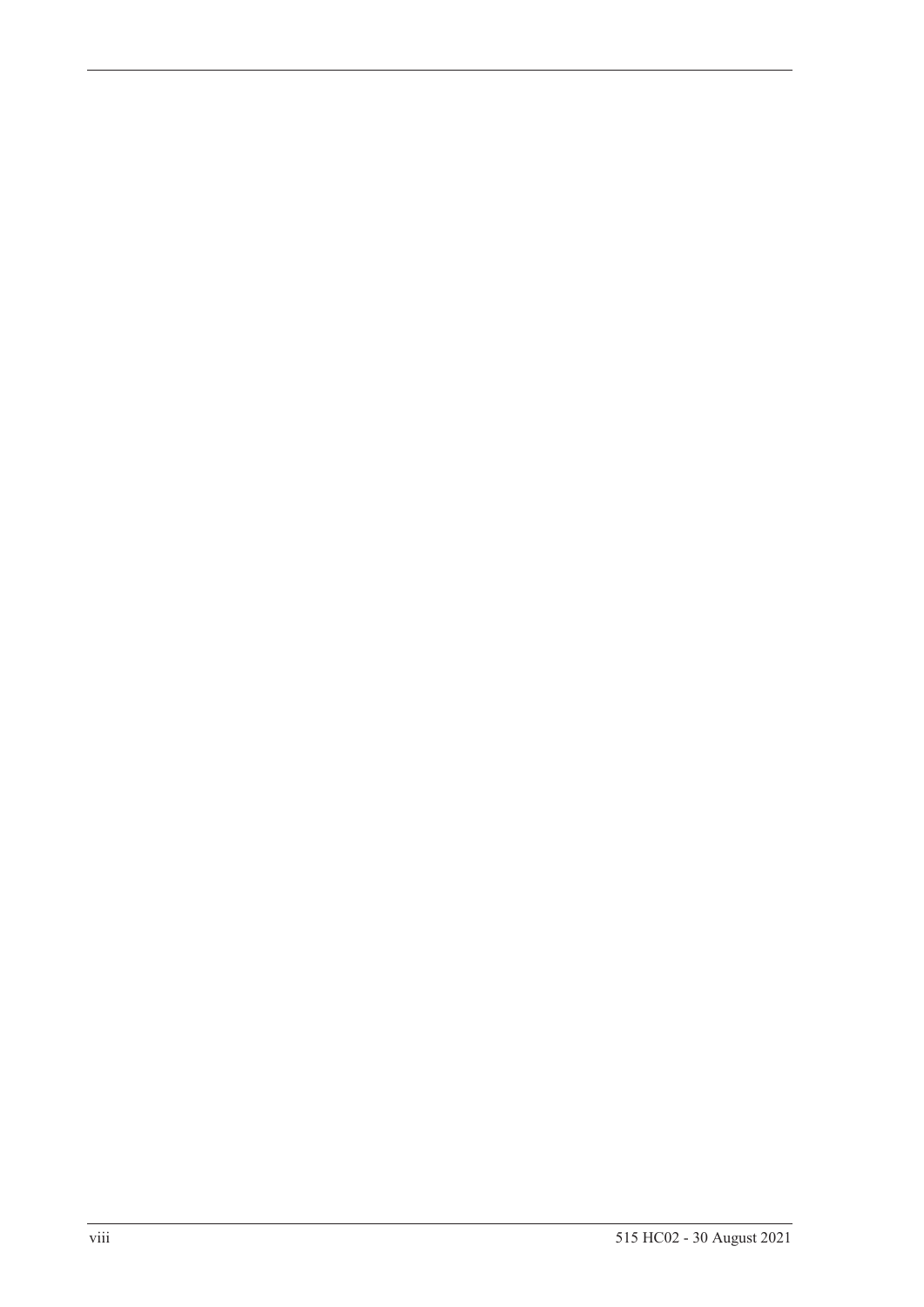# **List of Figures**

| 1  | Typical Application Diagram and a contract of the contract of the contract of the 5                                                                                                                                            |    |
|----|--------------------------------------------------------------------------------------------------------------------------------------------------------------------------------------------------------------------------------|----|
| 2  | 500 Series Instrument Panel Mounting and a contract of the series of the 11                                                                                                                                                    |    |
| 3  | Rear Panel Connections - Original entrepreneur and a series of the series of the 12                                                                                                                                            |    |
| 4  | Rear Panel Connections - New RS485 Version                                                                                                                                                                                     | 12 |
| 5  | Rear Panel Connections - New Ethernet Version                                                                                                                                                                                  | 13 |
| 6  | Externally Powered Voltage Transmitter North State Land and Alexandre Powered Voltage Transmitter North State Land                                                                                                             | 15 |
| 7  | Internally Powered Voltage Transmitter March 2014 and State and State and State and                                                                                                                                            | 15 |
| 8  |                                                                                                                                                                                                                                | 16 |
| 9  | Internally Powered Current Loops and a contract to the contract of the contract of the contract of the contract of the contract of the contract of the contract of the contract of the contract of the contract of the contrac | 16 |
| 10 |                                                                                                                                                                                                                                | 17 |
| 11 | Logic Inputs Connection Diagram and a connection of the Connection of the Connection of the Connection of the Connection of the Connection of the Connection of the Connection of the Connection of the Connection of the Conn | 18 |
| 12 | Output 4-20mA Connection Diagram                                                                                                                                                                                               | 19 |
| 13 | Output Pulse Connection Diagram and a connection of the Connection of the Connection of the Connection of the Connection of the Connection of the Connection of the Connection of the Connection of the Connection of the Conn | 19 |
| 14 | Relay Connection Diagram and a connection of the connection of the Connection of the Connection of the Connection of the Connection of the Connection of the Connection of the Connection of the Connection of the Connection  | 20 |
| 15 |                                                                                                                                                                                                                                | 22 |
| 16 | Logged Data Display Methods and a contract the contract of the contract of the contract of the contract of the                                                                                                                 | 29 |
| 17 |                                                                                                                                                                                                                                | 36 |
| 18 | Calibration Menu Tree Sheet 2 and the contract of the contract of the contract of the contract of the contract of the contract of the contract of the contract of the contract of the contract of the contract of the contract | 37 |
| 19 | RS-232 Cable Connections to a Computer and a substitution of the set of the set of the set of the set of the set of the set of the set of the set of the set of the set of the set of the set of the set of the set of the set | 61 |
| 20 |                                                                                                                                                                                                                                | 62 |
| 21 |                                                                                                                                                                                                                                | 87 |
|    | DataMod - Modbus Connection Settings and a connection of the settings of the connection of the settings of the connection of the settings of the connection of the connection of the connection of the connection of the conne |    |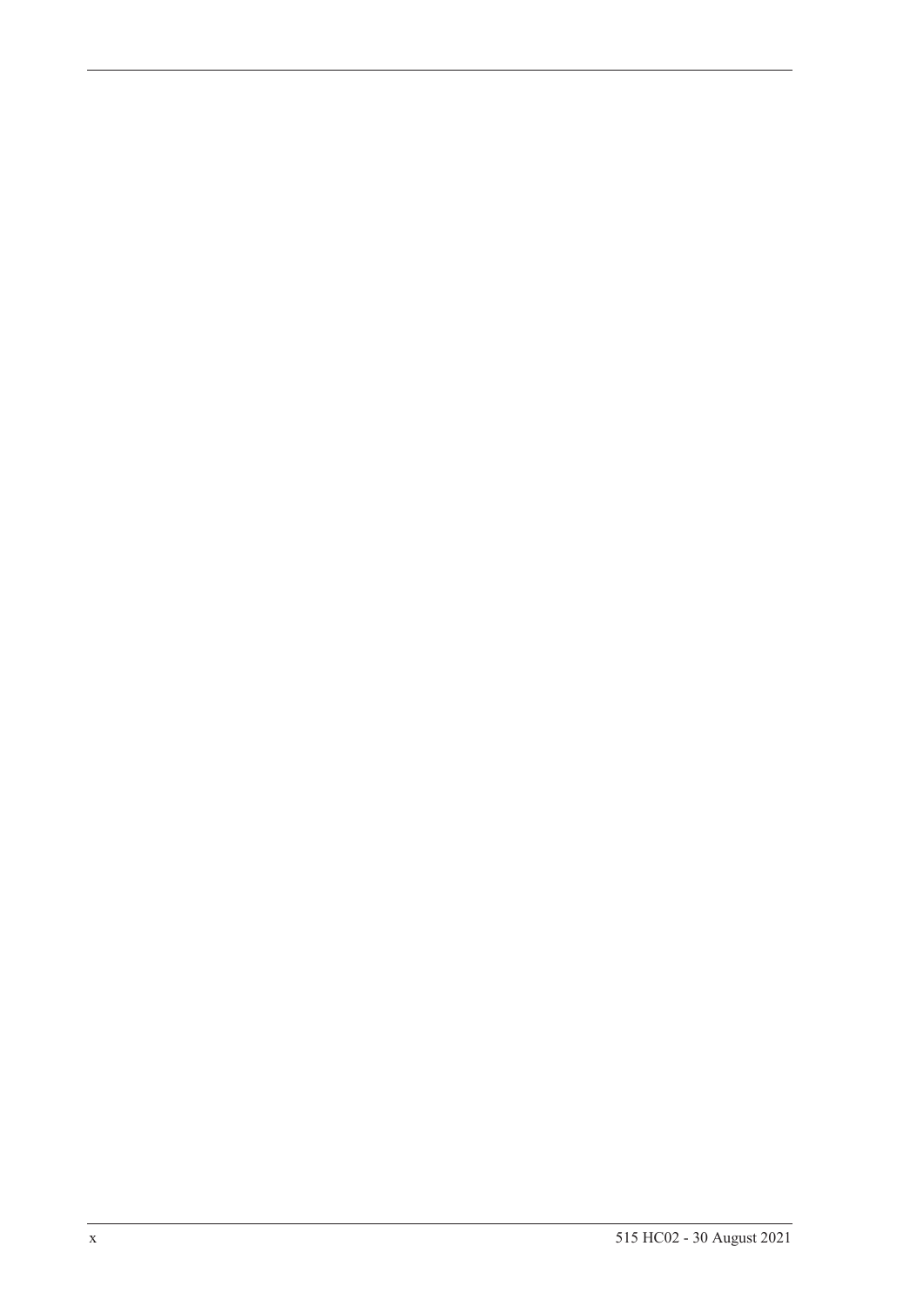# <span id="page-10-0"></span>**Chapter 1 Introduction**

# <span id="page-10-1"></span>**Features**

- **•** Suited for heating and/or cooling operation
- **•** Uses IAPWS-IF97 to determine water properties
- **•** Selection of common industry fluids using internal tables
- **•** Facility for user defined Enthalpy and Density table
- **•** Tailored for volumetric analog flow input such as vortex flowmeters
- Allows for stacked flow inputs
- **•** Flow meter can be located in feed or return line
- **•** Selection of Detail or Basic main menu to suit operator and application
- **•** Selection of second language and user tags
- **•** RTC logging with over 1000 entries.
- **•** Programmable pulse width and scaling of pulse output
- **•** 4-20 mA retransmission
- **•** RS232 and RS485 or Ethernet (optional) serial ports
- **•** Modbus RTU, Printer and other serial port protocols
- **•** Front panel adjustment of 8-24 V DC output voltage
- **•** Backlit display

# <span id="page-10-2"></span>**Overview**

The 515 HC02 application measures the volume, mass and energy content of fluid in a heating or cooling system by using an analog volumetric flow input in conjunction with analog feed and return temperature inputs.

A selection of fluid types and modes makes it suitable for many heating/cooling applications. The flowmeter input signal can be selected as either 0-5V, 1-5V or 4-20 mA. Minimum and maximum points are programmed and non-linear correction points can be used to better reflect the flowmeter's behaviour.

The instrument calculates the mass flow and energy according to the IAPWS Industrial Formulation (1997) when the fluid type is water, while internal enthalpy and density tables are used for the selection of other industry fluids.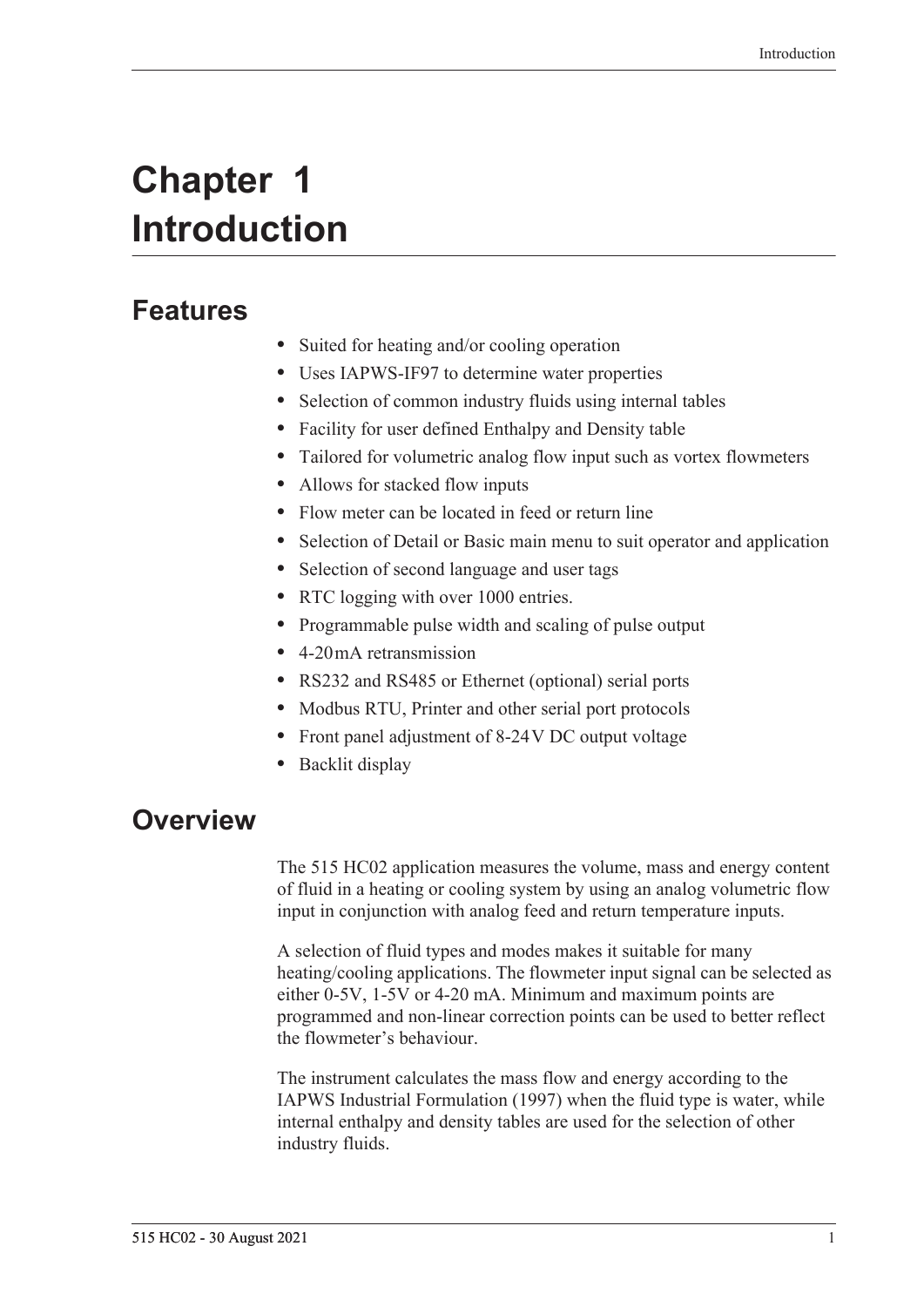# <span id="page-11-0"></span>**Operation Modes**

This instrument can be used for various heating and cooling energy delivery systems by selection one of the following operation modes in calibration:

- **HEAT** Heating mode is used when the application is for heating only and assumes that the Feed Temperature will always be higher than the Return Temperature (positive  $\Delta t$ ). If the Feed Temperature is lower than the Return Temperature (negative  $\Delta t$ ), then no Energy is totalised however Volumetric Flow is still calculated.
- **COOL** Cooling mode is used when the application is for cooling only and assumes that the Feed Temperature will always be lower than the Return Temperature (negative  $\Delta t$ ). If the Feed Temperature is higher than the Return Temperature (positive  $\Delta t$ ), then no Energy is totalised however Volumetric Flow is still calculated.
- **• BOTH** This mode caters for applications where the flow of Energy may be for Heating or Cooling. In this mode Energy is increased regardless of whether the  $\Delta t$  is positive or negative.

# <span id="page-11-1"></span>**Calculations**

The following equations identify the derivation of some of the displayed variables. If your interest is more in the operation of the instrument, you can skip this section and allow the instrument to take care of the calculations.

This instrument can calculate the mass and energy for the following common industry fluids:

- **•** Water
- **•** Glycol (35% Solution)
- Brine  $(27\% \text{ CaCl}_2)$
- **•** TYFOXIT F20
- **•** TYFOXIT F40
- **•** Essotherm 500 / Thermaloil
- **•** THERMINOL 55
- **•** User Custom Fluid

### **Formulas**

*Mass flow = Volume flow x*  $\rho_{flow}$ 

*Power = Mass flow x (* $h_{TF}$  *-*  $h_{TR}$ *)*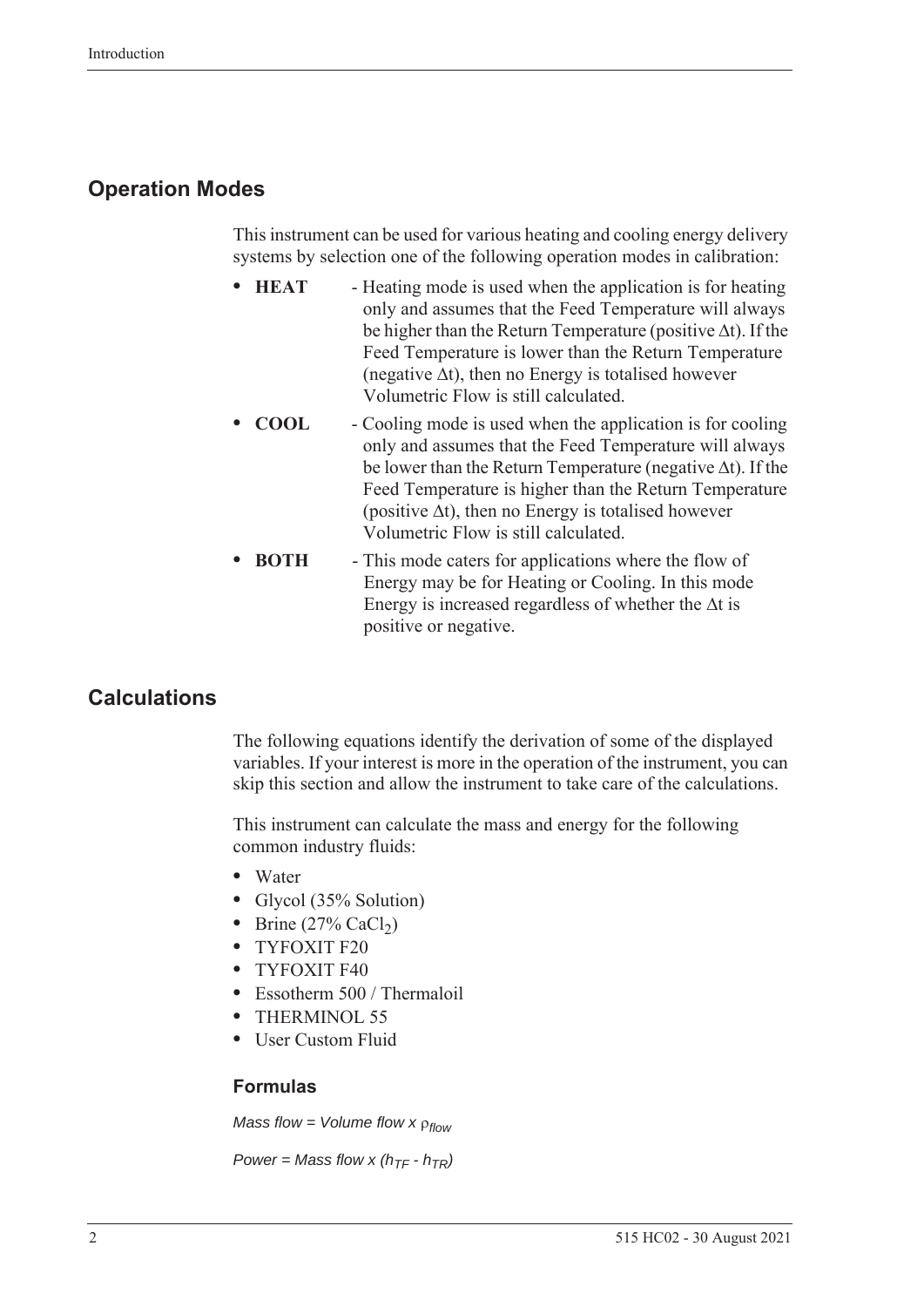where:

| $P$ flow        | $=$ density at flow conditions                 |
|-----------------|------------------------------------------------|
| $h_{\text{TF}}$ | $=$ Specific enthalpy at feed<br>temperature   |
| $h_{TR}$        | $=$ Specific enthalpy at return<br>temperature |

For further details of these equations or restrictions of use please refer to the appropriate standard or relevant documents.

## <span id="page-12-0"></span>**Analog Input Scaling**

The analog inputs in this instrument are scaled by the following general formula:

$$
f(A) = P_{min} + (P_{max} - P_{min}) \cdot A^*
$$

where:

*Pmin* = minimum point (equivalent to offset)

 $P_{max}$  = maximum point ( $P_{max} - P_{min}$  is equivalent to span)

*A\** = normalised signal (0 to 1) with correction applied for a flow input

#### **Correction Type**

- LINEAR:  $A^* = A$  when the instrument is not required to apply correction
- NON-LINEAR:  $A^* = A_c$  when the instrument applies correction from the points in the correction table

### <span id="page-12-1"></span>**Displayed Information**

The front panel display shows the current values of the input variables and the results of the calculations.

The instrument can be supplied with a real-time clock for data logging of over 1000 entries of the variables as displayed on the main menu.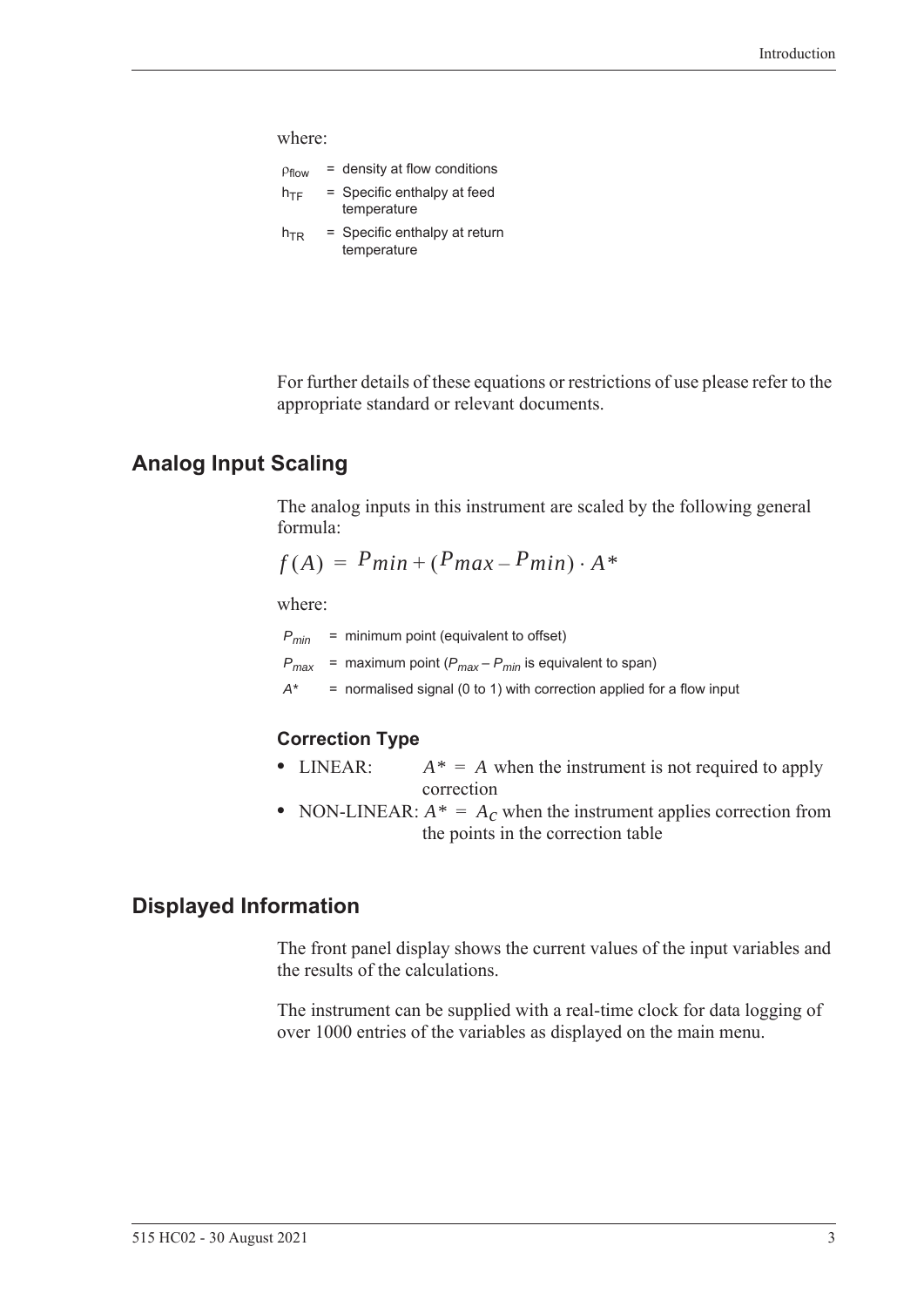# <span id="page-13-0"></span>**Main Menu Variables**

| Main Menu<br><b>Variables</b> | <b>Default</b><br><b>Units</b> | Variable<br><b>Type</b> |
|-------------------------------|--------------------------------|-------------------------|
| Energy                        | <b>MWh</b>                     | Total                   |
| Power                         | <b>MW</b>                      | Rate                    |
| Volume                        | m <sup>3</sup>                 | Total                   |
| Volume Flowrate               | $m^3/m$ in                     | Rate                    |
| Mass                          | kg                             | Total                   |
| <b>Mass Flowrate</b>          | kg/min                         | Rate                    |
| Feed Temperature              | Deg C                          | Rate                    |
| <b>Return Temperature</b>     | Deg C                          | Rate                    |
| Differential Temperature      | Deg C                          | Rate                    |

### **Units of Measurement**

In the 500 Series instruments there is a wide range of available units of measurement to be selected from. These can be viewed and selected either during initial Software Configuration via the 500 Series Program Manager (see below) or from within the instrument's calibration settings (if access has been granted) as per **[Units of Measurement](#page-47-2)** on page 38.

### <span id="page-13-1"></span>**Communications**

There are two communication ports available as follows:

- **•** COM-1 RS-232 port
- **•** COM-2 RS-485 port (optional) or Ethernet (optional)

All types of ports can be used for remote data reading, while RS-232 and RS-485 serial ports can be used for printouts and for uploading and downloading of the application software to the instrument.

### <span id="page-13-2"></span>**Isolated Outputs**

The opto-isolated outputs can re-transmit any main menu variable. The type of output is determined by the nature of the assigned variable. Totals are output as pulses and rates are output as 4-20 mA signals. One output is standard, a second output is available as an option.

## <span id="page-13-3"></span>**Relay Outputs**

The relay alarms can be assigned to any of the main menu variables of a rate type. The alarms can be fully configured including hysteresis. Two relays are standard with two additional relays available as an option.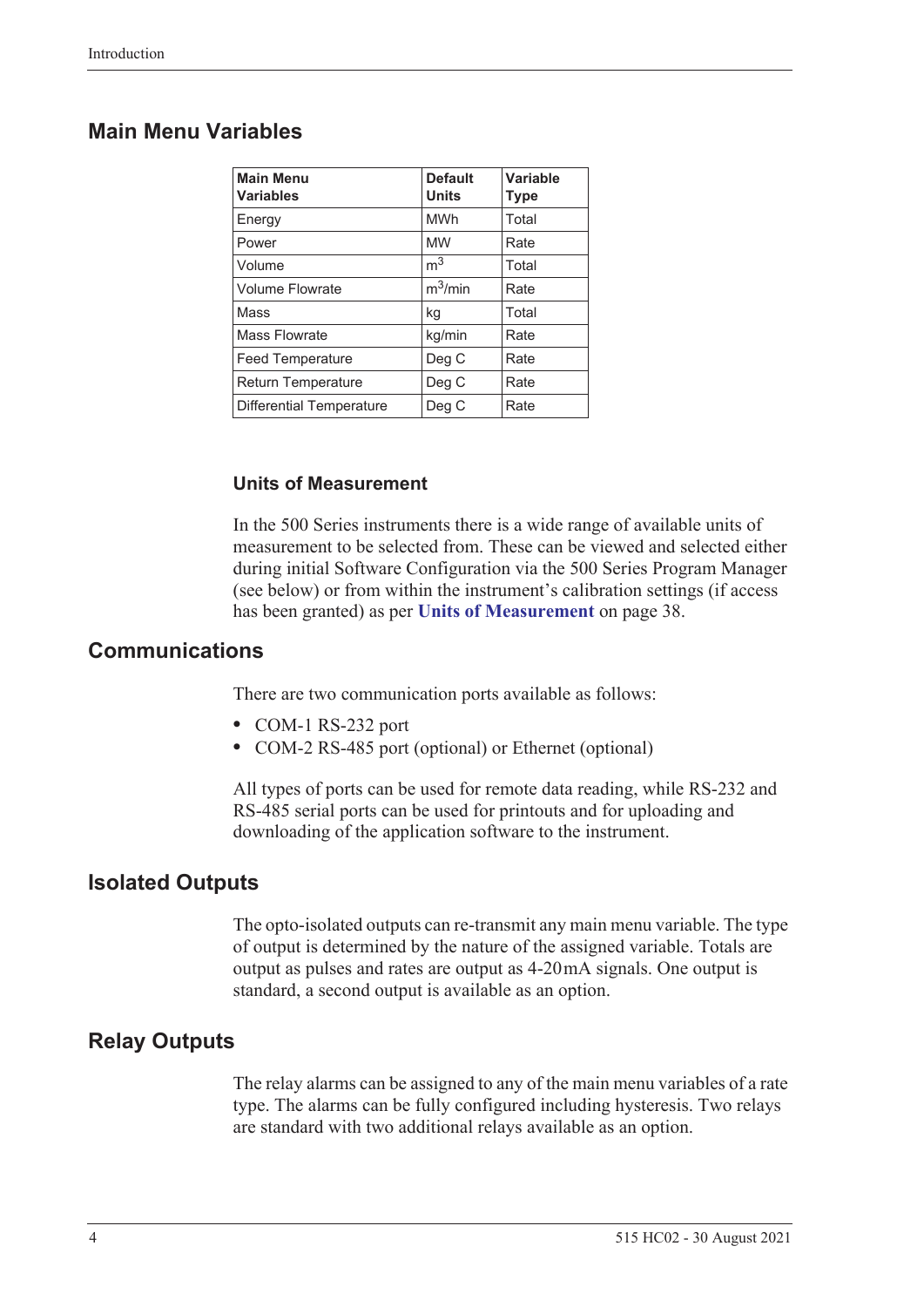### <span id="page-14-0"></span>**Software Configuration**

The instrument can be programmed to suit the particular application needs and the flexible I/O can be assigned as required. Program settings can be changed either via the front panel (depending on assigned access levels) or via the 500 Series Program Manager (500-PM software).

The 500-PM software is a free comprehensive configuration tool and resource centre that can be used to further tailor an instrument to suit specific application needs including units of measurement, custom tags and text, access levels and more.

The software is a Windows based program that is freely available from the download section of the Contrec website. The program can be used to create a custom version of an existing application to be saved for backup purposes and/or to generate a PDF of configuration report for record keeping.

The instrument stores all set-up parameters, totals and logged data in nonvolatile memory with at least 30 years retention.

# <span id="page-14-1"></span>**Analog Input Types**

Any analog input can be set to accept a 4-20 mA, 0-5 V or 1-5 V signal, while any inputs assigned to a temperature sensor can also be set to accept a PT100 or PT500 signal.



<span id="page-14-2"></span>*Figure 1 Typical Application Diagram*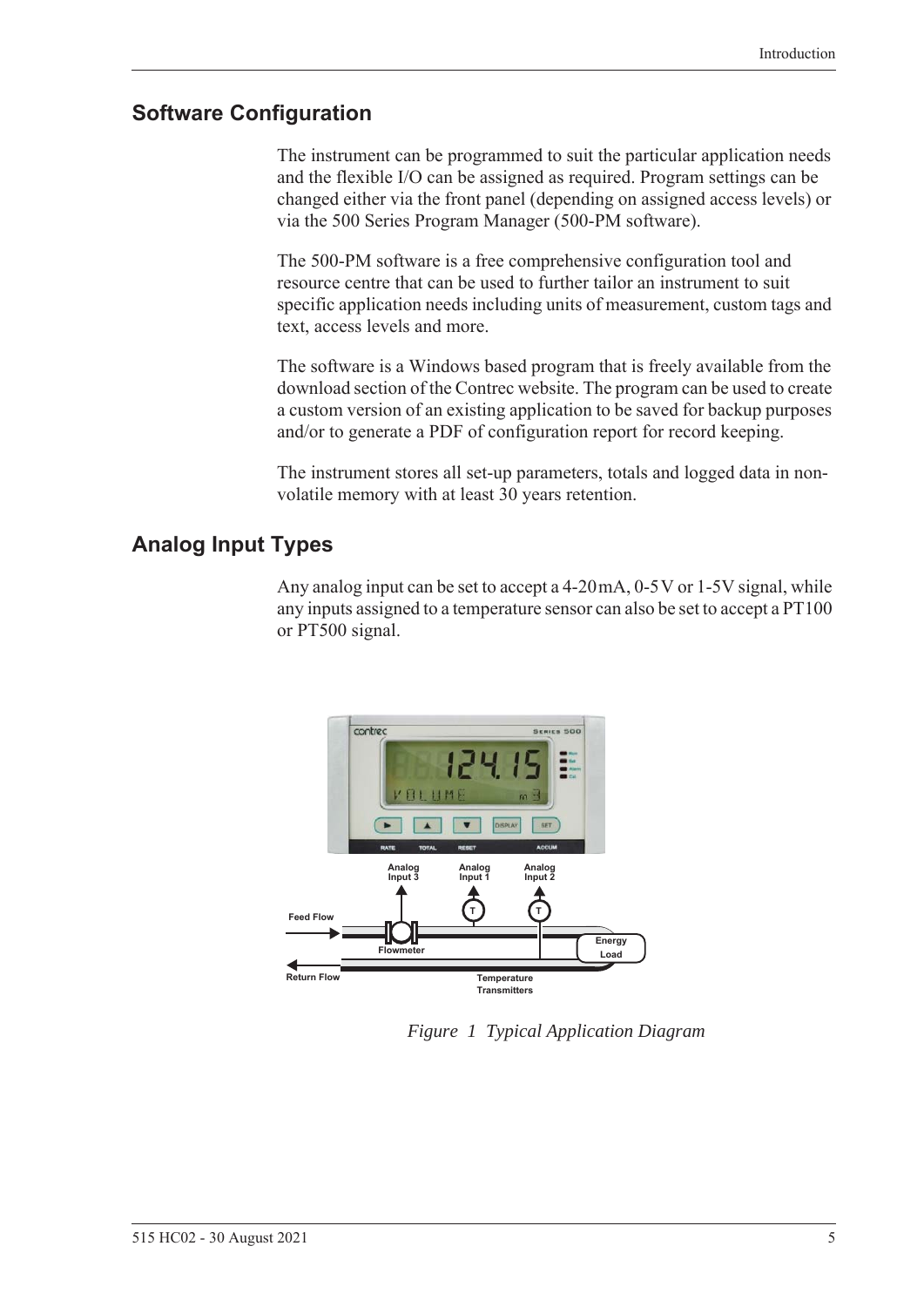## <span id="page-15-0"></span>**Limitations of Use**

### **Fluid Types**

The instrument can calculate the energy and mass in a heating and/or cooling system for a selection of common industry fluid types.

When used on a water based system, the energy calculations are based on the IAPWS Industrial Formulation (1997). The temperature limits are dependent on the system pressure:

• WATER  $0^{\circ}C \le t \le t_{saturation}$  at system pressure  $32^{\circ}$ F < t < t<sub>saturation</sub> at system pressure

For all other selectable fluids the instrument will use internal "Enthalpy & Density vs Temperature" tables to determine the energy and mass of the fluid. The valid temperature ranges are as follows:

|                           | • GLYCOL - 35% Glycol solution     | $-10 +20$ °C<br>$+14$ $+68^{\circ}$ F         |
|---------------------------|------------------------------------|-----------------------------------------------|
| • BRINE                   | $-27\%$ CaCl <sub>2</sub> solution | $-50 +30^{\circ}$ C<br>$-58 +86^{\circ}$ F    |
| $\bullet$ F <sub>20</sub> | - TYFOXIT F20                      | $-20 +40^{\circ} C$<br>$-4$ $+104^{\circ}$ F  |
| $\bullet$ F40             | - TYFOXIT F40                      | $-40 +40^{\circ}$ C<br>$-40$ $+104^{\circ}$ F |
| $\bullet$ OIL-T           | - Essotherm $500/$ Thermaloil T    | $0+300^{\circ}C$<br>$+32$ $+572$ °F           |
|                           | • TH-55 - THERMINOL 55             | $-17+315^{\circ}$ C<br>$0+600^{\circ}$ F      |
| <b>USER</b>               | - User pre-defined table           | as per configuration report                   |

Operation outside these limits will raise an exception.

## <span id="page-15-1"></span>**Approvals**

This instrument conforms to the EMC-Directive of the Council of European Communities 2014/30/EU, the LVD safety directive 2014/35/EU and the following standards:

- **•** *EN61326:2013* Electrical equipment for measurement, control and laboratory use – EMC requirements: Industrial Environment.
- **•** *EN61010:2010* Safety requirements for electrical equipment for measurement, control, and laboratory use.

In order to comply with these standards, the wiring instructions in **[Chapter](#page-20-5)  [3 - Installation & Maintenance](#page-20-5)** must be followed.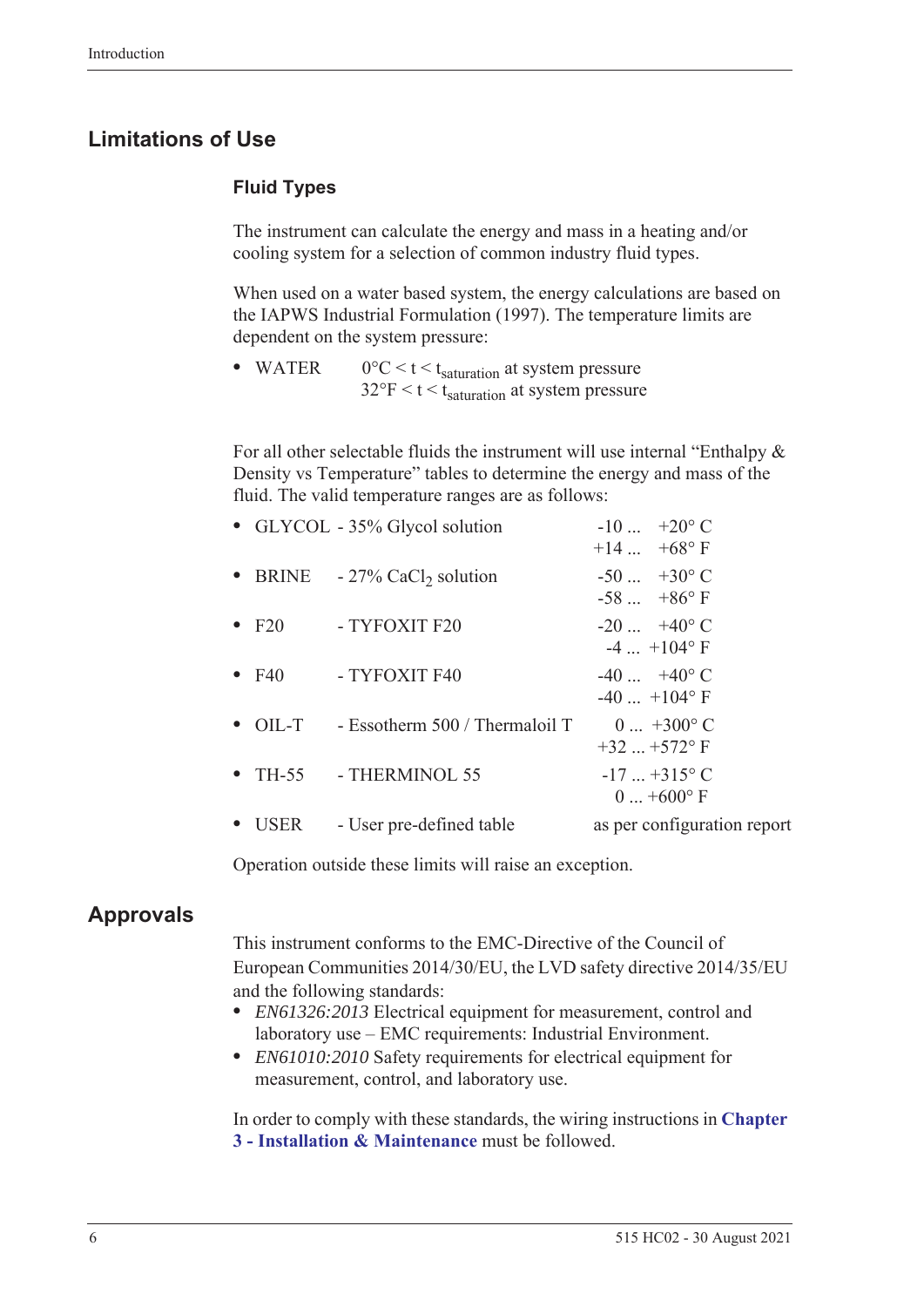### **FCC Declaration**

This equipment has been tested and found to comply with the limits for a Class A digital device, pursuant to Part 15 of the FCC Rules. These limits are designed to provide reasonable protection against harmful interference when the equipment is operated in a commercial environment. This equipment generates, uses, and can radiate radio frequency energy and, if not installed and used in accordance with the instruction manual, might cause harmful interference to radio communications. Operation of this equipment in a residential area is likely to cause harmful interference, in which case the user will be required to correct the interference at his own expense.

Properly shielded and grounded cables and connectors must be used in order to meet FCC emission limits. Contrec Ltd is not responsible for any radio or television interference caused by using other than recommended cables and connectors or by unauthorized changes or modifications to this equipment. Unauthorized changes or modifications could void the user's authority to operate the equipment.

This device complies with Part 15 of the FCC Rules. Operation is subject to the following two conditions: (1) this device might not cause harmful interference, and (2) this device must accept any interference received, including interference that might cause undesired operation.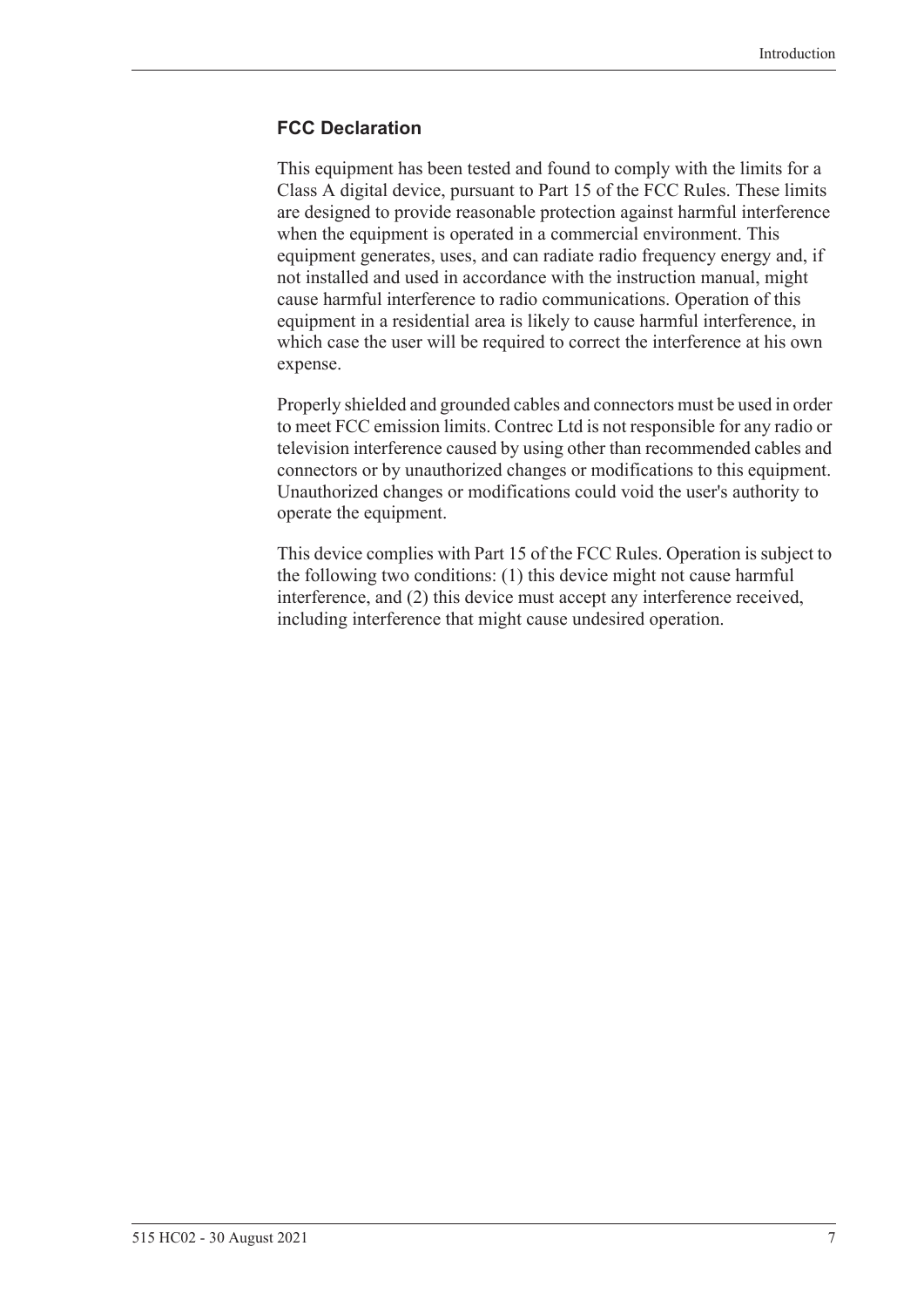Introduction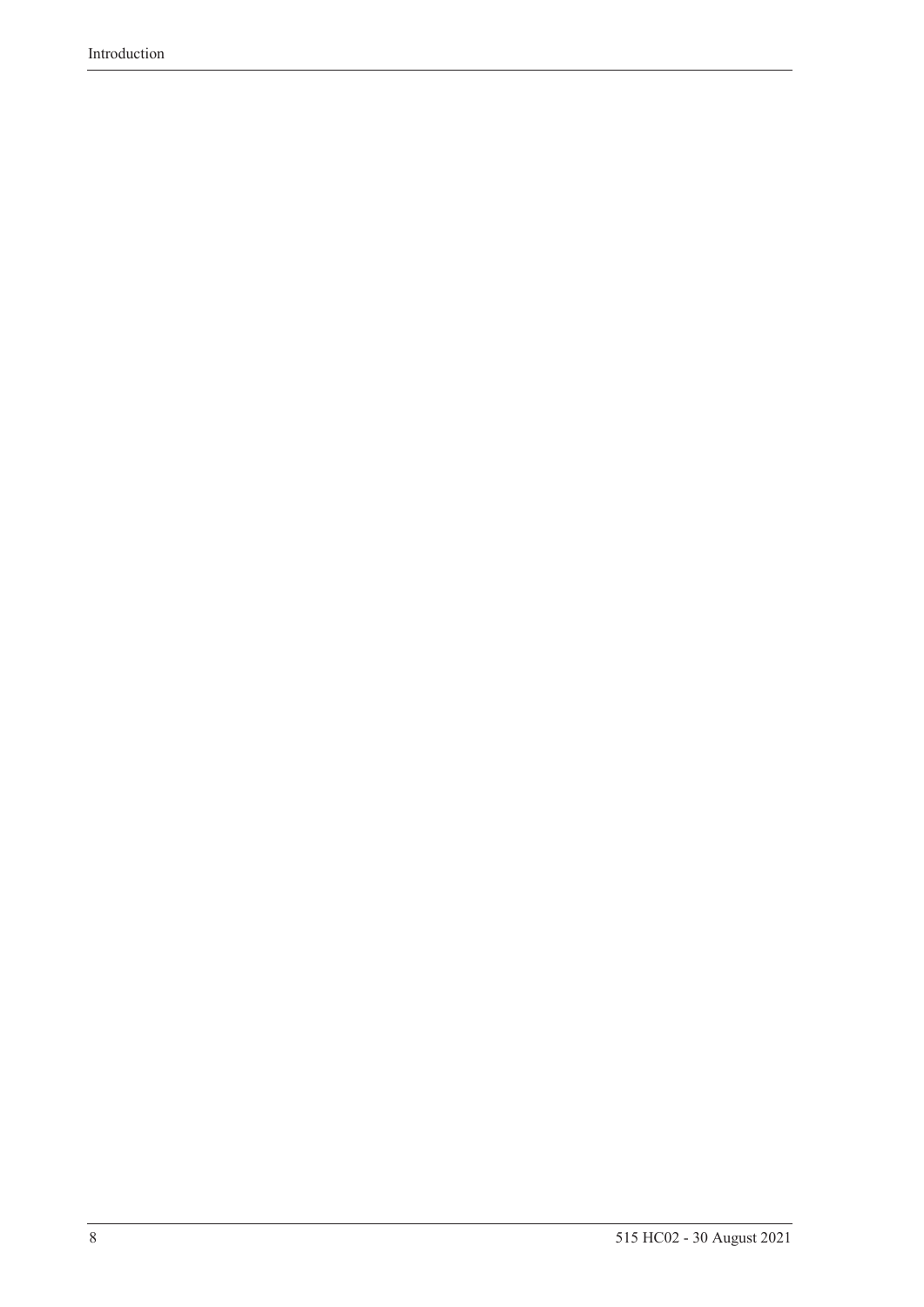# <span id="page-18-0"></span>**Chapter 2 Specifications**

# <span id="page-18-1"></span>**Specification Table**

| <b>Operating Environment</b>        |                                                                                                                                                                                                                                                                                                   | <b>Analog Input (General)</b> |                                                                               |  |  |
|-------------------------------------|---------------------------------------------------------------------------------------------------------------------------------------------------------------------------------------------------------------------------------------------------------------------------------------------------|-------------------------------|-------------------------------------------------------------------------------|--|--|
| <b>Temperature</b>                  | +5°C to +40°C (standard - no coating)<br>-20°C to +60°C (with conformal coating)                                                                                                                                                                                                                  | <b>Overcurrent</b>            | 100mA absolute maximum rating<br>(30mA for 4-20mA inputs)                     |  |  |
|                                     | -30°C to +60°C (ExD housing with heater)                                                                                                                                                                                                                                                          | <b>Update Time</b>            | $< 1.0$ sec                                                                   |  |  |
| <b>Humidity</b>                     | 0 to 95% non condensing (conformal                                                                                                                                                                                                                                                                | Configuration                 | RTD, 4-20mA, 0-5V and 1-5V input                                              |  |  |
|                                     | coating)<br>5% to 85% non condensing (no coating)                                                                                                                                                                                                                                                 | <b>Non-linearity</b>          | Up to 20 correction points (some inputs)                                      |  |  |
| <b>Power Supply</b>                 | 100-240 V AC (+/-10%) 50-60 Hz (+/-<br>10%) or 12-28 V DC                                                                                                                                                                                                                                         | <b>RTD Input</b>              |                                                                               |  |  |
| <b>Consumption</b>                  | 10W (max) Overvoltage category II                                                                                                                                                                                                                                                                 | <b>Sensor Type</b>            | PT100 & PT500 to IEC 751                                                      |  |  |
| <b>Protection</b>                   | Sealed to IP65 (Nema 4X) when panel                                                                                                                                                                                                                                                               | <b>Connection</b>             | Four Wire                                                                     |  |  |
|                                     | mounted                                                                                                                                                                                                                                                                                           | Range                         | -200 $\degree$ C to 350 $\degree$ C<br>-200°C to 800°C (PT100 extended range) |  |  |
| <b>Dimensions</b><br>(panel option) | 147mm (5.8") width<br>74mm (2.9") height<br>170mm (6.6") depth (behind the panel)                                                                                                                                                                                                                 | <b>Accuracy</b>               | 0.1°C typical<br>0.2°C typical (PT100 extended range)                         |  |  |
| <b>Display</b>                      |                                                                                                                                                                                                                                                                                                   | 4-20mA Input                  |                                                                               |  |  |
| <b>Type</b>                         | Backlit LCD with 7-digit numeric display                                                                                                                                                                                                                                                          | Impedance                     | 100 Ohms (to common signal ground)                                            |  |  |
|                                     | and 11-character alphanumeric display                                                                                                                                                                                                                                                             | <b>Accuracy</b>               | 0.05% full scale $(20^{\circ}C)$                                              |  |  |
| <b>Digits</b>                       | 15.5mm (0.6") high                                                                                                                                                                                                                                                                                |                               | 0.1% (full temperature range, typical)                                        |  |  |
| <b>Characters</b>                   | 6mm (0.24") high                                                                                                                                                                                                                                                                                  |                               |                                                                               |  |  |
| <b>LCD Backup</b>                   | Last data visible for 15 min after power                                                                                                                                                                                                                                                          | 0-5 or 1-5 Volts Input        |                                                                               |  |  |
|                                     | down                                                                                                                                                                                                                                                                                              | Impedance                     | 10MOhms (to common signal ground)                                             |  |  |
| <b>Update Rate</b>                  | 0.3 second                                                                                                                                                                                                                                                                                        | <b>Accuracy</b>               | 0.05% full scale $(20^{\circ}C)$<br>0.1% (full temperature range, typical)    |  |  |
| <b>Non-volatile Memory</b>          |                                                                                                                                                                                                                                                                                                   |                               |                                                                               |  |  |
| <b>Retention</b>                    | > 30 years                                                                                                                                                                                                                                                                                        | <b>Logic Inputs</b>           |                                                                               |  |  |
| <b>Data Stored</b>                  | Setup, Totals and Logs                                                                                                                                                                                                                                                                            | <b>Signal Type</b>            | CMOS, TTL, open collector, reed switch                                        |  |  |
|                                     |                                                                                                                                                                                                                                                                                                   | Overvoltage                   | 30V maximum                                                                   |  |  |
| <b>Approvals</b>                    |                                                                                                                                                                                                                                                                                                   | <b>Relay Output</b>           |                                                                               |  |  |
| Interference                        | $C \in \mathbb{C}$ compliance                                                                                                                                                                                                                                                                     | No. of Outputs                | 2 relays plus 2 optional relays                                               |  |  |
| <b>Enclosure</b>                    | IECEx, ATEX and CSA approved                                                                                                                                                                                                                                                                      | Voltage                       | 250 volts AC, 30 volts DC maximum                                             |  |  |
|                                     | enclosures available for hazardous areas                                                                                                                                                                                                                                                          |                               | (solid state relays use AC only)                                              |  |  |
| <b>Real Time Clock (Optional)</b>   |                                                                                                                                                                                                                                                                                                   | <b>Current</b>                | 3A maximum - mechanical relays<br>1.5A maximum - solid state relays           |  |  |
| <b>Battery Type</b>                 | 3 volts Lithium button cell<br>- For Issue 7 option card, type CR2450N<br>manufactured by Renata only<br>- For conformal coated 'C' version, type<br>BR2032 manufactured by Panasonic only<br>- For non-conformal coated versions, type<br>BR2032 and CR2032 manufactured by<br>Panasonic or Sony |                               |                                                                               |  |  |

**Battery Life** 5 years (typical)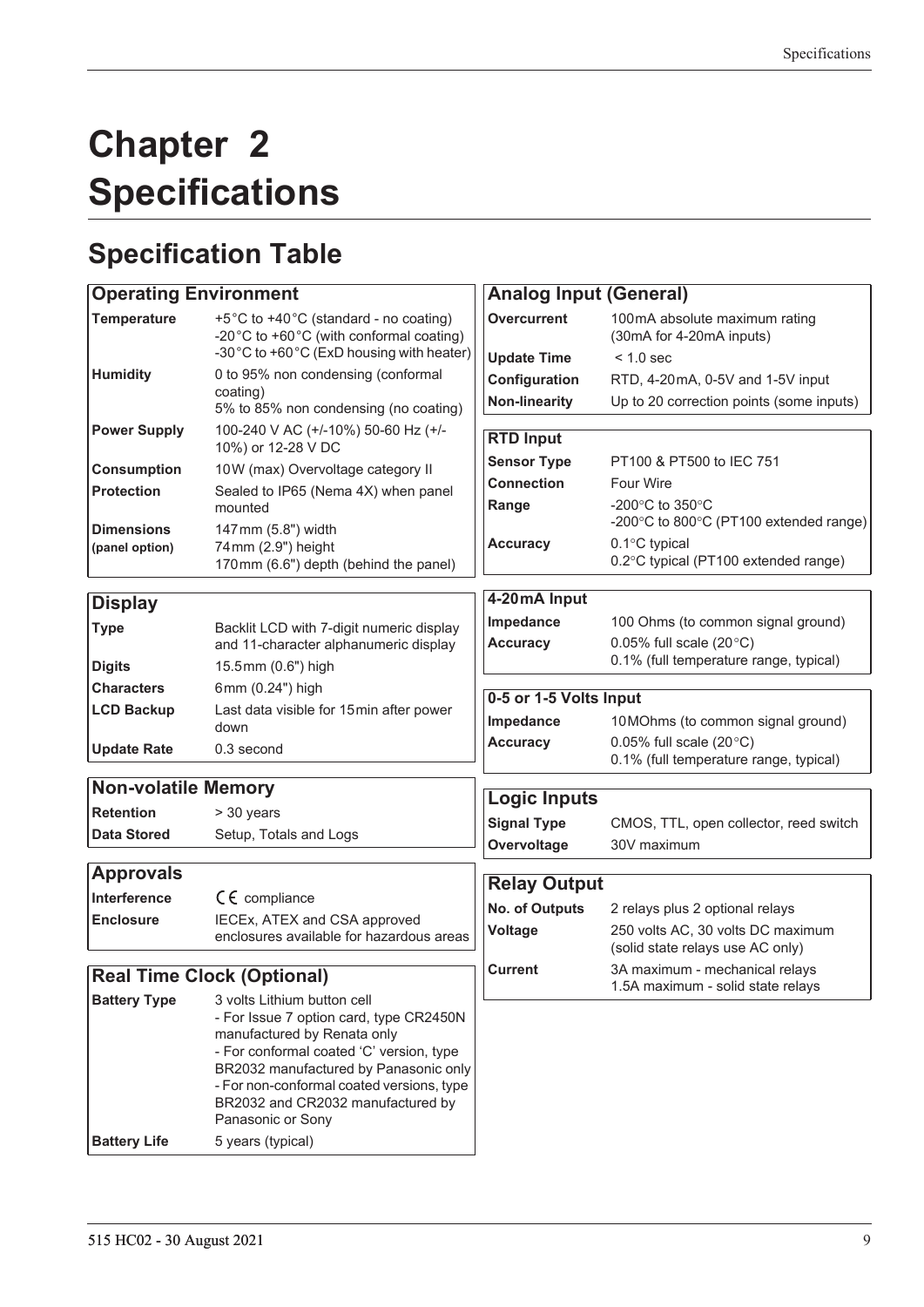### **Communication Ports**

| <b>Ports</b>     | COM-1 RS-232 port<br>COM-2 RS-485 or Ethernet port (optional) |
|------------------|---------------------------------------------------------------|
| <b>Baud Rate</b> | 2400 to 19200 baud                                            |
| <b>Parity</b>    | Odd, even or none                                             |
| <b>Stop Bits</b> | 1 or 2                                                        |
| Data Bits        | 8                                                             |
| <b>Protocols</b> | ASCII, Modbus RTU, Modbus TCP/IP<br>(Ethernet Port), Printer  |

# **Transducer Supply**

| <b>Voltage</b>    | 8 to 24 volts DC, programmable  |
|-------------------|---------------------------------|
| l Current l       | 70mA @ 24V, 120mA @ 12V maximum |
| <b>Protection</b> | Power limited output            |

# **Isolated Output**

| <b>No. of Outputs</b> | 2 configurable outputs         |
|-----------------------|--------------------------------|
| Configuration         | Pulse/Digital or 4-20mA output |

### **Pulse/Digital Output Signal Type** Open collector **Switching** 200mA, 30 volts DC maximum **Saturation** 0.8 volts maximum **Pulse Width** Programmable: 10 , 20, 50, 100, 200 or 500ms **4-20 mA Output**

| <b>Supply</b>     | 9 to 30 volts DC external              |
|-------------------|----------------------------------------|
| <b>Resolution</b> | $0.05\%$ full scale                    |
| <b>Accuracy</b>   | $0.05\%$ full scale (20 $\degree$ C)   |
|                   | 0.1% (full temperature range, typical) |

*Important: Specifications are subject to change without notice.*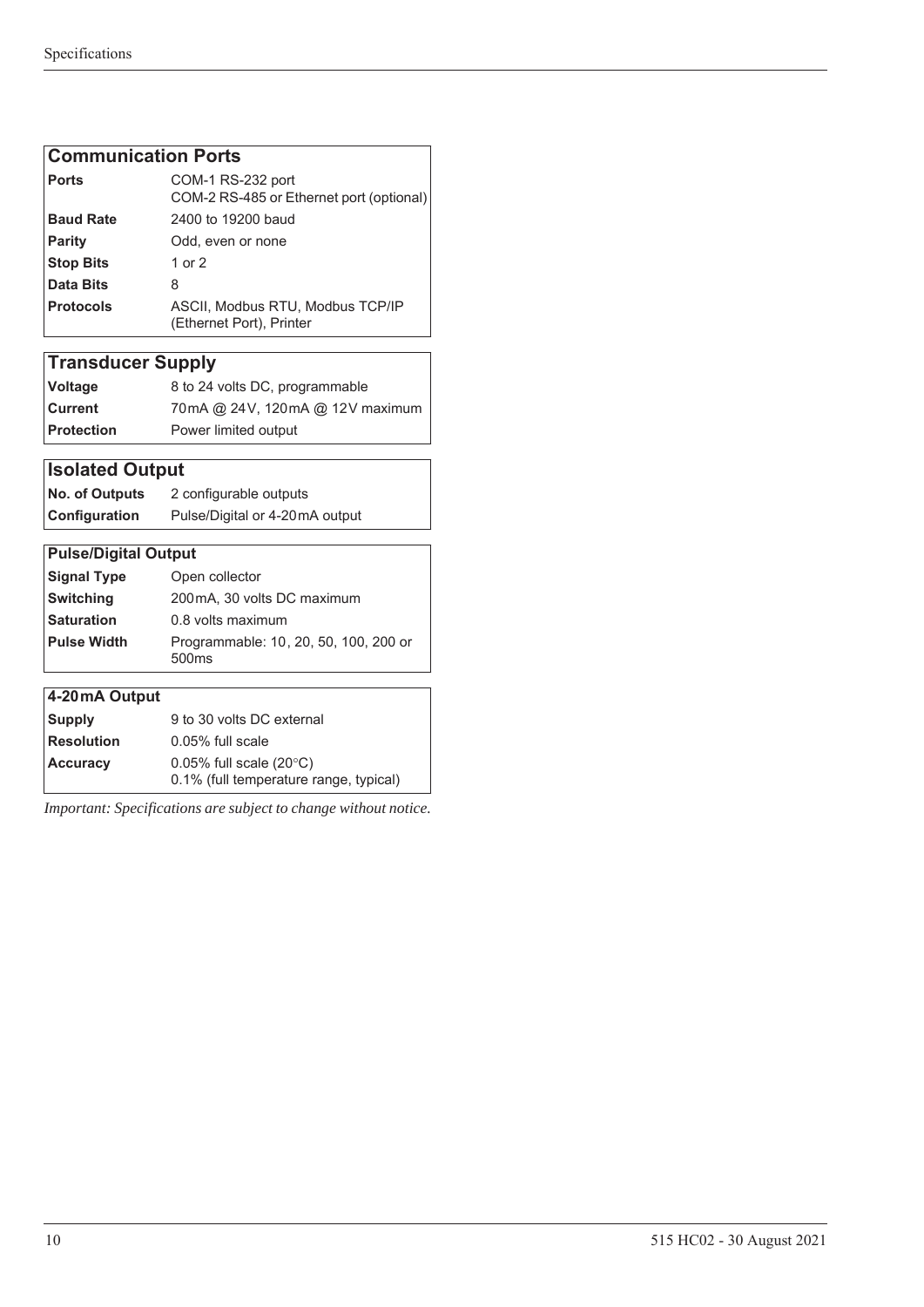# <span id="page-20-5"></span><span id="page-20-0"></span>**Chapter 3 Installation & Maintenance**

# <span id="page-20-1"></span>**Installation Instructions**



The safety of any system incorporating the equipment is the responsibility of the assembler of the system and should be installed such that there is no risk of impact damage.

This instrument is intended for fixed installation only, e.g. within a panel or cabinet, and is not intended for desktop use. It is not suitable for outdoor use unless fitted into an appropriate outdoor enclosure with a minimum type 3, IP54, rating. The instrument has a 'Pollution degree II' rating.

# <span id="page-20-2"></span>**Cleaning and Decontamination**

For general maintenance or to clean an instrument suitable for return to a service centre for repair or inspection, use only a damp cloth and mild detergent. Do not use abrasive cleaners or high pressure water jets. An instrument must be decontaminated before returning.

# <span id="page-20-3"></span>**Panel Mounting**

The instrument should be located in an area with a clean, dry atmosphere that is also relatively free of shock and vibration.

The standard mounting procedure is panel mounting in a cutout that is 139 mm wide by 67 mm high. Two side clips secure the unit into the panel.

[Figure 2](#page-20-4) shows the panel mounting requirements for the 500 Series Instrument.



<span id="page-20-4"></span>*Figure 2 500 Series Instrument Panel Mounting*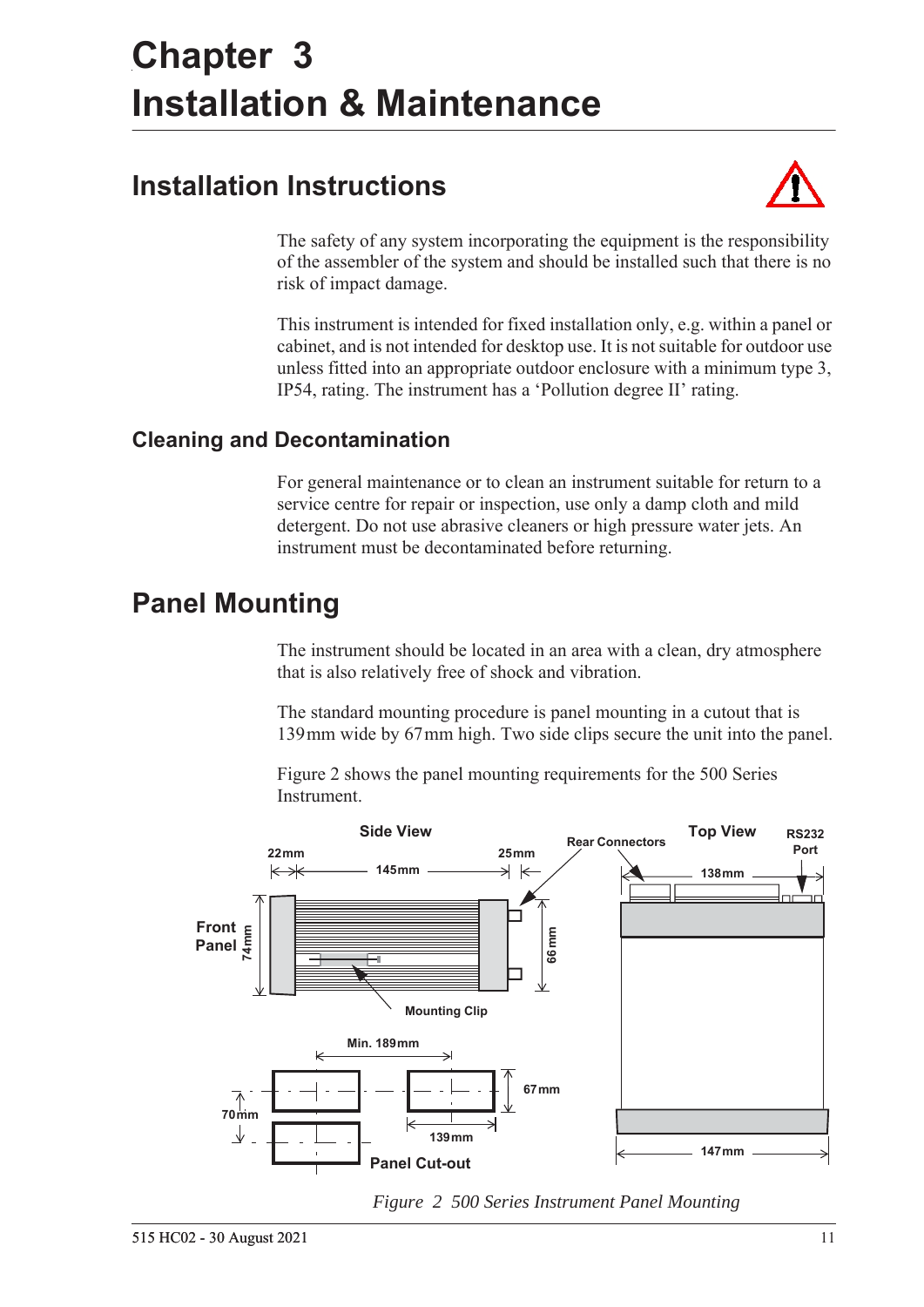# <span id="page-21-0"></span>**Electrical Connection**

# <span id="page-21-1"></span>**Rear Panel Connections**

N.B. Depending on the specification and age of the instrument, there are different versions of the upper output card. Ensure the instrument is wired as per the correct terminal designation printed on the rear of the instrument bezel and below.

[Figure 3](#page-21-2) shows the connections on the rear panel of the instrument where relays 1 to 4 (terminals 32-35) share a single Relay Common (terminal 31).



N.B. The 5 way relay terminal block is GREEN.

*Figure 3 Rear Panel Connections - Original*

<span id="page-21-2"></span>[Figure 4](#page-21-3) shows the connections on the rear panel of the instrument where relays 1 and 2 (terminals 32-33) share Relay Common 1-2 (terminal 31) and relays 3 and 4 (terminals 34-35) share Relay Common 3-4 (terminal 36.

N.B. The 6 way relay terminal block is ORANGE.



<span id="page-21-3"></span>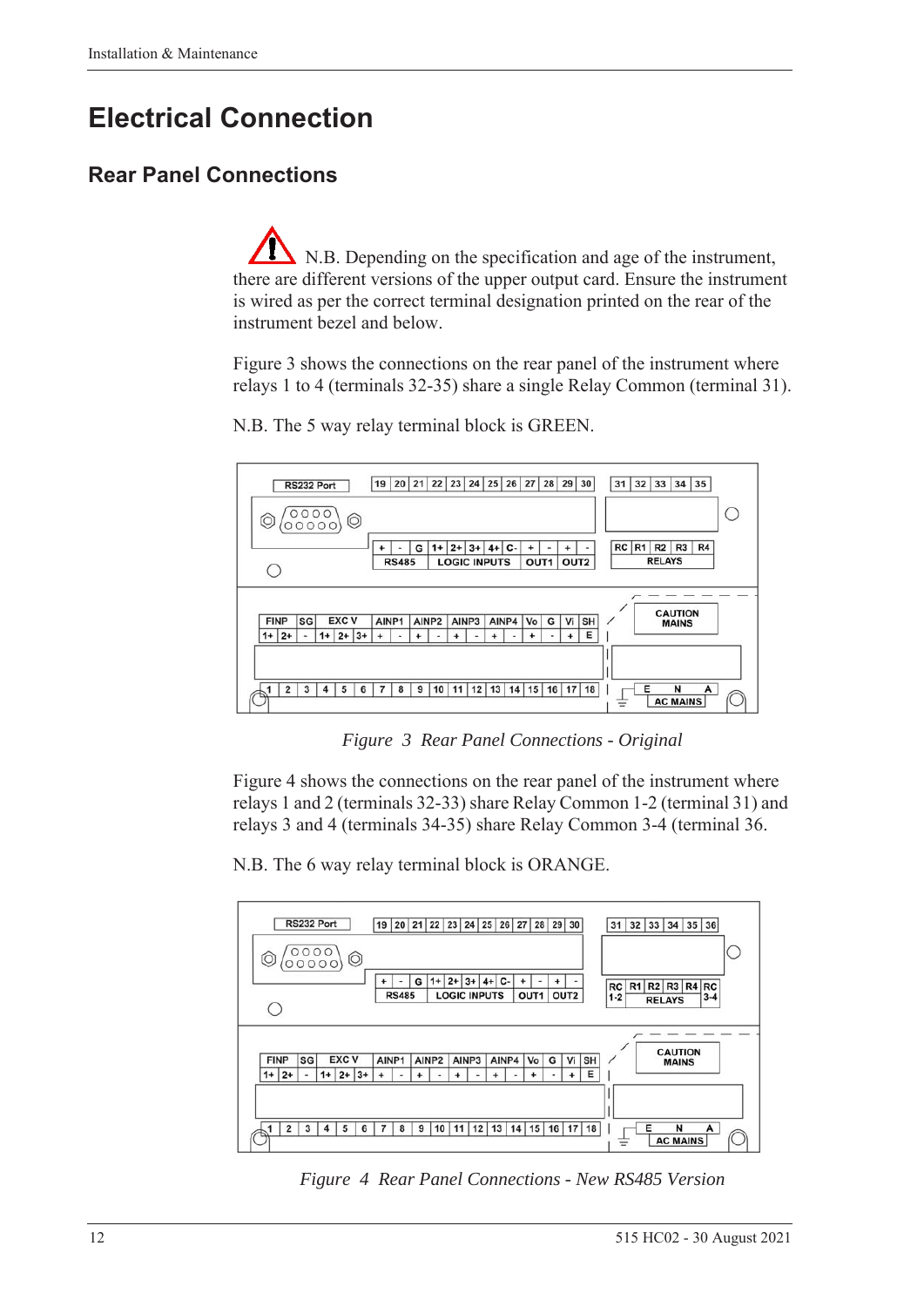[Figure 5](#page-22-1) shows the new option card with the optional Ethernet port in place of RS-485 port (terminals 19-21).



<span id="page-22-1"></span>*Figure 5 Rear Panel Connections - New Ethernet Version*

# <span id="page-22-0"></span>**Terminal Designations**

| <b>Terminal Label</b> |                    |                                   | <b>Designation</b>        | <b>Comment</b>                     | <b>Terminal Label</b>              |                  |           | <b>Designation</b>     | <b>Comment</b>                                |
|-----------------------|--------------------|-----------------------------------|---------------------------|------------------------------------|------------------------------------|------------------|-----------|------------------------|-----------------------------------------------|
| 1                     | FINP               | $1+$                              | Frequency Input 1+        | Not used                           | 19                                 | <b>RS485</b>     | $+$       | RS485 (+)              | Optional RS485 port may                       |
| 2                     | <b>FINP</b>        | $2+$                              | Frequency Input 2+        | Not used                           | 20                                 | COM-2            |           | RS485 (-)              | be replaced by Ethernet                       |
| 3                     | <b>SG</b>          | $\blacksquare$                    | Signal ground             |                                    | 21                                 | port             | G         | RS485 ground           | port.                                         |
| 4                     | <b>EXC V</b>       | $1+$                              | <b>Excitation Term 1+</b> | Not used                           | 22                                 |                  | $1+$      | Switch 1               |                                               |
| 5                     | <b>EXC V</b>       | $2+$                              | <b>Excitation Term 2+</b> | For AINP1 RTD Input                | 23                                 |                  | $2+$      | Switch 2               |                                               |
| 6                     | <b>EXC V</b>       | $3+$                              | Excitation Term 3+        | For AINP2 RTD Input                | 24                                 | <b>LOGIC</b>     | $3+$      | Switch 3               | <b>Remote Reset</b>                           |
| $\overline{7}$        | AINP1              | $\ddot{}$                         | Analog Input ch $1 (+)$   | Feed Temperature Input             | 25                                 | <b>INPUTS</b>    | $4+$      | Switch 4               | CAL Switch - In field                         |
| 8                     |                    | $\overline{\phantom{a}}$          | Analog Input ch 1 (-)     |                                    |                                    |                  |           |                        | access protection                             |
| 9                     | AINP2              | $\ddot{}$                         | Analog Input ch $2 (+)$   | <b>Return Temperature</b><br>Input | 26                                 |                  | $C-$      | Signal ground          |                                               |
| 10                    |                    | $\overline{\phantom{a}}$          | Analog Input ch 2 (-)     |                                    | 27                                 | OUT <sub>1</sub> | $\ddot{}$ | Output ch $1 (+)$      |                                               |
| 11                    | AINP3              | $\ddot{}$                         | Analog Input ch $3 (+)$   | Main or Low Flow Input             | 28                                 |                  |           | Output ch 1 (-)        |                                               |
| 12                    |                    | $\overline{\phantom{a}}$          | Analog Input ch 3 (-)     |                                    | $\overline{29}$                    | OUT <sub>2</sub> | $+$       | Output ch $2 (+)$      |                                               |
| 13                    |                    | $\ddot{}$                         | Analog Input ch 4 (+)     | <b>High Flow Stacked Input</b>     | 30                                 |                  |           | Output $ch 2$ (-)      |                                               |
| 14                    |                    | AINP4<br>$\overline{\phantom{a}}$ | Analog Input ch 4 (-)     |                                    | 31                                 |                  | RC        | Relay Common 1-2       | Term 31 - Common 1-4<br>on legacy option card |
| 15                    | <b>Vo</b>          | $\ddot{}$                         | 8-24 volts DC output      | Overload protected                 | 32                                 |                  |           | R <sub>1</sub> Relay 1 |                                               |
| 16                    | G<br>$17$ Vi       | $\blacksquare$                    | DC Ground                 | DC power in 12-28V                 | 33                                 | <b>RELAYS</b>    |           | $R2$ Relay 2           |                                               |
|                       |                    | $\ddot{}$                         | DC power input            |                                    | $\overline{34}$                    |                  |           | $R3$ Relay 3           |                                               |
| 18                    | <b>SH</b>          | E                                 | Shield terminal           |                                    | 35                                 |                  |           | R4   Relay 4           |                                               |
| E                     | AC<br><b>MAINS</b> | E                                 | Mains ground              | AC power in 100-<br>240VAC         |                                    |                  |           | RC Relay common 3-4    | Term 36 only available on                     |
| N                     |                    | N                                 | Mains neutral             |                                    | 36                                 |                  |           |                        | new style option card                         |
| A                     |                    | A                                 | Mains active              |                                    | RS232 COM-1 port 9-pin serial port |                  |           |                        |                                               |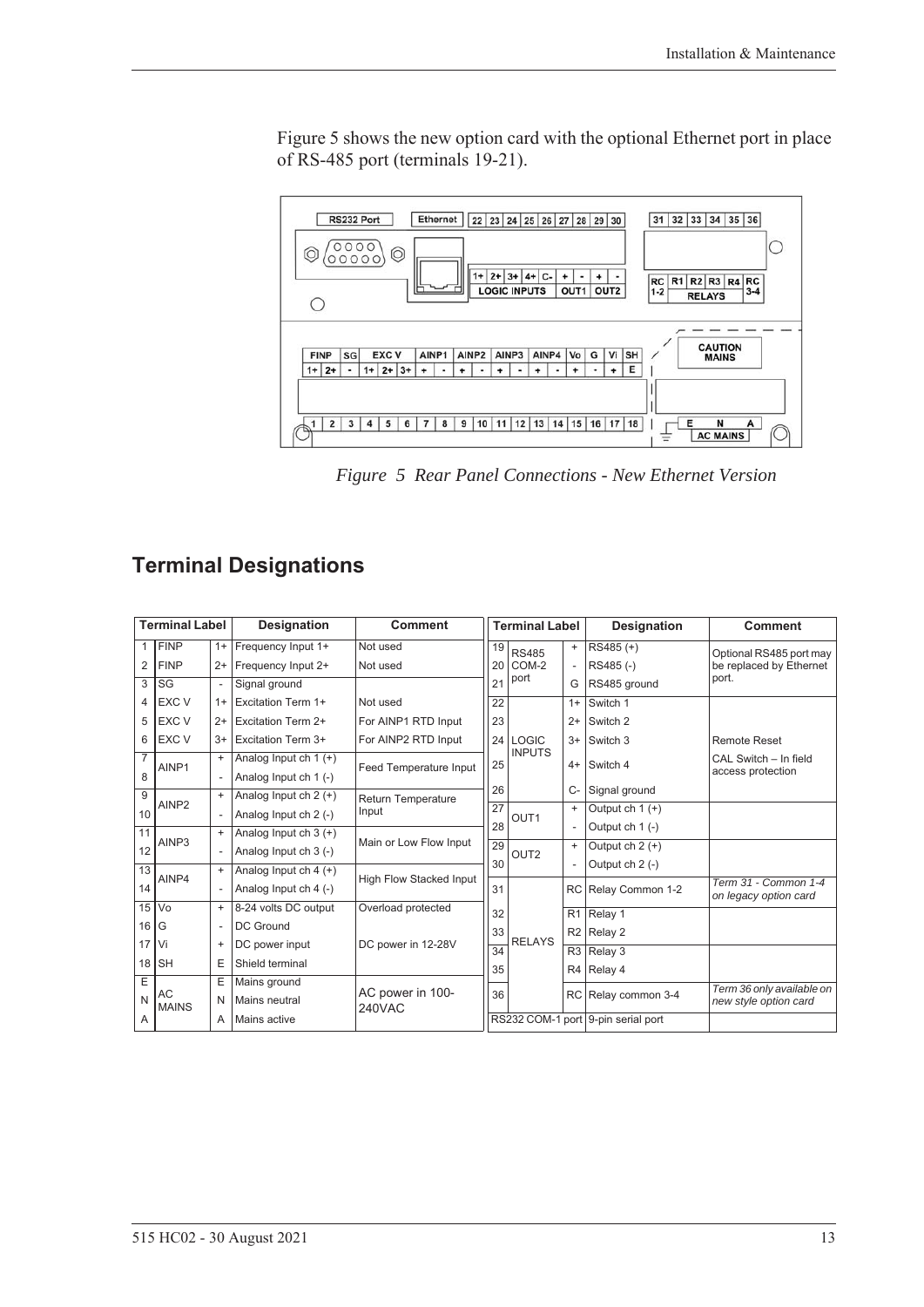# <span id="page-23-0"></span>**Terminal Wiring Insulation**

Terminals 1-30 are all rated at <35Vdc and wiring with basic insulation is adequate.

Use copper conductors only.

# <span id="page-23-1"></span>**Relay Wiring**

Relay terminals are 31-35 or 31-36 depending on the version of option card fitted. When controlling circuits operate at mains voltages, or voltages >35Vdc, it is necessary to use UL/CSA approved cabling with supplementary insulation and a current capacity suitable for the connected circuit. Use copper conductors only. The maximum current must be <5A as stated in sec 2.

Where circuits >35Vdc are connected UL/CSA approved cabling with supplementary insulation. 0.75mm<sup>2</sup>, 6A current capacity is sufficient.

# <span id="page-23-2"></span>**Mains Power Wiring**

Only use UL/CSA approved cabling with supplementary insulation and copper conductors. A minimum cable cross section area of 0.75mm² (18 AWG) is required. However, this must be selected with respect to the installed over-current protection device and in accordance with the local relevant Electrical Code of Practice as dictated by the Authority Having Jurisdiction (AHJ).

The terminal designations (L/N/E) are clearly indicated just above the mains input connector on the rear panel of the instrument.





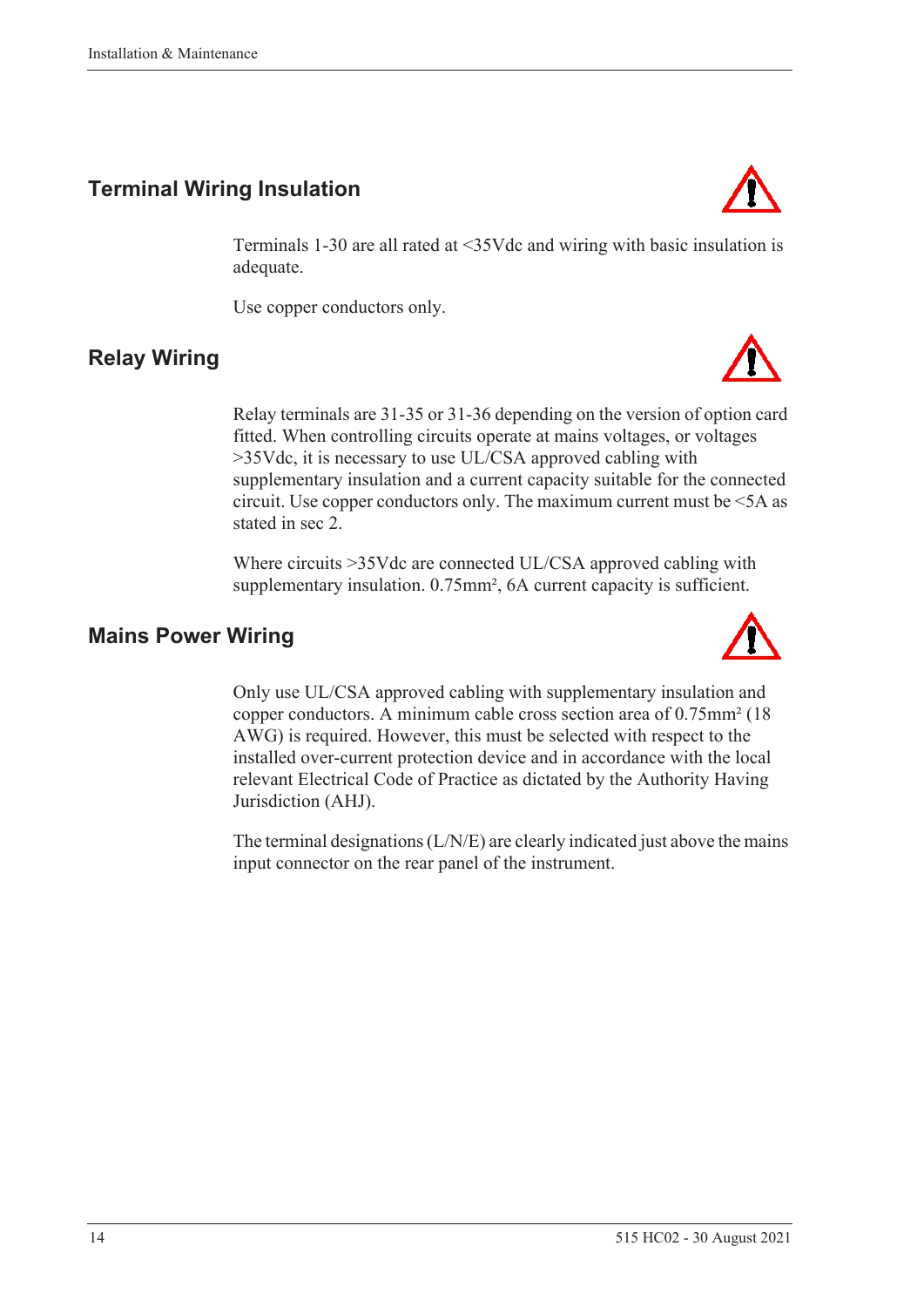# <span id="page-24-0"></span>**Inputs**

# <span id="page-24-1"></span>**Analog Input Connections**

All analog inputs can accept DC signals ranging from 0-5V, 1-5V and current signals from 4 to 20 mA.

Analog Inputs 1 and 2 (AINP1 / AINP2) can also accept an RTD input (PT100 or PT500) as well as the standard  $0-5V$ ,  $1-5V$  and 4 to  $20mA$  input.

#### **CAUTION**

Applying levels of input current above the absolute maximum rating (100mA or 30mA for 4-20mA inputs) may cause permanent damage to the input circuitry.

### **0-5 and 1-5 Volt Inputs**

For externally powered voltage transmitters, connect each transmitter to a pair of input terminals as shown in [Figure 6.](#page-24-2) Refer to **[Terminal](#page-22-0)  [Designations](#page-22-0)** on page 13 for specific terminal numbers for this application.



*Figure 6 Externally Powered Voltage Transmitter*

<span id="page-24-2"></span>Connect internally powered voltage transmitters as shown in [Figure 7.](#page-24-3)



<span id="page-24-3"></span>*Figure 7 Internally Powered Voltage Transmitter*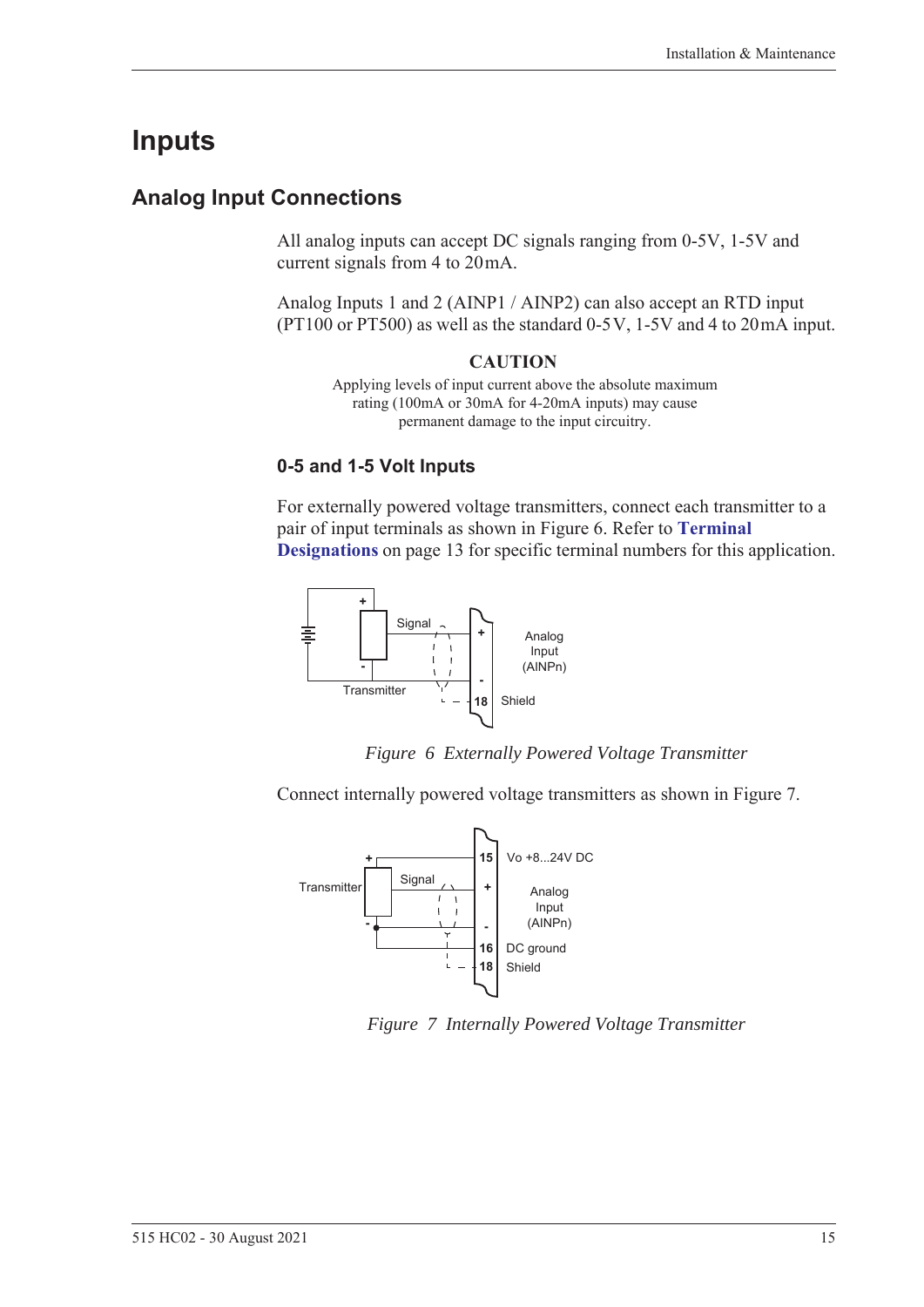### **4-20 mA Inputs**

For an externally powered current loop, connect the transmitter to the input terminals as shown in [Figure 8](#page-25-0). Refer to **[Terminal Designations](#page-22-0)** on page 13 for specific terminal numbers for this application.



*Figure 8 Externally Powered Current Loop*

<span id="page-25-0"></span>The internal overload-protected power supply has sufficient power for three current loops at 24 V DC (more current loops can be supplied by using a reduced voltage setting). Connect internally powered current loops as shown in [Figure 9](#page-25-1).



<span id="page-25-1"></span>

### **RTD Input**

The instrument uses 4-wire RTDs to provide optimum accuracy and stability. It is not necessary to have equal cable lengths for the 4-wire RTDs, but they should be no longer than 50 metres. It is also recommended to use shielded twisted pairs.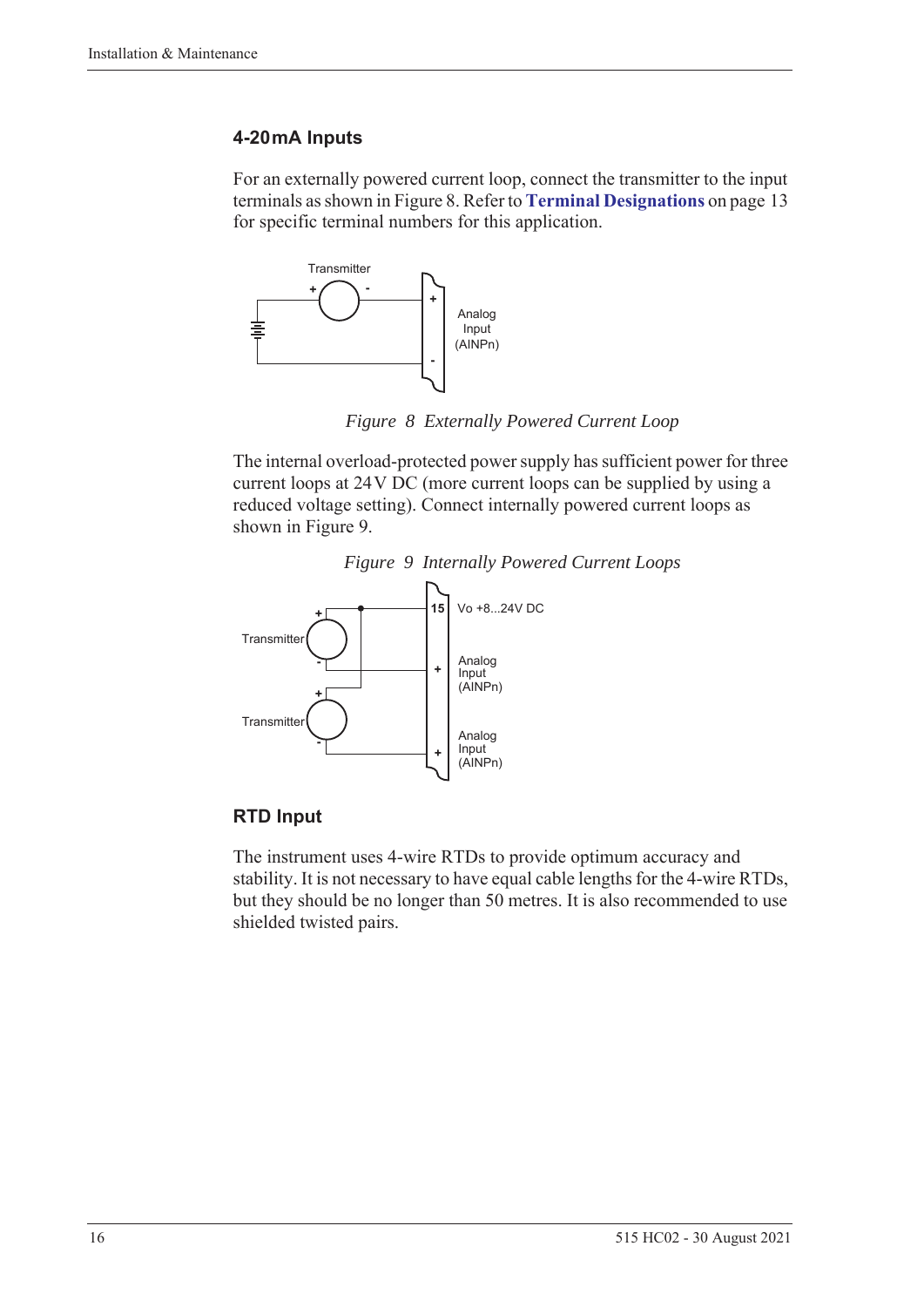

Connect RTD inputs as shown in [Figure 10.](#page-26-1)

*Figure 10 RTD Connection*

<span id="page-26-1"></span>Analog Inputs 1 and 2 (AINP1 / AINP2) are available for RTD connection.

Excitation terminal 2 (pin 5) must be used in conjunction with AINP1. Excitation terminal 3 (pin 6) must be used in conjunction with AINP2.

It is possible to use two-wire or three-wire RTDs. However, four wires must be taken to the RTD, with the signal and current wires joined as close to the RTD as possible.

**Note:** The RTD has no polarity and can be connected in either direction. However, the excitation and the positive analog input must be connected to one side of the RTD. Similarly, the Signal Ground and the negative analog input must be connected to the other side of the RTD.

## <span id="page-26-0"></span>**Logic Input Connection**

These input(s) are designed to be connected to CMOS, TTL, open collector signals or a voltage free contact switch. A minimum activation time of 300ms is required to guarantee reading of an input.

It is possible to read the status of all the logic inputs via a Modbus register even if they are not used for a control purpose in the application.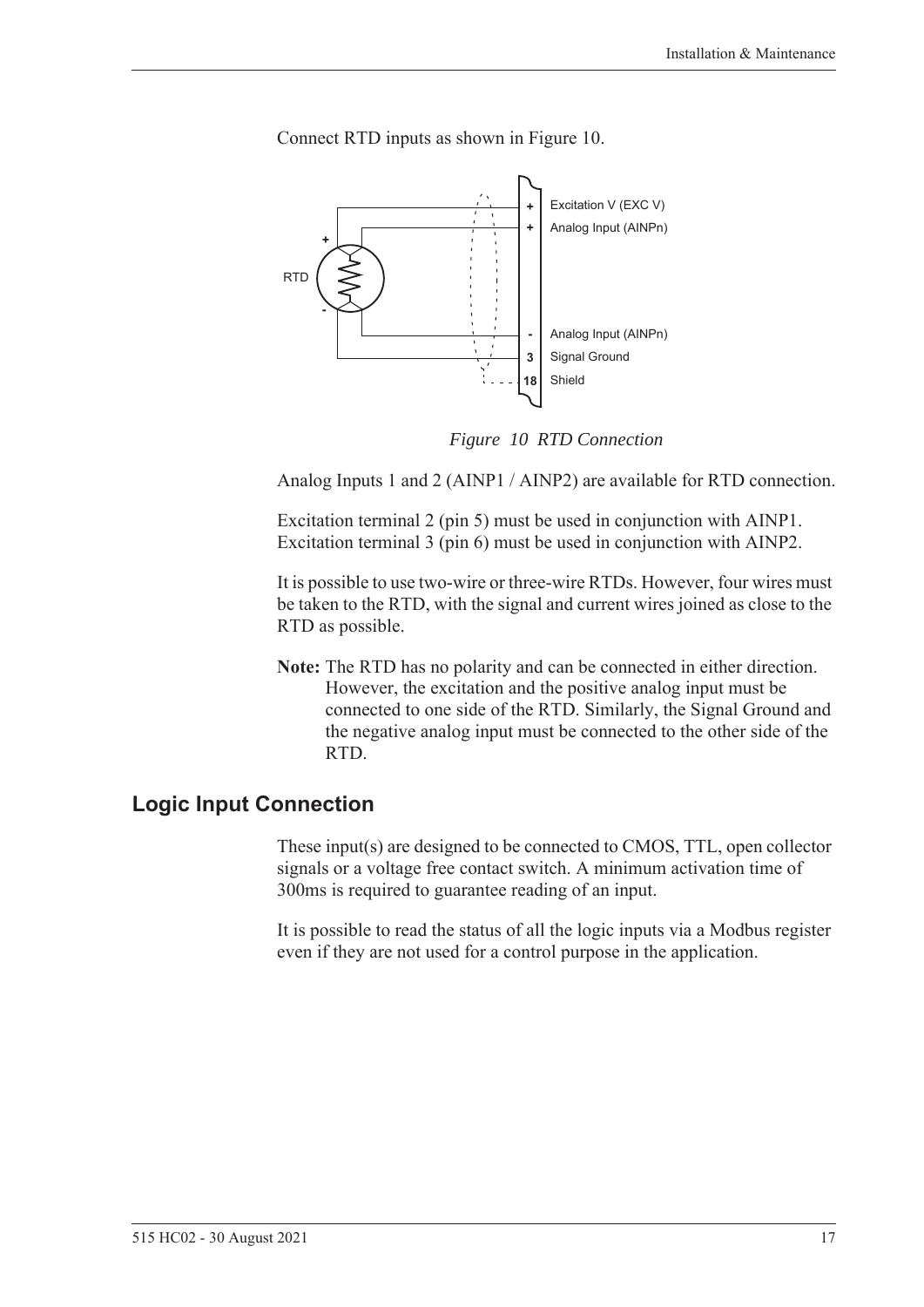A remote push-button key can be connected to the Logic Inputs as shown below in [Figure 11](#page-27-2).



<span id="page-27-2"></span>*Figure 11 Logic Inputs Connection Diagram*

# <span id="page-27-0"></span>**Outputs**

The advanced option for the instrument provides two opto-isolated output ports. Either or both can be used for 4-20 mA or pulse outputs.

### **CAUTION**

Due to the dual-purpose nature of the outputs, take care not to set the output as an open collector pulse type signal when connected to a 4-20 mA loop circuit.

# <span id="page-27-1"></span>**4-20 mA Output Connection**

[Figure 12](#page-28-1) shows the connections for a 4-20 mA output. Output channel 1 uses terminals  $27 (+)$  and  $28 (-)$ , output channel 2 uses terminals  $29 (+)$  and 30 (-).

Maximum Load Resistance =  $(Supply-9) / 0.02$  ohms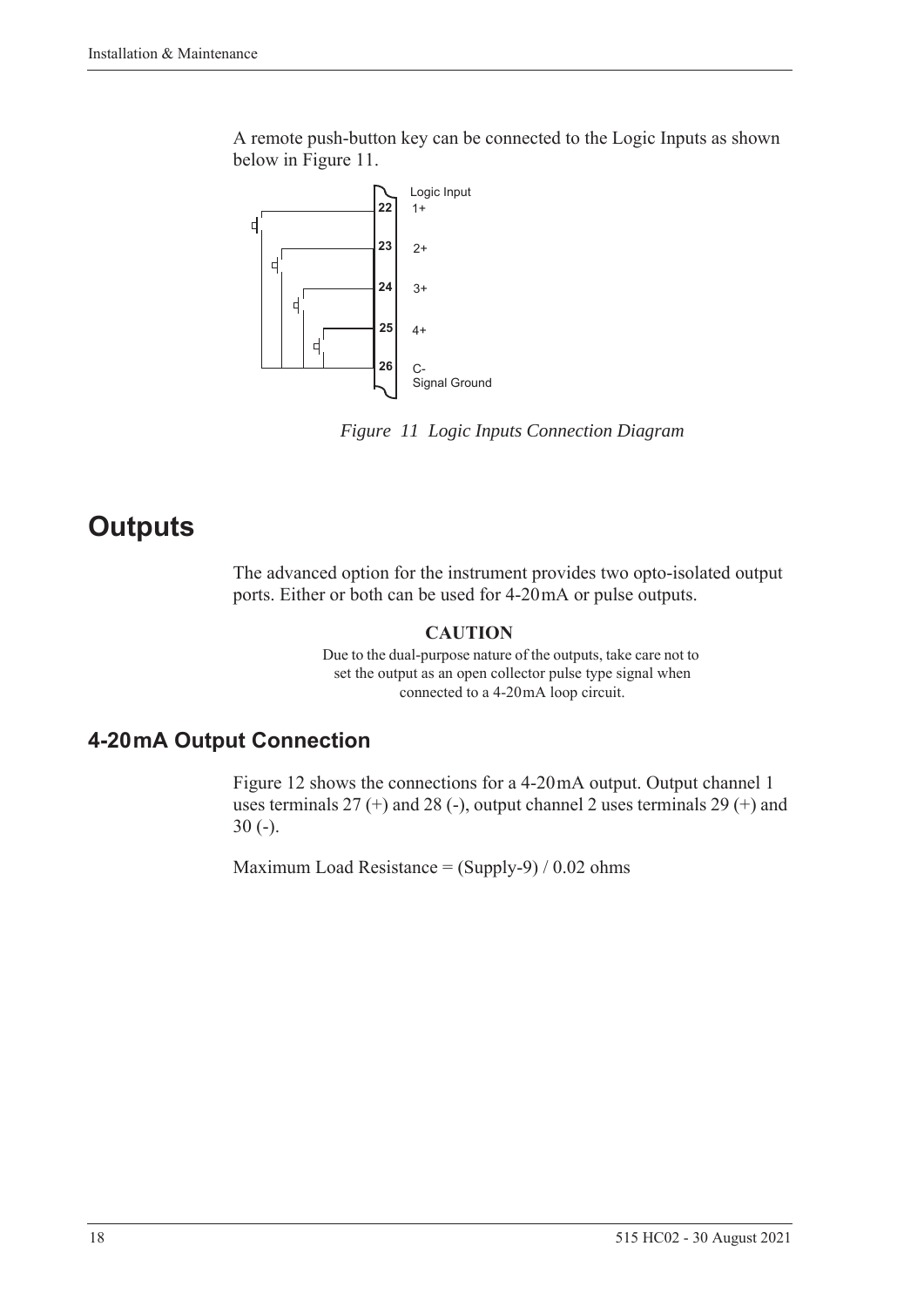

*Figure 12 Output 4-20 mA Connection Diagram*

# <span id="page-28-0"></span>**Pulse Output Connection**

<span id="page-28-1"></span>[Figure 13](#page-28-2) shows a connection example for a pulse output. Output channel 1 uses terminals 27 (+) and 28 (-). Output channel 2 uses terminals 29 (+) and 30 (-).



<span id="page-28-2"></span>*Figure 13 Output Pulse Connection Diagram*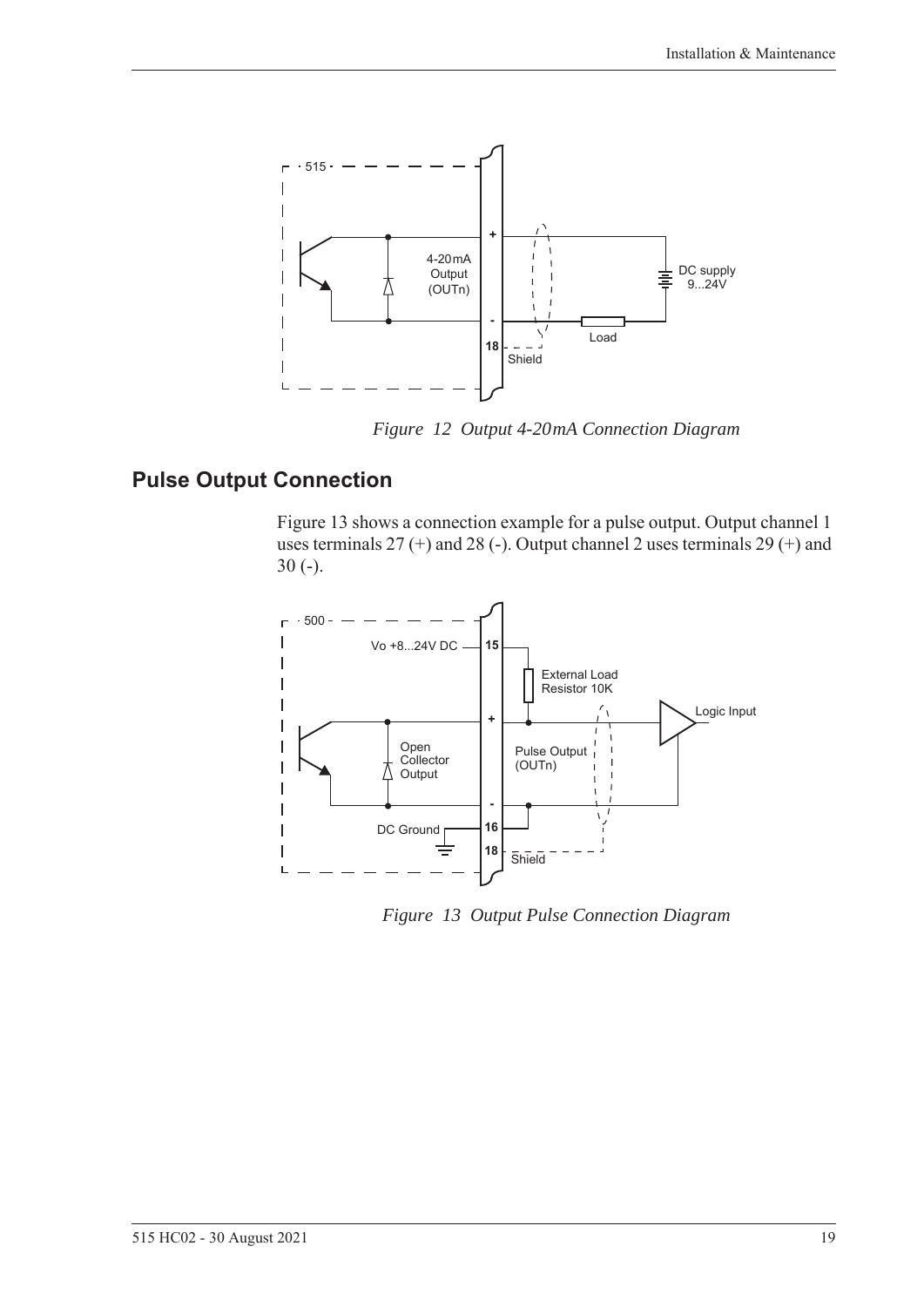# <span id="page-29-0"></span>**Control Relays (Alarms)**

The standard instrument has two alarm relays, which can be used to drive external devices such as external relays, LEDs, and audible alarms. The advanced option has four alarm relays.

The operation of each alarm relay can be set to various modes as described in **Alarms** [on page 46](#page-55-1). On the newer option card the separate common terminal for relays 1 and 2 and another common terminal for relays 3 and 4 allow for different signal or supply types to be connected to the control or alarm devices, as shown in [Figure 14.](#page-29-1)

There is also an equipment failure alarm option. This alarm can have normally closed (open) contacts which open (close) when the instrument displays any error message as listed in **[Error Messages](#page-66-2)** on page 57, or if there is a loss of power to the instrument.

The output characteristics of the relays are:

| Maximum Voltage | 30 volts DC or 250 volts AC              |
|-----------------|------------------------------------------|
|                 | Maximum Current 3A for EMR, 1.5A for SSR |

**Note:** Solid state relays (SSR) use AC voltage only.



<span id="page-29-1"></span>*Figure 14 Relay Connection Diagram*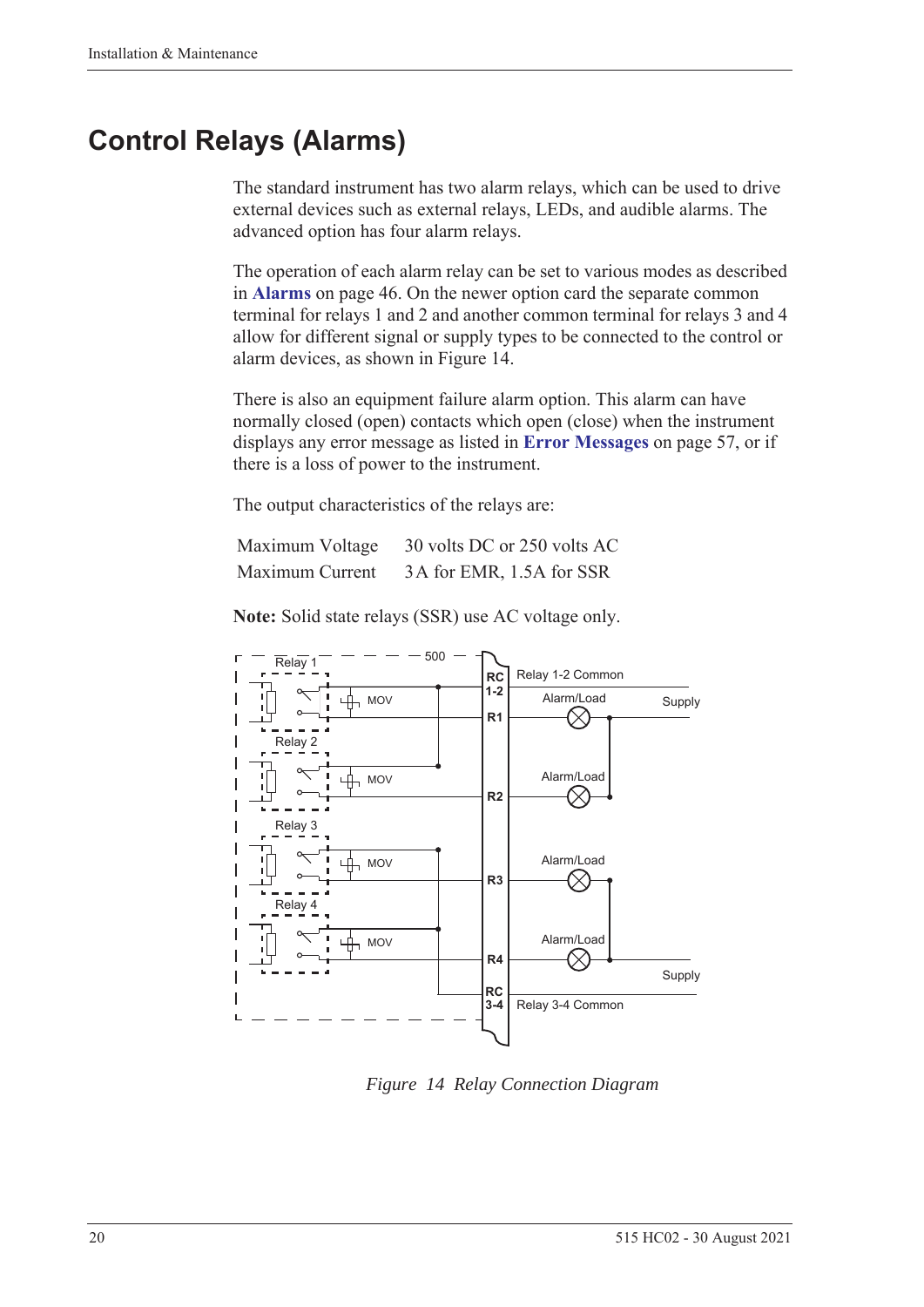## <span id="page-30-0"></span>**RC Network for Interference Suppression**

When driving inductive loads with the relay outputs, it is recommended to use RC suppression networks (often called "Snubbers"), fitted at the load end, for the following reasons:

- **•** To limit the amount of electrical noise caused by arcing across the contacts, which may, in extreme cases, cause the microprocessor to act erratically or cause other unwanted interference with connected signals.
- **•** To protect the relay contacts against premature wear through pitting or SSR (where specified) against premature failure.

RC suppression networks consist of a capacitor and series resistor and are commonly available in the electrical industry. The values of R and C are dependent entirely on the load. However, if the user is unsure of the type of snubber to use, values of  $0.25 \mu$ F and  $100 \Omega$  will usually suffice. Note that only UL and mains approved RC suppression networks should be used.

The basic principle of the operation is that the capacitor prevents a series of sparks arcing across the contact as the contact breaks. The series resistor limits the current through the contact when the contact first makes.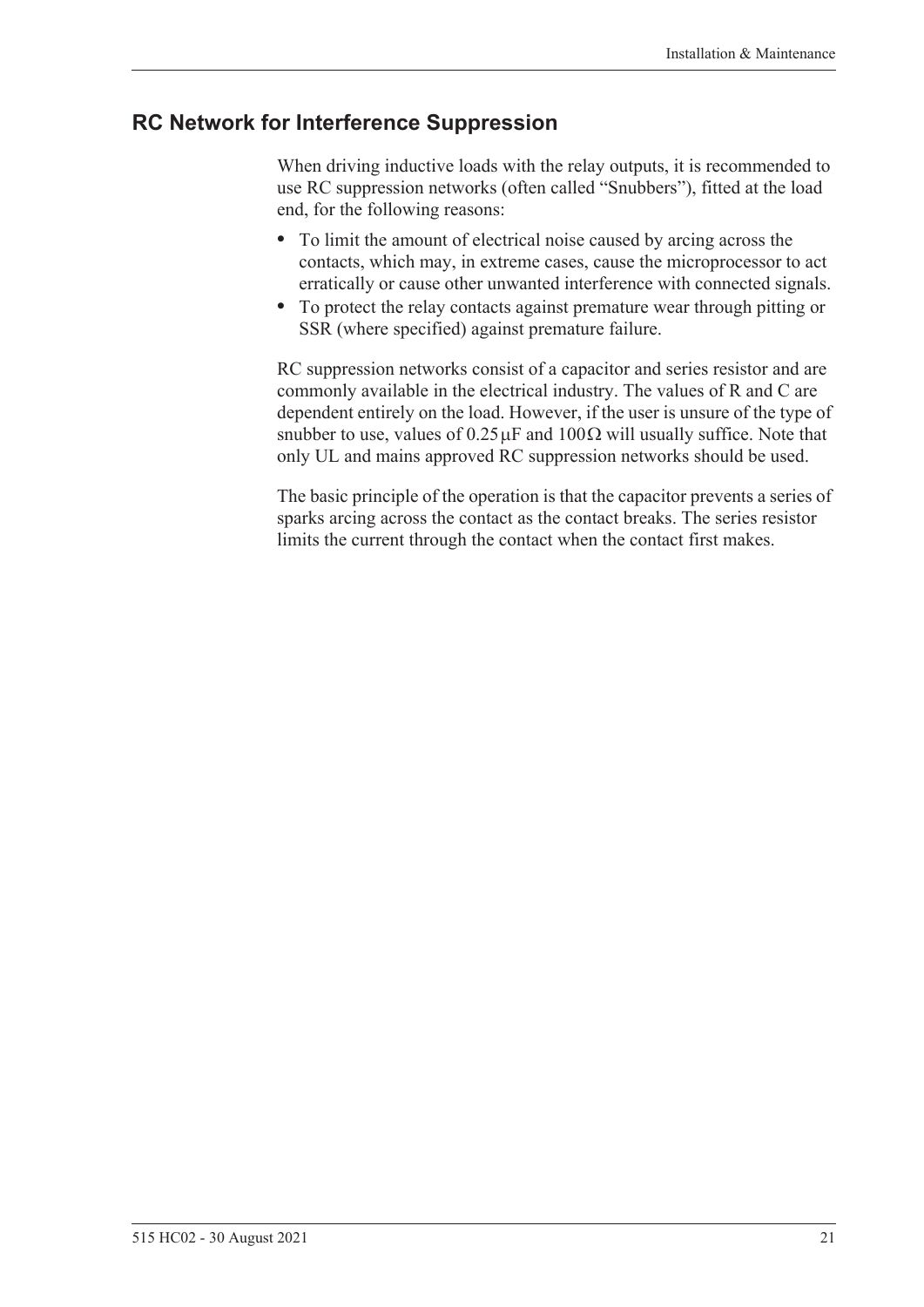# <span id="page-31-0"></span>**Communications**

The communication protocols are described in **Protocols** [on page 63.](#page-72-3)

## <span id="page-31-1"></span>**COM-1 RS-232 Port**

The COM-1 RS-232 port has a 9-pin DB female connector and has the following pinout:



**Note:** The instrument does not require a null-modem cable for connection to a personal computer. Refer to **[Hardware Interconnection](#page-70-4)** on [page 61](#page-70-4) for cable termination requirements.

# <span id="page-31-2"></span>**COM-2 RS-485 Port Option**

Up to 32 units can be connected to a common RS-485 bus. Each unit has a unique address that the host computer uses to identify each instrument. [Figure 15](#page-31-3) shows the connection of several instruments to a computer using the RS-485 port.



<span id="page-31-3"></span>*Figure 15 RS-485 Interface Connections*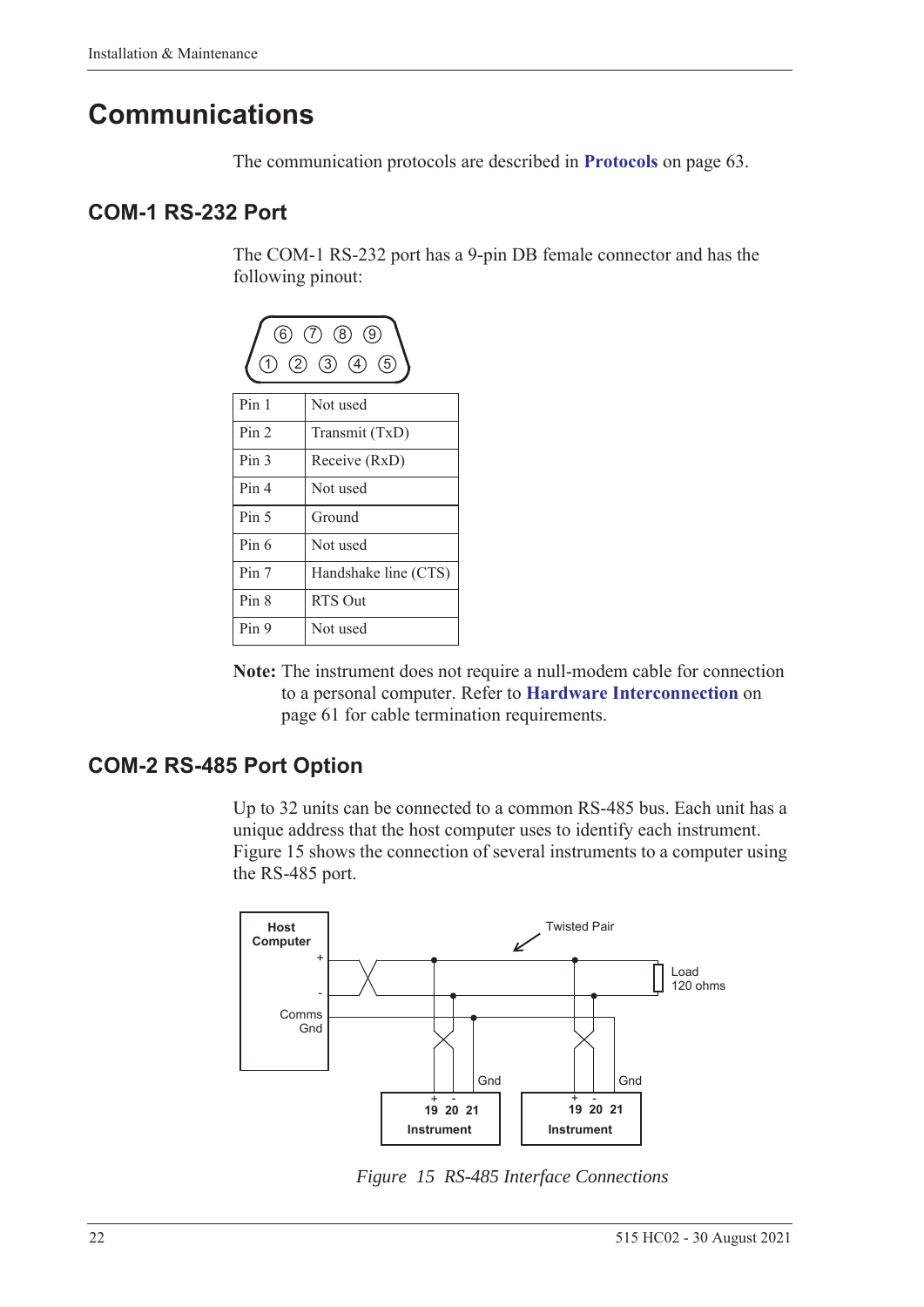## <span id="page-32-0"></span>**COM-2 Ethernet Port Option**

An Ethernet module is an available option, in place of the RS-485 port, if Modbus TCP/IP connection is required. In the programming communication settings, COM-2 should be set to RTU (Modbus), 19200 Baud rate, even parity and 1 stop bit.

# <span id="page-32-1"></span>**Mains Connection**

## <span id="page-32-2"></span>**Earthing and Shielding**

A case earthing point is provided via the mains inlet. Note that this earthing point is for the case only and there is electrical isolation between this point and all electronic circuits. For EMC purposes, or when the instrument is connected to mains, this point must be connected to a good earth.

It is a good practice to use shielded cable for all signal connections to the instrument. Care must be taken to separate signal cables from power cables to minimize interference.

Overall earth should be connected at the instrument end only. This connection should be as short as possible and connected to the earthing point on the rear terminal at pin 18.

## <span id="page-32-3"></span>**Disconnection Device**

When powered from a mains supply this unit requires the provision of a suitable mains isolation device, capable of interrupting both poles of the supply and meeting your local wiring regulations, to be suitably located and easily accessible near to the installed instrument. It must be marked as the disconnecting device for the equipment. It must be suitably rated with respect to the cross sectional area of the supply conductors.

# <span id="page-32-4"></span>**Maintenance Instructions**

Occasionally it may be necessary to open the unit in order to change the Real Time Clock battery. No other service operations are permitted. In order to perform these operations and maintain safety it is essential to follow the instructions below. If mounted in an ExD enclosure, before proceeding, refer to the ExD manual for further information. This work may need to be scheduled and carried out in accordance with the local electrical Code of Practice.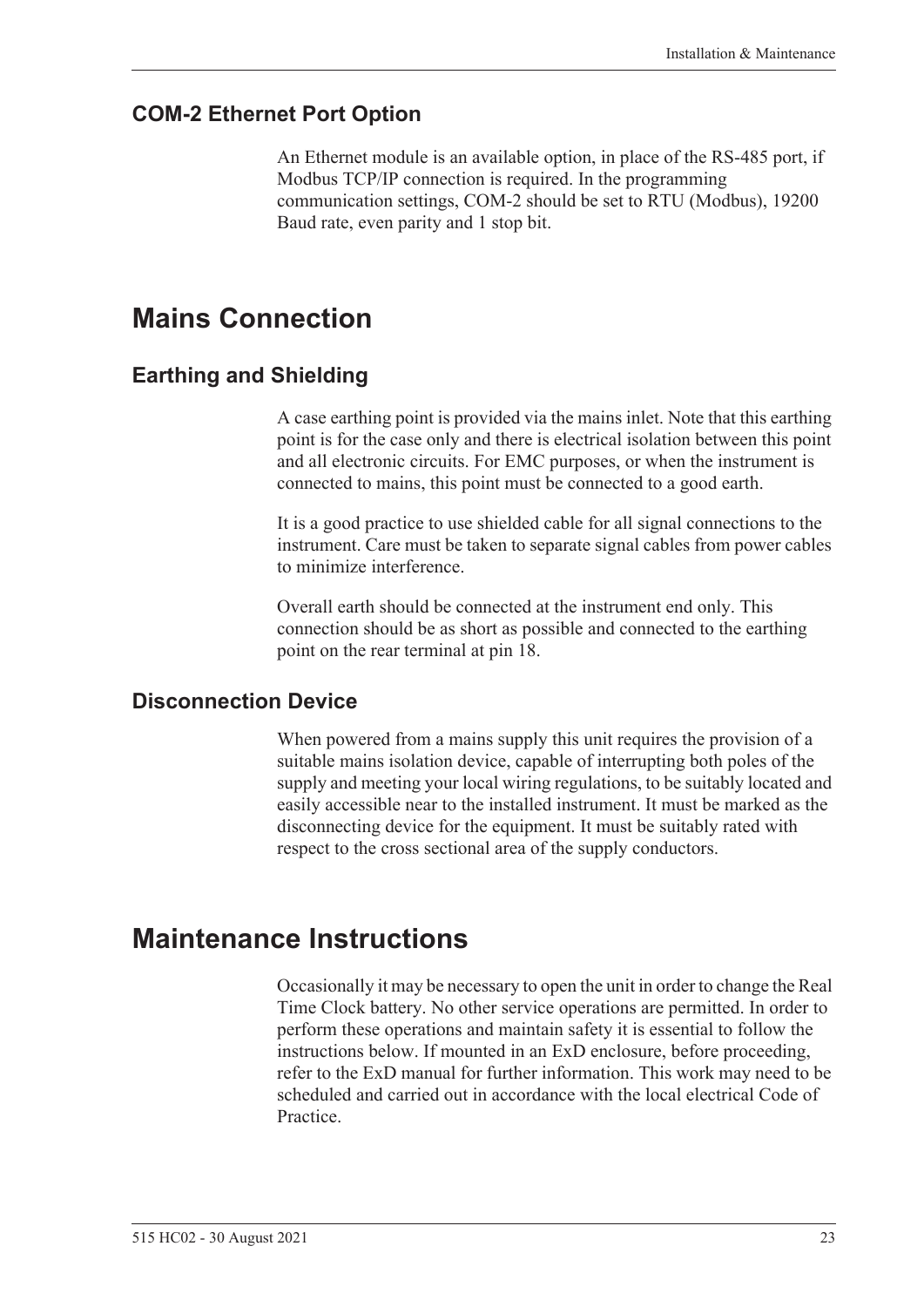# <span id="page-33-0"></span>**Battery Replacement**

### **INSTRUMENT MUST BE POWERED DOWN**



1. Remove the top row of terminal blocks (19-36) Ethernet and RS232 cables if applicable.

2. Remove the two pan head machine screws on each side of the rear panel.

3. Withdraw the option card from the instrument.

4. Firmly press the battery holder tab to release the coin cell battery.

5. Identify the part number of the coin cell which is clearly marked on one side of the cell.

6. Firmly press the replacement coin cell into the holder

7. Reverse steps 1-3 for re assembly.

# <span id="page-33-1"></span>**Battery Type**

### **Only the battery type and manufacturer stated below should be used.**



1. Instruments manufactured with issue 7 option card – CR2450N, Manufacturer RENATA ONLY\*

2. Conformal coated "C" version - Type BR2032, manufacturer Panasonic ONLY.

3. Non Conformally coated versions :- BR2032, CR2032, Sony or Panasonic ONLY.

\*Issue 7 option card can be identified with 6 way (31-36) ORANGE relay connector.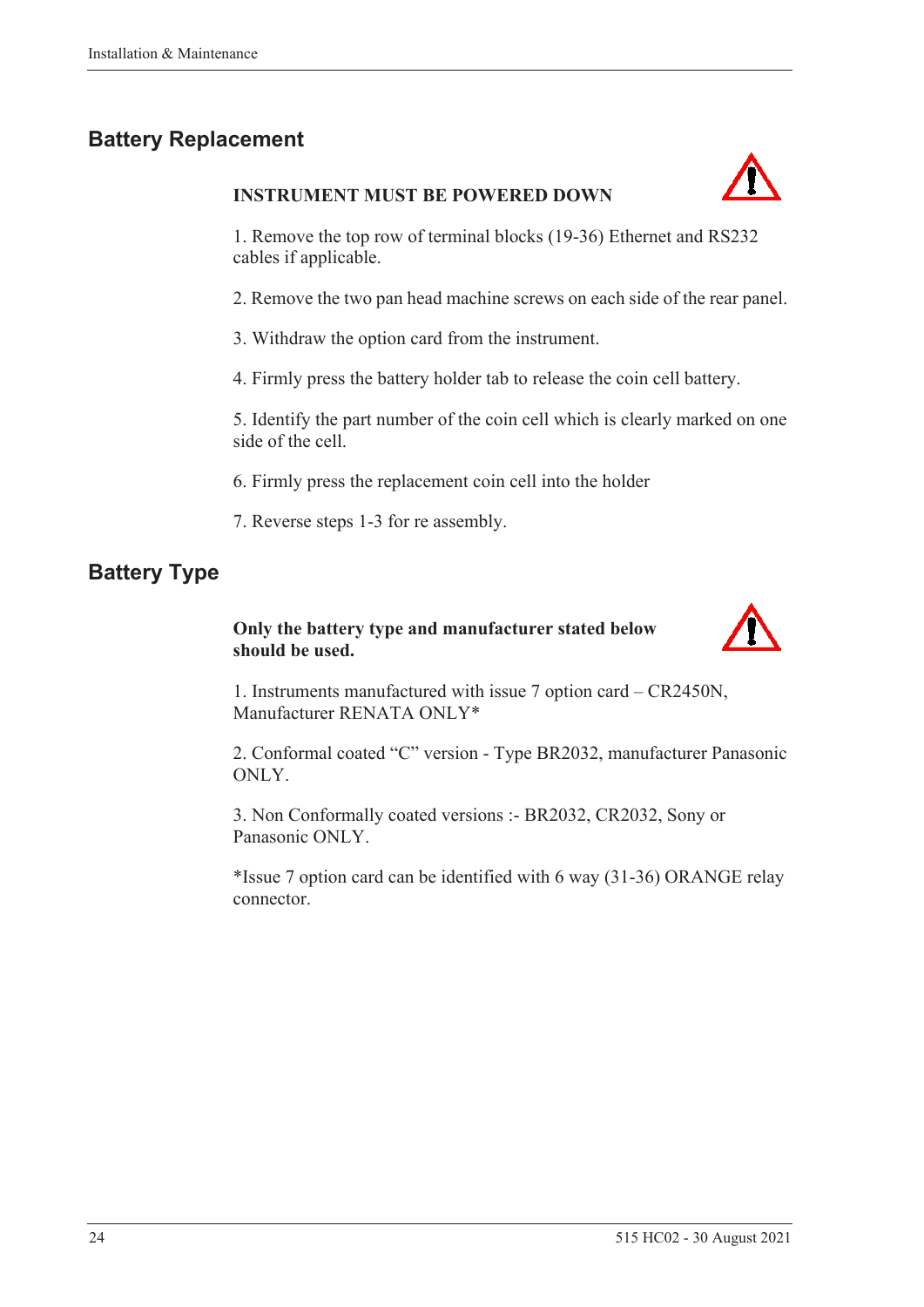# <span id="page-34-0"></span>**Chapter 4 Operation**

# <span id="page-34-1"></span>**Normal Operation**

In normal operation mode, you press the buttons on the front panel to display the values recorded and calculated by the instrument. There are four categories of information that the instrument can display:

- **•** Totals
- **•** Rates
- **•** Process variables
- **•** Instrument settings

For each total, there is an associated rate as follows:

| <b>Total</b> | Rate                   |
|--------------|------------------------|
| Energy       | Power                  |
| Volume       | <b>Volume Flowrate</b> |
| Mass         | Mass Flowrate          |

## <span id="page-34-2"></span>**Default Total**

In some applications, one set of variables is of more interest than others, and for this reason a default total and its associated rate can be assigned during instrument calibration. This default total can be used in two ways:

- **•** The default variables come first in the sequence of totals and rates that are displayed with the front panel keys.
- **•** If the display timeout option is enabled and no buttons are pressed for the selected period (usually 30 seconds) the display returns to the default total.

### <span id="page-34-3"></span>**Status LEDs**

The status LEDs illuminate to show the following conditions:

| Run   |
|-------|
| Set   |
| Alarm |
| :al   |

- **Run** The host computer is downloading the application software.
- **Set** The instrument is in Calibrate Set mode.
- **Alarm** The instrument has an error, as indicated on the display panel.
- **Cal** The instrument is in Calibrate View mode.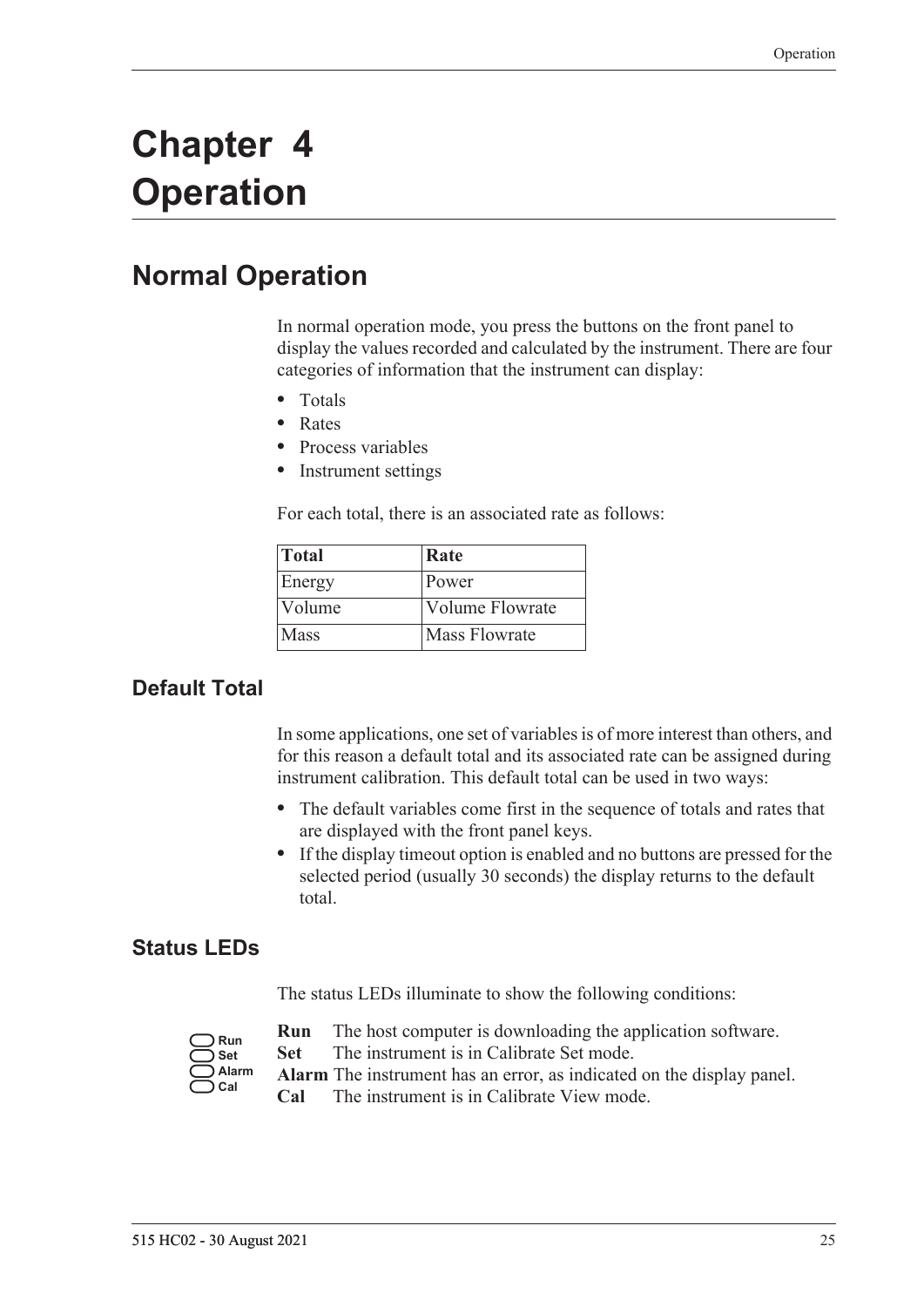# <span id="page-35-0"></span>**Front Panel Keys**

For most actions with the front panel keys, you can hold a key to scroll through the values or options, instead of repeatedly pressing the key.

**RATE** Press the **RATE** key to display the rate that is associated with the currently displayed total. If an item other than a rate or total is displayed, press the RATE key to display the "default rate". When a rate is displayed, press or hold the **RATE** key to display the other rate variables in turn.

**TOTAL** Press the TOTAL key to display the total that is associated with the currently displayed rate. If an item other than a rate or total is displayed, press the **TOTAL** key to display the "default total". When a total is displayed, press or hold the **TOTAL** key to display the other total variables in turn.

**RESET** Use the **RESET** key to clear all resettable totals or to initiate a printout if the printer option has been selected. The printout is activated with a single press while the Total Reset function has different operation modes that are selectable during instrument calibration as follows:

- NONE The user cannot reset the non-accumulated totals.
- INSTANT When the user presses the **RESET** key, the instrument resets all non-accumulated totals.
- DELAYED When the user holds the **RESET** key for two seconds, the instrument resets all non-accumulated totals.

The instrument makes three beeps when it resets the totals and two beeps when a printout is started.

**DISPLAY** Press the **DISPLAY** key to step or scroll through the main menu items.

**ACCUM** Hold the **ACCUM** key to display the accumulated value for the currently displayed total or to display the peak value for the currently displayed flowrate. See below for further details of peak flowrates.

# <span id="page-35-1"></span>**Remote Reset**

The Remote Reset on logic input 3 (LINP3) has the same function as the front **RESET** key, as described above.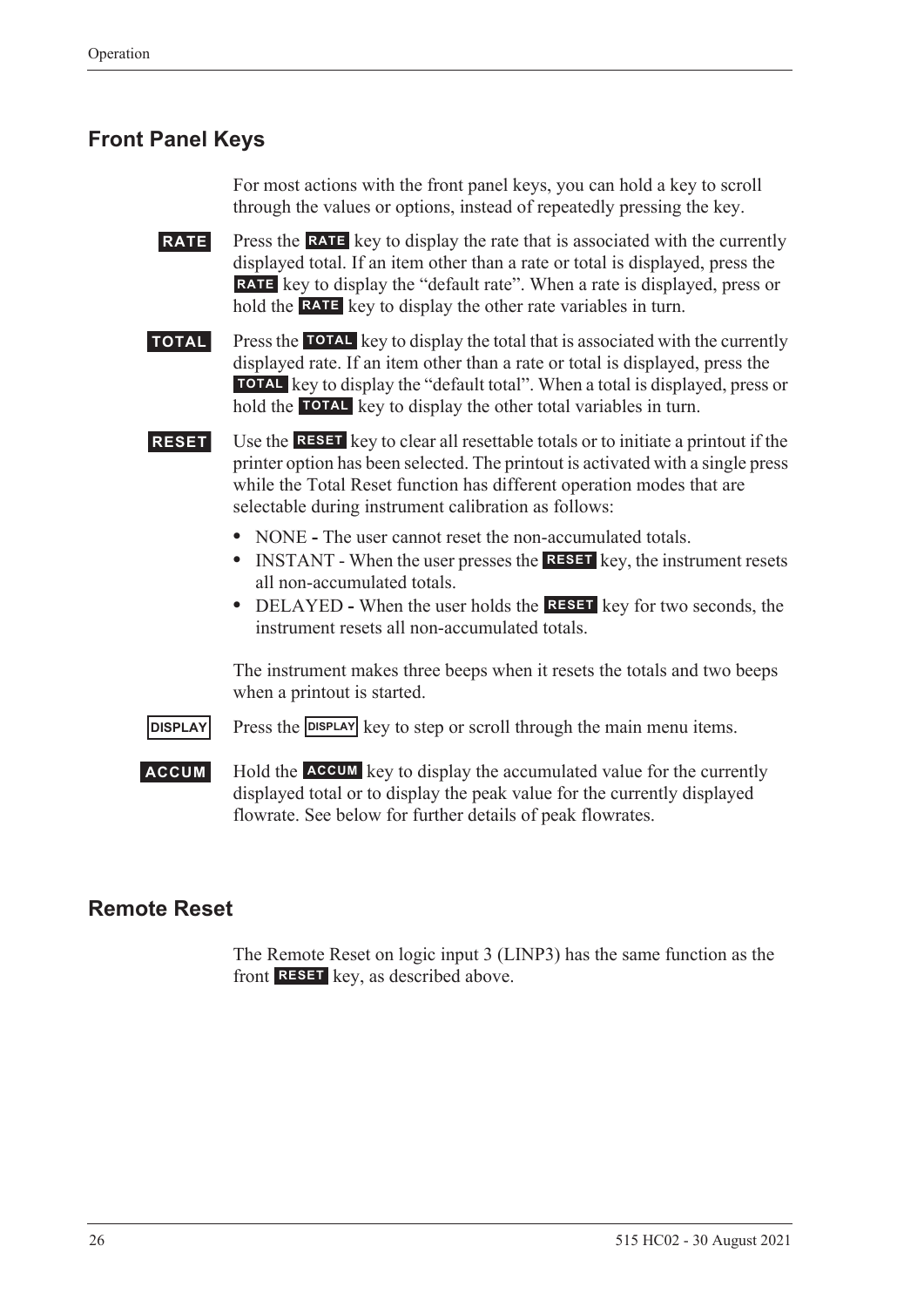### **Main Menu Items**

| The main menu in this instrument consists of the following items. The |
|-----------------------------------------------------------------------|
| DISPLAY key is used to step or scroll through the list.               |

| <b>DISPLAY</b>        | <b>Description</b>                                                     | <b>Options</b>                                                                                                 |
|-----------------------|------------------------------------------------------------------------|----------------------------------------------------------------------------------------------------------------|
| <b>ENERGY</b>         | Energy content                                                         | Hold the ACCUM key to display accumulated total                                                                |
| POWER                 | Power (energy flowrate)                                                | Hold the <b>ACCUM</b> key to display peak value                                                                |
| VOLUME                | Volume                                                                 | Hold the ACCUM key to display accumulated total                                                                |
| $V$ -FLOW             | Volume flowrate                                                        | Hold the ACCUM key to display peak value                                                                       |
| MR55                  | <b>Mass</b>                                                            | Hold the ACCUM key to display accumulated total                                                                |
| M-FLOW                | Mass flowrate                                                          | Hold the <b>ACCUM</b> key to display peak value                                                                |
| TEMP-F                | Feed Temperature                                                       |                                                                                                                |
| TEMP-R                | Return Temperature                                                     |                                                                                                                |
| TEMP-D                | Differential temperature                                               |                                                                                                                |
| REPORT PRINT          | Only shown in Detail<br>Menu if a printer<br>protocol is used          | Hold the SET key to print log report as defined in<br>the TM/LOG section of calibration.                       |
| LOGGED<br><b>IRTR</b> | Only shown in Detail<br>Menu if real-time clock<br>option is installed | Hold the SET) key to display data logs as<br>described in Data Logs on page 28.                                |
| MODEL INFO            | Only shown in Detail<br>Menu                                           | Hold the <b>SET</b> ) key to display the Model<br>information as described in Model Information<br>on page 30. |
| <b>CAL MENU</b>       | Only shown in Detail<br>Menu                                           | Hold the <b>SET</b> key to enter Calibration View<br>mode as described in Calibration View Mode on<br>page 32. |

### **Detail and Basic Menu**

The 515 instrument has the option to switch the main menu from the full Detail menu to a Basic menu. The Detail menu includes all of the main menu variables and the HOLD SET sub menu items as listed above. In the Basic menu only the application or operator essential main menu variables are shown. The main menu variables to be shown in the basic menu need to be selected in the 500 Series Program Manager (500-PM Software) prior to the application software being downloaded to the instrument. The 500-PM Software is Windows based configuration and resource tool for the 500 Series and is freely available from the www.contrec.co.uk website.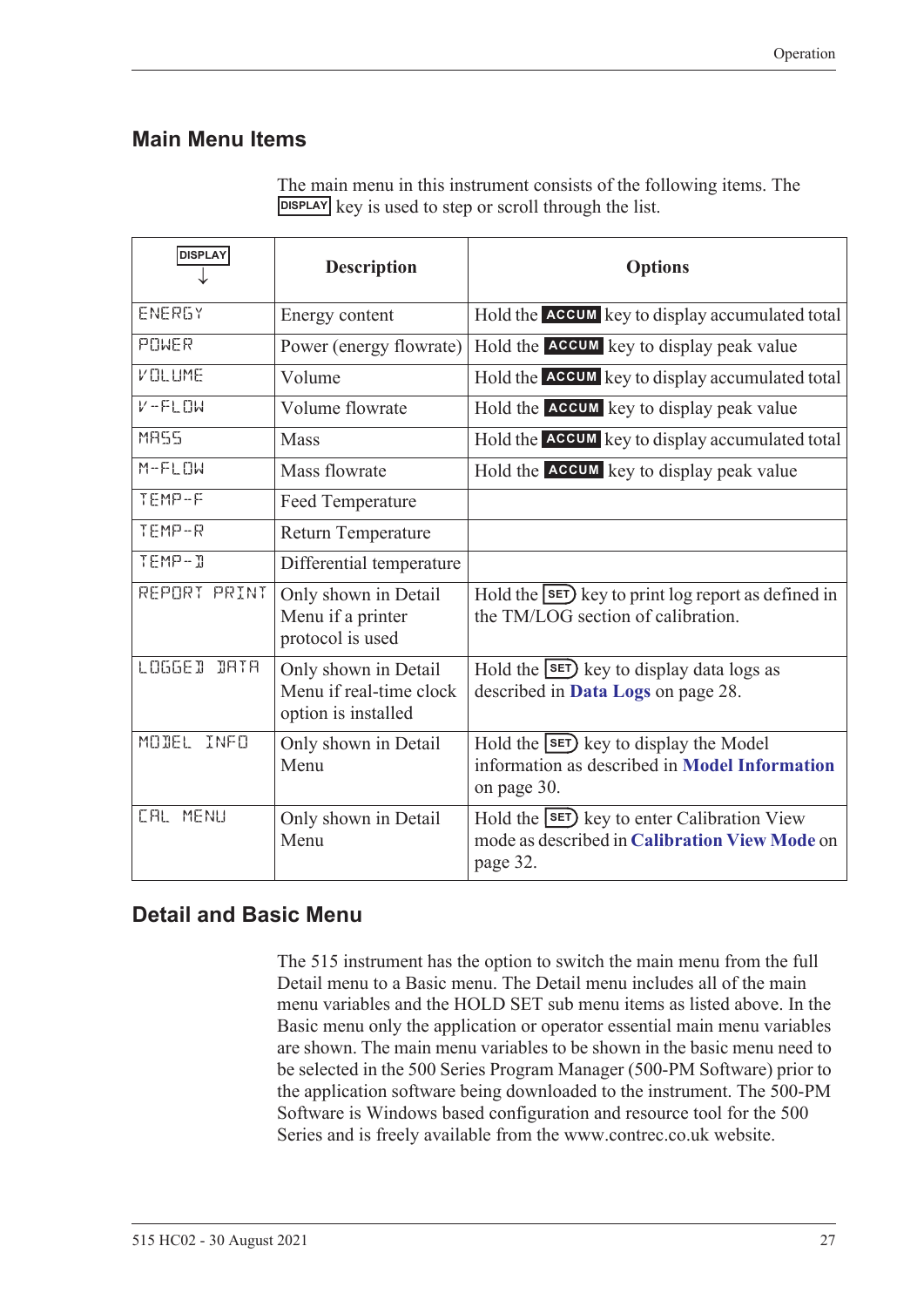To switch between the Detail and Basic menu, while in the main menu, press and hold the **DISPLAY** and **SET**) keys together for 5 seconds. When switching to the Detail menu the display will briefly show: d 15 PL A Y DETAIL MENU. When switching to the Basic menu the display will briefly show: d 15PLAY BASIC MENU.

When the application software is first installed, the default is the Detail menu. From that point, the menu type is saved and restored on power cycle. The menu type will need to be Detail to access the CAL MENU

#### **Peak Flowrates**

The peak value for the currently displayed flowrate can be viewed by holding the **ACCUM** key. The peak value is the average over a 15 minute period since the last reset of totals or powering on of the instrument. Dashes are shown for this value after a reset or power on until the first averaging period has passed.

#### <span id="page-37-0"></span>**Data Logs**

The instrument will log the main-menu variables if real-time clock option is installed. The logs are at fixed intervals of hours, days, weeks, months and years. The instrument can store a total of more than 1000 log entries.

If the number of log entries exceeds the programmed number for a particular time interval, the oldest log entry is overwritten by the newest one for that time interval.

Also note that the totals are saved as accumulated totals.

The log entries are recorded at the following times:

| HOUR | 00 minutes each hour                                        |
|------|-------------------------------------------------------------|
| DAY  | 00 hours and 00 minutes each day                            |
| WEEK | 00 hours and 00 minutes each Monday                         |
|      | MONTH 00 hours and 00 minutes on the first day of the month |
| YEAR | 00 hours and 00 minutes on the first day of the year.       |

#### **View Data Logs**

Use the following procedure to view the data that has been logged by the instrument:

**1.** Press the **DISPLAY** key to scroll through the menu to the LOGGE D DATA prompt.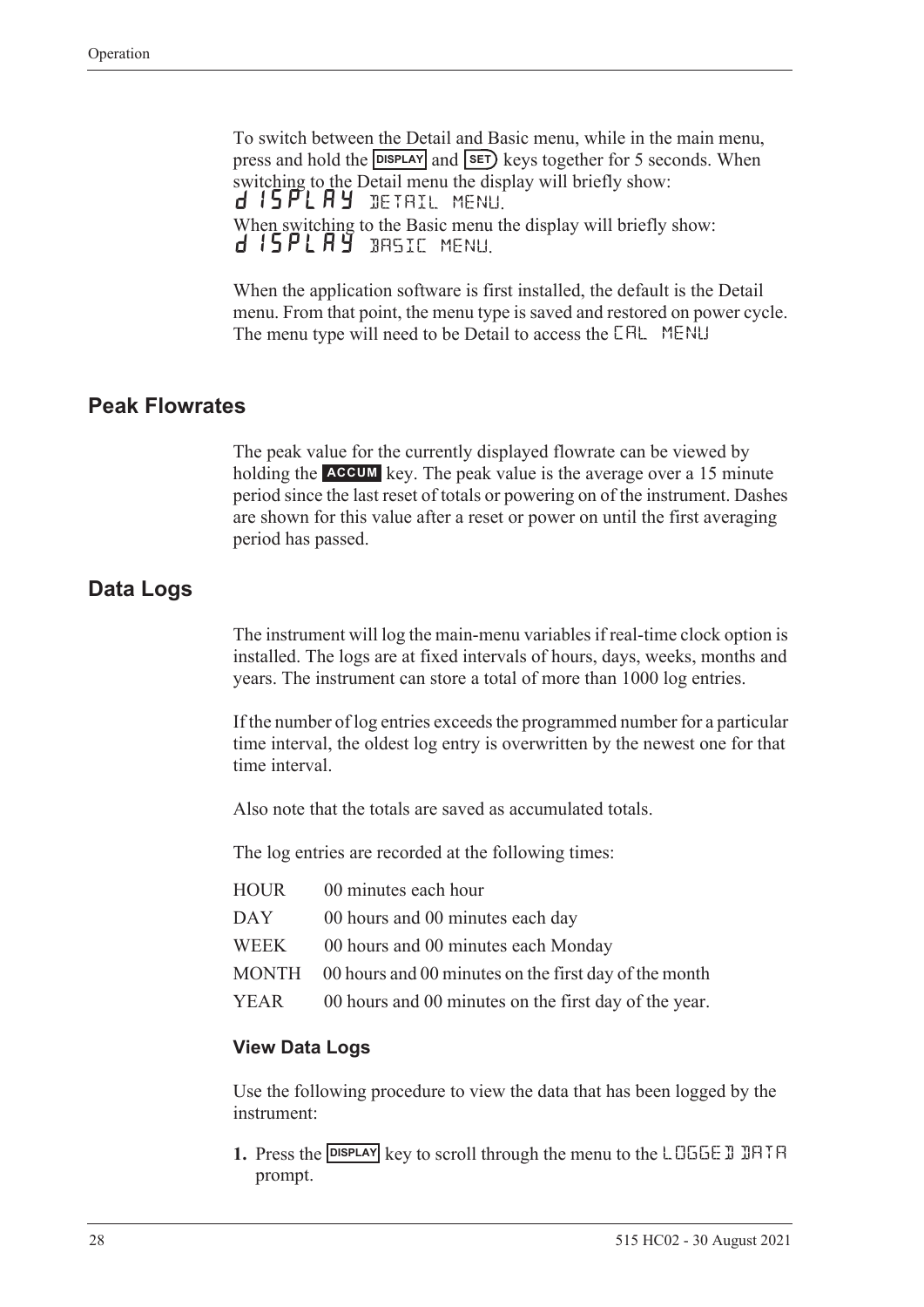**2.** Hold the  $\overline{\text{SET}}$  key.

The system displays the hourly log. The timebase and number of the log are shown, for example LH-001.

**3.** While holding the **DISPLAY** key use the **RESET** key to print the data for the displayed log if the printer option has been selected.

The following example shows the hourly log number 006 at 15:00 (3:00 pm) on 16 January 2019. The day and month alternate with the year in the bottom right hand corner.



[Figure 16](#page-38-0) shows how to display the logged data.



<span id="page-38-0"></span>*Figure 16 Logged Data Display Methods*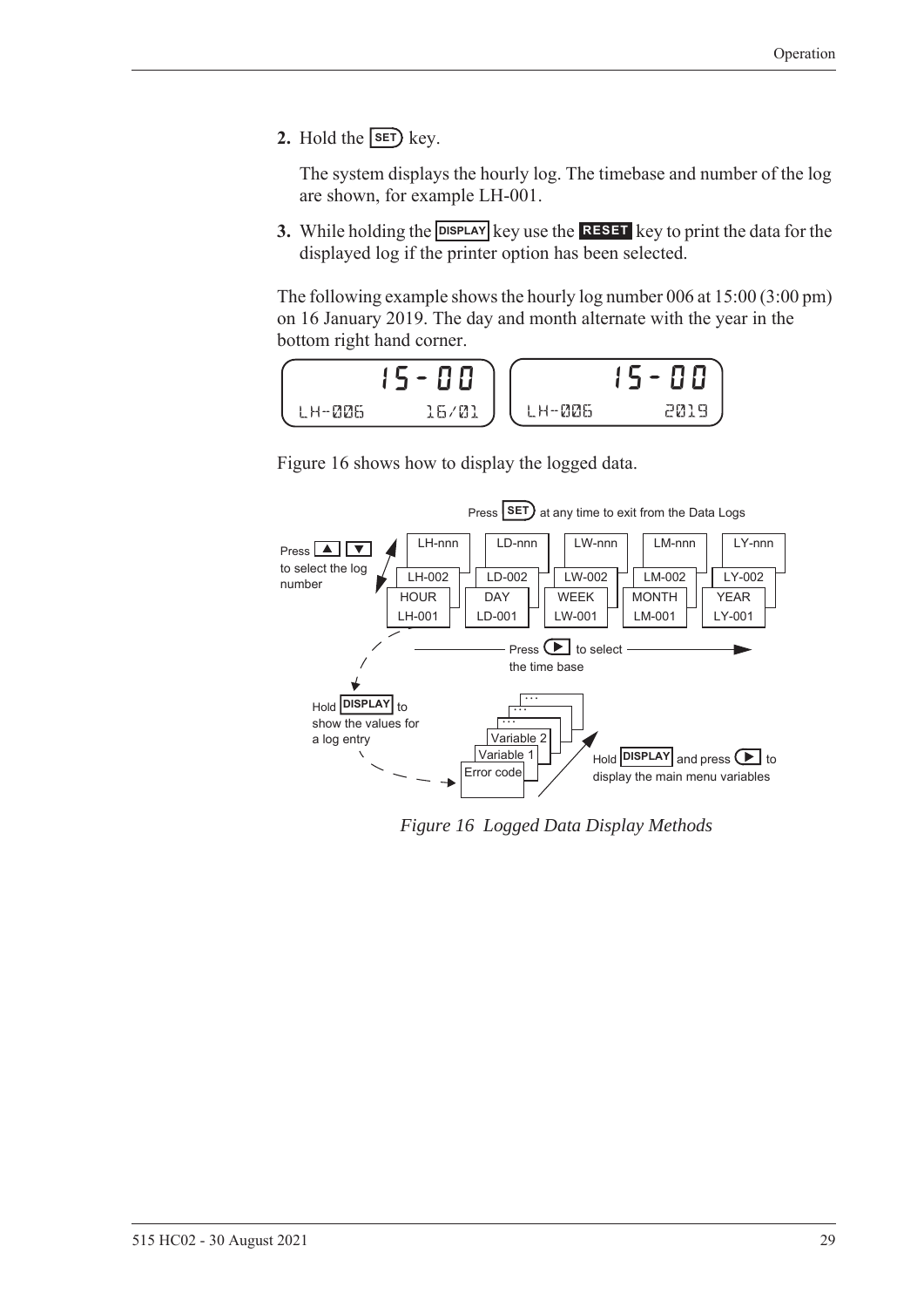## <span id="page-39-1"></span><span id="page-39-0"></span>**Model Information**

The model information items display the hardware, software and application versions of the instrument. This information is mainly for service personnel.

| <b>DISPLAY</b>                        | <b>Description</b>                                                                                                                                                                                                                                                                                                      |
|---------------------------------------|-------------------------------------------------------------------------------------------------------------------------------------------------------------------------------------------------------------------------------------------------------------------------------------------------------------------------|
| $2 - 1 - 5 -$<br>515 MODEL            | The hardware model code. Refer to Product Codes on<br>page 83 for more information.                                                                                                                                                                                                                                     |
| -- EEL H<br>HE02 INPUT                | The Application number and the assignment of the inputs.<br>Refer to Application Information Code on page 84 for<br>more information.                                                                                                                                                                                   |
| 3.0.000<br>SØØ-PM VERS                | The version of 500-Series Program Manager from which<br>the application software was compiled.                                                                                                                                                                                                                          |
| 026357<br>CUSTOM VERS                 | The Customer version code for this installation. Refer to<br>Custom Version Codes on page 84 for more information.                                                                                                                                                                                                      |
| 123456<br>RBE123 5/N                  | The instrument serial number and unit tag. The serial<br>number is on the top line and unit tag is on the bottom left.<br>Both items are entered when the instrument application<br>software is initially loaded. If the unit tag is not used the<br>default tag, UNIT, will be used.                                   |
| $15 - 15$<br>EDITED 27/08<br>2019     | The time and date when the calibration of the instrument<br>was last edited. The format of the time and date is the same<br>as for the data logs. This example shows $16:15$ (4:15pm)<br>on the 27th August 2019. This function is available only if<br>the instrument has the real time clock option.                  |
| <b>[LASS-3</b><br>FLASH<br>$V - 219$  | The instrument Class and Flash (bootloader) version.                                                                                                                                                                                                                                                                    |
| 5<br><b>CYCLE</b><br>POWER            | The number of power cycles that have occurred since the<br>application software was installed.                                                                                                                                                                                                                          |
| WIT<br>RESET                          | The number of 'watchdog timer' (WDT) resets that have<br>occurred since the application software was installed. The<br>WDT Reset count is only shown if a WDT Reset has<br>occurred.                                                                                                                                    |
| HOL d.P S E<br><b>CONFIG</b><br>PRINT | If the printer protocol is assigned to one of the<br>communication ports, the prompt to print the full program<br>configuration report will be shown. Hold Reset to start the<br>printing of the configuration report. The report will be in<br>a similar format to the report generated by the 500<br>Program Manager. |

Press **SET**) at any time to exit from the Model information.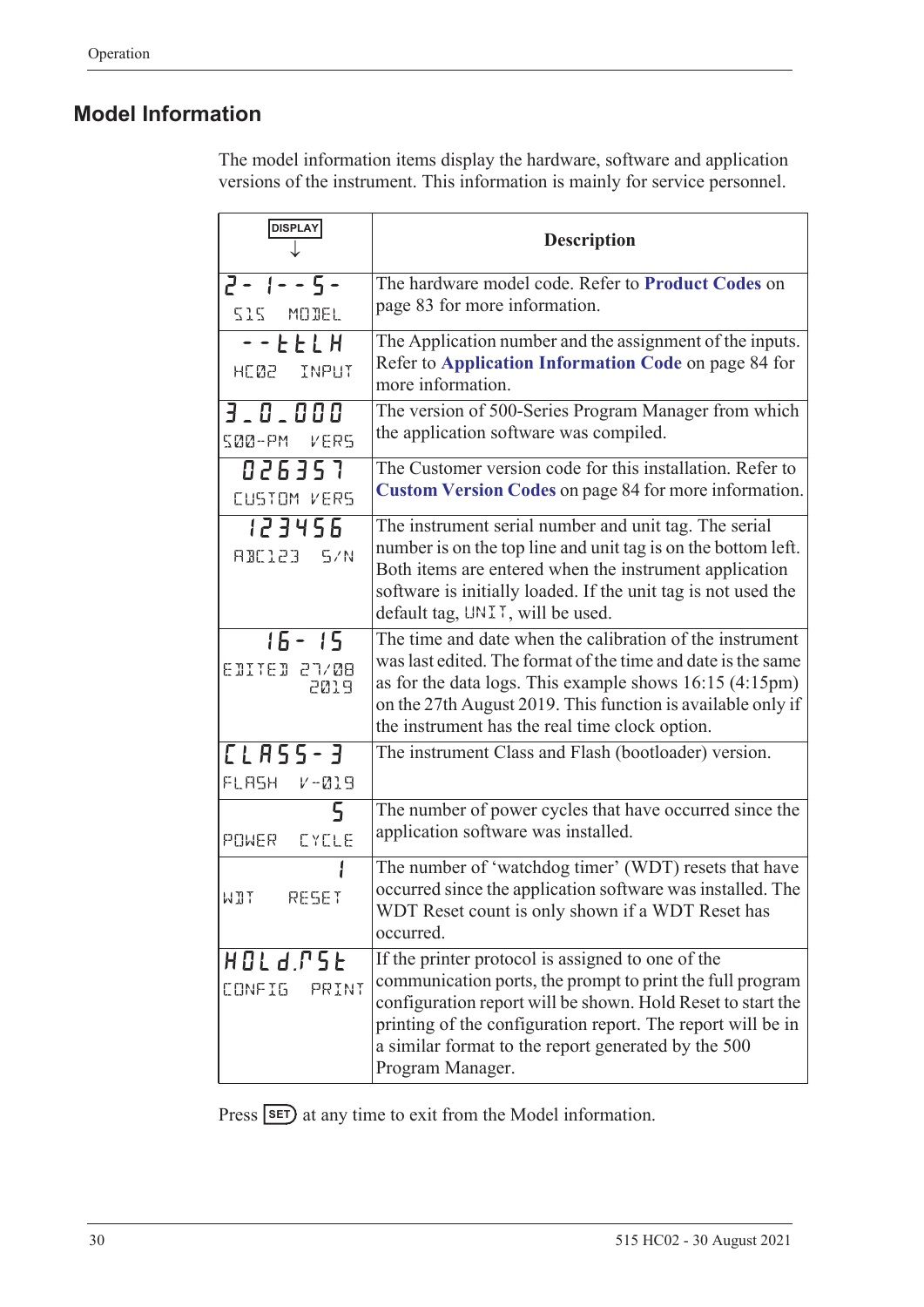# **Chapter 5 Instrument Calibration**

## **Introduction**

The 500 Series instrument calibration settings can be programmed via the front panel, according to program access levels explained below, or via the 500 Series Program Manager - a freely available Windows based configuration and resource tool.

After an instrument has been configured by either means to suit the application requirements, the settings can be recorded or application software backups or instrument clones created as explained further in **[Program Backup & Reports](#page-44-0)** on page 35.

You can view or change the settings of the instrument according to the access level for each parameter, as set by the 500 Series Program Manager. There are five levels of access to the parameters as follows:

- **• Not visible** you cannot display or edit the parameter.
- **• Display only** you can display the parameter, but you cannot change the setting.
- **• Programmable** you can change the setting of the parameter in Calibration Set mode.
- **• Password protected** you can change the setting of the parameter in Calibration Set mode only if you enter the correct password.
- **• CAL switch protected**  you can change the setting of the parameter in Calibration Set mode only if you enter by using the CAL switch on Logic Input 4 to accept the password.
- **Note:** When you enter Calibration Set mode, the instrument prompts to enter a password. Any value will allow to change the settings of the "programmable" parameters, but the correct password must be entered to change the password-protected parameters. Likewise, the CAL switch (Logic Input 4) must be used to accept the password to change the CAL switch protected parameters.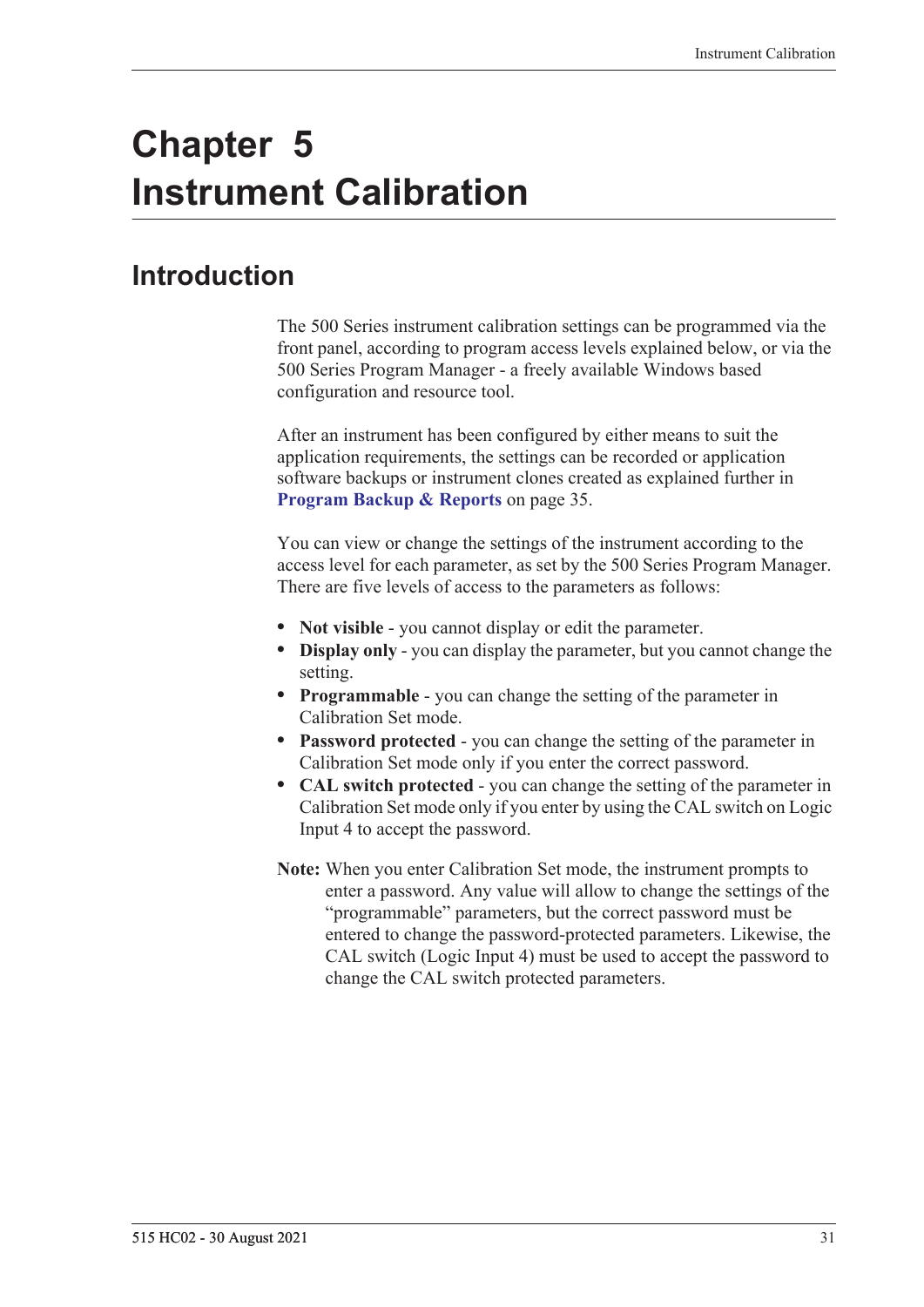## <span id="page-41-0"></span>**Calibration View Mode**

Use the following procedure to view the calibration settings of the instrument:

- 1. Press **DISPLAY** to scroll to the **CAL** MENLI prompt.
- **2.** Hold the  $\overline{\text{SET}}$  key.

| Run   |
|-------|
| Set   |
| Alarm |
| Cal   |

The instrument beeps once, illuminates the **Cal** indicator and shows CAL on the display panel.

- Press  $\left( \blacktriangleright \right)$  to scroll through the flashing menu headings.
- Press **SET**) to scroll through submenu items.
- Hold **DISPLAY** to return to the main calibration menu.
- **3.** To exit from the Calibration View mode, press  $\Box$  to scroll to the END option and press **SET**).

The instrument returns to Normal Operation mode.

## **Calibration Set Mode**

In Calibration Set mode, you can change the settings of the "programmable" parameters. You must enter the system password to change the setting of the "password-protected" parameters and you must use the CAL switch on Logic Input 4 to access the "Cal switch protected" parameters.

Use the following procedure to enter Calibration Set mode:

- **1.** Press **DISPLAY** to scroll to the **CAL** MENLI prompt.
- **2.** Hold the  $\overline{\text{SET}}$  key.



The instrument beeps once, illuminates the **Cal** indicator and shows CAL on the display panel.

- **3.** Press  $\left( \blacktriangleright \right)$  to select any flashing menu heading except END.
- **4.** Hold the **SET** key for two seconds, or if "Cal switch protected" items exist the CAL switch can be closed for two seconds.

The instrument prompts for a password to be entered if the password is non-zero, otherwise the password prompt is skipped.

- **5.** If the password prompt is shown, press  $\boxed{\blacktriangle}$  or  $\boxed{\blacktriangledown}$  to change the value of the current digit. To select the next digit, press  $\left( \blacktriangleright \right)$ .
- **6.** Press **SET** or use the CAL switch on Logic Input 4 (if "Cal switch protected" items exist) to accept the password and proceed.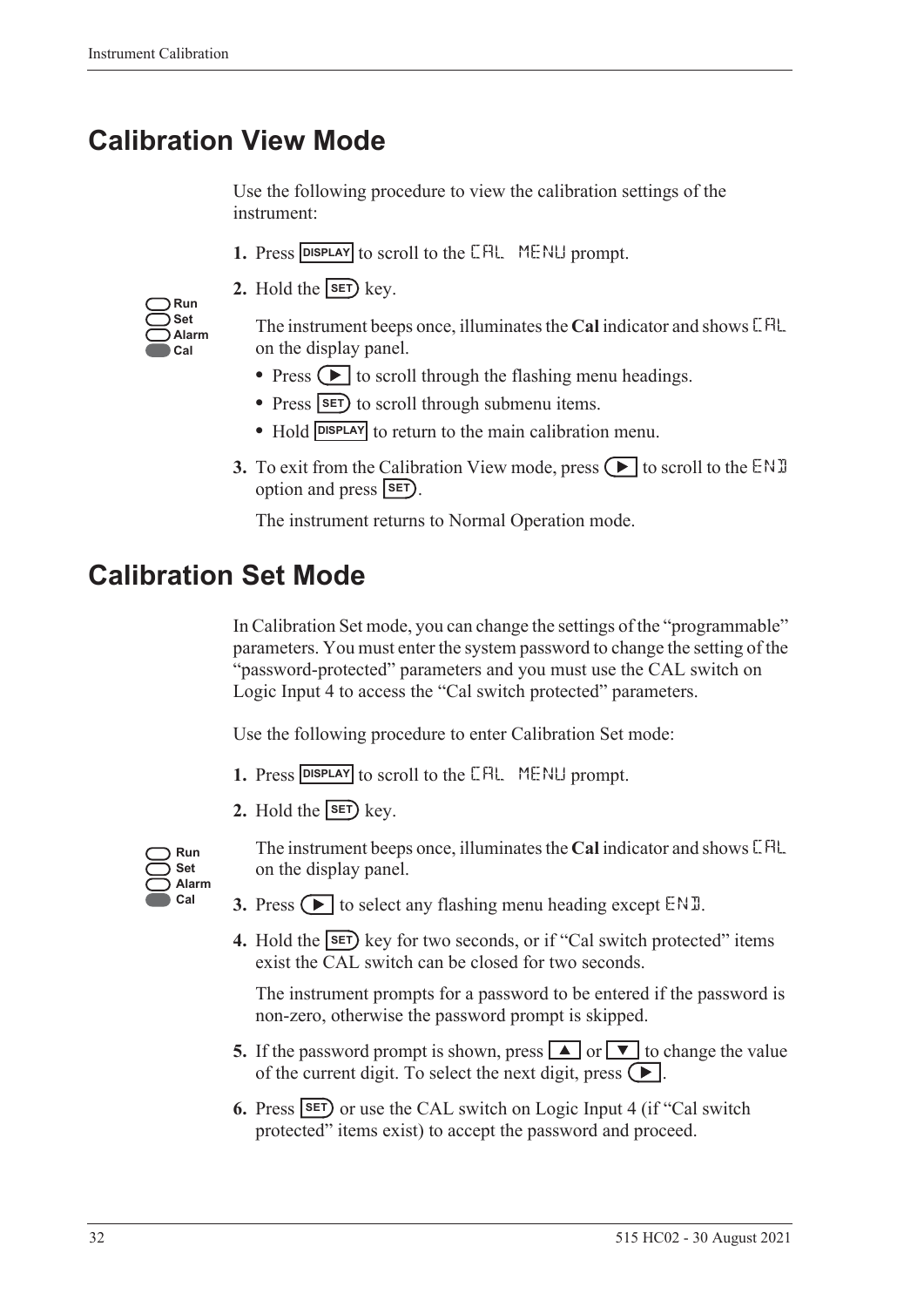- **7.** Proceed and observe the access confirmations.
	- **•** If the CAL switch is used and the password is correct, the instrument makes two beeps and displays message: - Ed IL - CS\_PW MODE

and enables you to change "programmable", "password protected" and "CAL switch protected" parameters.

**•** If the CAL switch is used but the password has been skipped or is incorrect, the instrument makes one beep and displays message: -EDIT- CAL\_SW MODE

and enables you to change "programmable" and "CAL switch protected" parameters.

• If the **SET**) key is pressed and the password is correct the instrument makes two beeps and displays the message:

 $-$  **E**  $d$   $l$  **L**  $-$  PASSW MODE

and enables you to change the "programmable" and "passwordprotected" parameters.

• If the **SET**) key is pressed but the password has been skipped or is incorrect, the instrument makes one beep and displays the message: -EDIT- PROG MODE

and enables you to change only the "programmable" parameters.



The instrument illuminates both the **Cal** and **Set** indicators.

- **8.** Edit the instrument parameters as required. The programmable values are indicated by the flashing display.
	- To change a numerical value, press **A** to increase a value, or press  $\blacktriangledown$  to decrease a value. Press a key momentarily to change the value one number at a time. Hold a key to scroll through the numbers. To proceed to next digit, press  $( \blacktriangleright ).$
	- To change an option setting, press **A** or  $\bullet$  to scroll through the options.
- **9.** Press **SET** to accept the currently displayed value and proceed to the next parameter. You can press **DISPLAY** to briefly view the current edit mode:  $-Ed$   $E - \frac{2}{x}$  XXXXXX MODE, as described in step 6 above. Continue to hold the **DISPLAY** key to return to the main calibration menu.
- **10.**To exit from Calibrate Set mode, press  $\left( \blacktriangleright \right)$  to scroll through the main calibration menu to  $ENI$ , then press  $SET$ . Otherwise, to quick exit from any menu, you can press and hold **SET** for two seconds or, if "Cal switch protected" items exist, the CAL switch can be closed for two seconds.

**Run Set Alarm Cal**

The instrument makes two beeps and cancels the **Cal** and **Set** indicators.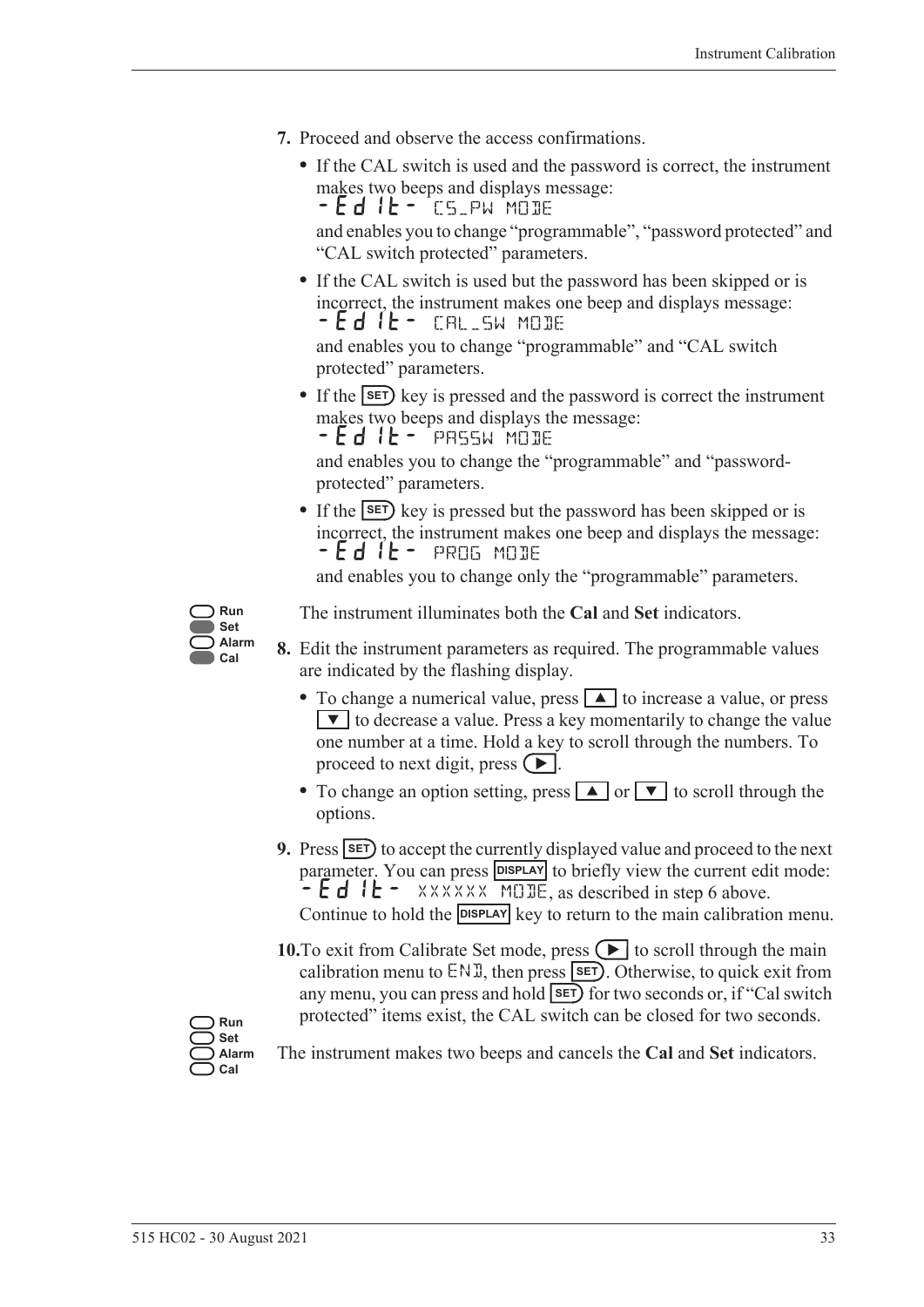### **Changing the Instrument Settings**

In Calibration Set mode, the display flashes the item that can be changed. For option settings, the display flashes the complete option. For a numeric parameter, the display flashes one digit at a time, you can change the value of the flashing digit as required, then move the flashing cursor to change another digit.

**Note:** When you change the setting of a parameter, the instrument records the result as soon as you move to another parameter, or exit from the Calibration Set mode.

#### **Changing Option Settings**

When you display an option that can be changed, the entire option flashes on the display, such as the choices of ODD, EVEN or NONE for the communications parity bit checking. Press  $\boxed{\blacktriangle}$  or  $\boxed{\blacktriangledown}$  to change the option. You can "scroll" through the options in either direction to make a selection as shown below.



#### **Changing Numeric Settings**

The display flashes the digit that can be changed.

第第89.123

Press  $\left( \blacktriangleright \right)$  to select the digit that you wish to change.

Press  $\boxed{\blacktriangle}$  or  $\boxed{\blacktriangledown}$  to increase or decrease the value of the selected digit.

#### **Changing the Decimal Point**

To change the position of the decimal point, press  $\Box$  to move the flashing selection until the decimal point flashes. Press  $\boxed{\blacktriangle}$  or  $\boxed{\blacktriangledown}$  to move the decimal point to the right or left as required.

#### **Units of Measurement**

The calibration of some parameters is based on the units that are defined for the relevant variables. These units of measurement can been viewed in the UNITS menu in the Instrument Settings section below.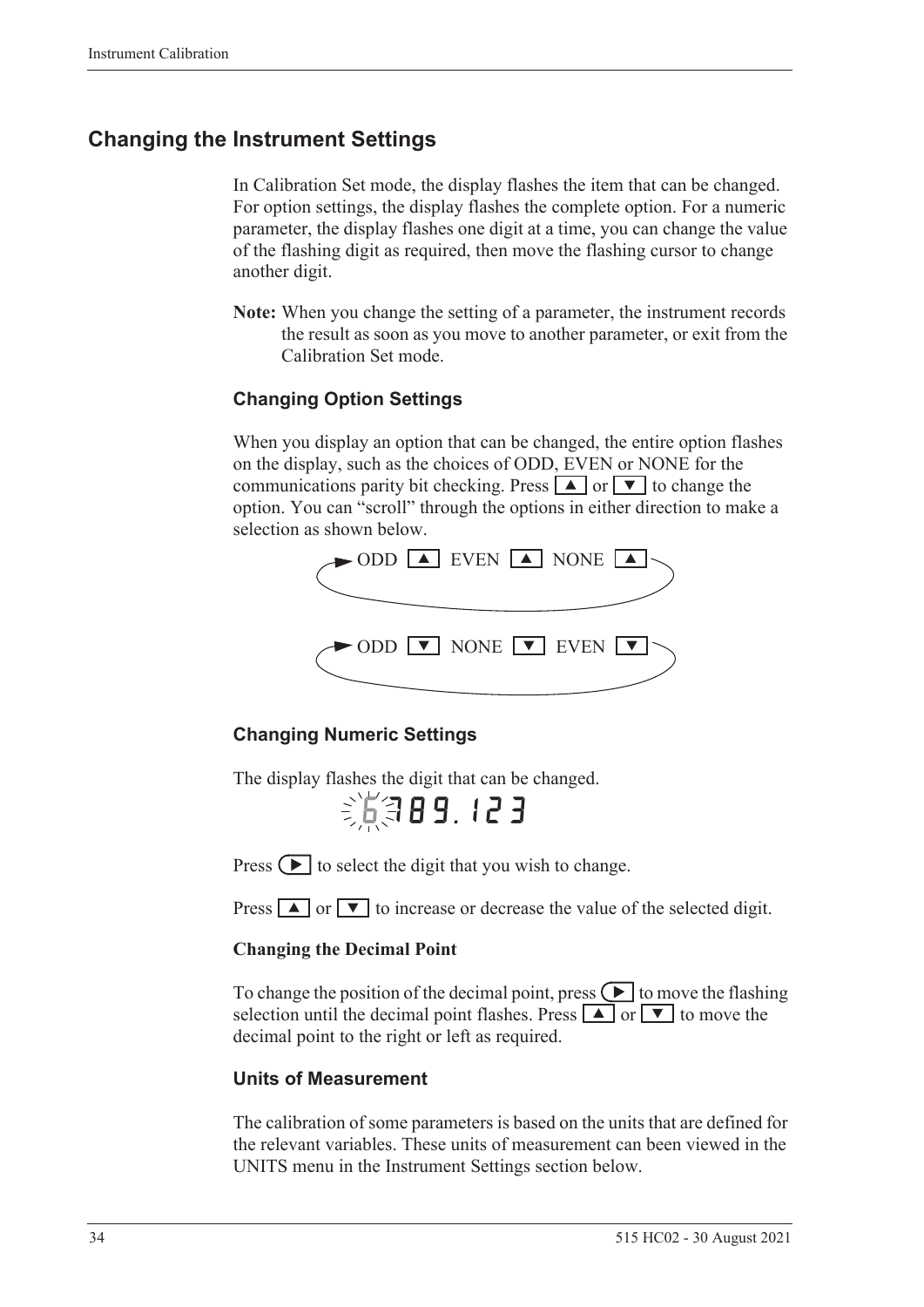## <span id="page-44-0"></span>**Program Backup & Reports**

### **Backup via 500 Series Program Manager**

As well as programming the 500 Series instruments via the front panel (according to program access levels), the 500 Series Program Manager (500- PM) can be used to create a custom version of the application software and program parameters preset prior to downloading the application software. Backups of customised applications can be saved as download-able APX or APL files and the full configuration reports printed or saved as PDF. The 500- PM is a Windows based programming tool and resource centre and is freely available from the Contrec www.contrec.co.uk website.

Instruments are often supplied from the factory with the default application software, but it is by using 500-PM software that program access levels are set, USER text and messages customised and print headers and footers entered.

### **Printing Configuration Report**

To assist in keeping an audit trail of the program settings and changes made via the front panel, the 515 instrument provides the ability to print the configuration to a local printer if one has been connected and assigned to one of the 515 communication ports.

The prompt to hold the Reset key to print the configuration report HOLd:P5E config print is found at the end of the Model Info menu, described in **[Model Information](#page-39-1)** [on page 30](#page-39-1). The report can be lengthy and adequate printer paper must be available (Note: This feature is available starting from version 3.0.377).

### **Upload and Clone of Application Software**

To assist in maintaining a backup for important applications and installations, the 500-Series Program Utility software (500-LT, version 3.0.377 or higher) can be used to upload the instruments application software with all of the current program settings.

The 500-LT (PM Lite) program is a Windows based computer program which can be downloaded for free from the Contrec www.contrec.co.uk website and is part of the package when the Contrec 500 Series Program Manager is installed. The 500-LT provides the option to 'Upload Application' or 'Upload Report Only'. To use either upload functionality, the 515 port being used must have printer (PRN) protocol assigned to it.

Once uploaded to the 500-LT, the report can be viewed or printed. The Upload Application is automatically saved as an APL file. The file can be used then or reopened later to download to another 515 instrument (of the same or higher class) to create a clone of the original instrument.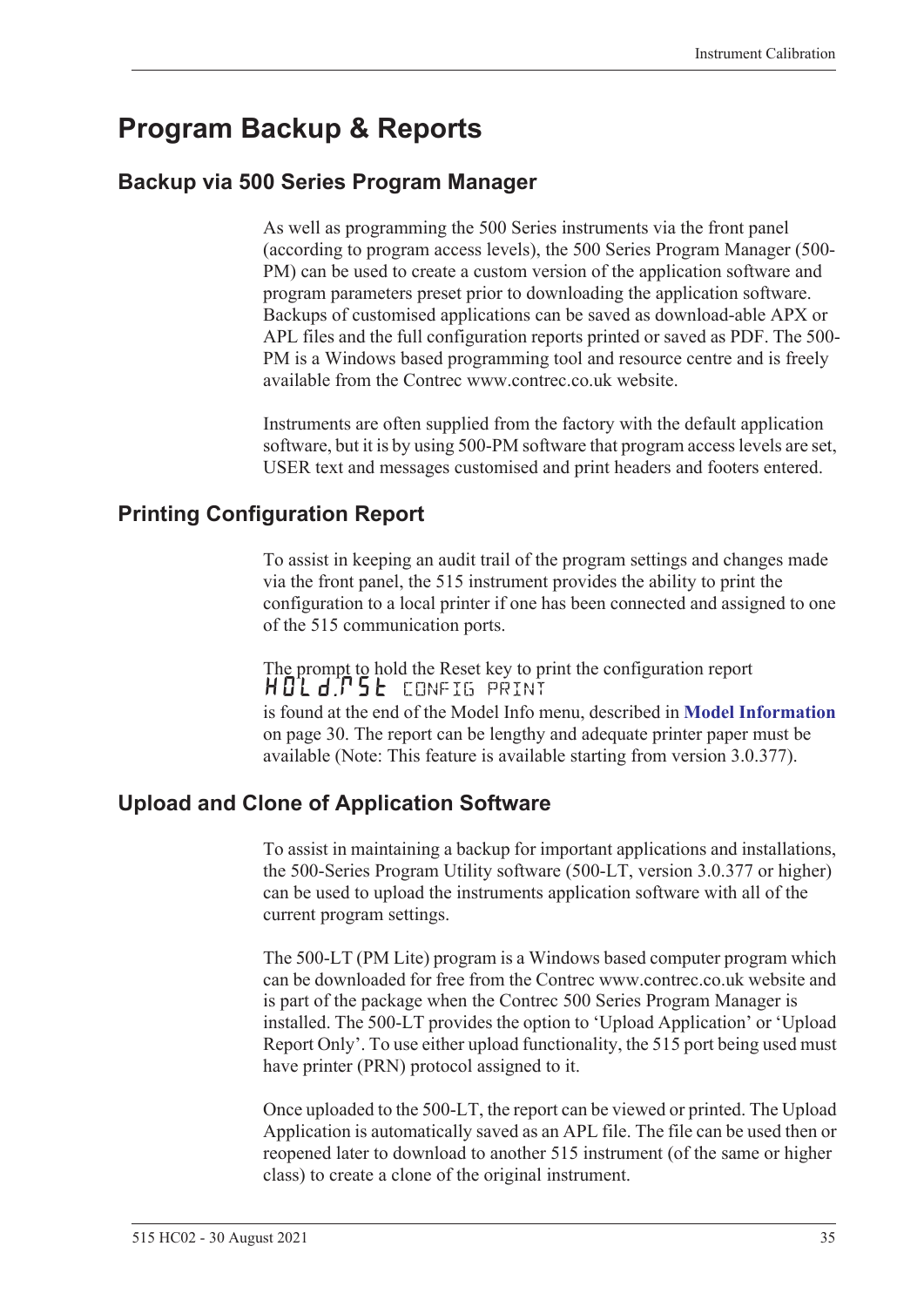## **Calibration Menu Tree**

[Figure 17](#page-45-0) and [Figure 18](#page-46-0) show the keys for moving around the calibration menu tree in Calibration View or Set mode.



<span id="page-45-0"></span>*Figure 17 Calibration Menu Tree Sheet 1*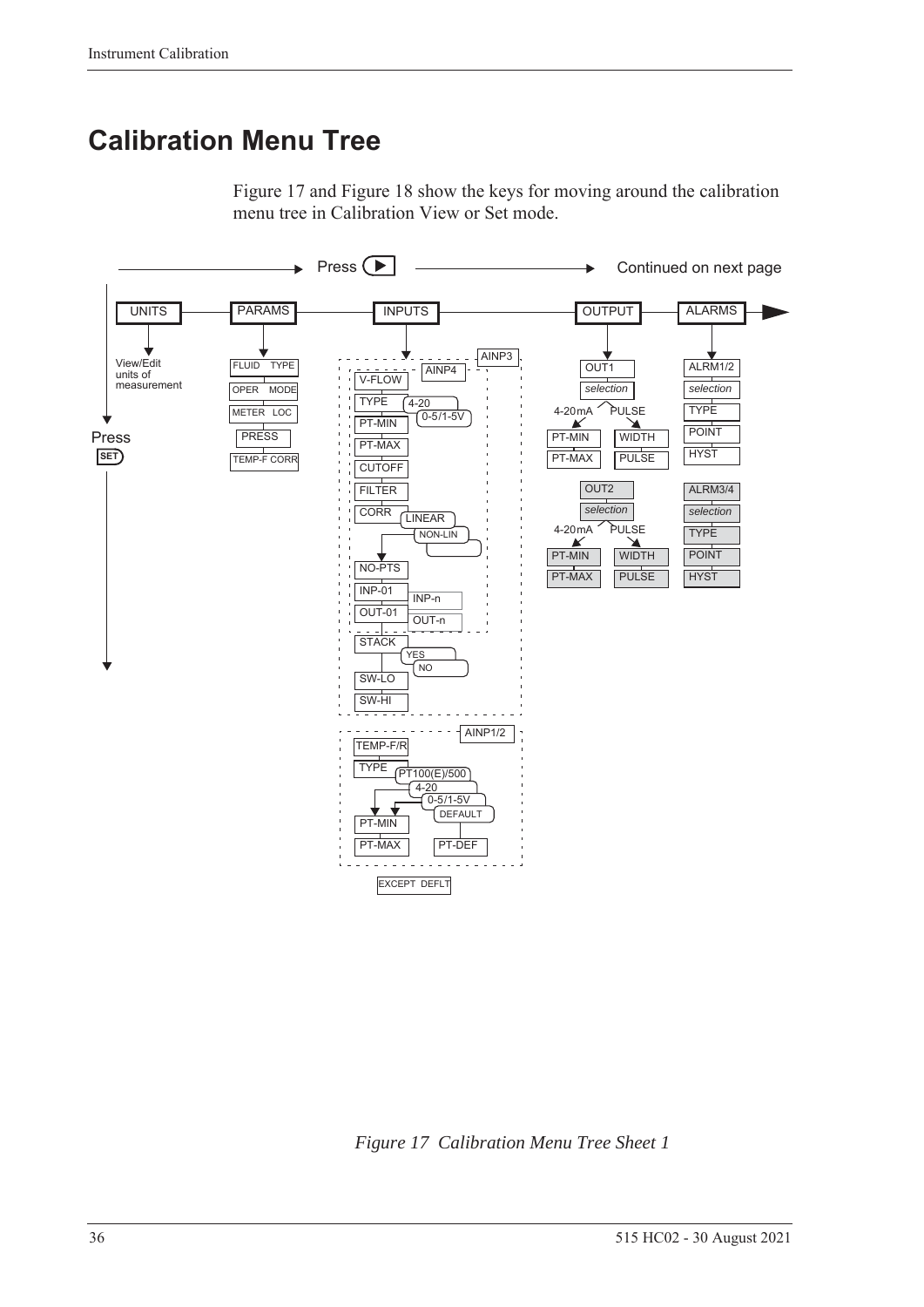

The shaded boxes indicate hardware options

Hold **DISPLAY** at any point to return to the main calibration menu.

Press  $\Box$  at any I/O assignment position to move to the next I/O assignment in the submenu (eg pressing  $\left( \blacktriangleright \right)$  on ALRM1 will move you to ALRM2 if it exists)

<span id="page-46-0"></span>*Figure 18 Calibration Menu Tree Sheet 2*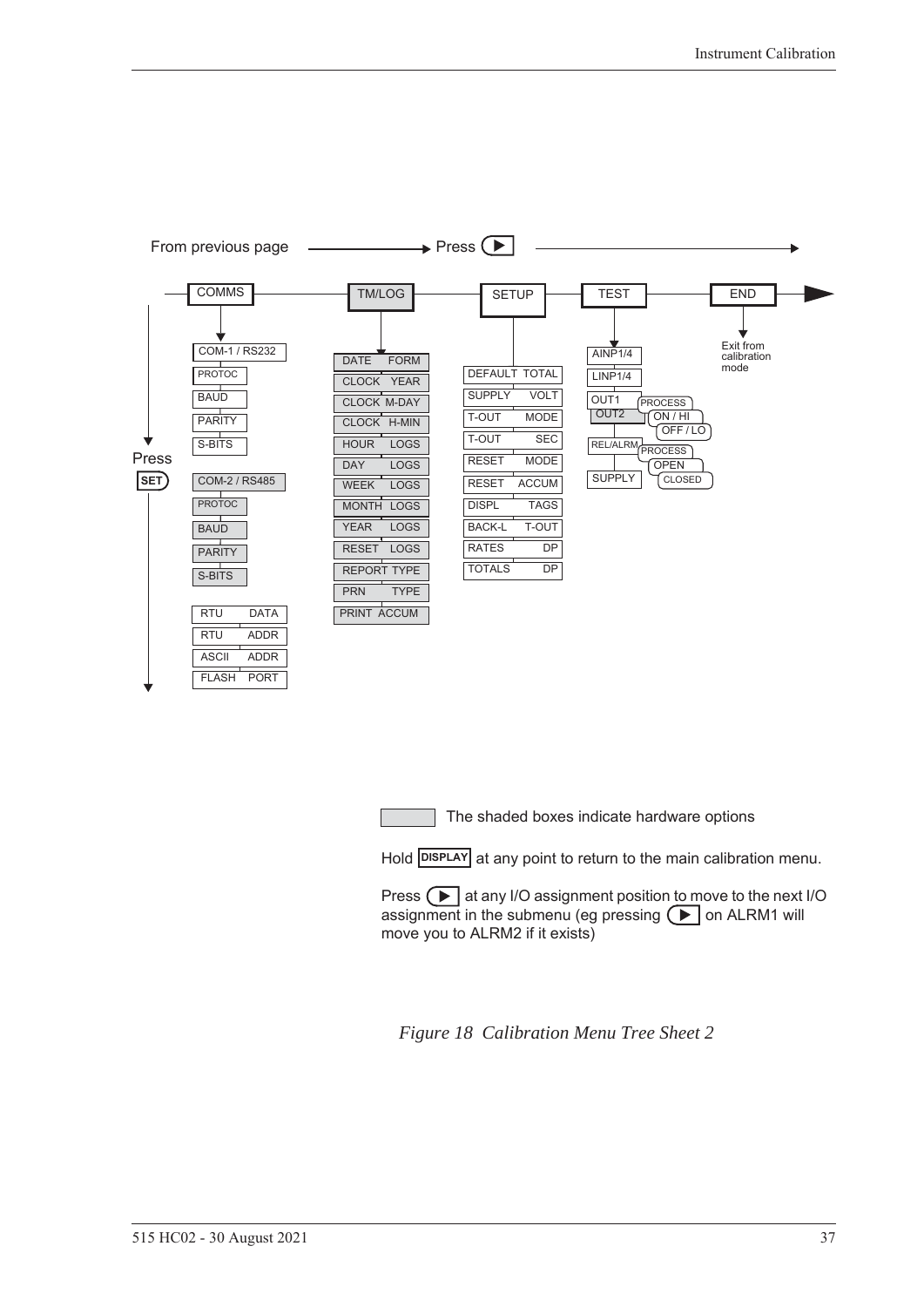## **Instrument Settings**

### **Units of Measurement**

The Units menu allows the units to be viewed and edited, if accessibility has previously been selected/enabled, without the reloading of new application software. Any change in units will result in a full reset to initially downloaded settings. Therefore, any required changes to units of measurement should be made before changing any other settings.

| <b>SET</b>              | $\blacktriangleright$ $\rightarrow$ UNITS params inputs outputs alarms comms tm/log setup test end                                                                                                                                                                              |  |
|-------------------------|---------------------------------------------------------------------------------------------------------------------------------------------------------------------------------------------------------------------------------------------------------------------------------|--|
| ITEMn<br>unit           | The units for main menu or calibration items can be viewed by pressing<br>the $s$ $F$ $k$ ey.                                                                                                                                                                                   |  |
|                         | The units of measurement are password protected or will be protected by<br>the CAL switch if any instrument setting has an access level of 'CAL<br>Switch Protected'. To edit the units the correct password must be entered<br>or CAL switch used on entry to EDIT mode.       |  |
|                         | Press $\boxed{\blacktriangle}$ or $\boxed{\blacktriangledown}$ to select the required units.                                                                                                                                                                                    |  |
| <b>ACCEPT</b><br>LINIT5 | The Accept Units prompt will only appear if one or more of the units<br>have been changed.                                                                                                                                                                                      |  |
|                         | <b>IMPORTANT:</b> Accepting the change of units will initiate a master<br>reset. All calibration parameters will revert to their default value (i.e.<br>those values included in the downloaded instrument software). All totals<br>and any logged information will be cleared. |  |
|                         | Press $\Box$ or $\nabla$ to select YES, then press the <b>SET</b> ) key. The instrument<br>makes three beeps to confirm the reset command.                                                                                                                                      |  |
|                         | The message -RESET- PLEASE WAIT will be displayed as the<br>instrument exits calibration mode and completes a full re-boot sequence.                                                                                                                                            |  |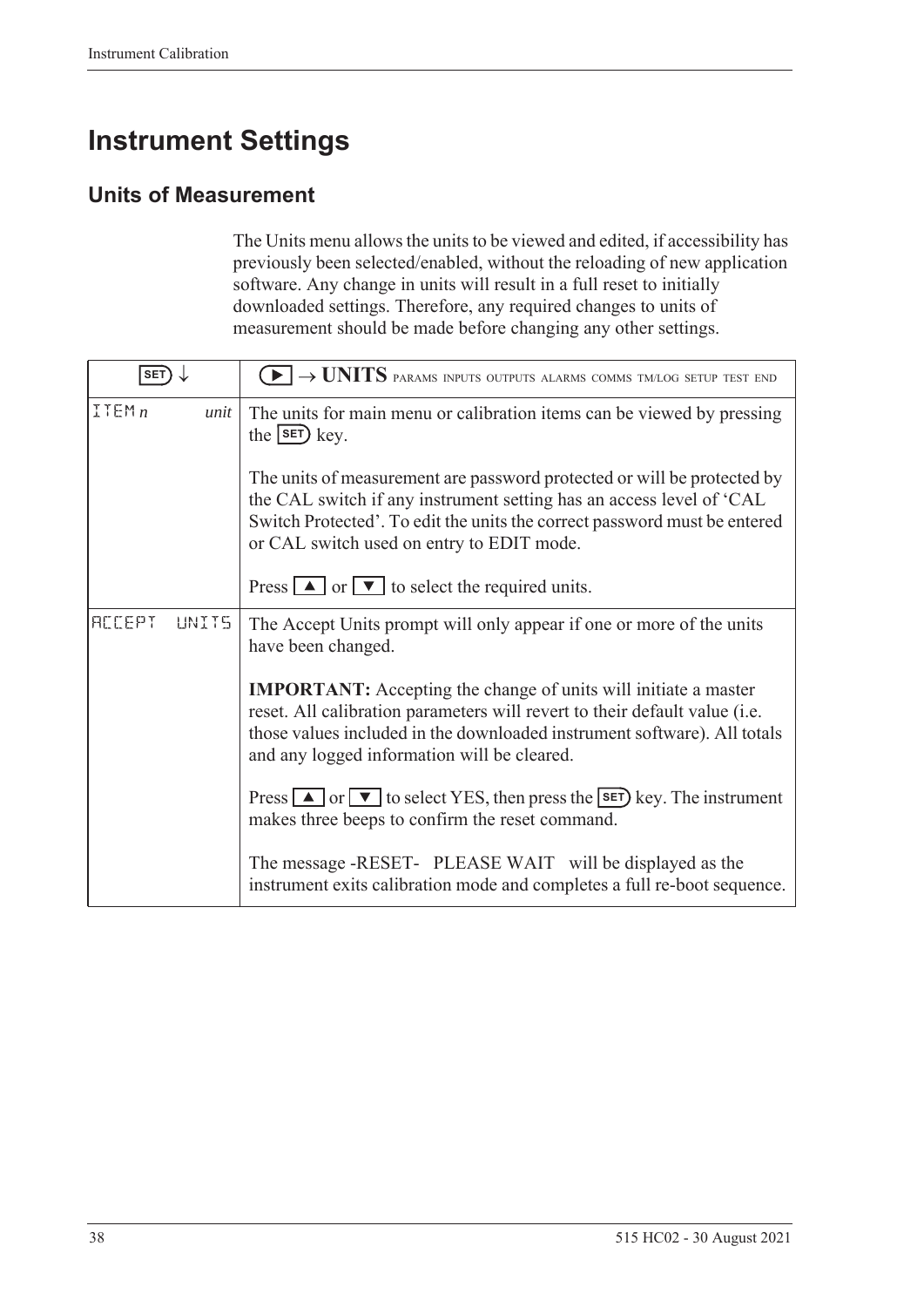### **Parameters**

| $\blacktriangleright$ $\rightarrow$ units PARAMS inputs outputs alarms comms tm/log setup test end<br>SET) |                                                                                                                                                                                                                                                                              |  |
|------------------------------------------------------------------------------------------------------------|------------------------------------------------------------------------------------------------------------------------------------------------------------------------------------------------------------------------------------------------------------------------------|--|
| FLUID<br>TYPE                                                                                              | Select a fluid type from the following list of commonly used in heating<br>and cooling systems. The instrument will for all fluids, other than Default<br>(water), use internal "Enthalpy & Density vs Temperature" tables to<br>determine the energy and mass of the fluid. |  |
|                                                                                                            | <b>DEFAULT</b> - Water using IAPWS-97<br>$\bullet$                                                                                                                                                                                                                           |  |
|                                                                                                            | <b>GLYCOL</b> - 35% Glycol solution                                                                                                                                                                                                                                          |  |
|                                                                                                            | <b>BRINE</b><br>$-27\%$ CaCl <sub>2</sub> solution                                                                                                                                                                                                                           |  |
|                                                                                                            | - TYFOXIT F20<br>F20                                                                                                                                                                                                                                                         |  |
|                                                                                                            | <b>F40</b><br>- TYFOXIT F40                                                                                                                                                                                                                                                  |  |
|                                                                                                            | OIL-T<br>- Essotherm 500 / Thermaloil T                                                                                                                                                                                                                                      |  |
|                                                                                                            | <b>TH-55</b><br>- THERMINOL 55                                                                                                                                                                                                                                               |  |
|                                                                                                            | <b>USER</b><br>- Uses custom Temperature vs Density & Enthalpy table<br>(This table is constructed and downloaded from the<br>500 Series Program Manager).                                                                                                                   |  |
|                                                                                                            | Press $\boxed{\blacktriangle}$ or $\boxed{\blacktriangledown}$ to select one of the options.                                                                                                                                                                                 |  |
| OPER<br>MODE                                                                                               | The operation mode allows an instrument to be configured for heating<br>and/or cooling applications.                                                                                                                                                                         |  |
|                                                                                                            | <b>HEAT</b><br>- Heating mode only calculates energy while feed<br>temperature is higher than return temperature.                                                                                                                                                            |  |
|                                                                                                            | <b>COOL</b><br>- Cooling mode only calculates energy while feed<br>$\bullet$<br>temperature is lower than return temperature.                                                                                                                                                |  |
|                                                                                                            | <b>BOTH</b><br>- Continues to calculate energy regardless of whether the<br>differential temperature is positive or negative.                                                                                                                                                |  |
|                                                                                                            | Select the operation mode as required.                                                                                                                                                                                                                                       |  |
|                                                                                                            | Press $\boxed{\blacktriangle}$ or $\boxed{\blacktriangledown}$ to select one of the options.                                                                                                                                                                                 |  |
| METER<br>LOC                                                                                               | Enter the flowmeter location as being in either the feed or return line.                                                                                                                                                                                                     |  |
|                                                                                                            | Press $\boxed{\blacktriangle}$ or $\boxed{\blacktriangledown}$ to select FEED or RETURN.                                                                                                                                                                                     |  |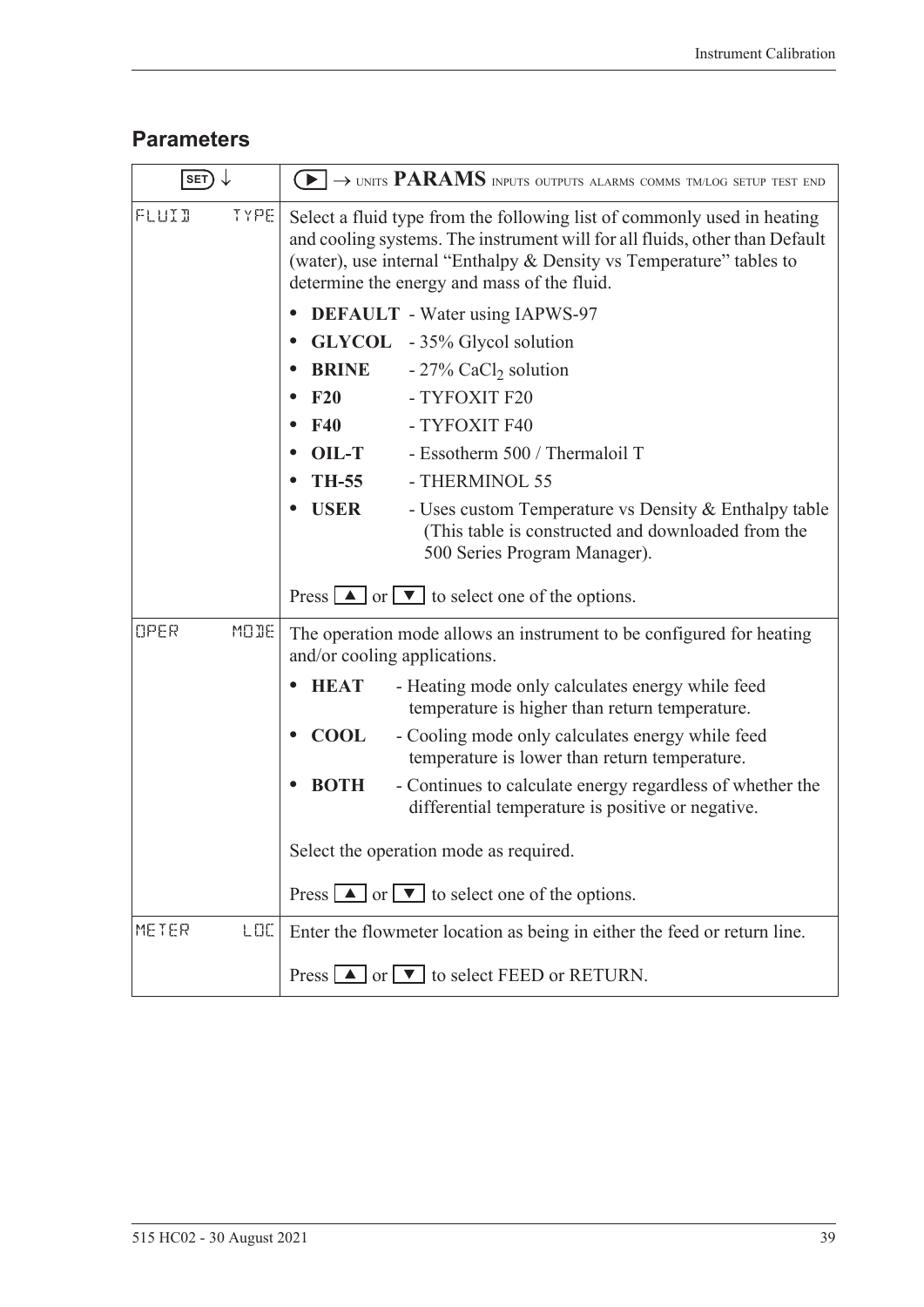| SET           |       | $\left(\blacktriangleright\right)\rightarrow$ units $\text{PARAMS}$ inputs outputs alarms comms tm/log setup test end                                                                                 |
|---------------|-------|-------------------------------------------------------------------------------------------------------------------------------------------------------------------------------------------------------|
| PRESS<br>unit |       | This parameter is available for viewing and editing only when the fluid<br>type is set to DEFAULT (water).                                                                                            |
|               |       | Enter the system absolute pressure used to provide greater accuracy of<br>calculations for high pressure applications.                                                                                |
| TEMP-F        | [DRR] | The feed temperature correction can be used for fine-tuning of<br>measurement. This parameter is added to the feed temperature and is<br>mainly used in cooling systems with RTD temperature sensors. |

## **Inputs**

| SET)                                                          |                              | $\blacktriangleright$ $\rightarrow$ units params INPUTS outputs alarms comms tm/log setup test end                                                                                                                                                          |
|---------------------------------------------------------------|------------------------------|-------------------------------------------------------------------------------------------------------------------------------------------------------------------------------------------------------------------------------------------------------------|
| Analog Input 3 and optional Analog Input 4 for stacked meters |                              |                                                                                                                                                                                                                                                             |
| <b>INPUE</b><br>$V$ -FLOW                                     | <b>AINP3</b><br><b>AINP4</b> | For this application, Analog Input 3 is assigned to volumetric flowrate<br>main input (if not stacked) or low range input if stacked with Analog<br>Input 4.                                                                                                |
| TYPE                                                          | <b>RINP3</b><br><b>AINP4</b> | Select the type of analog input source.<br>Press $\boxed{\triangle}$ or $\boxed{\triangledown}$ to select 0-5V, 1-5V or 4-20 mA.                                                                                                                            |
| PT-MIN<br>$PT-MAX$                                            | <b>AINP3</b><br><b>AINP4</b> | Enter the value of the measured parameter (in the assigned engineering<br>units) that corresponds to the minimum input signal level. The minimum<br>point is commonly set at a base flowrate of 0.0.                                                        |
|                                                               |                              | Enter the value of the measured parameter (in the assigned engineering<br>units) that corresponds to the maximum input signal level. The maximum<br>point is the same as the base value (set at the minimum point) plus the<br>span value.                  |
|                                                               |                              | For example, if the source signal is 4mA at a minimum volumetric<br>flowrate of $2m3/M$ , enter 2 as the minimum point. If the source signal is<br>20mA at a maximum volumetric flowrate of $250 \text{ m}^3/\text{M}$ , enter 250 as the<br>maximum point. |
| CUTOFF                                                        | <b>AINP3</b><br><b>AINP4</b> | The Cut-off is the lowest value that the instrument reads from the input<br>sensor. The cut-off setting is the percentage of the span of the input<br>values.                                                                                               |
|                                                               |                              | All inputs at or below the cut-off value are considered negligible to the<br>instrument and are ignored. In this case, the instrument uses the minimum<br>value (set at PT-MIN).                                                                            |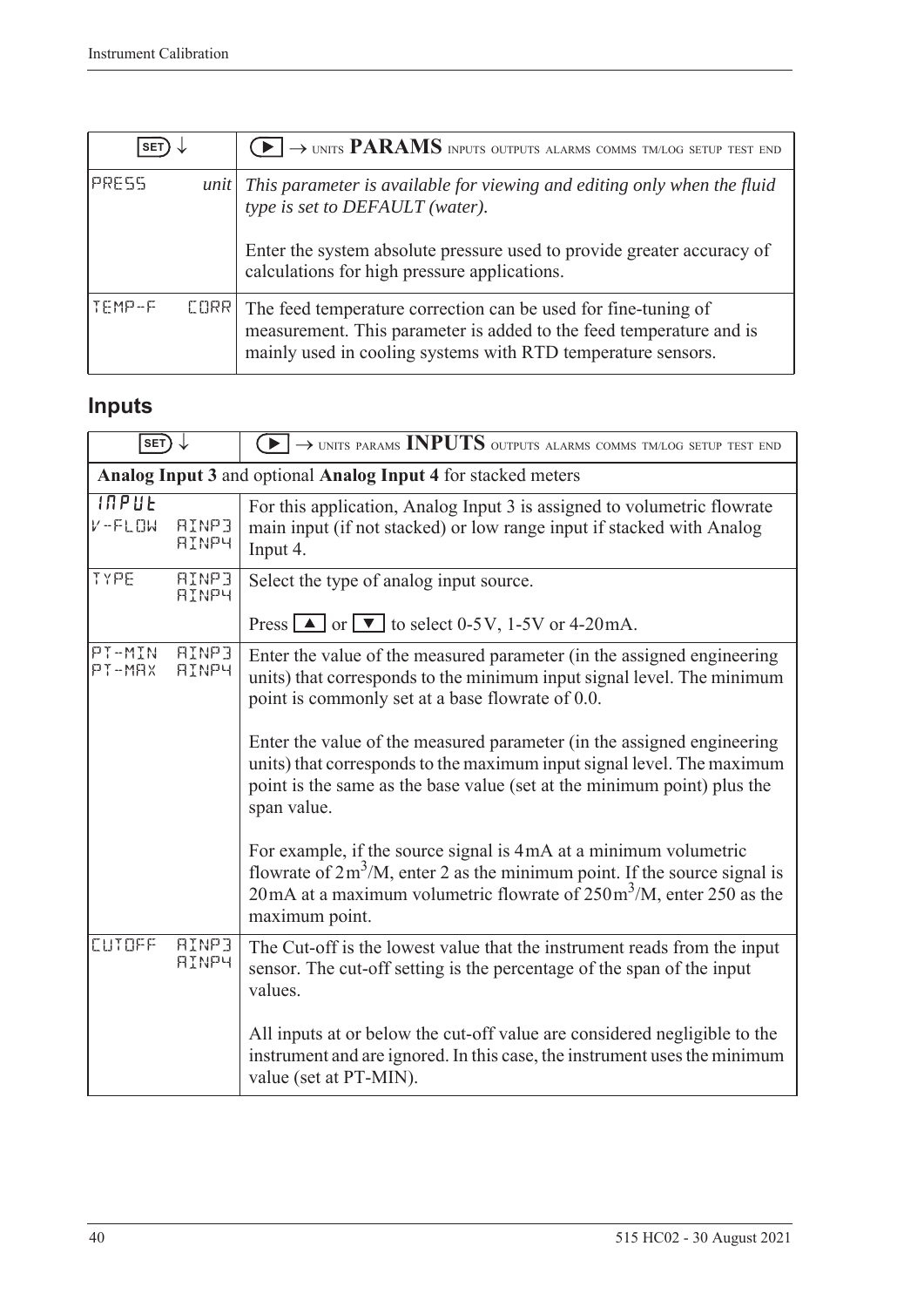| SET)                                        |                                                                                                                                                                                                                                                                                                                                                          | $\textcolor{blue}{\blacktriangleright} \rightarrow$ units params INPUTS outputs alarms comms tm/log setup test end                                                                 |                                       |
|---------------------------------------------|----------------------------------------------------------------------------------------------------------------------------------------------------------------------------------------------------------------------------------------------------------------------------------------------------------------------------------------------------------|------------------------------------------------------------------------------------------------------------------------------------------------------------------------------------|---------------------------------------|
| FILTER<br><b>AINP3</b><br><b>AINP4</b>      | Input fluctuations caused by pulsating flow tend to create distortion in the<br>input readings of the rate. The instrument has a digital filter that averages<br>out these fluctuations.<br>As a guide to the degree of filtering to use, the following table shows the<br>response time (in seconds) to reach 90% and 99% of a step change in<br>input. |                                                                                                                                                                                    |                                       |
|                                             |                                                                                                                                                                                                                                                                                                                                                          | The value A is the filter constant that the user can set.                                                                                                                          |                                       |
|                                             | <b>Filter setting A</b>                                                                                                                                                                                                                                                                                                                                  | Seconds to reach 90%<br>of full swing                                                                                                                                              | Seconds to reach 99%<br>of full swing |
|                                             | $\theta$                                                                                                                                                                                                                                                                                                                                                 | $\overline{0}$                                                                                                                                                                     | $\theta$                              |
|                                             | $\overline{2}$                                                                                                                                                                                                                                                                                                                                           | $\overline{2}$                                                                                                                                                                     | $\overline{4}$                        |
|                                             | $\overline{4}$                                                                                                                                                                                                                                                                                                                                           | $\overline{4}$                                                                                                                                                                     | 8                                     |
|                                             | 6                                                                                                                                                                                                                                                                                                                                                        | 5                                                                                                                                                                                  | 10                                    |
|                                             | 10                                                                                                                                                                                                                                                                                                                                                       | 8                                                                                                                                                                                  | 15                                    |
|                                             | 15                                                                                                                                                                                                                                                                                                                                                       | 12                                                                                                                                                                                 | 23                                    |
|                                             | 20                                                                                                                                                                                                                                                                                                                                                       | 14                                                                                                                                                                                 | 27                                    |
|                                             | 25                                                                                                                                                                                                                                                                                                                                                       | 18                                                                                                                                                                                 | 34                                    |
|                                             | 35                                                                                                                                                                                                                                                                                                                                                       | 25                                                                                                                                                                                 | 48                                    |
|                                             | 45                                                                                                                                                                                                                                                                                                                                                       | 32                                                                                                                                                                                 | 62                                    |
|                                             | 60                                                                                                                                                                                                                                                                                                                                                       | 42                                                                                                                                                                                 | 82                                    |
|                                             | 75                                                                                                                                                                                                                                                                                                                                                       | 52                                                                                                                                                                                 | 102                                   |
|                                             | 90                                                                                                                                                                                                                                                                                                                                                       | 62                                                                                                                                                                                 | 122                                   |
|                                             | 99                                                                                                                                                                                                                                                                                                                                                       | 68                                                                                                                                                                                 | 134                                   |
|                                             | there is no filtering.                                                                                                                                                                                                                                                                                                                                   | The input filter range is from 0 to 99. A setting of $0$ (zero) means that                                                                                                         |                                       |
| <b>CORR</b><br><b>AINP3</b><br><b>AINP4</b> | <b>LINEAR</b><br>$\bullet$                                                                                                                                                                                                                                                                                                                               | Analog input non-linearity can be corrected as follows:<br>NON-LINEAR to use the following linearity correction parameters<br>Use $\Box$ or $\Box$ to select LINEAR or NON-LINEAR. |                                       |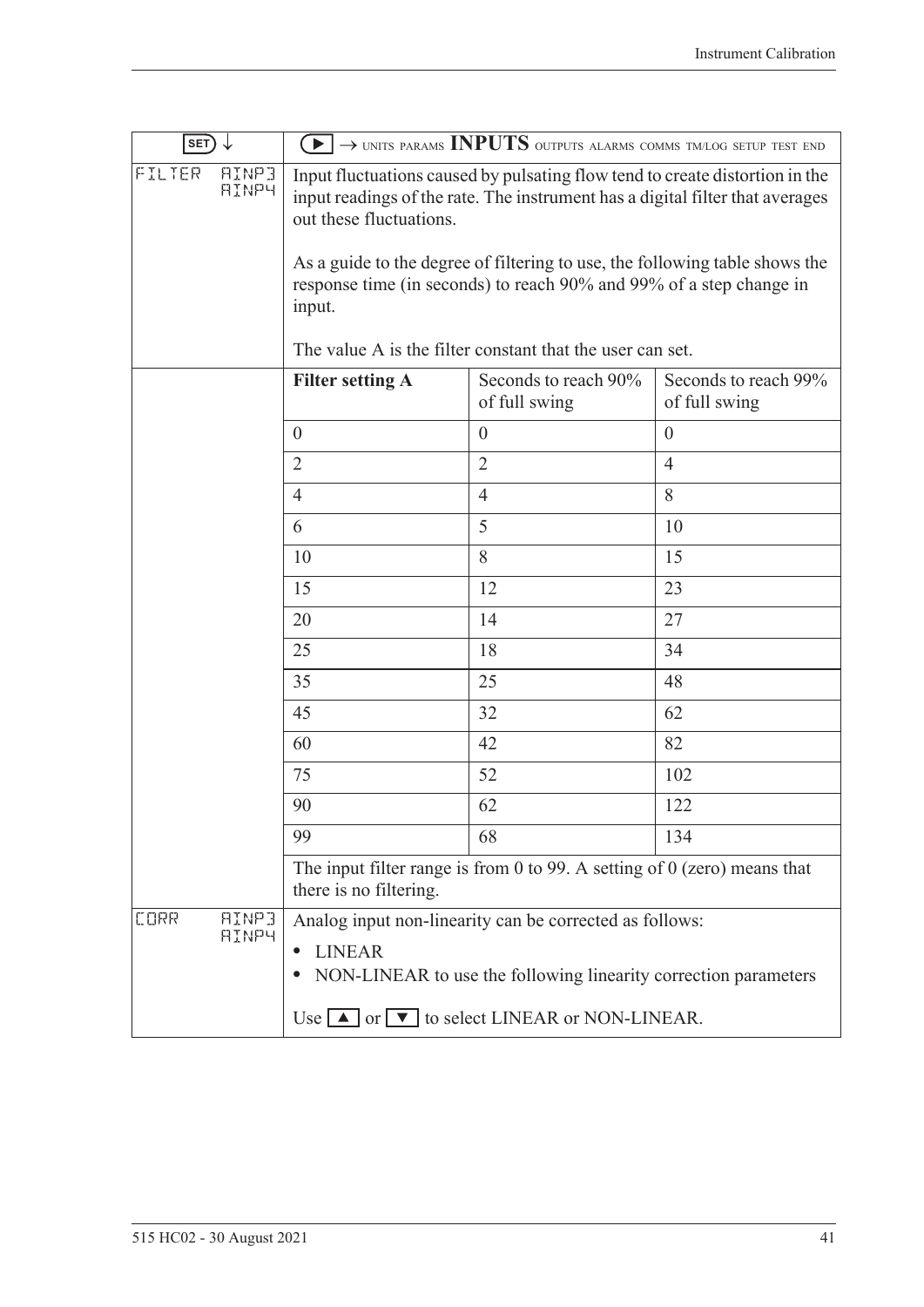| <b>SET</b>                          |                              | $\rightarrow$ UNITS PARAMS INPUTS OUTPUTS ALARMS COMMS TM/LOG SETUP TEST END                                                                                                                                                                                                                                                                             |  |  |
|-------------------------------------|------------------------------|----------------------------------------------------------------------------------------------------------------------------------------------------------------------------------------------------------------------------------------------------------------------------------------------------------------------------------------------------------|--|--|
| NO-PIS                              | RINP3<br><b>AINP4</b>        | This parameter is available for viewing and editing only when the<br>correction type is set to Non-linear.                                                                                                                                                                                                                                               |  |  |
|                                     |                              | Enter the number of non-linearity correction points.                                                                                                                                                                                                                                                                                                     |  |  |
|                                     |                              | Press $\Box$ or $\nabla$ to select a number between 1 and 20 for the number<br>of correction points.                                                                                                                                                                                                                                                     |  |  |
| $INP - Q1$<br>to<br>$INP - n$       | <b>AINP3</b><br><b>AINP4</b> | This parameter is available for viewing and editing only when the<br>correction type is set to Non-linear.                                                                                                                                                                                                                                               |  |  |
|                                     |                              | Enter the normalised input value for the correction point.                                                                                                                                                                                                                                                                                               |  |  |
|                                     |                              | The instrument uses linear interpolation between the correction points.<br>An input and an output value are entered for each correction point. The<br>values are normalised between the minimum point $(0.0)$ and the<br>maximum point $(1.0)$ . Only the points between 0 and 1 are required to be<br>entered and should be entered in ascending order. |  |  |
|                                     |                              | The following diagram shows a 5 point linearised representation of the<br>input for a hypothetical flowmeter. The heavy black line represents the<br>actual input from the flowmeter. The light black line is the approximation<br>that the instrument uses.                                                                                             |  |  |
|                                     |                              | Normalised<br>Output<br>1.0<br>Value                                                                                                                                                                                                                                                                                                                     |  |  |
|                                     |                              | <b>OUT-05</b><br>OUT-04<br>OUT-03<br><b>OUT-02</b><br><b>OUT-01</b>                                                                                                                                                                                                                                                                                      |  |  |
|                                     |                              | <b>Normalised</b><br>Input<br><b>INP-01</b><br>INP-02 INP-03<br>0.0<br><b>INP-04</b><br><b>INP-05</b><br>1.0<br>Value                                                                                                                                                                                                                                    |  |  |
|                                     |                              | You can hold the DISPLAY key to skip the non-linear points and go to the<br>next item.                                                                                                                                                                                                                                                                   |  |  |
| $UUT - 21$<br>to<br>$[[] \cup [-n]$ | <b>AINP3</b><br><b>AINP4</b> | This parameter is available for viewing and editing only when the<br>correction type is set to Non-linear.                                                                                                                                                                                                                                               |  |  |
|                                     |                              | Enter the normalised output value for the correction point.                                                                                                                                                                                                                                                                                              |  |  |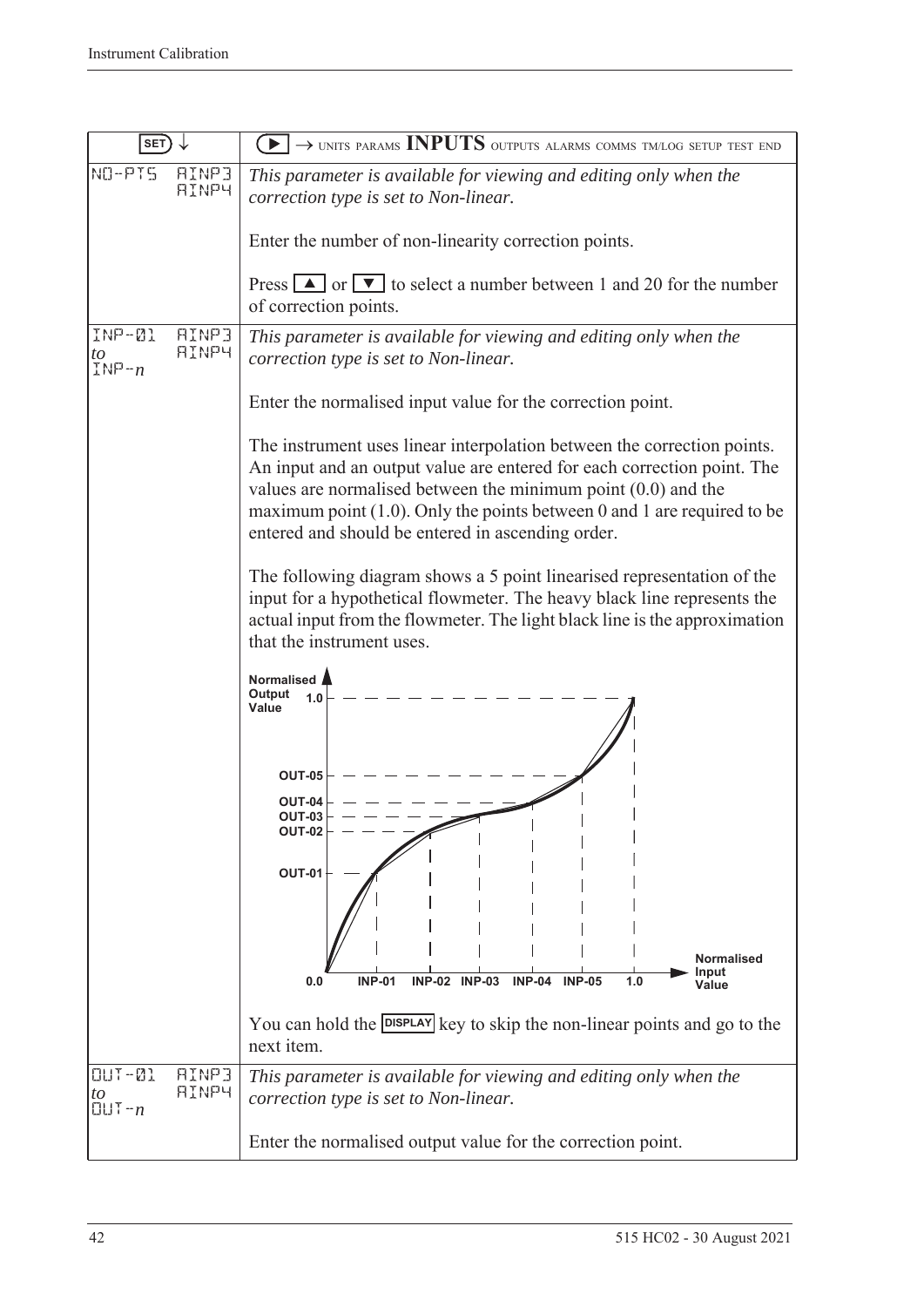| SET)                                        |                              | $\textcolor{blue}{\blacktriangleright} \rightarrow$ units params INPUTS outputs alarms comms tm/log setup test end                                                                                                                                                                   |
|---------------------------------------------|------------------------------|--------------------------------------------------------------------------------------------------------------------------------------------------------------------------------------------------------------------------------------------------------------------------------------|
| <b>STACK</b>                                | <b>AINP3</b>                 | Select YES to stack AINP3 as the low range input with AINP4 as the high<br>range input.                                                                                                                                                                                              |
|                                             |                              | Select NO to use AINP3 as the only flow input.                                                                                                                                                                                                                                       |
| $5W - L$ <sup><math>0</math></sup><br>5W-HI | <b>AINP3</b>                 | These parameters are available for viewing and editing only when the<br>Stack option is set to Yes.                                                                                                                                                                                  |
|                                             |                              | Stacked DP switching is based on the low-range input (AINP3). When<br>the input is less than the SW-LO value, the instrument switches to the<br>low-range input (AINP3). When the input is greater than the SW-HI<br>value, the instrument switches to the high-range input (AINP4). |
|                                             |                              | The switch settings are percentages of the span of the unadjusted input to<br>AINP3. For example, with a 4-20mA input, a setting of 90% is 18.4mA<br>and 95% is 19.2mA.                                                                                                              |
|                                             |                              | $\frac{(20-4)\times 90}{100} + 4 = 18.4$ $\frac{(20-4)\times 95}{100} + 4 = 19.2$                                                                                                                                                                                                    |
|                                             |                              | Enter SW-LO and SW-HI values as 0 to 99%. SW-HI should be set<br>sufficiently higher than SW-LO to avoid rapid toggling between the two<br>inputs.                                                                                                                                   |
| <b>Analog Input 1/2</b>                     |                              |                                                                                                                                                                                                                                                                                      |
| <b>INPUE</b><br>TEMP-F<br>TEMP-R            | <b>AINP1</b><br><b>AINP2</b> | For this application, Analog Input Channels 1 and 2 are assigned to<br>Temperature. Channel 1 is for measuring the feed-line temperature and<br>channel 2 is for the return-line temperature.                                                                                        |
| TYPE                                        | <b>AINP1</b><br><b>AINP2</b> | Select the type of analog input source.                                                                                                                                                                                                                                              |
|                                             |                              | Press $\Box$ or $\nabla$ to select 0-5V, 1-5V, 4-20mA, PT100, PT100-E,<br>PT500 or DEFAULT.                                                                                                                                                                                          |
|                                             |                              | Note: PT100-E allows for extended temperature range (-200 to 800 °C).                                                                                                                                                                                                                |
| PT-DEF                                      | <b>AINP1</b><br><b>AINP2</b> | The Default Point is a fixed value that the instrument uses when the Input<br>Type is set to DEFAULT or Default Value On Exception has been<br>chosen. You can use the Default value instead of a sensor signal for<br>testing purposes, or if the sensor is faulty.                 |
|                                             |                              | You can set the Default value during instrument commissioning so that it<br>is available immediately if you select the Default input type at a later<br>date.                                                                                                                        |
|                                             |                              | Enter the value in the engineering units of assigned variable.                                                                                                                                                                                                                       |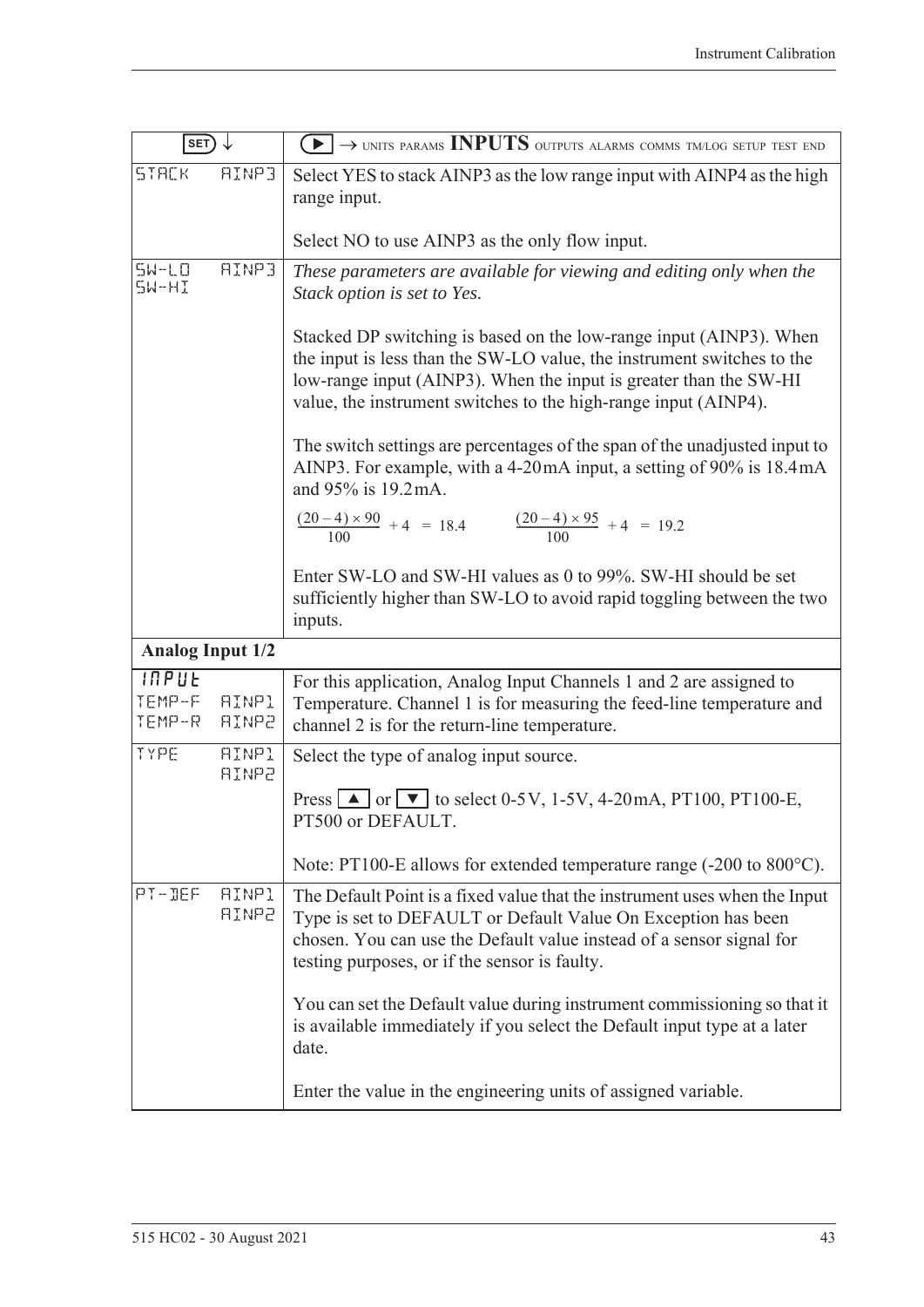| <b>SET</b>         |              | $\rightarrow$ UNITS PARAMS INPUTS OUTPUTS ALARMS COMMS TM/LOG SETUP TEST END                                                                                                                                                                                                                                                                    |
|--------------------|--------------|-------------------------------------------------------------------------------------------------------------------------------------------------------------------------------------------------------------------------------------------------------------------------------------------------------------------------------------------------|
| PT-MIN<br>$PT-MAX$ | AINP1        | The Minimum Point and Maximum Point parameters are only for 0-5V,<br>$1-5V$ and 4-20mA inputs.                                                                                                                                                                                                                                                  |
| PT-MIN<br>$PT-MHX$ | <b>AINP2</b> | Enter the value of the measured parameter that corresponds to the<br>minimum input signal level. The minimum point is commonly referred to<br>as the base value.                                                                                                                                                                                |
|                    |              | Enter the value of the measured parameter that corresponds to the<br>maximum input signal level. The maximum point is the same as the base<br>value (set at the minimum point) plus the span value.                                                                                                                                             |
|                    |              | For example, if the source signal is $4mA$ for a temperature of $10^{\circ}$ C, enter<br>10 for the minimum point. If the source signal is 20 mA for a temperature<br>of 2000°C, enter 2000 as the maximum point.                                                                                                                               |
| EXCEPT             | <b>JEFLT</b> | If Default Value On Exception is enabled, the instrument will use the<br>default value for the analog input that raised the exception. This will<br>allow calculations to continue, however the exception message will<br>continue to be displayed until the error is rectified or the input type is set<br>to DEFAULT in calibration set mode. |
|                    |              | Press $\Box$ or $\nabla$ to select ENABLE or DISABLE.                                                                                                                                                                                                                                                                                           |

## **Outputs**

| <b>SET</b>                                    | $\rightarrow$ units params inputs OUTPUTS alarms comms tm/log setup test end                                                                                                                                |
|-----------------------------------------------|-------------------------------------------------------------------------------------------------------------------------------------------------------------------------------------------------------------|
| <b>PULSE</b><br>$[[] \cup [n]$<br>or<br> 4-근M | You can assign any of the "main menu" variables to an output. The nature<br>of the output depends on the assigned variable. Totals are output as pulses<br>and rates are output as 4-20 mA passive signals. |
|                                               | Press $\Box$ or $\nabla$ to select the variable that is required as an output. The<br>top of the display shows the type of output signal that is assigned to the<br>variable.                               |
|                                               | <b>CAUTION</b><br>Due to the dual-purpose nature of the outputs, take care not to<br>set the output as an open collector pulse type signal when<br>connected to a 4-20mA loop circuit.                      |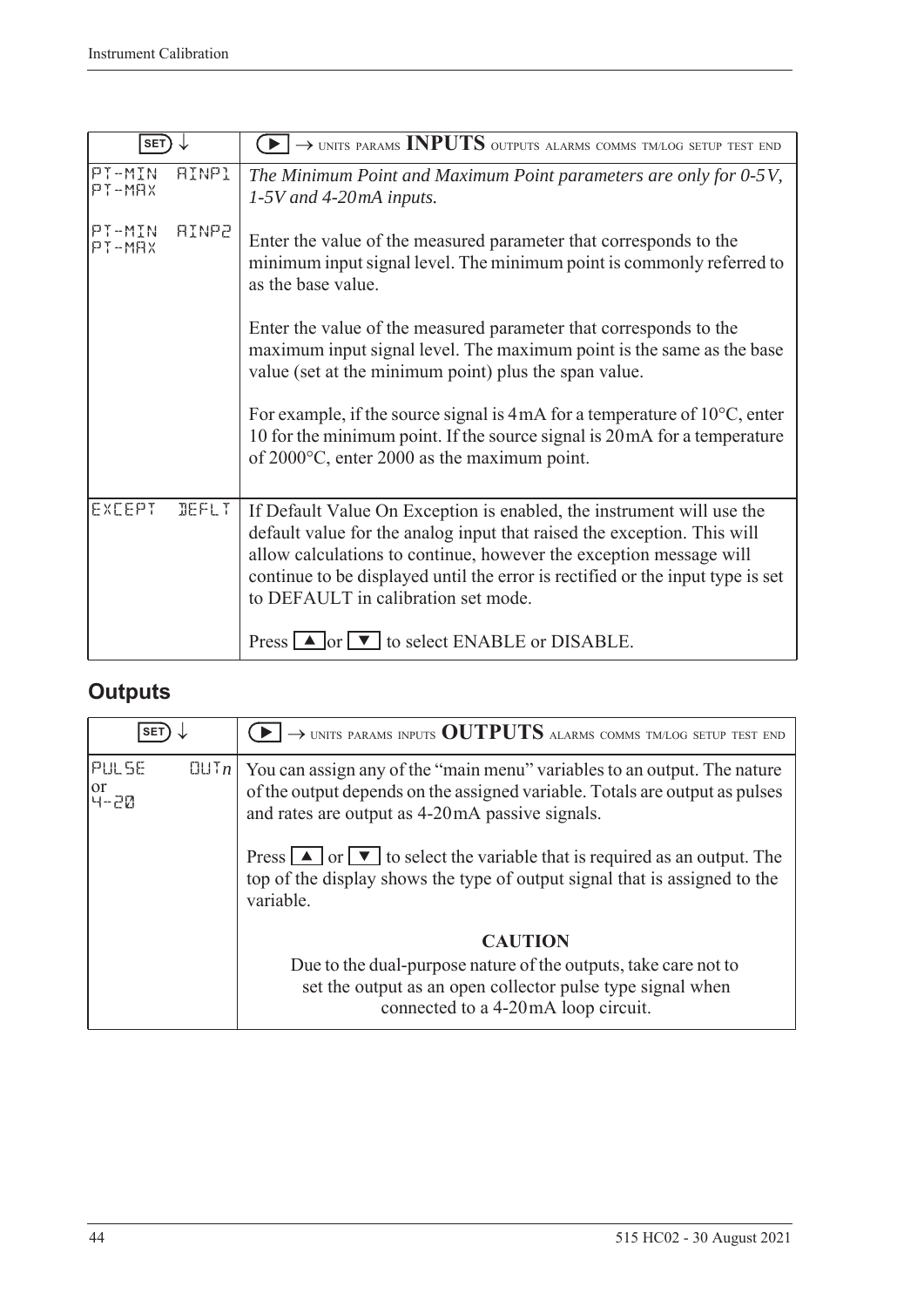| SET)             |              | $\blacktriangleright$ $\rightarrow$ units params inputs OUTPUTS alarms comms tm/log setup test end                                                                                                                                                                                                                                                                                            |
|------------------|--------------|-----------------------------------------------------------------------------------------------------------------------------------------------------------------------------------------------------------------------------------------------------------------------------------------------------------------------------------------------------------------------------------------------|
| WIJTH            | QUTn         | The Output Pulse Width is available for viewing and editing only when<br>the assigned variable is a total (pulse output) type.                                                                                                                                                                                                                                                                |
|                  |              | Pulse output is usually used to drive remote counters. Set the pulse width<br>(in milliseconds) as required by the remote counter.                                                                                                                                                                                                                                                            |
|                  |              | Press $\boxed{\triangle}$ or $\boxed{\triangledown}$ to set to: 10, 20, 50, 100, 200 or 500 ms.                                                                                                                                                                                                                                                                                               |
| PULSE            | QUTn         | The Output Pulse Factor is available for viewing and editing only when<br>the assigned variable is a total (pulse output) type.                                                                                                                                                                                                                                                               |
|                  |              | The Output Pulse Factor is the scaling factor for the retransmission of the<br>measured total quantity.                                                                                                                                                                                                                                                                                       |
|                  |              | For example, if "volume" is chosen as an output variable and engineering<br>unit is cubic metres, then a pulse factor of 1.000 generates one pulse for<br>$1 m3$ . Similarly, a pulse factor of 3.000 generates one pulse for $3 m3$ .                                                                                                                                                        |
|                  |              | For more information, see Output Pulse Factor on page 46.                                                                                                                                                                                                                                                                                                                                     |
|                  |              | The output pulse factor cannot be $0$ (zero).                                                                                                                                                                                                                                                                                                                                                 |
| PT-MIN<br>PT-MRX | QUTn<br>QUTn | The Output Minimum Point and Maximum Point are available for<br>viewing and editing only when the assigned variable is a rate (4-20mA<br>output) type.                                                                                                                                                                                                                                        |
|                  |              | The output minimum value corresponds to the 4mA point and the output<br>maximum value corresponds to the 20mA point.                                                                                                                                                                                                                                                                          |
|                  |              | Setting the output range differently from the input range enables the<br>instrument to amplify the input signal. You can drive a chart recorder that<br>"zooms in" on a specified range of values instead of displaying the full<br>operating range of the transducer.                                                                                                                        |
|                  |              | For example, if "volume flow" is chosen as an output variable and<br>engineering unit is cubic metres per minute, then setting the minimum<br>point to 30 and the maximum point to 100 would reflect the volumetric<br>flow rate range of 30 to $100 \text{m}^3/\text{min}$ . At rates above the maximum and<br>below the minimum points, the output remains at 20mA and 4mA<br>respectively. |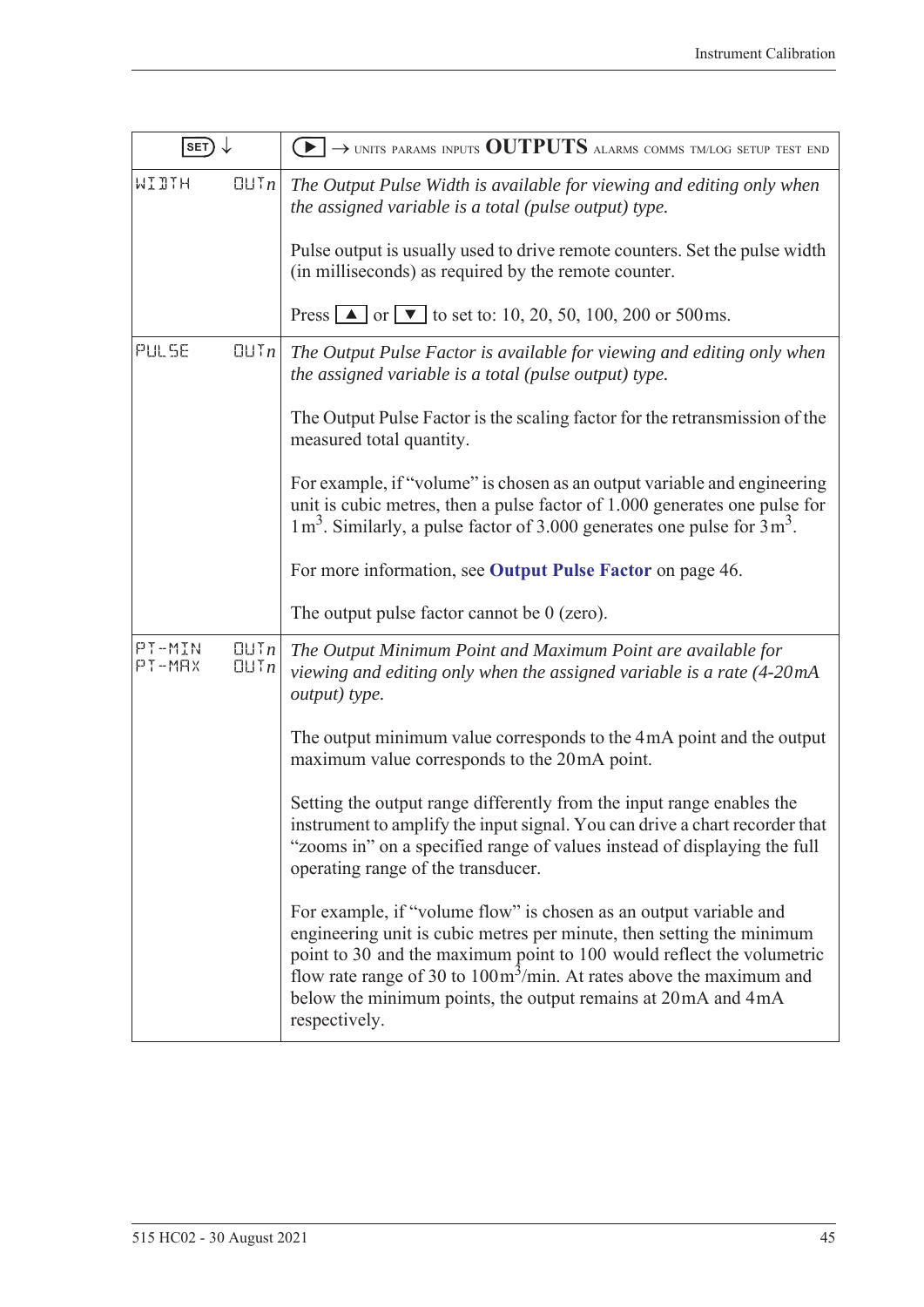#### <span id="page-55-0"></span>**Output Pulse Factor**

Increasing the output pulse width reduces the maximum frequency at which a total variable can be retransmitted. Pulses will be missed if the output cannot "keep up" with the rate of total counts. You can use the output pulse factor to ensure that this maximum is not reached.

The maximum pulse output frequency is determined by:

 $\frac{1000}{(2 \times \text{pulse width in ms})} \text{Hz}$ 

The minimum pulse factor required is determined by:

max rate of total max pulse output frequency ------------------------------------------------------------------

For example: To calculate the required pulse factor to avoid losing counts in retransmission if a total counts at a maximum rate of 75 units/sec (Hz) and the required pulse width of a remote counter is at least 50 ms:

The maximum pulse output frequency is:  $\frac{1000}{2 \times 50}$  = 10Hz The minimum pulse factor for that frequency is:  $\frac{75}{10}$  $\frac{73}{10}$  = 7.5

#### **Alarms**

The alarm relay(s) can be assigned to rate variables such as flowrate, or set as an equipment failure alarm.

The alarm switches "on" whenever an alarm condition exists. The alarm switches "off" when the alarm condition no longer exists. However, you may need to configure external alarm devices that require acknowledgement for cancelling an alarm.

#### **Equipment Failure Alarm**

Any alarm relay can be assigned as an equipment failure alarm. This alarm setting can have normally closed (open) contacts that open (close) when the instrument displays any error message as listed in **[Error Messages](#page-66-0)** on page [57](#page-66-0).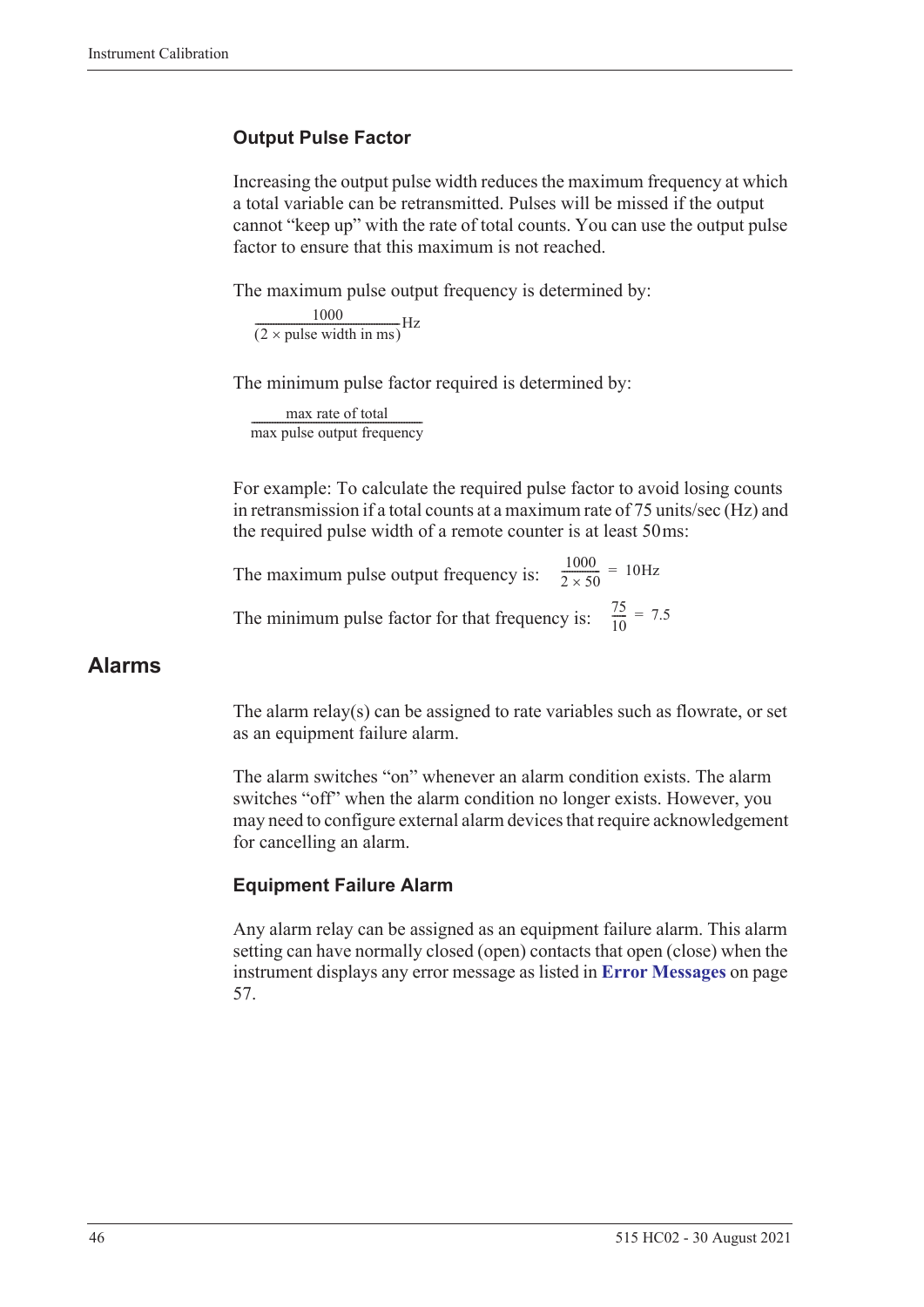| SET)  |       | $\rightarrow$ units params inputs outputs $ALARMS$ comms tm/log setup test end                                                                       |
|-------|-------|------------------------------------------------------------------------------------------------------------------------------------------------------|
| RELAY | HLRMn | Select a rate variable to assign to the alarm relay.                                                                                                 |
|       |       | Note: If the alarm type is set to "equipment alarm", this relay assignment<br>setting is ignored.                                                    |
|       |       | Press $\boxed{\blacktriangle}$ or $\boxed{\blacktriangledown}$ to select the variable that is required as an alarm.                                  |
| TYPE  | HLRMn | The options available for alarm types are as follows:                                                                                                |
|       |       | HI-NO — High Alarm, Normally Open contacts<br>$\bullet$                                                                                              |
|       |       | HI-NC — High Alarm, Normally Closed contacts                                                                                                         |
|       |       | LO-NO — Low Alarm, Normally Open contacts<br>$\bullet$                                                                                               |
|       |       | LO-NC — Low Alarm, Normally Closed contacts                                                                                                          |
|       |       | BD-NO — Band Alarm, Normally Open contacts<br>BD-NC — Band Alarm, Normally Closed contacts<br>٠                                                      |
|       |       | AL-NO — Equipment Alarm, Normally Open contacts                                                                                                      |
|       |       | AL-NC — Equipment Alarm, Normally Closed contacts                                                                                                    |
|       |       | Press $\Box$ or $\nabla$ to select the type of alarm required.                                                                                       |
| POINT | HLRMn | The Alarm Setpoint is available for viewing and editing for any alarm<br>type except 'equipment alarms'.                                             |
|       |       | The Alarm Setpoint is the value (in engineering units of assigned<br>variable) at which the alarm condition occurs and therefore the alarm is<br>on. |
|       |       | Each alarm is completely independent, e.g. a High alarm does NOT need<br>to have a higher setpoint than the a Low alarm.                             |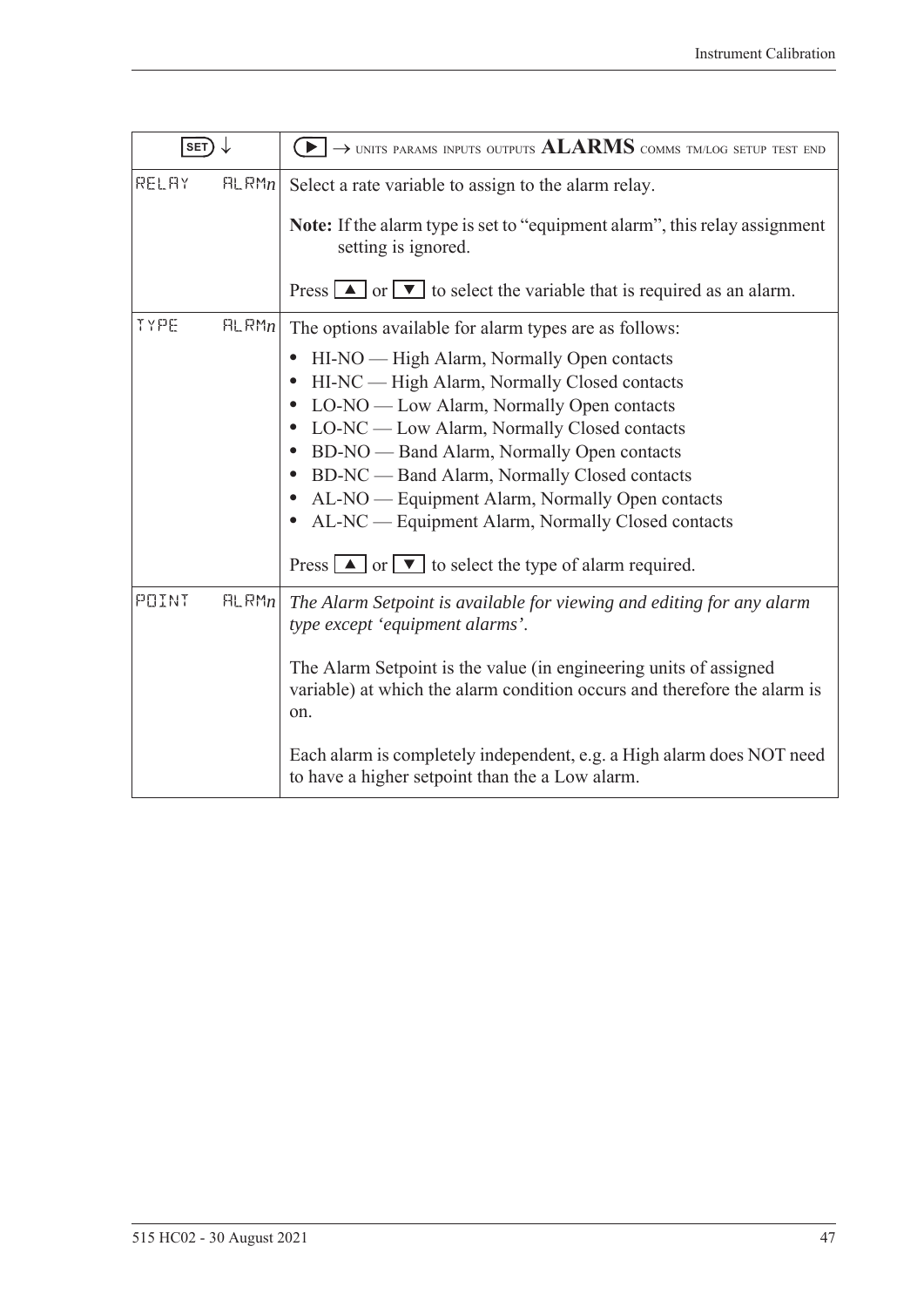| SET                  | $\rightarrow$ units params inputs outputs $ALARMS$ comms tm/log setup test end                                                                                                                                                                                                                                                                                                           |
|----------------------|------------------------------------------------------------------------------------------------------------------------------------------------------------------------------------------------------------------------------------------------------------------------------------------------------------------------------------------------------------------------------------------|
| <b>HY5T</b><br>FLRMn | The Alarm Hysteresis is available for viewing and editing for any alarm<br>type except 'equipment alarms'.                                                                                                                                                                                                                                                                               |
|                      | Alarm hysteresis loops occur when the alarm toggles continuously on and<br>off when the process variable is close to the setpoint.                                                                                                                                                                                                                                                       |
|                      | For a high alarm, the alarm activates when the value of the variable rises<br>above the alarm setpoint and deactivates when the value falls below the<br>alarm setpoint minus the amount of the hysteresis setting (if any).                                                                                                                                                             |
|                      | For a low alarm, the alarm activates when the value of the variable falls<br>below the alarm setpoint and deactivates when the value rises above the<br>alarm setpoint plus the amount of the hysteresis setting (if any).                                                                                                                                                               |
|                      | For a band alarm, the alarm activates whenever the value of the variable<br>is outside the setpoint plus or minus the amount of the hysteresis.                                                                                                                                                                                                                                          |
|                      | For example, with a high alarm setpoint of 200, and a hysteresis setting<br>of zero, a value oscillating between 197 and 202 will cause the alarm to<br>toggle on at 200 and toggle off below 200. However, if the hysteresis is<br>set to 5, the value of the variable must fall below 195 to cancel the alarm.<br>The alarm will reactivate only when the value again rises above 200. |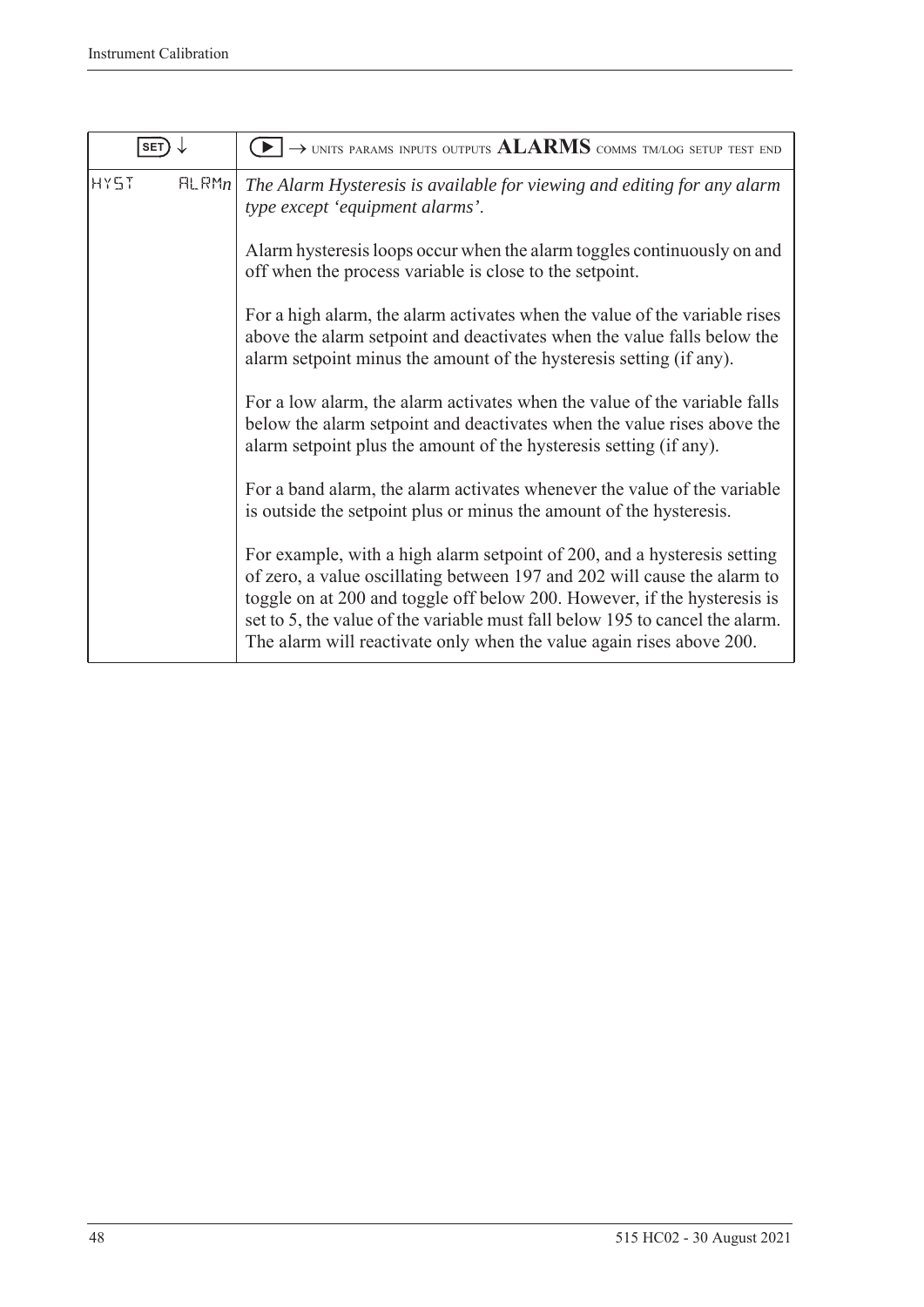### **Communications**

The instrument has the following communication ports:

- **• COM-1 RS-232 Port** A 9-pin female connector on the rear panel of the instrument.
- **• COM-2 RS-485 or Ethernet Port** (optional) Terminals or socket on the rear panel. Ethernet connection requires COM-2 setting to be: RTU (Modbus), 19200 Baud rate, even parity and 1 stop bit.
- **• COM-3 Port** A special communications port that is only applicable to some applications.

| $ $ SET $)$ |           | $\textcolor{blue}{\blacktriangleright} \rightarrow$ units params inputs outputs alarms $\textcolor{blue}{\mathbf{COMMS}}$ tmlog setup test end                                                                                                    |
|-------------|-----------|---------------------------------------------------------------------------------------------------------------------------------------------------------------------------------------------------------------------------------------------------|
| PROTOC      | $CDM - n$ | The Communications Protocols can be assigned to the communication<br>ports as follows (a protocol cannot be assigned to more than one port at<br>a time):                                                                                         |
|             |           | <b>ASCII</b><br>- Simple ASCII<br>- Modbus RTU<br><b>RTU</b>                                                                                                                                                                                      |
|             |           | - Printer Protocol<br><b>PRN</b>                                                                                                                                                                                                                  |
|             |           | <b>NONE</b><br>- If a port is not being used, set the protocol to NONE.                                                                                                                                                                           |
|             |           | Printer Protocol (PRN) is only available if the option with Real Time<br>Clock is installed.                                                                                                                                                      |
|             |           | For the selected port, press $\Box$ or $\Box$ to select the desired protocol.                                                                                                                                                                     |
| <b>BRUD</b> | $CDM - n$ | The Baud setting is the speed of the communication port in data bits per<br>second.                                                                                                                                                               |
|             |           | The baud rate of the instrument must match the baud rate of the<br>communication device that the instrument is connected to.                                                                                                                      |
|             |           | Use $\blacksquare$ or $\blacksquare$ to select 2400, 4800, 9600 or 19200 baud.                                                                                                                                                                    |
| PARITY      | $CDM - n$ | The Parity bit helps to detect data corruption that might occur during<br>transmission.                                                                                                                                                           |
|             |           | The parity bit setting of the instrument must match the parity bit setting<br>of the communication device that the instrument is connected to.                                                                                                    |
|             |           | Press $\Box$ or $\nabla$ to select EVEN, ODD, or NONE.                                                                                                                                                                                            |
| $5 - B115$  | $CDM - n$ | The Stop bit indicates the end of a transmission. Stop bits can be 1 or 2<br>bit periods in length. The stop bit setting of the instrument must match<br>the stop bit setting of the communication device that the instrument is<br>connected to. |
|             |           | Press $\boxed{\blacktriangle}$ or $\boxed{\blacktriangledown}$ to select 1 or 2 stop bits.                                                                                                                                                        |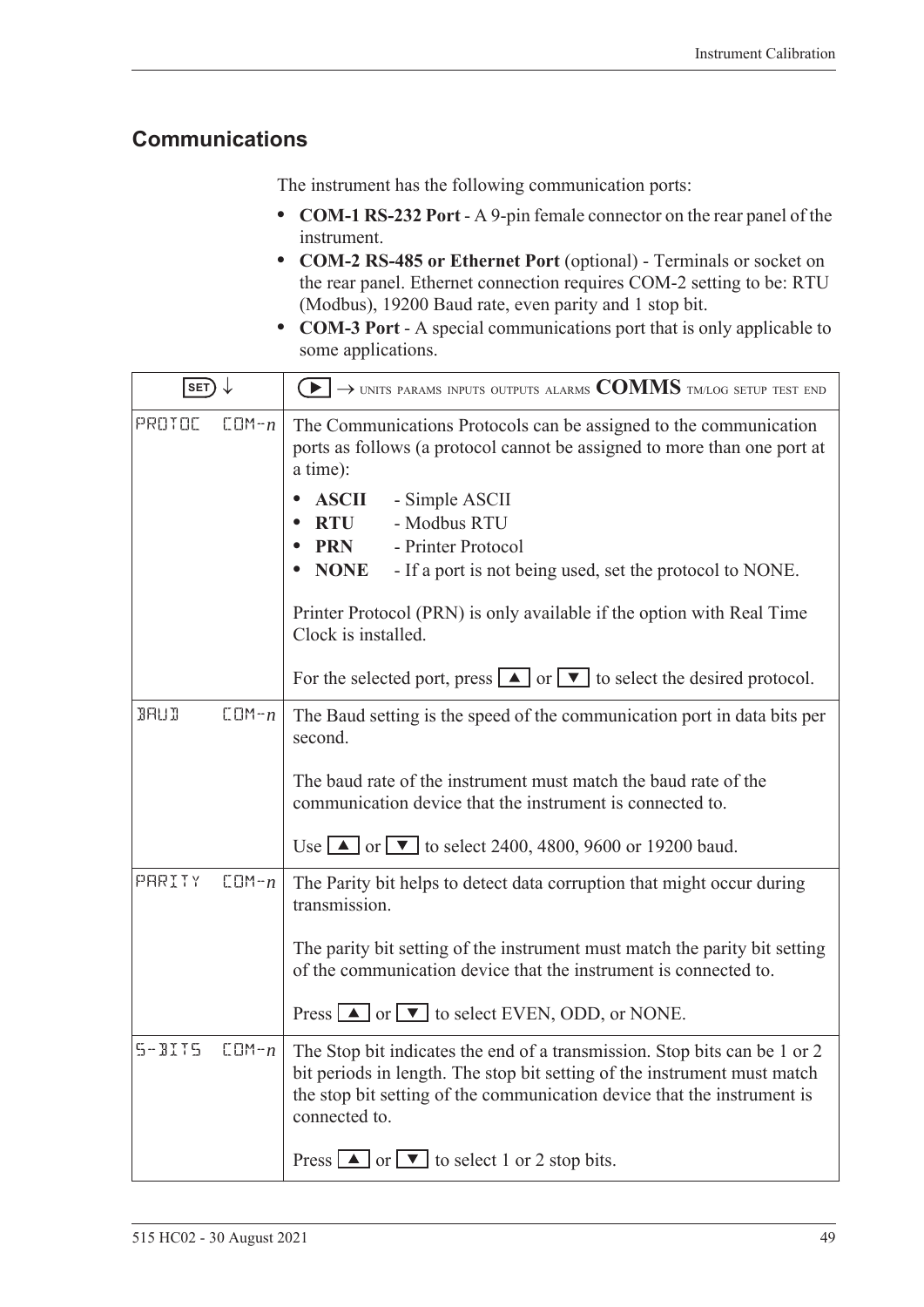| SET)         |             | $\rightarrow$ units params inputs outputs alarms $\text{COMMS}$ tm/log setup test end                                                                                                                |
|--------------|-------------|------------------------------------------------------------------------------------------------------------------------------------------------------------------------------------------------------|
| RTU          | <b>IRTR</b> | The Modbus RTU data format for the 2-register (4-byte) values can be<br>set as either floating point or long integer values.                                                                         |
|              |             | Use $\Box$ or $\nabla$ to select FLOAT or INTEGER.                                                                                                                                                   |
| RTU          | AIIR        | The Modbus RTU protocol address must be in the range of 1 to 247.<br>When multiple instruments (slaves) are connected to one communication<br>device (master), each assigned address must be unique. |
|              |             | <b>Note:</b> The master device uses the RTU address $0$ (zero) for broadcasting<br>to all connected slave units.                                                                                     |
| <b>ASCII</b> | <b>ATTR</b> | The ASCII protocol address identifies each communicating device.                                                                                                                                     |
|              |             | The address must be in the range of 1 to 255. When multiple instruments<br>(slaves) are connected to one computer (master), each assigned address<br>must be unique.                                 |
| FLASH        | PORT        | The Flash Driver Port assignment defines the communication port for<br>downloading software into the instrument.                                                                                     |
|              |             | The default setting of this assignment is the RS-232 port. The Ethernet<br>port, if fitted, can not be used as the Flash port.                                                                       |
|              |             | Press $\Box$ or $\nabla$ to select RS-232 (COM-1), RS-485 (COM-2) or<br>NONE.                                                                                                                        |

### **Time Settings and Data Logging**

#### **Instrument Clock**

**Note:** The real-time clock is part of the advanced option package.

The instrument has a real-time clock for recording logged events. The clock displays the time and the date. The date format can be set to European format (day/month/year) or American format (month/day/year). The time clock uses the 24-hour format.

The clock will continue to operate for up to 5 years (typically) on the internal battery if there is no power connected to the instrument. Therefore, after an interruption to the power supply, the instrument recommences normal operation although there will be no data recorded during the period without a power supply.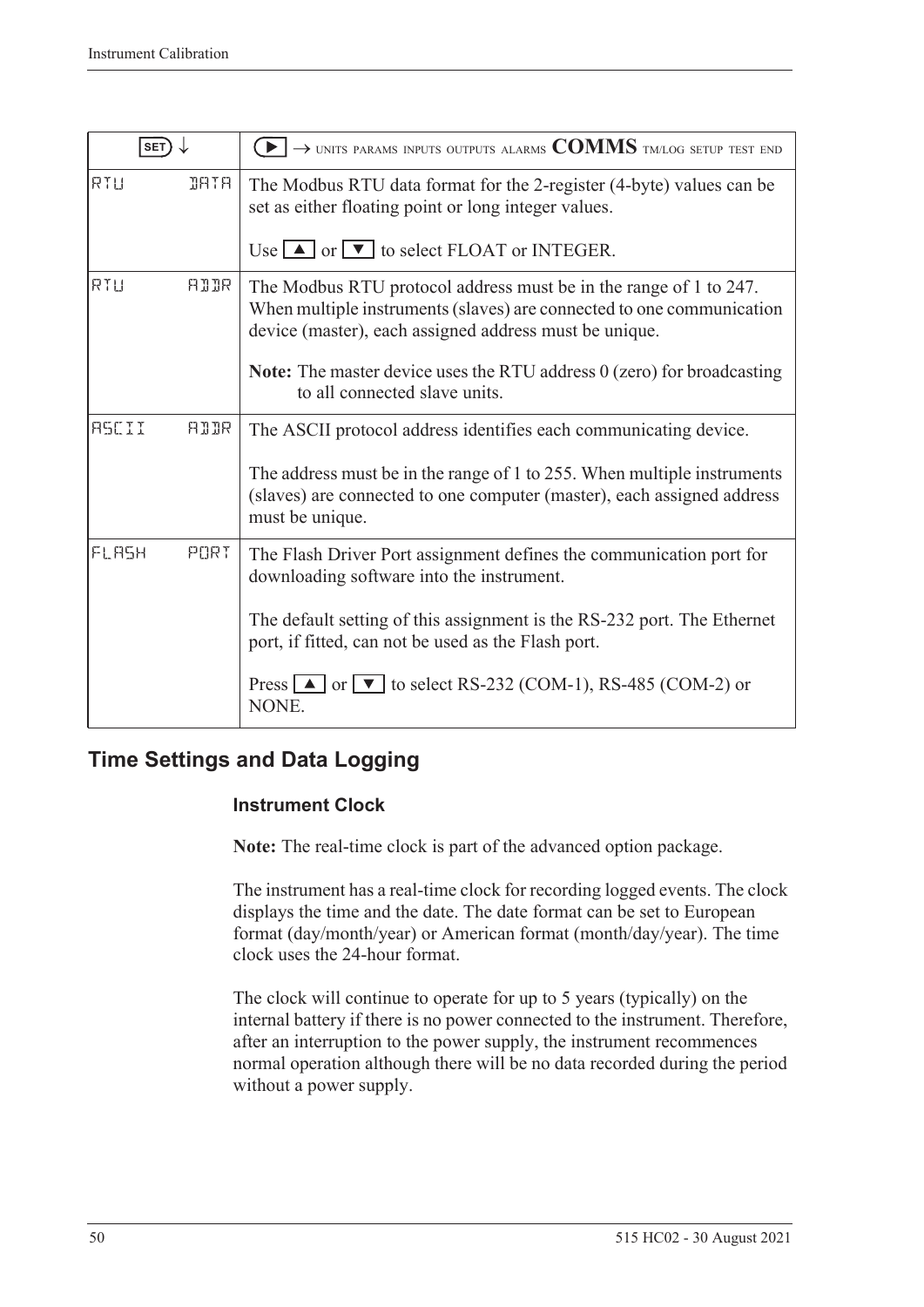**Note:** If there is an interruption to the power supply and the battery has failed, the instrument displays an error message when the power supply is restored. In this case, you should set the current time and date so that the instrument continues to log data at the correct times.

#### **Data Logging**

The instrument will log the main-menu variables if real-time clock option is installed. The logs are at fixed intervals of hours, days, weeks, months and years. The instrument can store a total of 1530 log entries which are distributed over the log intervals as follows:

- 800 hourly logs
- 400 daily logs
- **•** 200 weekly logs
- 100 monthly logs
- **•** 30 yearly logs

If the number of log entries exceeds the programmed number for a particular time interval, the oldest log entry is overwritten by the newest one for that time interval.

Also note that the totals are saved as accumulated totals.

The log parameters (below) also determine the number of records to be included in a report printout if the printing option is used.

| <b>SET</b>   |           | $\rightarrow$ units params inputs outputs alarms comms $TM/LOG$ setup test end                                                                                                          |
|--------------|-----------|-----------------------------------------------------------------------------------------------------------------------------------------------------------------------------------------|
| <b>IRTE</b>  | FORM      | Clock Date Format                                                                                                                                                                       |
|              |           | The European date format is: dd/mm/yyyy or (Day-Month).                                                                                                                                 |
|              |           | The American date format is: mm/dd/yyyy or (Month-Day).                                                                                                                                 |
|              |           | Press $\boxed{\blacktriangle}$ or $\boxed{\blacktriangledown}$ to select DAY-M or M-DAY                                                                                                 |
| <b>CLOCK</b> | YEAR      | The Clock Year defines the current year for the real-time clock.                                                                                                                        |
| <b>CLOCK</b> | $M - JHY$ | The Clock M-DAY setting defines the current month and date for the<br>real-time clock. This parameter is programmed in Month-Day format for<br>both European and American date formats. |
| <b>CLOCK</b> | H-MIN     | The Clock H-MIN setting is the current time in hours and minutes for the<br>real-time clock.                                                                                            |
| HOUR         | LOGS.     | Set the number of Hourly Logs to appear on the printed log report.                                                                                                                      |
|              |           | The hourly log entry occurs at 00 minutes each hour.                                                                                                                                    |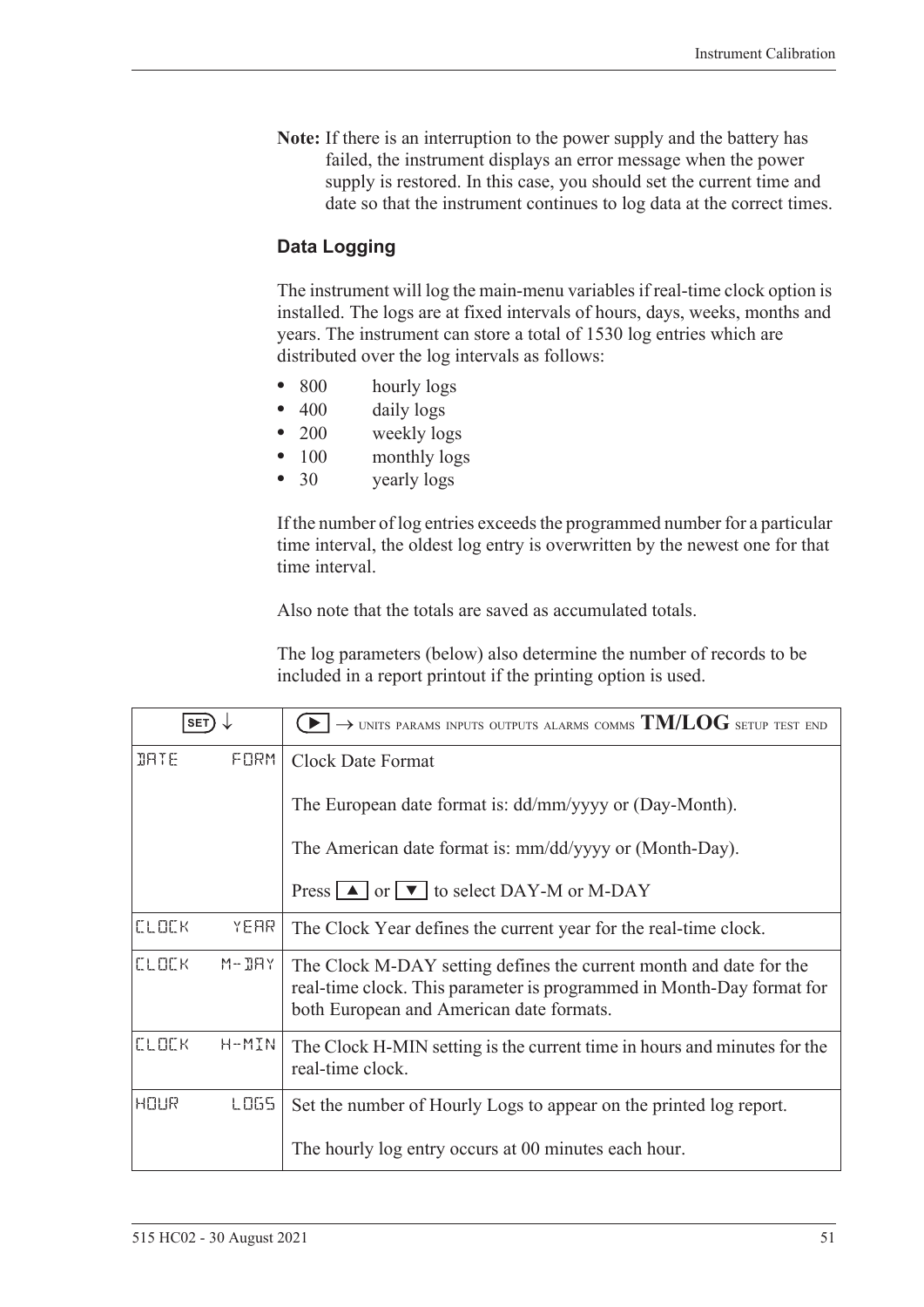| SET)         |             | $\rightarrow$ units params inputs outputs alarms comms $TM/LOG$ setup test end                                                                                                                                                                                                                              |
|--------------|-------------|-------------------------------------------------------------------------------------------------------------------------------------------------------------------------------------------------------------------------------------------------------------------------------------------------------------|
| <b>IRY</b>   | LOG5        | Set the number of Daily Logs to appear on the printed log report.                                                                                                                                                                                                                                           |
|              |             | The daily log entry occurs at 00 hours and 00 minutes each day.                                                                                                                                                                                                                                             |
| MEEK         | <b>LOGS</b> | Set the number of Weekly Logs to appear on the printed log report.                                                                                                                                                                                                                                          |
|              |             | The weekly log entry occurs at 00 hours and 00 minutes each Monday.                                                                                                                                                                                                                                         |
| <b>MONTH</b> | LOG5        | Set the number of Monthly Logs to appear on the printed log report.                                                                                                                                                                                                                                         |
|              |             | The monthly log entry occurs at 00 hours and 00 minutes on the first day<br>of the month.                                                                                                                                                                                                                   |
| YEAR         | LOG5        | Set the number of Yearly Logs to appear on the printed log report.                                                                                                                                                                                                                                          |
|              |             | The yearly log entry occurs at 00 hours and 00 minutes on the first day of<br>the year.                                                                                                                                                                                                                     |
| RESET        | <b>LOGS</b> | Reset the logged data. You may need to reset (clear) the logged data if<br>you change the time/log settings.                                                                                                                                                                                                |
|              |             | Press $\Box$ or $\nabla$ to select YES, then press the <b>SET</b> ) key. The instrument<br>makes three beeps to confirm the reset command.                                                                                                                                                                  |
| REPORT       | TYPE        | The Printer Protocol Report Type determines the nature of the printout<br>from the REPORT PRINT - HOLD.SET prompt in the main menu. The<br>following report types available in this instrument are:                                                                                                         |
|              |             | <b>REP-01</b><br><b>Hourly Logs Report</b><br>Daily Logs Report<br><b>REP-02</b><br>Weekly Logs Report<br><b>REP-03</b><br>$REP-04$<br>Monthly Logs Report<br><b>REP-05</b><br><b>Yearly Logs Report</b><br><b>REP-06</b><br>Previous Day's 24 Hour Report (0Hr - 23Hr, minimum<br>48 hourly logs required) |
|              |             | Press $\boxed{\blacktriangle}$ or $\boxed{\blacktriangledown}$ to select Report Type.                                                                                                                                                                                                                       |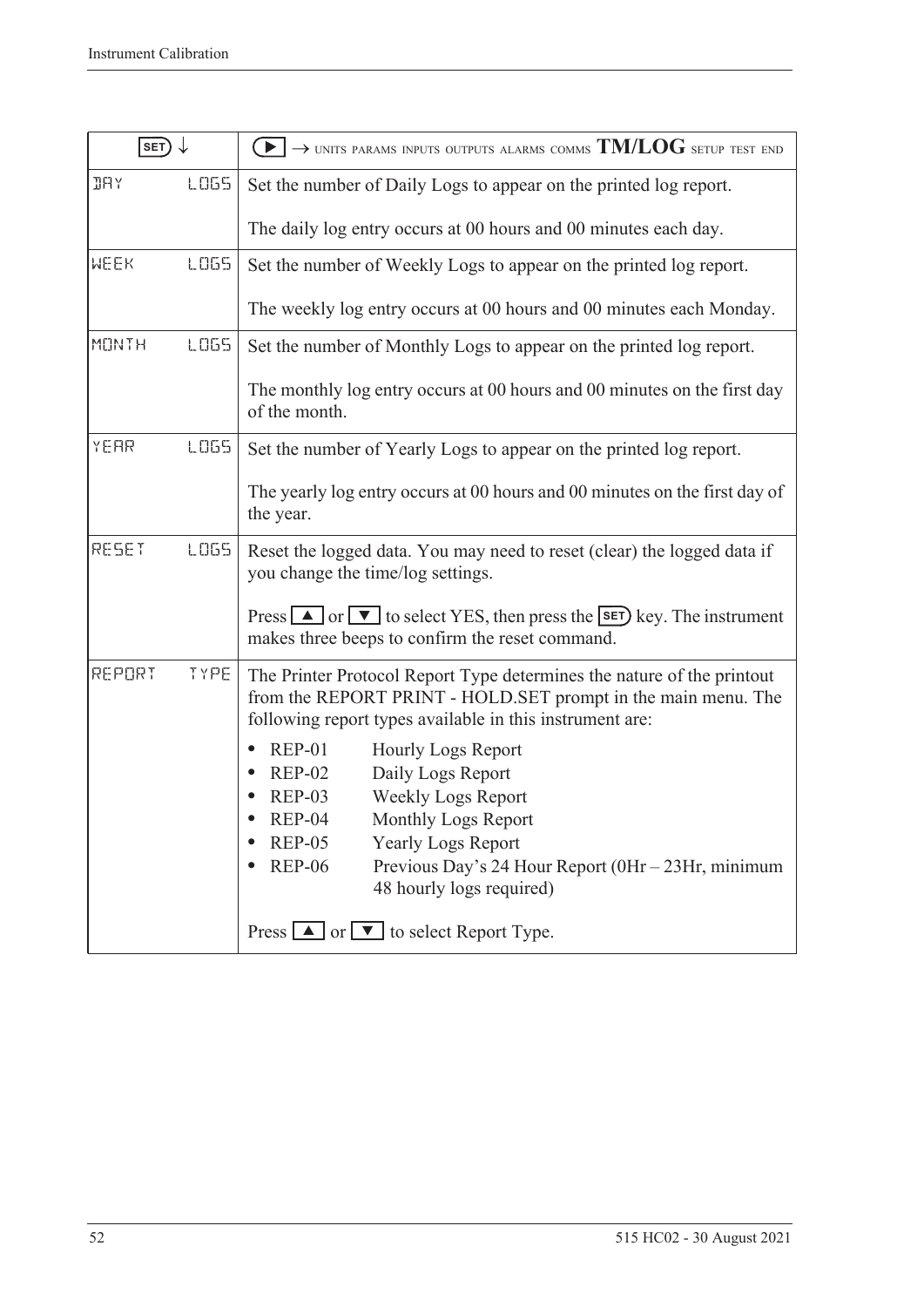| <b>SET</b> |                   | $\rightarrow$ units params inputs outputs alarms comms $\mathrm{TM/LOG}$ setup test end                                                                            |
|------------|-------------------|--------------------------------------------------------------------------------------------------------------------------------------------------------------------|
| PRN        | TYPE <sup>1</sup> | The Printer Protocol Printer Type allows the nature of the printer being<br>used to be specified. The following printer types available in this<br>instrument are: |
|            |                   | <b>PRN-01</b><br>Generic computer printer                                                                                                                          |
|            |                   | <b>PRN-02</b><br>Generic roll printer (prints first line first)<br>$\bullet$                                                                                       |
|            |                   | Slip printer TM295<br><b>PRN-03</b>                                                                                                                                |
|            |                   | <b>PRN-04</b><br>Label (roll) printer - Citizen CMP30L<br>$\bullet$                                                                                                |
|            |                   | Press $\boxed{\blacktriangle}$ or $\boxed{\blacktriangledown}$ to select Printer Type.                                                                             |
| PRINT      | <b>REEUM</b>      | Select whether the accumulated totals are printed in addition to the non-<br>accumulated totals for printer protocol.                                              |

## <span id="page-62-0"></span>**General Setup Parameters**

| <b>SET</b>                   | $\rightarrow$ UNITS PARAMS INPUTS OUTPUTS ALARMS COMMS TM/LOG SETUP TEST END                                                                                 |
|------------------------------|--------------------------------------------------------------------------------------------------------------------------------------------------------------|
| DEFAULT TOTAL                | The instrument displays the default Total when the user presses the<br>TOTAL key.                                                                            |
|                              | If the display time out is enabled, the instrument displays the default Total<br>when there is no user action for the period of the display time out period. |
|                              | Press $\Box$ or $\Box$ to select the default total display.                                                                                                  |
| <b>SUPPLY</b><br><b>VOLT</b> | The instrument provides a power-limited supply for external transducers.                                                                                     |
|                              | Press $\boxed{\blacktriangle}$ or $\boxed{\blacktriangledown}$ to set the transducer supply voltage between 8 and 24<br>volts DC as required.                |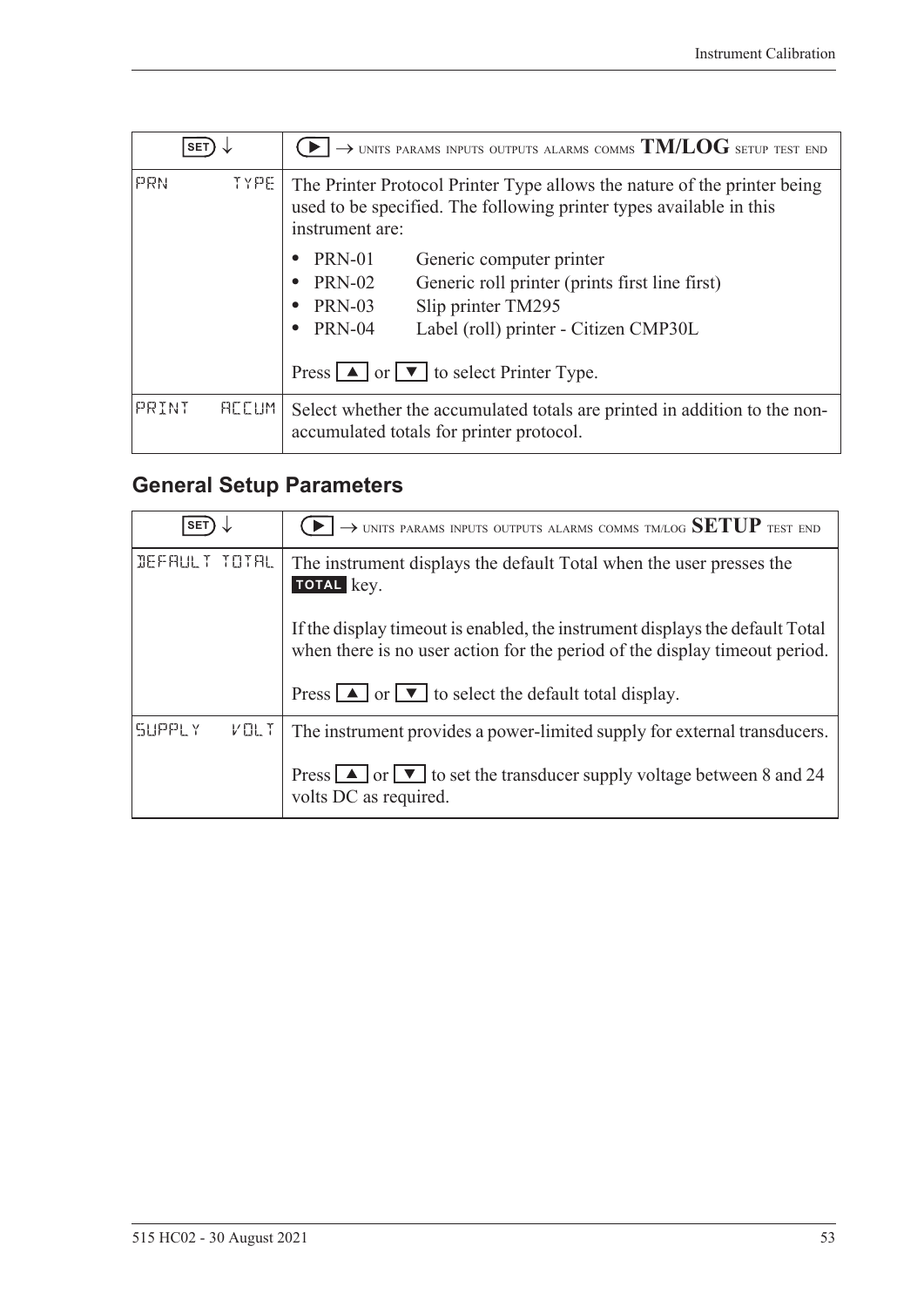| SET)                    | $\rightarrow$ units params inputs outputs alarms comms tm/log SETUP test end                                                                                                         |
|-------------------------|--------------------------------------------------------------------------------------------------------------------------------------------------------------------------------------|
| $T - 11T$<br>MODE       | If the Display Timeout mode is enabled, and there is no user activity for<br>the defined timeout period, the display panel returns to the default<br>display.                        |
|                         | This function is useful for the following reasons:                                                                                                                                   |
|                         | to return the display to a preferred variable after the user has finished<br>$\bullet$<br>reading other information,                                                                 |
|                         | to cancel the calibration mode and return to the default display if the<br>$\bullet$<br>user does not exit from the calibration mode for any reason.                                 |
|                         | Press $\Box$ or $\nabla$ to select the display timeout function as follows:                                                                                                          |
|                         | <b>DISABLE</b> - Timeout is completely disabled.<br>$\bullet$<br><b>EN DISP</b> - Timeout is enabled during Normal mode and Calibration<br>View mode.                                |
|                         | <b>EN EDIT</b> - Timeout is enabled during Calibration Set mode.<br>$\bullet$<br><b>EN ALL</b> - Timeout is enabled for all modes.                                                   |
| $T - 11T$<br><b>SEC</b> | The Display Timeout period defines the delay for the Display Timeout<br>mode if it is enabled.                                                                                       |
|                         | The display timeout period can be from 5 to 99 seconds.                                                                                                                              |
| MODE<br>RESET           | The Totals Reset mode can be configured to reset the non-accumulated<br>totals to zero.                                                                                              |
|                         | Press $\boxed{\blacktriangle}$ or $\boxed{\blacktriangledown}$ to select the reset mode as follows:                                                                                  |
|                         | <b>NONE</b> - The user cannot reset the non-accumulated totals.<br><b>INSTANT</b> - When the user presses the <b>RESET</b> key, the instrument<br>resets all non-accumulated totals. |
|                         | <b>DELAYED</b> - When the user presses the <b>RESET</b> key and holds it for<br>two seconds, the instrument resets all non-accumulated totals.                                       |
| RESET<br><b>REEUM</b>   | The Reset Accumulated Totals function clears all of the accumulated<br>totals and the non-accumulated totals.                                                                        |
|                         | Press $\Box$ or $\nabla$ to select YES, then press the SET key. The instrument<br>makes three beeps to confirm the reset command.                                                    |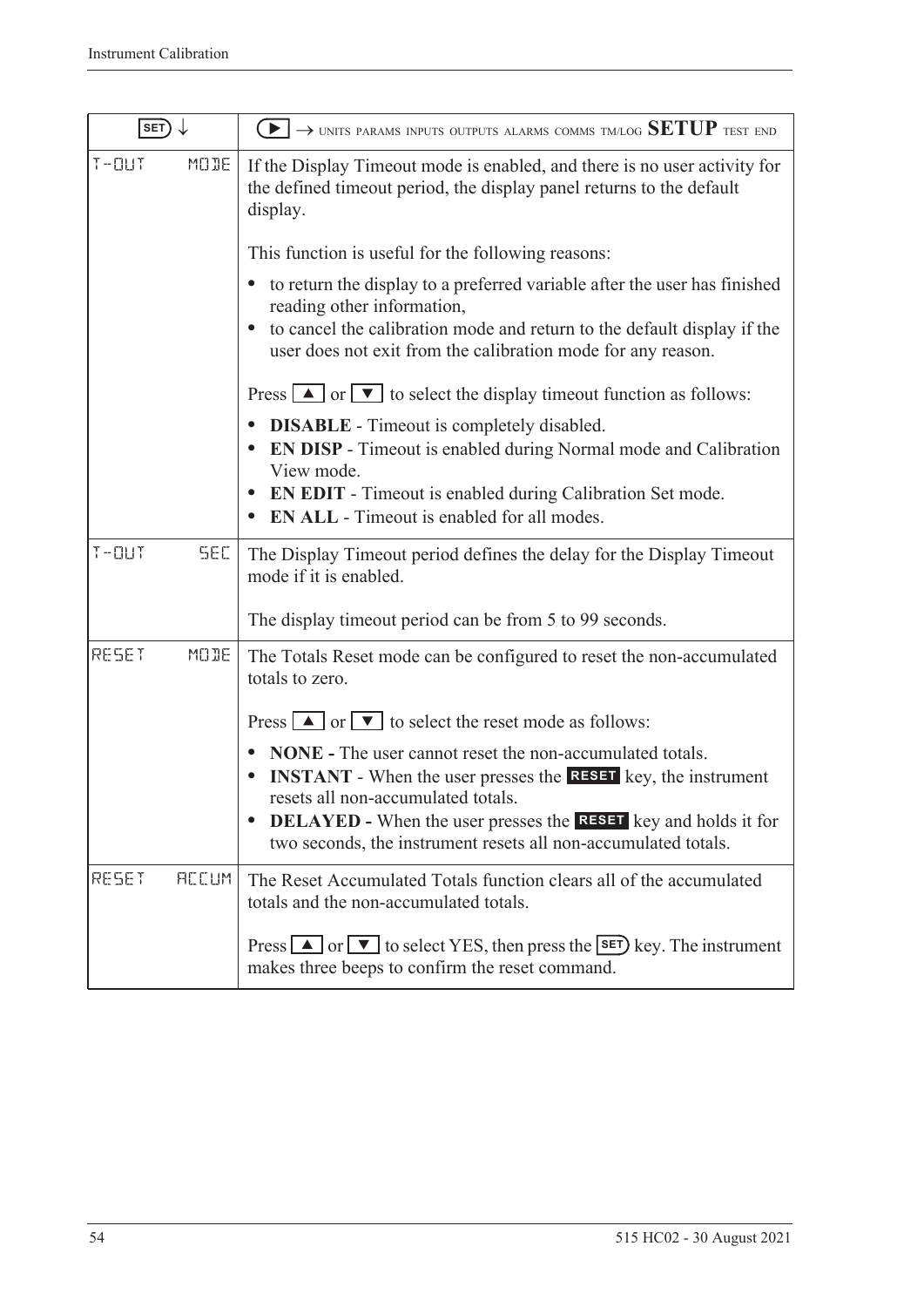| <b>SET</b>   |             | $\rightarrow$ units params inputs outputs alarms comms tm/log SETUP test end                                                                                                                                                                                                                                                                                                                       |
|--------------|-------------|----------------------------------------------------------------------------------------------------------------------------------------------------------------------------------------------------------------------------------------------------------------------------------------------------------------------------------------------------------------------------------------------------|
| <b>IISPL</b> | <b>TRGS</b> | The Display Tags option determines whether the instrument displays the<br>default display tags or the user-defined tags. The display tag setting also<br>defines whether the instrument displays the default error and warning<br>messages, or the user-defined messages.<br><b>Note:</b> The user-defined tags can be entered into the instrument only by<br>the manufacturer or the distributor. |
|              |             | Press $\boxed{\blacktriangle}$ or $\boxed{\blacktriangledown}$ to select the Display Tags option as follows:                                                                                                                                                                                                                                                                                       |
|              |             | <b>DEFAULT</b> - the instrument displays the default (English) tags<br><b>USER</b> - the instrument displays the user-defined tags.                                                                                                                                                                                                                                                                |
| BACK-L T-OUT |             | If the backlight timeout is enabled, and there is no user activity (any keys<br>pressed) for a period of 10 seconds, the display backlight switches off to<br>save power. The backlight switches on when a key is pressed. Select the<br>backlight timeout mode as required.<br>Press $\Box$ or $\nabla$ to select ENABLE or DISABLE.                                                              |
|              |             |                                                                                                                                                                                                                                                                                                                                                                                                    |
| RATES        | ηp          | This parameter sets the maximum number of decimal places for<br>displaying or printing main menu rates.                                                                                                                                                                                                                                                                                            |
| TOTALS       | ηp          | This parameter sets the maximum number of decimal places for<br>displaying or printing main menu totals.                                                                                                                                                                                                                                                                                           |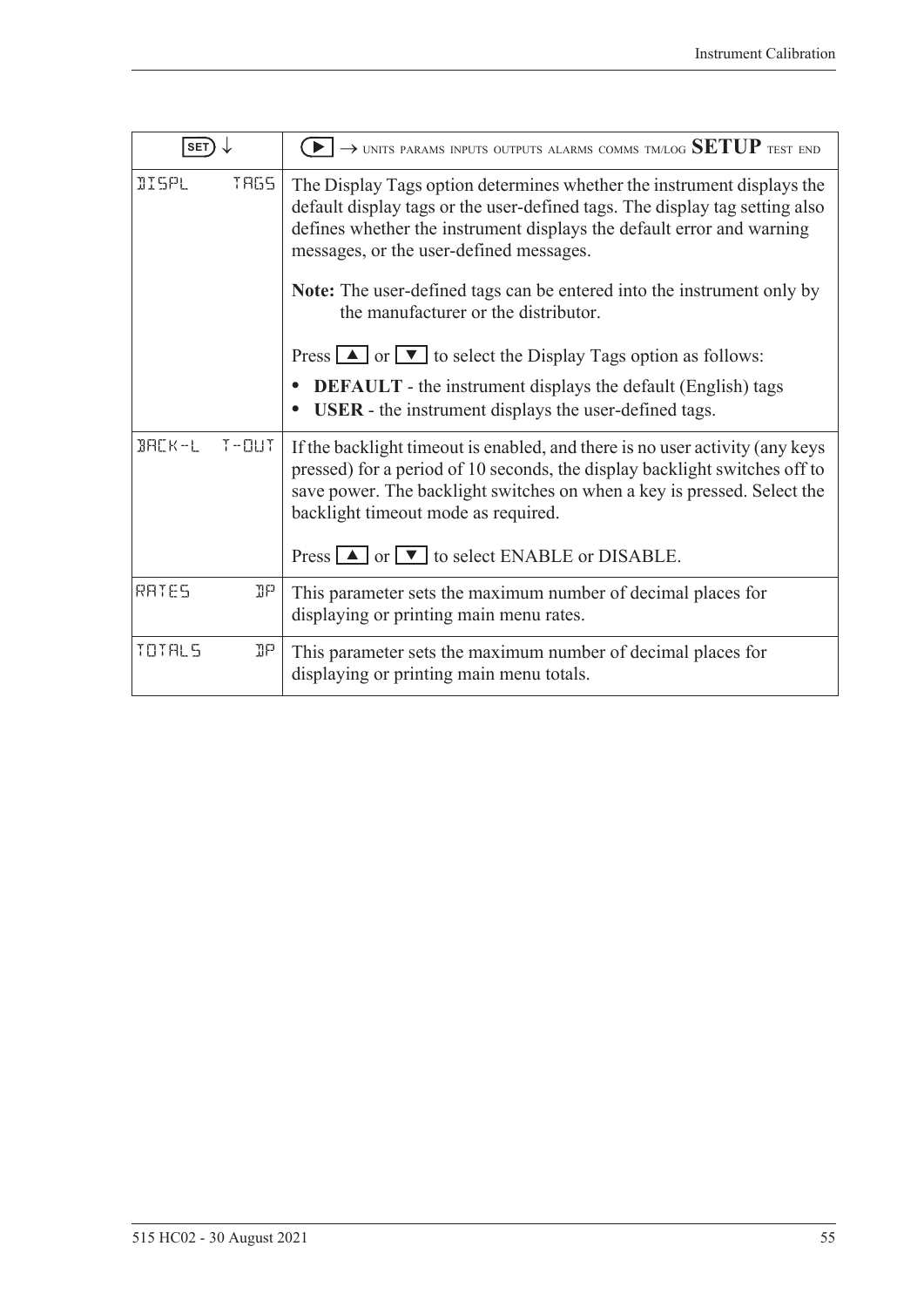### **Test Menu**

The Test menu enables you to view the inputs and outputs to and from the instrument.

In Calibration Set mode, (by entering the system password) you can control the outputs and the alarms as described in the table below.

| $\overline{\text{SET}}$  |              | $\blacktriangleright$ $\blacktriangleright$ UNITS PARAMS INPUTS OUTPUTS ALARMS COMMS TM/LOG SETUP $\text{TEST}$ end                                                                                                                                              |
|--------------------------|--------------|------------------------------------------------------------------------------------------------------------------------------------------------------------------------------------------------------------------------------------------------------------------|
| $\text{HIMP}_n$          | units        | The units are displayed according to the calibration setup for the analog<br>input. If unused or set to Default the input is 4-20mA and displayed in<br>mA.                                                                                                      |
| $L$ INP $n$              | <b>STRTE</b> | You can view the state of the logic inputs. If the input is an open contact<br>or inactive it will display HI. If the input is a closed contact or active it<br>will display LO.                                                                                 |
| UUTn                     | <b>STRTE</b> | You can control the state of the outputs. Press the $\Box$ or $\nabla$ keys to set<br>the output state as follows:                                                                                                                                               |
|                          |              | <b>PROCESS</b> - the output depends on the current values of the inputs<br>and the calculations that the instrument performs.                                                                                                                                    |
|                          |              | For a pulse output, such as a total, the output produces a pulse train as<br>follows:                                                                                                                                                                            |
|                          |              | <b>ON</b> - a pulse train with a pulse width as set in the Outputs menu.<br>OFF - no output.                                                                                                                                                                     |
|                          |              | For a 4-20mA output, such as a rate, the output is as follows:                                                                                                                                                                                                   |
|                          |              | $HI$ - the output is set to $20mA$ .                                                                                                                                                                                                                             |
|                          |              | $LO$ - the output is set to 4mA.                                                                                                                                                                                                                                 |
| HLRMn<br>or<br>$REL - n$ | <b>STRTE</b> | You can control the state of the relays (alarms). Press the $\boxed{\blacktriangle}$ or $\boxed{\blacktriangledown}$<br>keys to set the selected relay as follows:                                                                                               |
|                          |              | <b>PROCESS</b> - the relay operates according to the current values of the<br>inputs and the relay settings as programmed.<br><b>OPEN</b> - the relay output contacts are set to "open".<br>$\bullet$<br>CLOSED - the relay output contacts are set to "closed". |
| <b>SUPPLY</b>            | V            | You can display the actual DC output supply voltage, which may help<br>with troubleshooting.                                                                                                                                                                     |
|                          |              | If the actual supply voltage is lower than the preset value (refer to<br>General Setup Parameters on page 53) it may indicate that the output is<br>overloaded.                                                                                                  |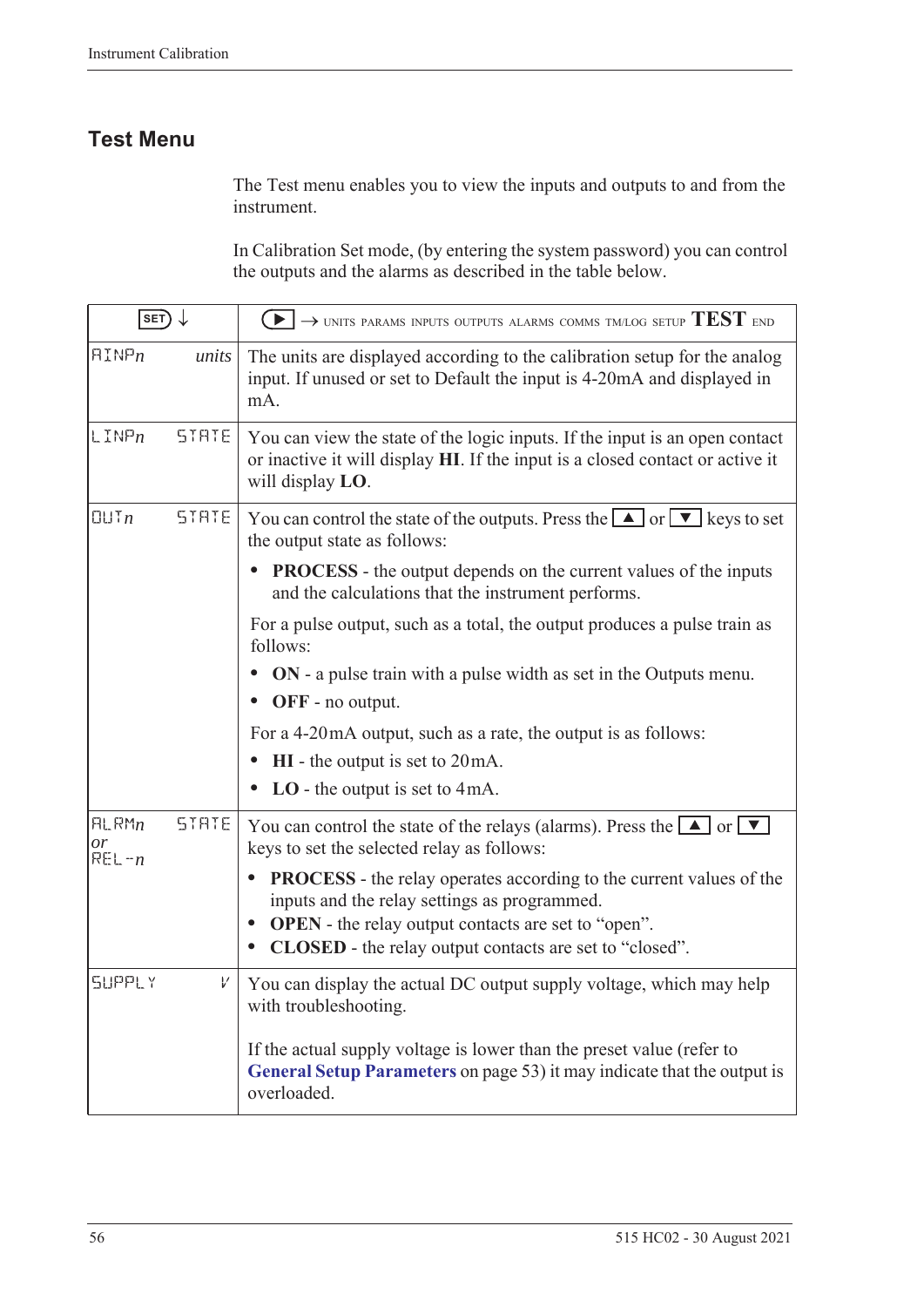## **System Messages**

The instrument displays messages for defined events and fault conditions.

The manufacturer or distributor can enter user-defined text for the messages. This user-defined text is displayed, instead of the default (English) messages, when the Display Tags option in the Setup menu is set to USER.

### <span id="page-66-0"></span>**Error Messages**

#### **Failure of Analog Input Sensor**

If there is a failure of an analog input sensor for a process parameter such as temperature or pressure etc, the instrument sets the value of that parameter to 0 and displays the relevant error message. The input sensor and connections need to be inspected and may require replacement.

The instrument also sets the results of calculations that depend on the failed input(s) to 0. For example, if the temperature sensor fails, the instrument displays a temperature reading of 0 and the calculated energy flow as 0.

#### **Default Value on Exception**

If Default Value On Exception has been enabled in the INPUTS section of calibration, the default value will automatically be used so that all calculations can continue. The error message will still continue to scroll across the display until the fault is corrected at which point the calculations will revert to using the live input.

#### **Override Error Condition**

While a fault is being rectified on an analog input for a process parameter, an operator with calibration access can set the Analog Input Signal Type to DEFAULT and the Analog Input Default Point to a typical process value. If there are no other faults, the instrument continues to operate by using the default value.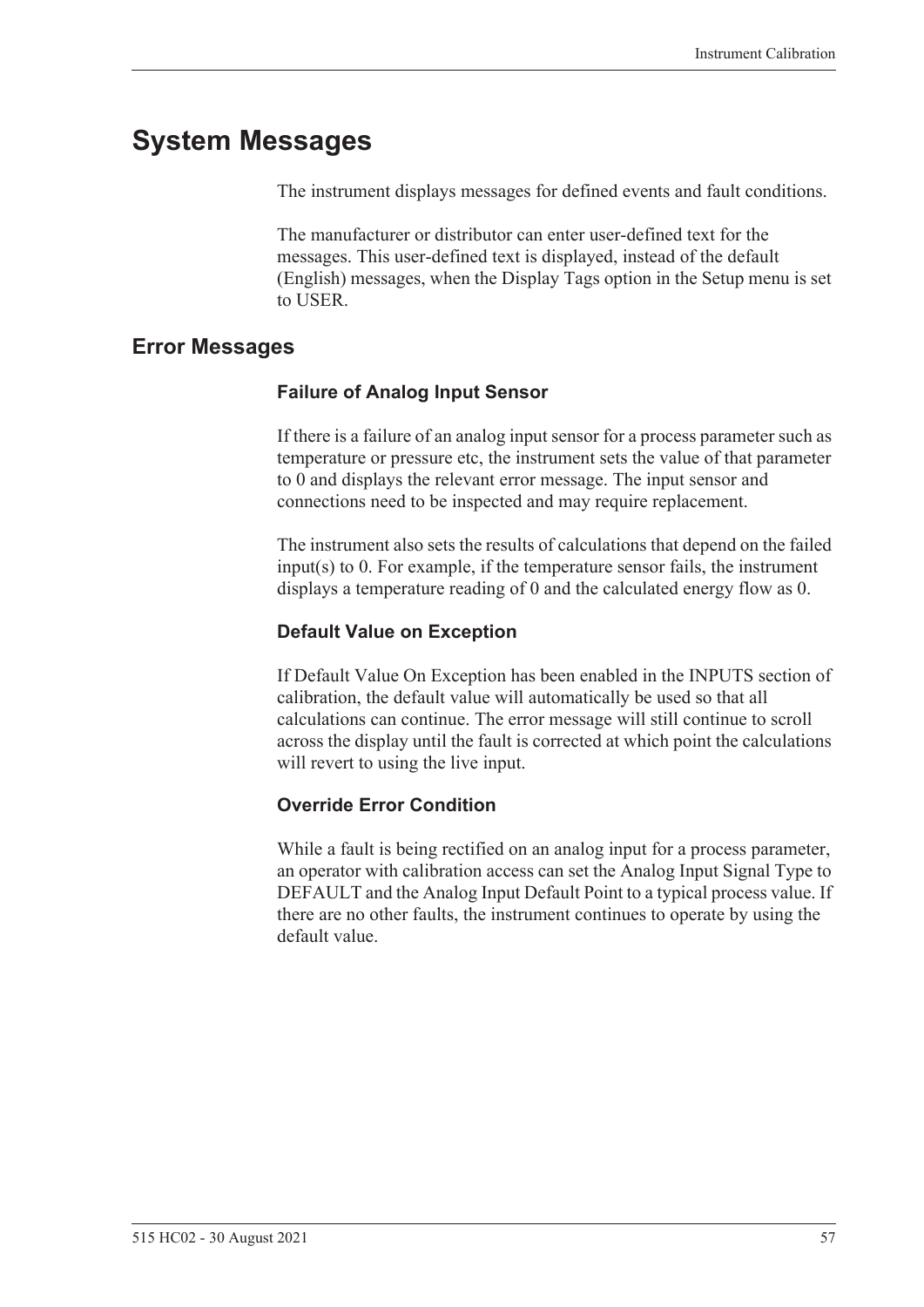| <b>Error</b><br><b>Messages</b>               | <b>Status</b><br>Code | <b>Description</b>                                                                                                                                                                                                                                 |
|-----------------------------------------------|-----------------------|----------------------------------------------------------------------------------------------------------------------------------------------------------------------------------------------------------------------------------------------------|
| CPU Card<br>Failure                           | 20                    | There are failed components on the CPU card and technical support<br>is required.                                                                                                                                                                  |
| Power Supply<br>is Low                        | 21                    | The input and/or output power supply voltage is too low, ensure<br>that:<br>(a) input power supply voltage is within the specified range<br>(b) output power supply is not overloaded.                                                             |
| New/Failed<br>Battery - Set<br>Time           | 22                    | The real-time clock has lost the correct time because the battery has<br>failed, or there is a new battery. Set the current time and date (in the<br>TM/LOG menu) to clear the error message and to continue data<br>logging at the correct times. |
|                                               |                       | Note: The instrument can continue operating with a failed battery,<br>but the correct time will be lost if there are interruptions to<br>the power supply.                                                                                         |
| Temperature<br>Sensor 1<br>Failure            | 01                    | The temperature sensor on analog input 1 has failed. To deactivate<br>the error, the Analog Input Signal Type can be set to DEFAULT to<br>use a programmed default value instead of the sensor signal.                                             |
| Temperature<br>Sensor <sub>2</sub><br>Failure | 02                    | The temperature sensor on analog input 2 has failed. To deactivate<br>the error, the Analog Input Signal Type can be set to DEFAULT to<br>use a programmed default value instead of the sensor signal.                                             |
| Lo Range<br>Flow Input<br>Failure             | 03                    | The low range flow transmitter (analog input 3) has failed.                                                                                                                                                                                        |
| Hi Range Flow<br><b>Input Failure</b>         | 04                    | The high range flow transmitter (analog input 4) has failed.                                                                                                                                                                                       |
| Temperature is<br>Out of Range                | 10                    | The feed and/or return temperature inputs are outside of the allowed<br>calculation range.                                                                                                                                                         |

The system displays error messages as described in the following table: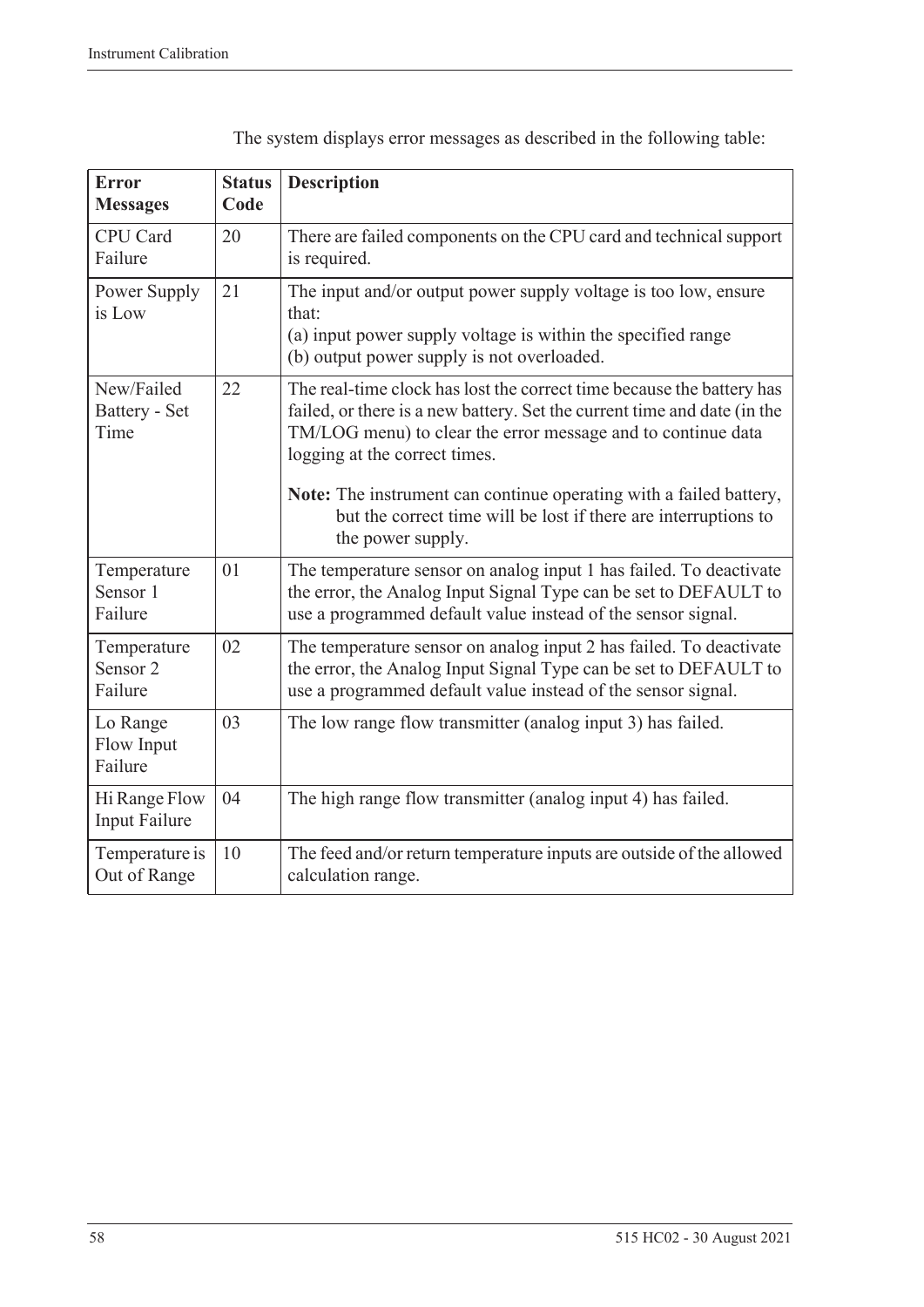## **Warning Messages**

| <b>Warning Messages</b>           | <b>Description</b>                                                                                                                                                         |
|-----------------------------------|----------------------------------------------------------------------------------------------------------------------------------------------------------------------------|
| Value Has Been Set to<br>Default  | You have entered an invalid value for a parameter. Therefore, the<br>instrument has set the default value.                                                                 |
| Over Total Limit -<br>Maximum Set | You have exceeded the maximum number of logging entries for the<br>combined time bases. The instrument has set the current log setting to<br>the remaining maximum number. |
| Already Assigned to<br>Other Port | You have tried to assign a particular protocol type to more than one<br>serial communication port. The instrument has set the protocol to<br>NONE.                         |

The system displays warning messages as described in the following table: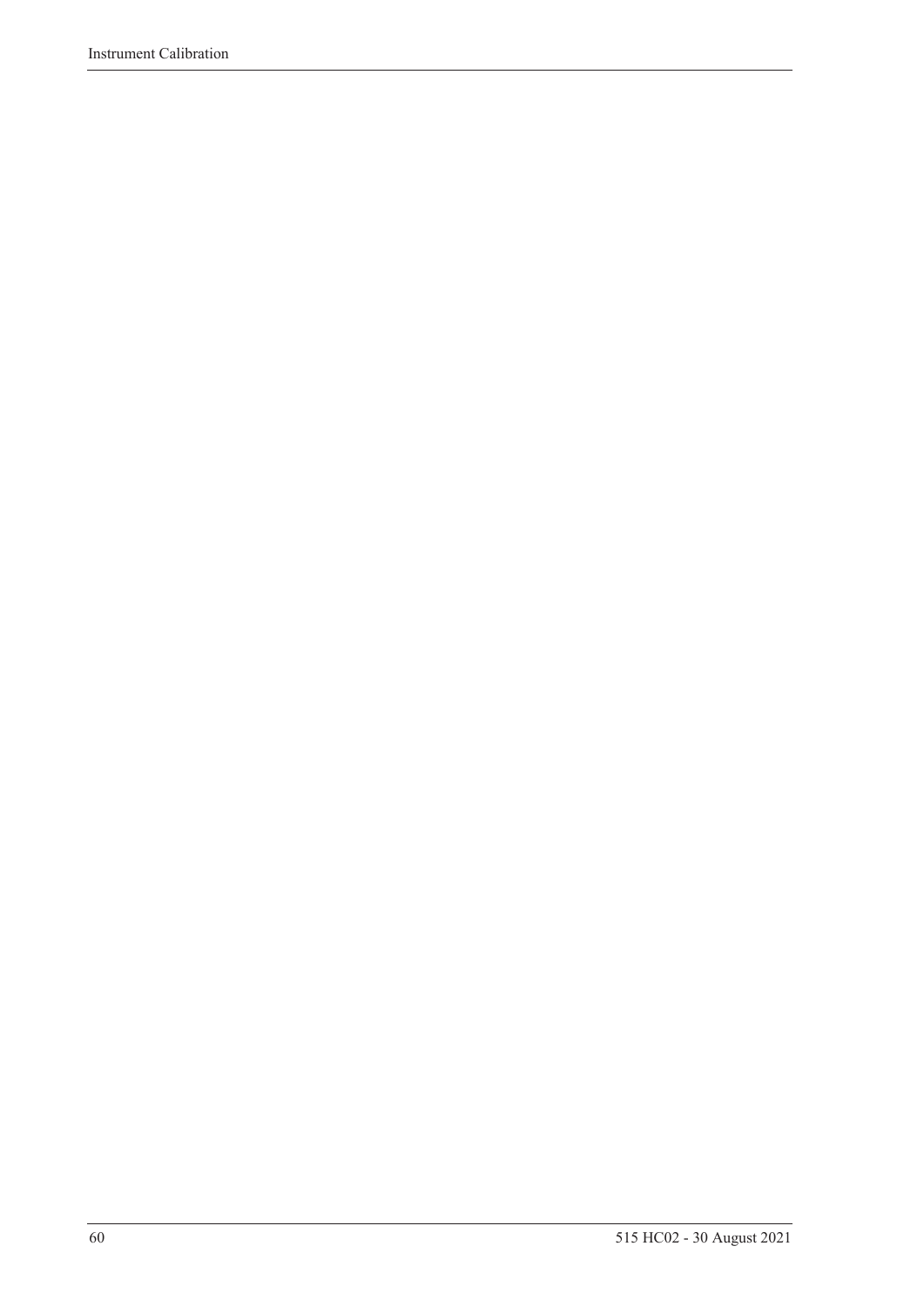# **Chapter 6 Communications**

## **Overview**

This chapter describes the communications between the instrument and another communicating device such as a computer or a printer. You should have relevant information about the devices to which the instrument will be connected. Some connection examples are included in this manual, however, the operation and connection of other devices is outside the scope of this manual.

#### **Hardware Interconnection**

The instrument has two communication ports:

- **•** COM-1 RS-232 port on the rear panel (DB9 female connector)
- **•** COM-2 RS-485 port on the rear panel (optional) or Ethernet (optional)

The appropriate interface and protocols are selected during calibration.

#### **COM-1 RS-232 Port**

The COM-1 RS-232 port provides communication between the instrument and one other device such as a host computer or a printer.

**Note:** A printer must have a serial port to be able to be directly connected to the flow computer. It is not possible to communicate directly with a printer via a parallel port.

Computers use either a DB9 or a DB25 connector, and the connections to each type are shown in [Figure 19.](#page-70-0)



<span id="page-70-0"></span>*Figure 19 RS-232 Cable Connections to a Computer*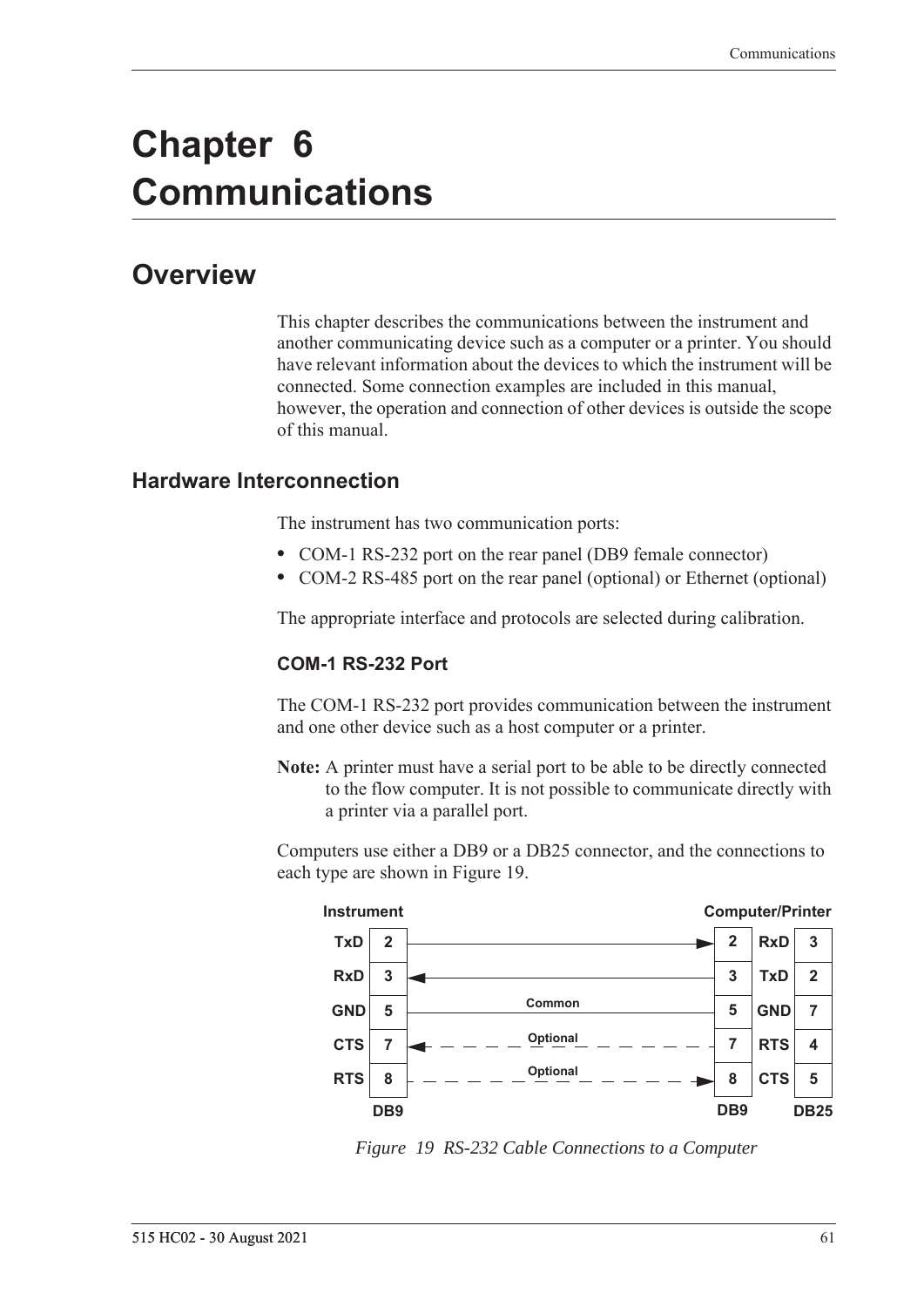**Note:** The instrument requires a cable with straight-through connections. Do not use a null modem cable for RS-232 connection to a computer.

#### **COM-2 RS-485 Port Option**

The COM-2 RS-485 port enables communication with multiple devices. Each device has a unique address so that the "master" device can communicate with specific "slave" devices.

On RS-485 links, an external terminating resistor must be connected at the furthest end of the cable. When multiple instruments are connected, they should be "daisy chained" in a multidrop configuration as shown in Figure [20](#page-71-0). Up to 32 units can be connected to the interface at a maximum distance of 1200 metres.



*Figure 20 RS-485 Connections*

#### <span id="page-71-0"></span>**COM-2 Ethernet Port Option**

An Ethernet module is an available option, in place of the RS-485 port, if Modbus TCP/IP connection is required. In the programming communication settings, COM-2 should be set to RTU (Modbus), 19200 Baud rate, even parity and 1 stop bit.

For further advice and example of Ethernet port usage and setup, refer to **[Ethernet Port & Setup](#page-95-0)** on page 86 in the Appendix.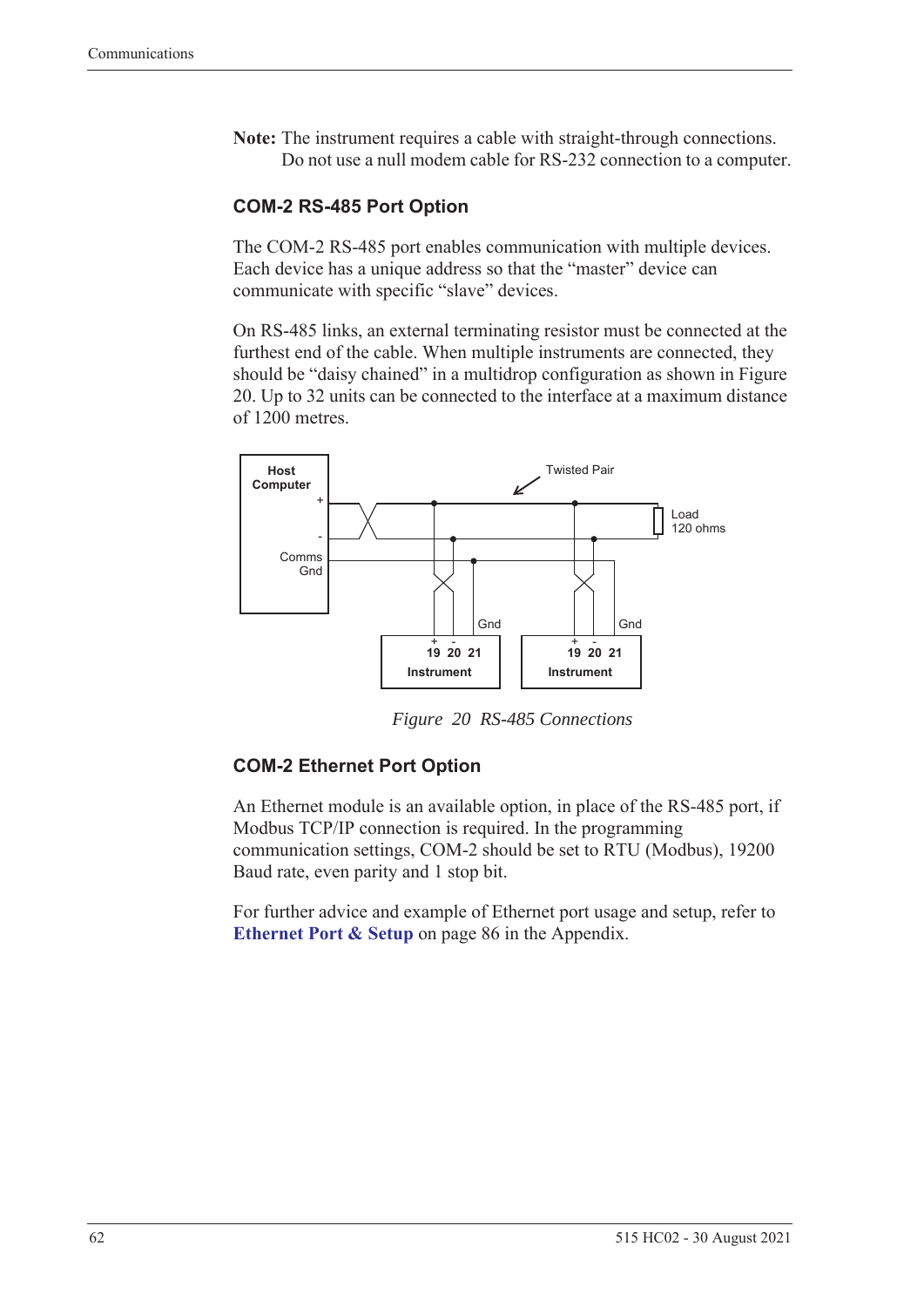# **Protocols**

<span id="page-72-1"></span>The communications protocols can be assigned to the communication ports on the instrument as follows:

- **• ASCII** Simple ASCII
- **• RTU** Modbus RTU
- **• PRN** Printer Protocol
- **• NONE** If a port is not being used, set the protocol to NONE.
- **Note:** The Printer Protocol is only available if the option with Real Time Clock is installed. Also a protocol cannot be assigned to more than one port at a time as described in **[Communications](#page-58-0)** on page 49.
- **• ASCII** In this ASCII protocol each command and response is a string of ASCII characters. This proprietary protocol is developed by Contrec to allow for simple information interchange. The main advantages of this mode are that it allows extended time intervals to occur between characters without causing a timeout error and that messages can be sent and monitored easily with a simple ASCII terminal.
- **• Modbus RTU** Modbus RTU is an industry-standard protocol which allows the instrument to be easily connected to computers running supervisory software systems. The main advantage of this mode is that its greater character density allows better data throughput than ASCII mode, however each message must be transmitted in a continuous stream.
- <span id="page-72-0"></span>**• Printer** - In the Printer protocol there is a selection of printer types. Please refer to the **[Printer Protocol](#page-84-0)** on page 75 for full details.

# **Simple ASCII Protocol**

This simple ASCII protocol requires that all requests are initiated with a colon (:) and terminated with a carriage return  $\binom{C_R}{R}$ . The message termination can include a linefeed before the carriage-return  $(\mathsf{L}_\mathsf{F}^\mathsf{C}_{\mathsf{R}})$ , but it is the carriage-return that acts as the message termination.

<span id="page-72-2"></span>All responses by the instrument are terminated with a linefeed and a carriage-return  $(L_F^C_R)$ .

# **Requests Format**

The format of a request to the instrument is as follows:

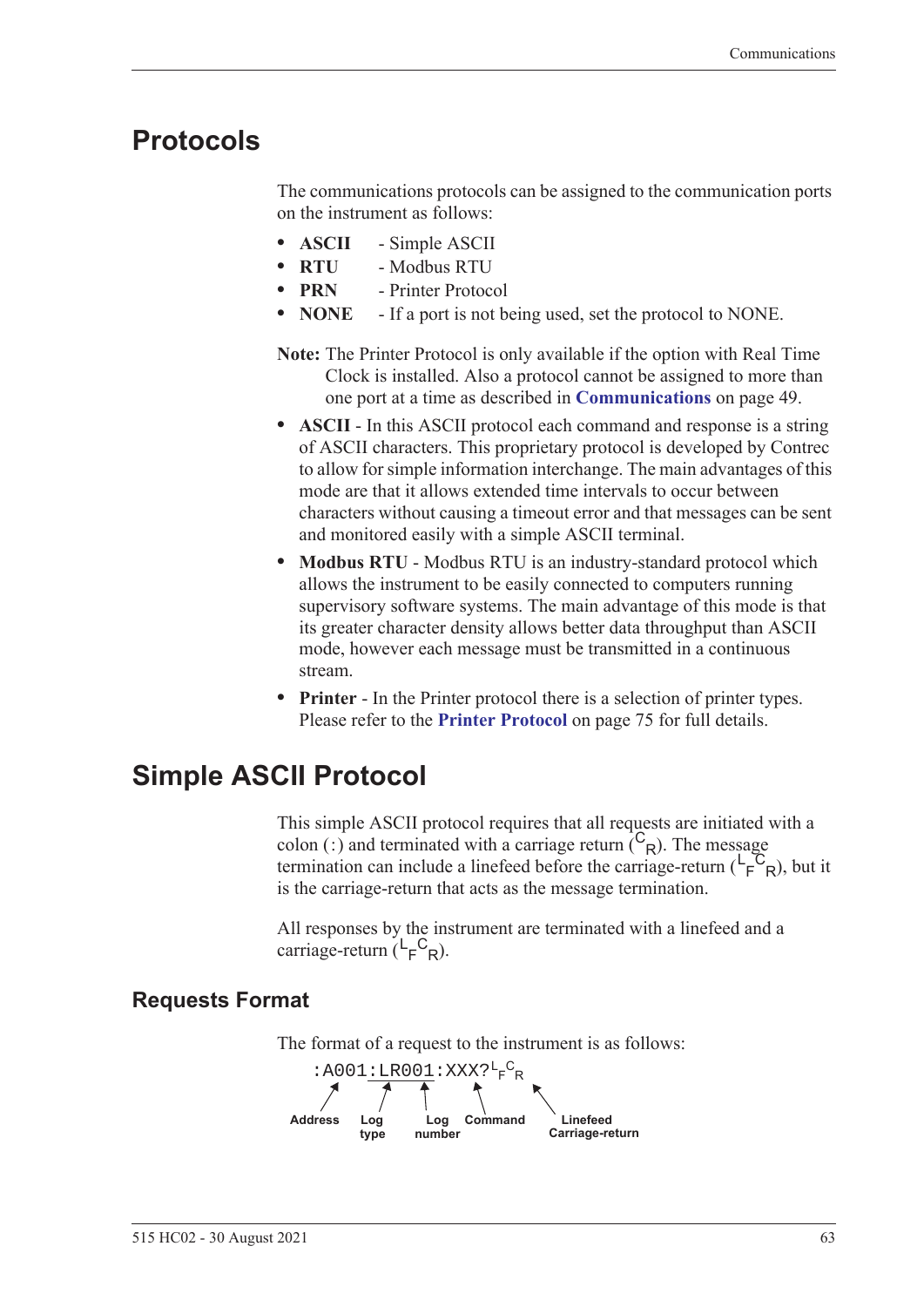Each request must include the address and command portions. The underlined section is an optional part of the request string.

#### <span id="page-73-0"></span>**Address**

In multipoint communications, each instrument must have a unique address and it is essential in the request for identifying a particular instrument. However, it may be set to 000, for special broadcast commands.

For single-instrument communications, the address can also be set to 000 in the request.

Refer to **[Communications](#page-58-0)** on page 49 for setting the instrument address.

**Note:** The instrument always responds with its address in the header regardless of the type of request.

#### **Log Type and Number**

The log type and number enables a communicating device to retrieve data from the instrument. The data can be from timebased and/or event-based logs. Data can also be from the current process variables with the either accumulated or non-accumulated (resettable) totals.

All logged records of the process variables contain the accumulated totals.

The log request is optional. If the log request is not included, or the log number is set to 000, the instrument returns the current process variables. If the log request is included, the log number defines the specific log entry by counting backwards. The most recent log entry for a timebase is 001.

The "last edit" log records the process variables at the time of the last exit from the calibration edit mode. There is only one "last edit" log, therefore, if a number is included in the request, the instrument ignores the number and returns the data at the time of the last edit. Likewise, there is only one set of current process variables with "non-accumulated totals", therefore it also ignores any log number included in the request.

The types of logs applicable to this instrument are as follows:

| Log Type                                         |
|--------------------------------------------------|
| LH - hourly log                                  |
| LD - daily log                                   |
| LW - weekly log                                  |
| LM - monthly log                                 |
| $LY$ - yearly log                                |
| LE - last edit log                               |
| LN - current totals displayed as Non-accumulated |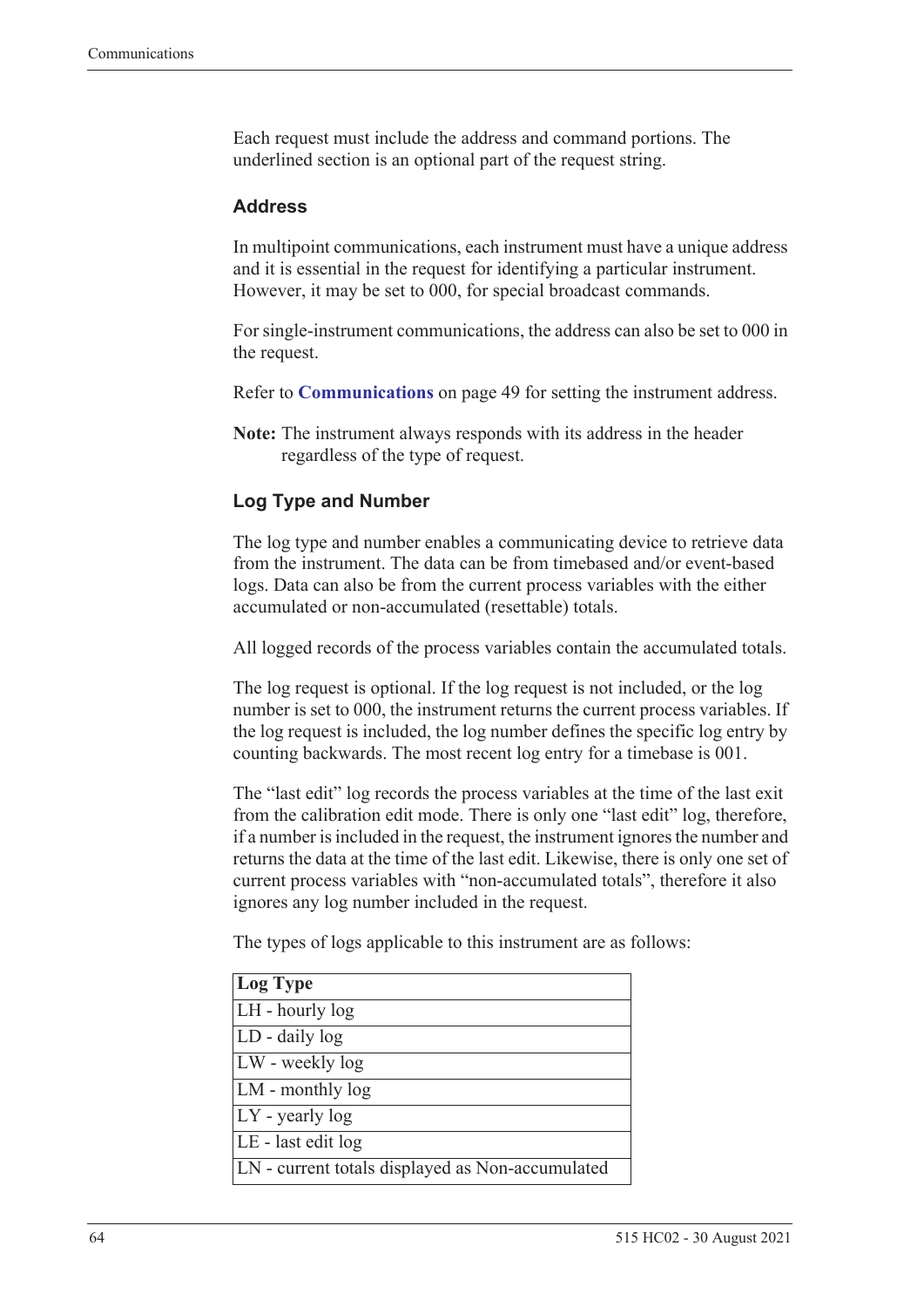The number of the log entry is the same as shown on the front panel of the instrument. For example, a request for LH003 would return the data for the log entry two hours prior to the most recent hourly log entry. If the current time is between 9:00 am and 10:00 am, the most recent hourly log LH001 was recorded at 9:00. Therefore, LH002 is for 8:00 and LH003 is for 7:00. After 10:00 am in this example, LH003 becomes the 8:00 log.

#### **Instrument Responses**

<span id="page-74-1"></span>The instrument response time to any enquiry is not more than 300 ms. The responses from the instrument are in the following format:

```
HEADER<sup>L</sup>F<sup>C</sup>R
DATA<sup>L</sup>F<sup>C</sup>R
DATA<sup>L</sup>F<sup>C</sup>R
.
.
.
DATA<sup>L</sup>F<sup>C</sup>R
L_F^CR
```
The components of the response message are as follows:

#### **Header**

The format of the response header from the instrument is as follows:



<span id="page-74-0"></span>The instrument **Exception Status** codes that the instrument returns for the ASCII protocol are the same as those described for the Modbus RTU protocol in **[Instrument Exception Status](#page-82-0)** on page 73.

#### **Data**

The format of the data variables from the instrument is as follows:

|                       |  |  |  |  | 89123.456 |  |  |                                                                                                                                                               |  | M W h |  |  |  |  | E N E R G Y |  |  |
|-----------------------|--|--|--|--|-----------|--|--|---------------------------------------------------------------------------------------------------------------------------------------------------------------|--|-------|--|--|--|--|-------------|--|--|
|                       |  |  |  |  |           |  |  |                                                                                                                                                               |  |       |  |  |  |  |             |  |  |
| Value (aligned right) |  |  |  |  |           |  |  | $\begin{bmatrix} \frac{8}{9} \\ \frac{8}{9} \end{bmatrix}$ Unit (aligned left) $\begin{bmatrix} \frac{8}{9} \\ \frac{8}{9} \end{bmatrix}$ Item (aligned left) |  |       |  |  |  |  |             |  |  |

**Note:** The decimal point in the Value is always at character position 8. Therefore whole numbers are aligned right at the decimal point, with trailing zeroes.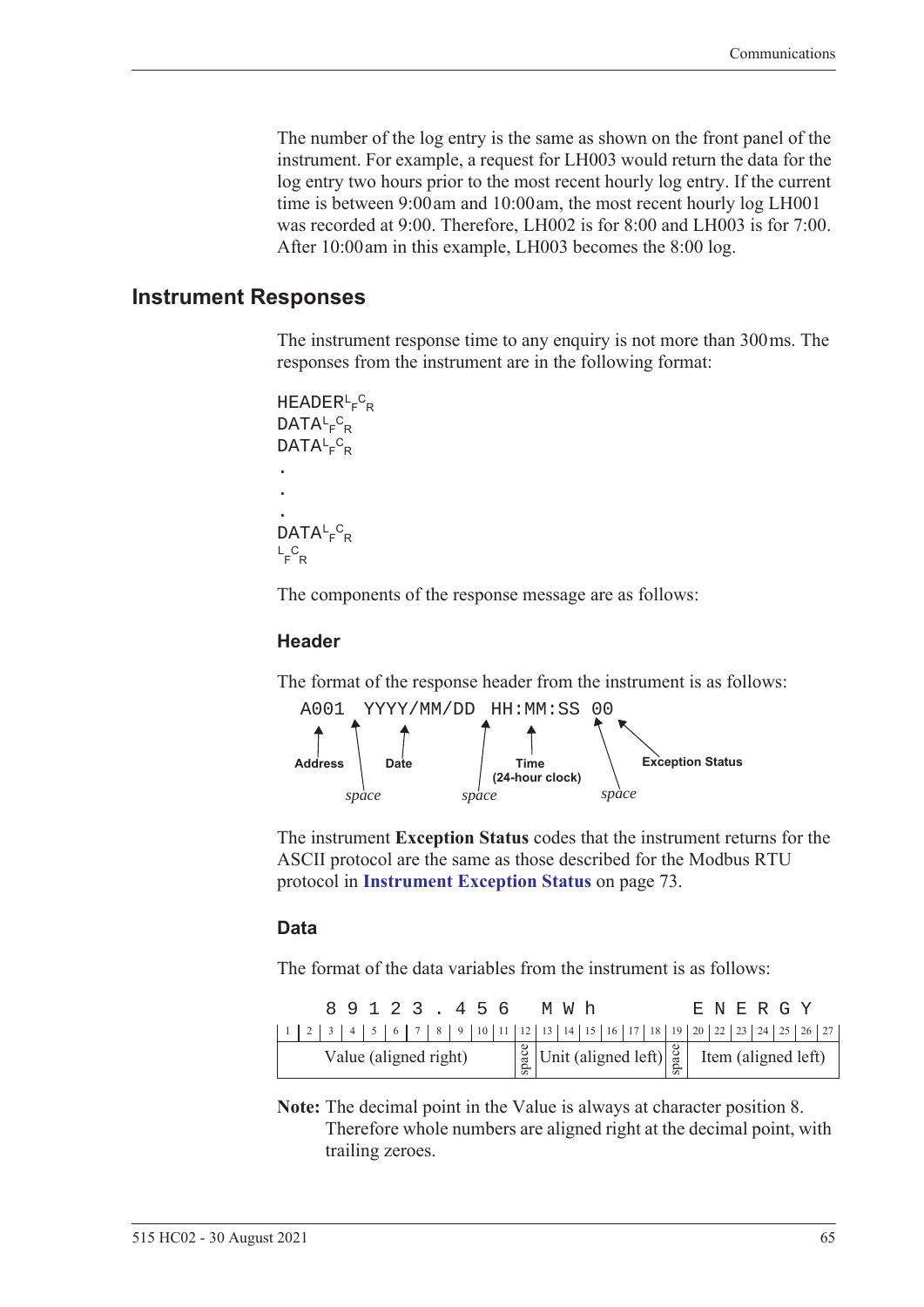#### **Variables Request**

The variables request asks the instrument to return the value of one or more requested variables. All totals are transmitted as accumulated totals.

|                  | <b>Command</b> Description                                                                                                                      |
|------------------|-------------------------------------------------------------------------------------------------------------------------------------------------|
| :RVA?            | Return all variables                                                                                                                            |
| :RVD?            | Return the default Total and Rate                                                                                                               |
| $:RV0?$<br>:RV9? | Return the specific variable. The numbers relate to the<br>position in the variables menu. For example, V0 is Energy,<br>V1 is Power and so on. |

#### **Variables Request and Response Example**

The following request is for the only instrument that is connected to the communication port to return the values of all main menu variables.

: A 0 0 1 : R V A ?  $L_F$   $C_R$ 

The following is an example of a hypothetical instrument response. Refer to [on page 4](#page-13-0) for the list of variables that would be returned for this application.

|             |  |  |  |  |          |  |                  |  |       | $A\ 0\ 0\ 1\quad 2\ 0\ 0\ 2\ / \ 0\ 3\ / \ 1\ 4\quad 1\ 8:2\ 5:0\ 0\quad 0\ 0\ _{F}\ ^{c}{}_{R}$ |  |      |  |               |                                              |                                   |  |
|-------------|--|--|--|--|----------|--|------------------|--|-------|--------------------------------------------------------------------------------------------------|--|------|--|---------------|----------------------------------------------|-----------------------------------|--|
|             |  |  |  |  |          |  | 6.116 MWh        |  |       |                                                                                                  |  |      |  |               | ENERGY 'F <sup>c</sup> r                     |                                   |  |
|             |  |  |  |  |          |  | 16.573 MW        |  |       |                                                                                                  |  |      |  |               | POWER                                        | $L_{F}$ $C_{R}$                   |  |
|             |  |  |  |  |          |  | 1320.530 m 3     |  |       |                                                                                                  |  |      |  |               | VOLUME <sup>L<sub>E</sub>C<sub>R</sub></sup> |                                   |  |
|             |  |  |  |  |          |  |                  |  |       | 58.300 m 3/M                                                                                     |  |      |  |               | $V - F L O W \leftarrow c_R$                 |                                   |  |
|             |  |  |  |  | 7627.117 |  | КG               |  |       |                                                                                                  |  |      |  | MASS          |                                              | $L_{F}$ $C_{R}$                   |  |
|             |  |  |  |  | 344.460  |  |                  |  |       | K G / M                                                                                          |  |      |  |               | M – F L O W                                  | $L$ <sub>F</sub> $C$ <sub>R</sub> |  |
|             |  |  |  |  | 230.000  |  |                  |  | DEG C |                                                                                                  |  | TEMP |  |               |                                              | $L_F$ $C_R$                       |  |
|             |  |  |  |  | 1.260    |  | МРА              |  |       |                                                                                                  |  |      |  | PRESS         |                                              | $L_{F}$ $C_{R}$                   |  |
|             |  |  |  |  |          |  | $0.174$ m $3/KG$ |  |       |                                                                                                  |  |      |  | $S P - V O L$ |                                              | $L_{F}$ $C_{R}$                   |  |
|             |  |  |  |  |          |  |                  |  |       | 2886.760 KJ/KG SP-ENT FR                                                                         |  |      |  |               |                                              |                                   |  |
| $L_F$ $C_R$ |  |  |  |  |          |  |                  |  |       |                                                                                                  |  |      |  |               |                                              |                                   |  |

The following message to an instrument, requests the current values for the default rate and total:

: A 0 0 1 : R V D ?  $L_F$   $C_R$ 

The instrument response would be similar to the following:

A001 2002/03/14 18:25:00  $F$   $\circ$ <sub>R</sub>  $126.455 m3$ <sup>F</sup> <sup>C</sup> R  $20.437$  m  $3/M$  $F$   $\circ$ <sub>R</sub> L <sup>F</sup> <sup>C</sup> R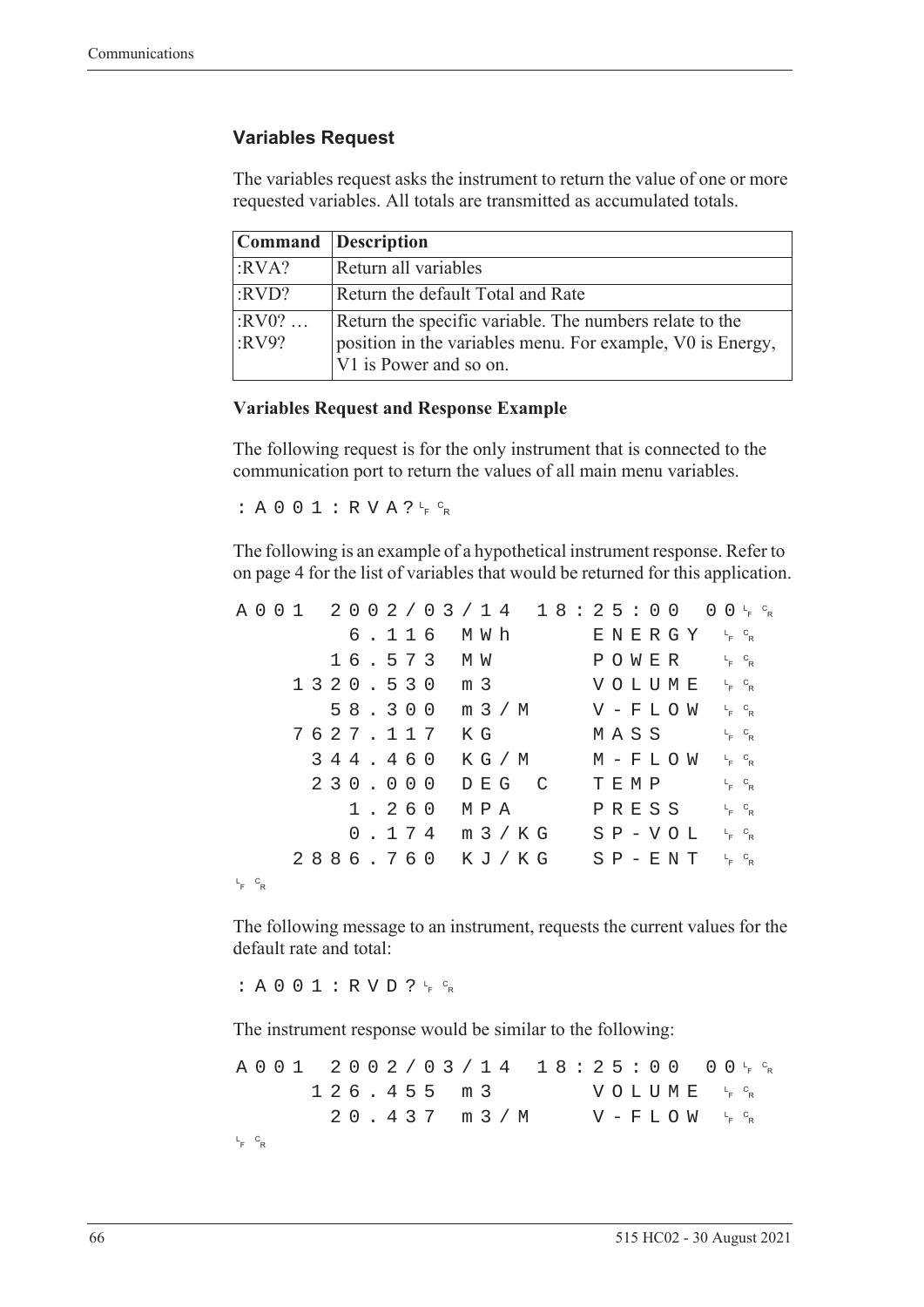#### **Log Request**

The log request asks the instrument how many logs it stores in the particular timebase. These are the values described in **[Time Settings and Data](#page-59-0)  Logging** [on page 50](#page-59-0).

|       | Command Description                                      |
|-------|----------------------------------------------------------|
| :RLH? | Return the number of hourly logs                         |
| :RLD? | Return the number of daily logs                          |
| :RLW? | Return the number of weekly logs                         |
| :RLM? | Return the number of monthly logs                        |
| :RLY? | Return the number of yearly logs                         |
| :RLR? | Return the number of log records (non-timebased logging) |

#### **Log Response Example**

The following message asks the instrument with address 001 to return the number of logs that the instrument stores:

 $: A 0 0 1 : R L R ? \nmid R$ 

The instrument response would be similar to the following:

A001 2002/03/14 18:25:00  $F$   $\circ$ R  $24r$ <sub>F</sub>  $c_R$ L <sup>F</sup> <sup>C</sup> R

#### **Clear Data Request**

The clear data request asks the instrument to clear the data in the selected registers.

| Command Description |                                                 |
|---------------------|-------------------------------------------------|
| :RCN?               | Clear the non-accumulated (resettable) totals   |
| :RCA?               | Clear the accumulated totals                    |
| :RCL?               | Clear the logs except for the "last edited" log |

#### **Clear Data Request Example**

The following message asks the instrument with address 001 to clear the logged data that the instrument stores:

: A 0 0 1 : R C L ?  $L_F$   $c_R$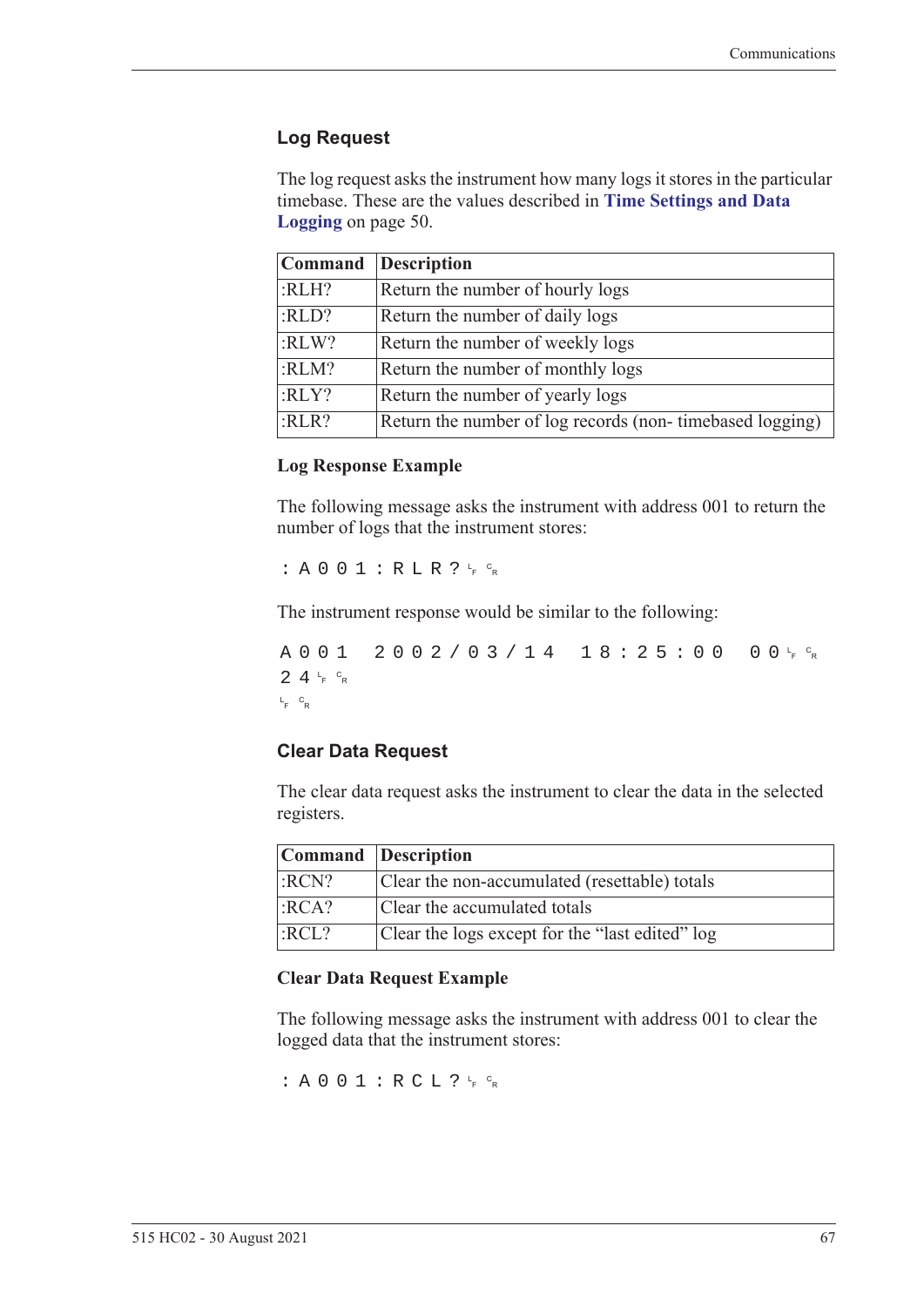The instrument response would be similar to the following:

A001 2002/03/14 18:25:00  $F$   $\circ$ <sub>R</sub> L <sup>F</sup> <sup>C</sup> R

#### **Instrument Information Request**

The Instrument Information request asks the instrument to return the general information about the model and version codes. The instrument exception status is returned as a part of the header as it is with the header for all command responses.

|      | Command Description                                                                                                      |
|------|--------------------------------------------------------------------------------------------------------------------------|
| RIG? | Return the general information about the instrument such as                                                              |
|      | Model number, Application number, Version and Serial                                                                     |
|      | numbers etc. These items are returned as a block in the same<br>format as shown on the display in the "Model Info" menu. |

#### **Instrument Information Response Example**

The following message asks the instrument with address 001 to return the general information about the instrument:

: A 0 0 1 : R I G ?  $L_F$   $C_R$ 

The following is an example of a hypothetical instrument response:

A001 2002/03/14 18:25:00 <sup>F</sup> <sup>C</sup> R  $515$   $MODEL$   $-11-F-F_{R}^{c}$  $S$  C O  $1$  I N P U T F - T P - - <sup>L</sup><sub>F</sub> <sup>C</sup>R  $S$  C O  $1$  V E R S O  $1$  O  $1$  J  $1$  , O  $0$   $1$   $1$   $1$   $6$   $8$ CUSTOM VERS 000001<sup>t</sup>F<sup>c</sup>r  $\texttt{UNIT}$  S/N 123456<sup>L</sup>F <sup>C</sup>R L <sup>F</sup> <sup>C</sup> R 1 2 3 4 5 6 7 8 9 10 11 12 13 14 15 16 17 18 19 20 21 22 23 24 25 26 27 28 29

# **Corrupted or Invalid Requests**

If the instrument receives a corrupted or incomplete request, there is no response. The instrument discards any partial request and waits for the next enquiry.

If the instrument receives a request message in the correct format, but for a non-existent option, it returns only the message header. For example, if the instrument received the following request variables message :A001:RVT? it will return only the header because there is no T option for the 'Variables Request' message.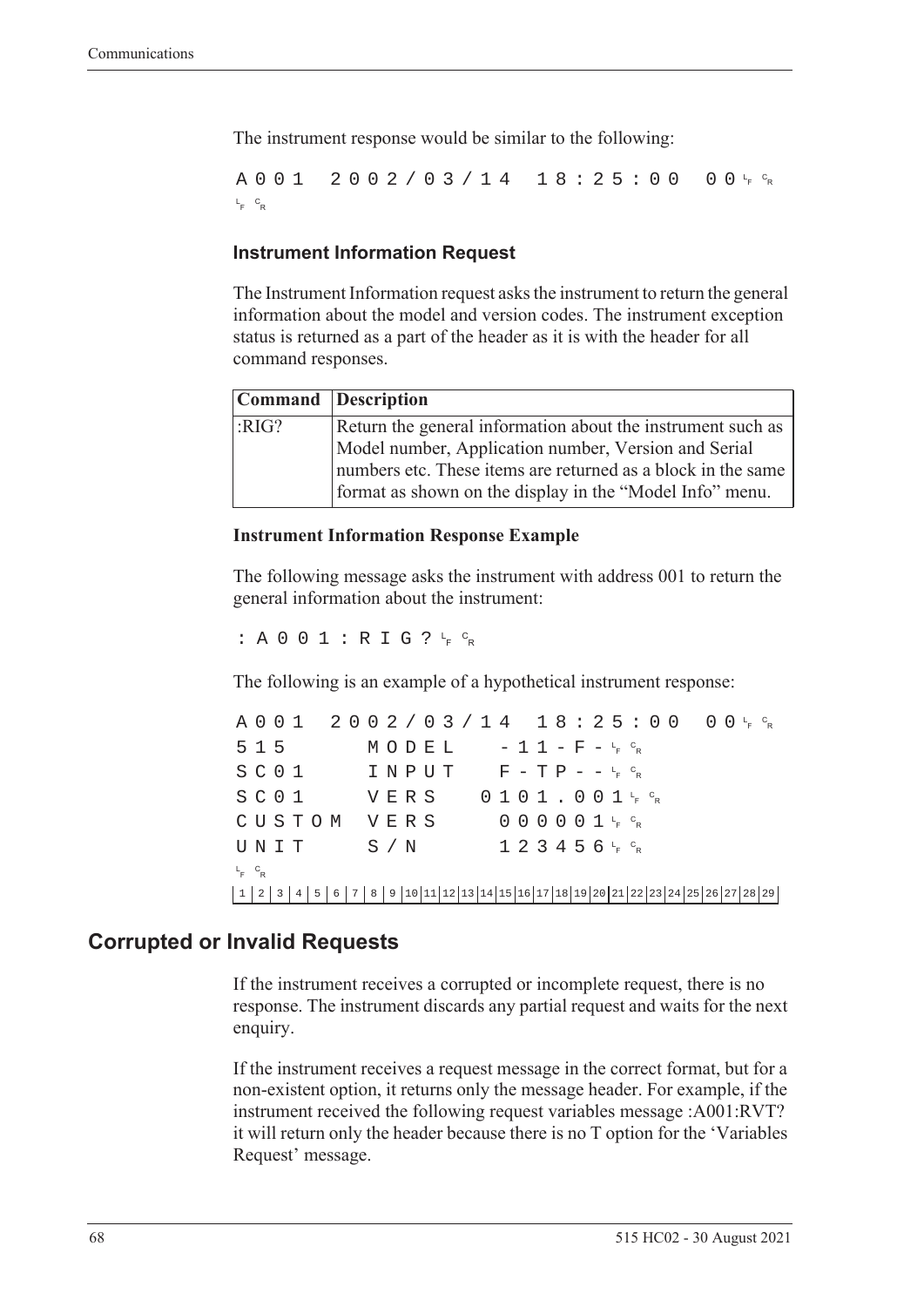# **Modbus RTU Protocol**

<span id="page-78-0"></span>Modbus RTU (remote terminal unit) is an industry standard protocol that allows the instrument to be easily interfaced to other communication devices.

The instrument implements the Modbus protocol as detailed in the *Modicon Modbus Protocol Reference Guide* PI-MBUS-300 Rev J (June 1996).

### **Message Format**

In RTU mode, messages start with a silent interval of at least 3.5 character times. The first field transmitted is the device address. Following the last transmitted character, a similar interval of at least 3.5 character times marks the end of the message. A new message can begin after this interval. The entire message frame must be transmitted as a continuous stream. A typical message frame is shown below:

| <b>Address</b> | <b>Function</b> | Data    | <b>CRC</b> Check |  |  |  |  |
|----------------|-----------------|---------|------------------|--|--|--|--|
| $ 1$ byte      | 1 byte          | n bytes | 2 bytes          |  |  |  |  |

Except for broadcast messages, when a master device sends a query to a slave device, it expects a normal response. One of four possible events can occur from the master's query:

- **•** If the slave device receives the query without a communication error, and can handle the query normally, it returns a normal response.
- **•** If the slave does not receive the query due to a communication error, no response is returned. The master program has to process a timeout condition for the query.
- **•** If the slave receives the query, but detects a communications error (parity or CRC), no response is returned. The master program has to process a timeout condition for the query.
- **•** If the slave receives the query without a communication error, but cannot handle it (for example, if the request is to read a nonexistent register), the slave will return an exception response informing the master of the nature of the error.

# **Instrument Address**

The address of the instrument is programmable in the range from 1 to 247. Some addresses are reserved according to PI-MBUS-300 and have a special meaning:

- 0 = Broadcast, no response required from slave devices
- **•** 248 to 255 Reserved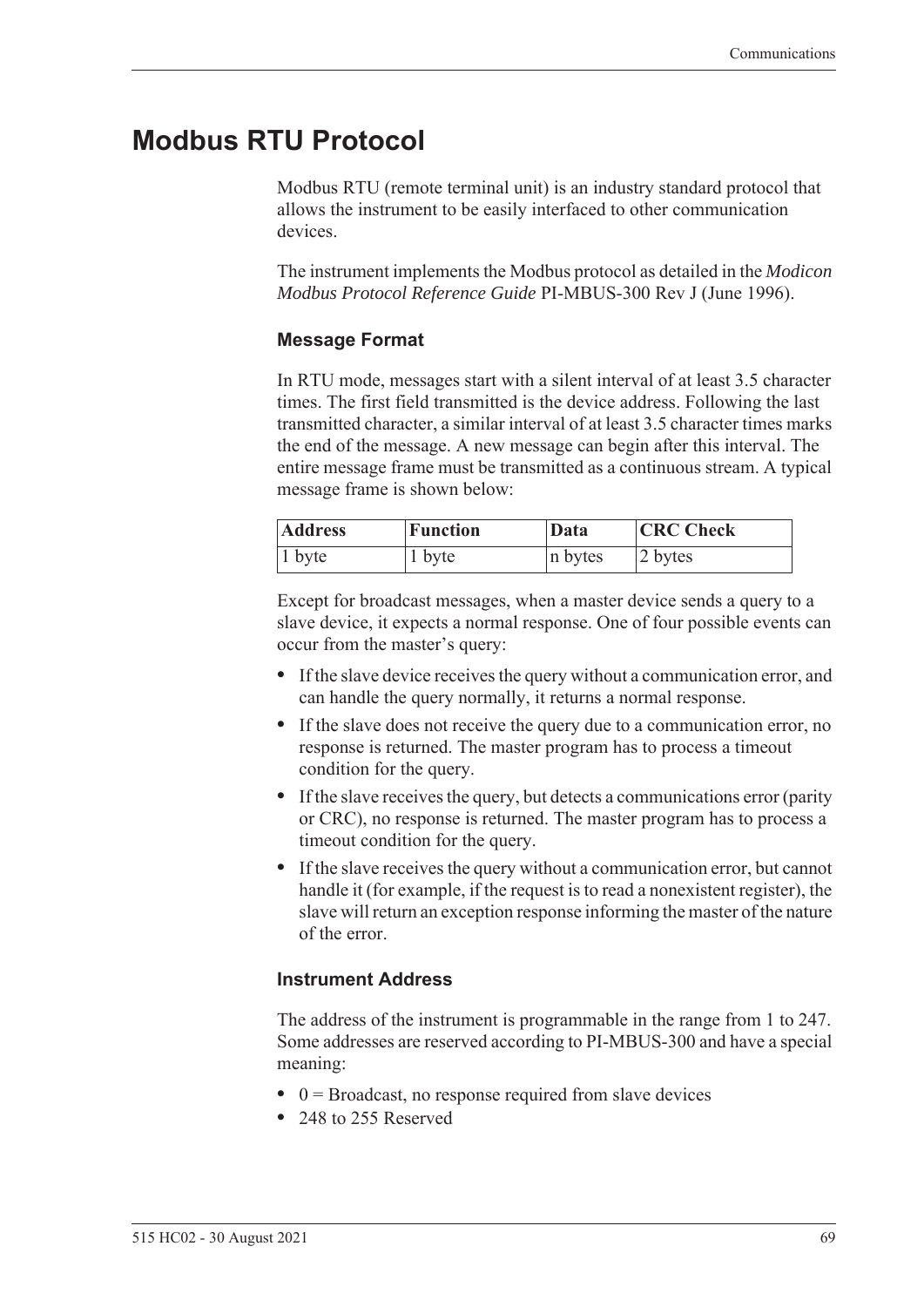# **Function Codes**

| Code            | <b>Name</b>           | <b>Description</b>                                                    |
|-----------------|-----------------------|-----------------------------------------------------------------------|
| 03              | Read data register(s) | Obtain the content of one or more 2-byte<br>data registers.           |
| 06              | Preset data register  | Preset one 2-byte data register.                                      |
| $\overline{07}$ | Read status register  | Obtain the content of 1-byte status register.                         |
| 16              |                       | $ $ Preset data register(s) Preset one or more 2-byte data registers. |

The instrument accepts the following function codes:

#### **Exception Response**

The instrument forms an exception response by adding 80H to the function code and using an exception code as the 1-byte data field in the returned frame. Implemented exception codes are as follows:

| Code | <b>Name</b>             | <b>Description</b>                                                                                                                                   |
|------|-------------------------|------------------------------------------------------------------------------------------------------------------------------------------------------|
| 01   | <b>Illegal</b> function | The function code is not a legal action for<br>the slave.                                                                                            |
| 02   | Illegal data address    | The data address is not a legal address for<br>the slave.                                                                                            |
| 03   | Illegal data value      | The data value is not a legal value for the<br>slave.                                                                                                |
| 05   | Acknowledge             | The slave has accepted the request and is<br>processing it, but a long duration of time<br>will be required to do so.                                |
| 06   | Slave device busy       | The slave is engaged in processing a long<br>duration program command. The master<br>should re-transmit the message later when<br>the slave is free. |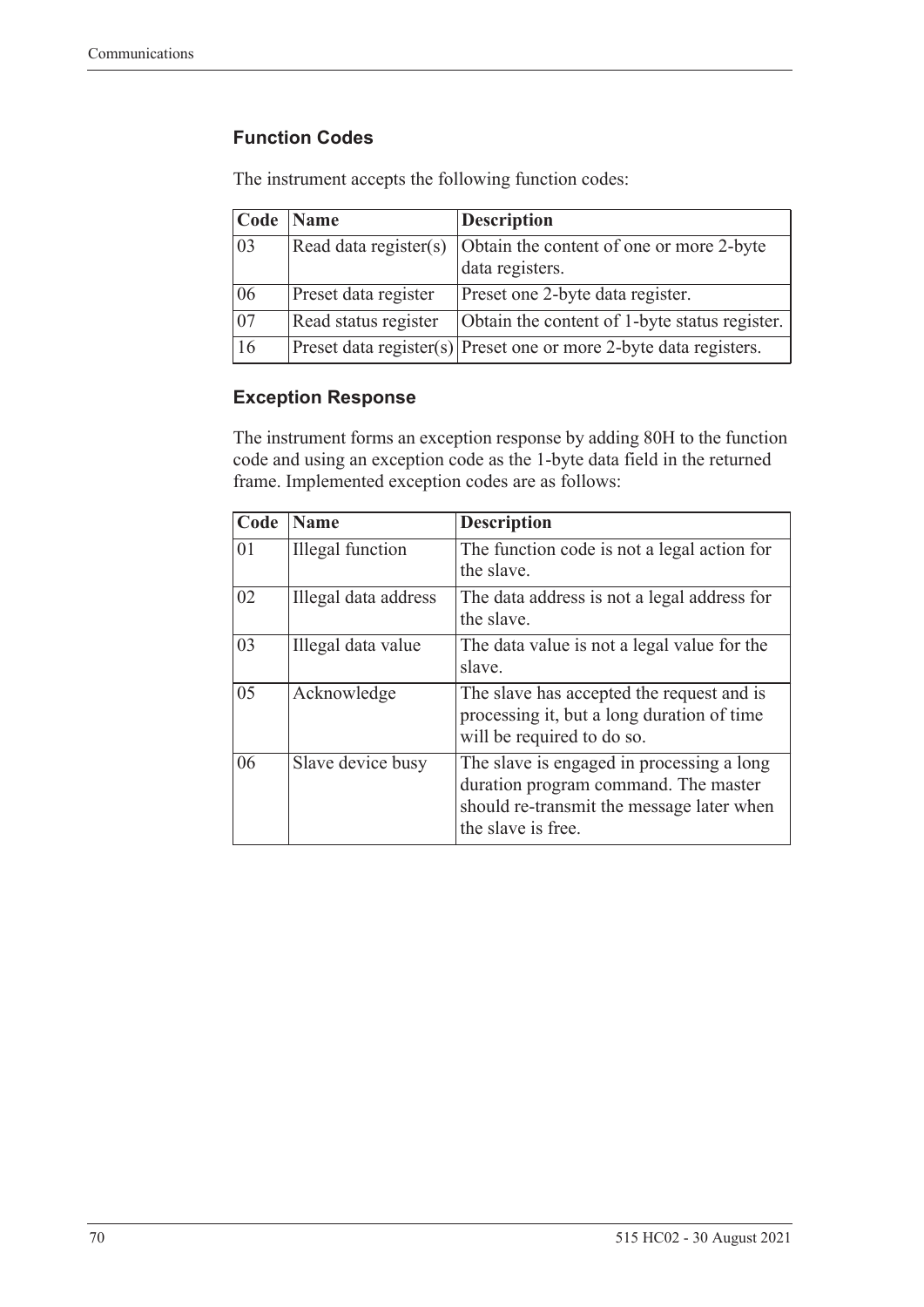# **List of Data Registers**

The following tables describe the addresses and meaning of the data registers in the instrument. The registers are grouped in blocks that relate to a particular function of the instrument. The data values are expressed in the engineering units that were selected for the variables when the instrument settings were configured.

**Note:** Conventional numbering of registers often starts from 1, therefore be aware that "register 1" in this case has "address 0" and so on.

The data registers represent different data types as specified in the tables:

- I Integer, 2 bytes (Holding Register)
- L Long Integer, 4 bytes (2 registers)
- P Programmable Format, 4 bytes (2 registers)

The "Programmable Format" data type for 4-byte (2 registers) data values can be set as either Floating Point or Long Integer via the "Data Type" program item as described in **[Communications](#page-58-0)** on page 49.

The Floating Point variable is represented in IEEE-754 Floating Point 4-byte format and requires two 2-byte data registers:

| <b>IEEE-754</b> | <b>Modicon Registers</b>                       |
|-----------------|------------------------------------------------|
| 1st byte        | low byte (register $X$ )                       |
| 2nd byte        | $\left  \text{high byte (register X)} \right $ |
| 3rd byte        | low byte (register $X+1$ )                     |
| 4th byte        | high byte (register $X+1$ )                    |

This means that two data registers must be read or written to obtain, or preset, one data value.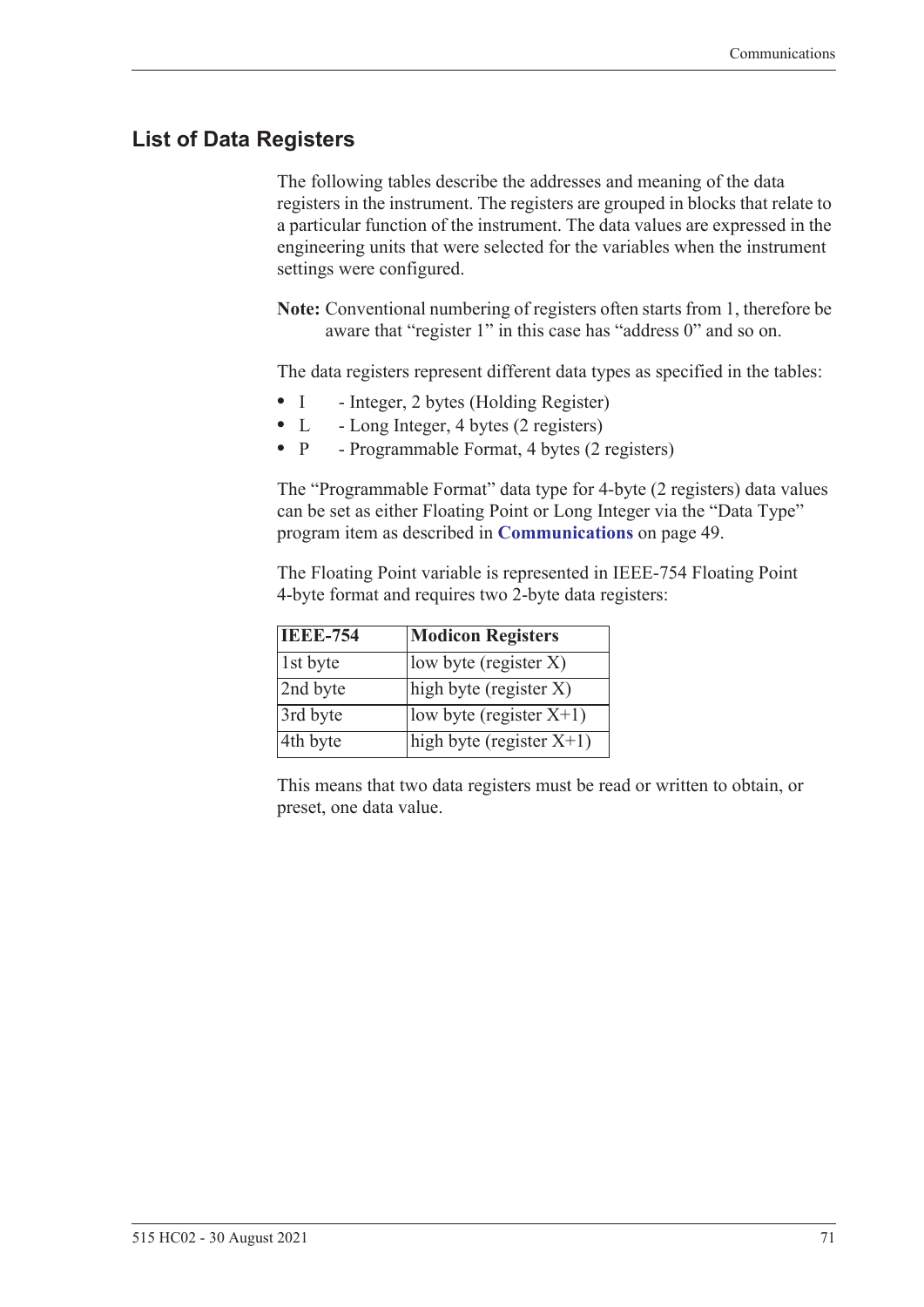# **Current and Logged Process Data**

This block of registers is available for the retrieval of current or logged process data with its matching time and date information.

Use the log type and log number to retrieve the logged information from the appropriate register. If a particular log number does not exist, or the instrument does not have the optional real-time clock, the time and date stamp and associated variables are set to zero.

| Register         | <b>Name</b>                     | <b>Comments</b>                                                                                                                                                                                         | <b>Read Only or</b><br><b>Read/Write</b> | <b>Type</b>             |
|------------------|---------------------------------|---------------------------------------------------------------------------------------------------------------------------------------------------------------------------------------------------------|------------------------------------------|-------------------------|
| $\overline{1}$   | Energy                          |                                                                                                                                                                                                         | R                                        | P                       |
| $\overline{3}$   | Power                           |                                                                                                                                                                                                         | R                                        | P                       |
| $\overline{5}$   | Volume                          |                                                                                                                                                                                                         | R                                        | P                       |
| $\overline{7}$   | <b>Volume Flowrate</b>          |                                                                                                                                                                                                         | R                                        | P                       |
| $\boldsymbol{9}$ | Mass                            |                                                                                                                                                                                                         | R                                        | P                       |
| $\overline{11}$  | <b>Mass Flowrate</b>            | <b>Process Variables</b>                                                                                                                                                                                | R                                        | $\overline{P}$          |
| $\overline{13}$  | <b>Feed Temperature</b>         |                                                                                                                                                                                                         | $\overline{R}$                           | P                       |
| $\overline{15}$  | <b>Return Temperature</b>       | By default totals are the Accumulated values. If<br>current Non-accumulated (resettable) totals are                                                                                                     | $\overline{R}$                           | P                       |
| $\overline{17}$  | <b>Differential Temperature</b> | required, set register 37 to 06. All logged totals                                                                                                                                                      | $\overline{\mathsf{R}}$                  | $\overline{P}$          |
| $\overline{19}$  |                                 | are the Accumulated values.                                                                                                                                                                             | R                                        | P                       |
| 21               |                                 |                                                                                                                                                                                                         | $\overline{R}$                           | P                       |
| $\overline{23}$  |                                 |                                                                                                                                                                                                         | R                                        | P                       |
| $\overline{25}$  |                                 |                                                                                                                                                                                                         | R                                        | P                       |
| $\overline{27}$  |                                 |                                                                                                                                                                                                         | R                                        | $\overline{\mathsf{P}}$ |
| 29               |                                 |                                                                                                                                                                                                         | $\overline{R}$                           | P                       |
| $\overline{31}$  | Year                            |                                                                                                                                                                                                         | R/W                                      | L                       |
| $\overline{32}$  | Month                           | <b>Current Date/Time or</b>                                                                                                                                                                             | $\overline{R/W}$                         | L                       |
| $\overline{33}$  | Date                            | Logged Date/Time Stamp                                                                                                                                                                                  | $\overline{R/W}$                         | $\overline{1}$          |
| $\overline{34}$  | Hour                            | (see register 38 Log Number).                                                                                                                                                                           | R/W                                      | $\overline{1}$          |
| $\overline{35}$  | Minute                          | Only current Date/Time can be edited                                                                                                                                                                    | $\overline{R/W}$                         | $\mathsf{I}$            |
| $\overline{36}$  | Second                          |                                                                                                                                                                                                         | $\overline{\mathsf{R}}$                  | $\mathsf{I}$            |
| $\overline{37}$  | Log Type                        | 00 - hourly or log records<br>$01 -$ daily<br>02 - weekly<br>03 - monthly<br>04 - yearly<br>05 - last edit of calibration<br>06 - current totals are non-accumulated values,<br>register 38 is ignored. | R/W                                      | I                       |
| 38               | Log Number                      | If set to 0, current variables and Date/Time are<br>retrieved                                                                                                                                           | R/W                                      | T                       |
| 39               | <b>Clear Data</b>               | 01 - clear logs<br>02 - clear accumulated totals<br>03 - clear non-accumulated totals                                                                                                                   | $\overline{W}$                           | T                       |
| 40               | Reserved                        |                                                                                                                                                                                                         |                                          |                         |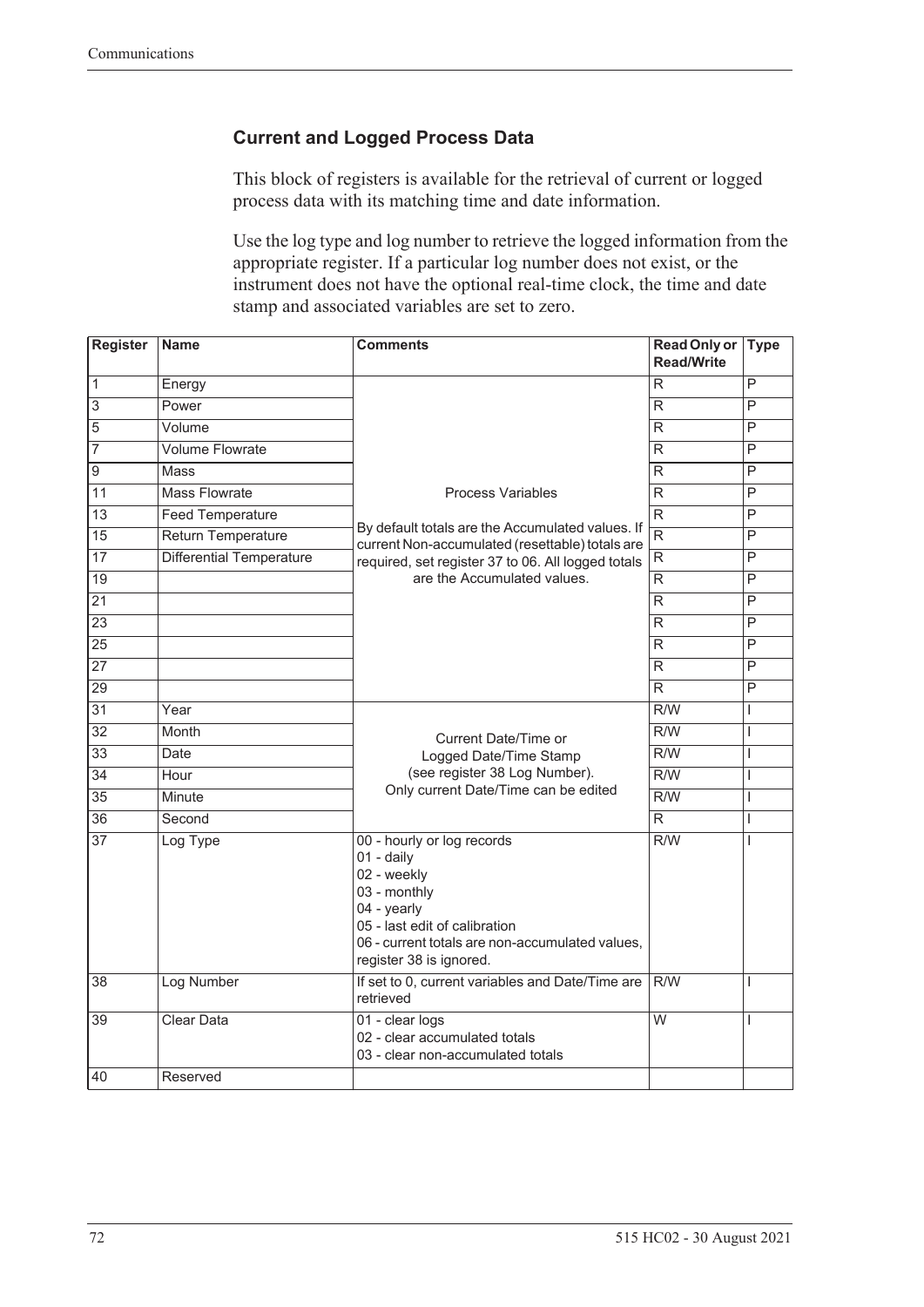# <span id="page-82-1"></span><span id="page-82-0"></span>**Instrument Exception Status**

This register is available to verify the status of the instrument.

| <b>Register</b><br><b>Name</b> |           | <b>Comments</b>                        | <b>Read Only or</b><br><b>Read/Write</b> | <b>Type</b> |
|--------------------------------|-----------|----------------------------------------|------------------------------------------|-------------|
| 41                             | Exception | $00 = no error$                        | R                                        |             |
|                                | Status    | $01$ = analog input 1 failure          |                                          |             |
|                                |           | 02 = analog input 2 failure            |                                          |             |
|                                |           | 03 = analog input 3 failure            |                                          |             |
|                                |           | $04$ = analog input 4 failure          |                                          |             |
|                                |           | 05 = invalid calibration parameter     |                                          |             |
|                                |           | 06 = invalid reference parameter       |                                          |             |
|                                |           | $07$ = invalid property                |                                          |             |
|                                |           | 08 to 09 reserved                      |                                          |             |
|                                |           | $10$ = process parameters out of range |                                          |             |
|                                |           | $11 =$ input is over limit             |                                          |             |
|                                |           | $12$ = flow error detected             |                                          |             |
|                                |           | $20 =$ system failure                  |                                          |             |
|                                |           | $21$ = power supply is low             |                                          |             |
|                                |           | $22$ = new or failed clock battery     |                                          |             |
|                                |           | 23 to 29 reserved                      |                                          |             |
|                                |           | $30 =$ alarm 1 active                  |                                          |             |
|                                |           | $31$ = alarm 2 active                  |                                          |             |
|                                |           | $32$ = alarm 3 active                  |                                          |             |
|                                |           | $33$ = alarm 4 active                  |                                          |             |

### **Instrument Control and I/O**

This block of registers is available in some applications to give access to monitor and/or control some of the instrument.

| <b>Register</b> | <b>Name</b>        | <b>Comments</b>                                                                                                 |                                                                                                                                  | <b>Read Only or</b><br><b>Read/Write</b> | <b>Type</b> |
|-----------------|--------------------|-----------------------------------------------------------------------------------------------------------------|----------------------------------------------------------------------------------------------------------------------------------|------------------------------------------|-------------|
| 42              | Reserved           |                                                                                                                 |                                                                                                                                  |                                          |             |
| 43              | Logic Inputs       |                                                                                                                 | 0 to 15 Binary representation of logic inputs                                                                                    | R                                        |             |
|                 |                    | $B0 = 0/1$ (LSB)<br>$B1 = 0/1$<br>$B2 = 0/1$<br>$B3 = 0/1$                                                      | input 1 activated/deactivated<br>input 2 activated/deactivated<br>input 3 activated/deactivated<br>input 4 activated/deactivated |                                          |             |
| 44              |                    | Operation Mode   Representation of operation mode<br>$0 =$ Idle/Local<br>$1 = HEAT$<br>$2 = COOL$<br>$3 =$ BOTH | Idle state<br>Heating only, positive Dt<br>Cooling only, negative Dt<br>Heating and cooling                                      | R                                        |             |
| 45              | <b>Relay State</b> | $0 =$ open; $1 =$ closed.<br>$B0 =$ relay 1 (LSB)<br>$B1 =$ relay 2<br>$B2 =$ relay 3<br>$B3 =$ relay 4         | 0 to 15 Binary representation of relay state.                                                                                    | R                                        |             |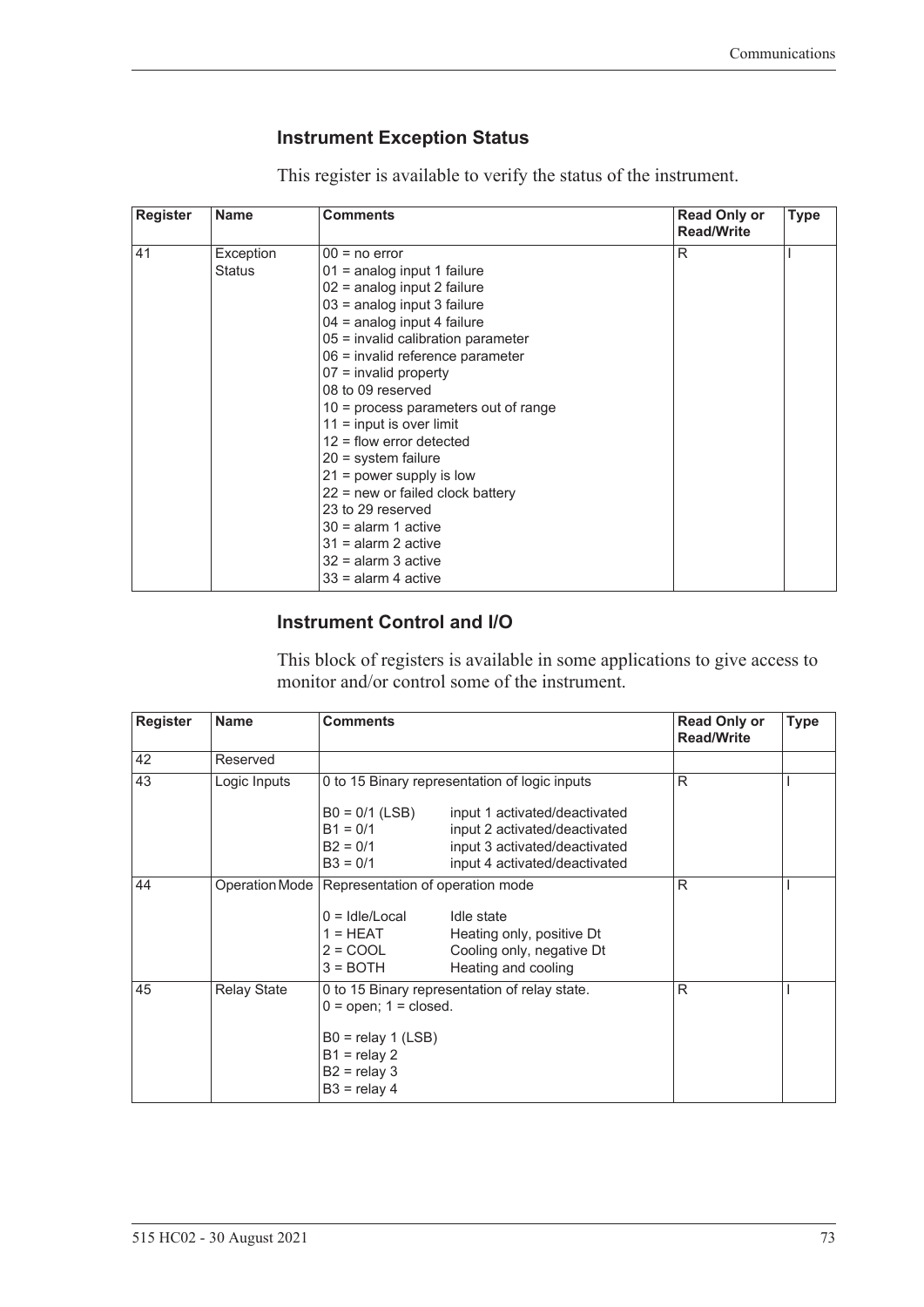| <b>Register</b><br><b>Name</b> |                         | <b>Comments</b>                                                                                                                                                                                                                           | <b>Read Only or</b><br><b>Read/Write</b> | <b>Type</b> |
|--------------------------------|-------------------------|-------------------------------------------------------------------------------------------------------------------------------------------------------------------------------------------------------------------------------------------|------------------------------------------|-------------|
| 46                             | <b>Relay Control</b>    | 0 to 15 Binary representation of relay control.<br>$0 =$ open; $1 =$ close.<br>$B0 =$ relay 1 (LSB)<br>$B1 =$ relay 2<br>$B2 =$ relay 3<br>$B3 =$ relay 4                                                                                 | R/W                                      |             |
| 47                             | Relay Control<br>Source | 0 to 15 Binary representation of relay control source.<br>$0 =$ Local (controlled by instrument operation) $1 = RTU$<br>(controlled by Modbus register 46).<br>$B0 =$ relay 1 (LSB)<br>$B1 =$ relay 2<br>$B2 =$ relay 3<br>$B3 =$ relay 4 | R/W                                      |             |
| 48                             | Reserved                |                                                                                                                                                                                                                                           | R                                        | L           |
| 51 to 99                       | Reserved                |                                                                                                                                                                                                                                           | R/W                                      | P           |
| 101                            | Analog Inp.1            | Raw analog input data.                                                                                                                                                                                                                    | R                                        | P           |
| 103                            | Analog Inp.2            | 4-20mA inputs are read in Amperes.                                                                                                                                                                                                        | R                                        | P           |
| 105                            | Analog Inp.3            | 0-5V or 1-5V inputs are read in Volts<br>RTD inputs are read in degrees Kelvin.                                                                                                                                                           | $\mathsf{R}$                             | P           |
| 107                            | Analog Inp.4            | Unused inputs are configured as 4-20mA.                                                                                                                                                                                                   | $\mathsf{R}$                             | P           |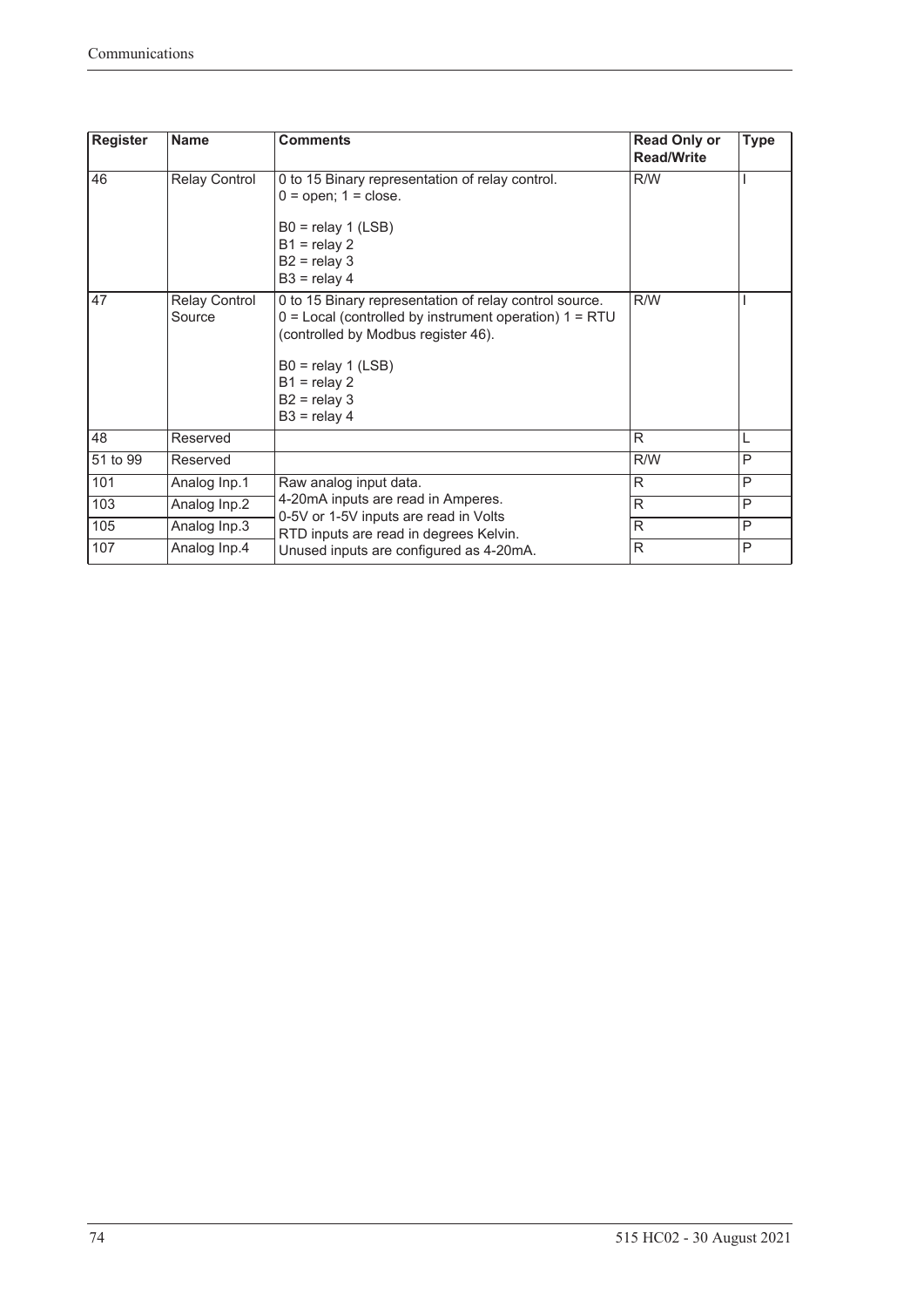# <span id="page-84-0"></span>**Printer Protocol**

<span id="page-84-2"></span>A printer protocol is available in the 500 Series. It provides the ability to print out live data, individual logged data and to do some report-style printing of logged data. The method of printing these and the format of the printouts is described below.

**Note:** Printer output is only available if the Real Time Clock option is fitted.

The selection of Printer Protocol can be made for the Communications Protocol options for the COM-1 RS232 or COM-2 RS485 port. A list of log report types and printer types available at the end of the TM-LOG calibration menu.

# <span id="page-84-3"></span>**Report Types**

The list of report types is as follows:

- REP-01 Hourly Logs Report
- **•** REP-02 Daily Logs Report
- **•** REP-03 Weekly Logs Report
- **•** REP-04 Monthly Logs Report
- **•** REP-05 Yearly Logs Report
- REP-06 Previous Day Hourly Logs (0Hr 23Hr, minimum 48 hourly logs required)

The number of logs printed in each report is determined by the values programmed in the TM-LOG menu.

#### <span id="page-84-4"></span>**Printer Types**

The list of available printers is as follows:

- PRN-01 Generic computer printer
- PRN-02 Generic roll printer (printing first line first)
- **•** PRN-03 Slip Printer TM295
- **•** PRN-04 Label (roll) printer Citizen CMP30L

#### <span id="page-84-1"></span>**Customizing a Printout**

A customized printout can be provided which can have up to 6 header lines and 6 footer lines. It is also possible to include or exclude each main menu item on the printout. If any customizing of the printout is required discuss this with the distributor.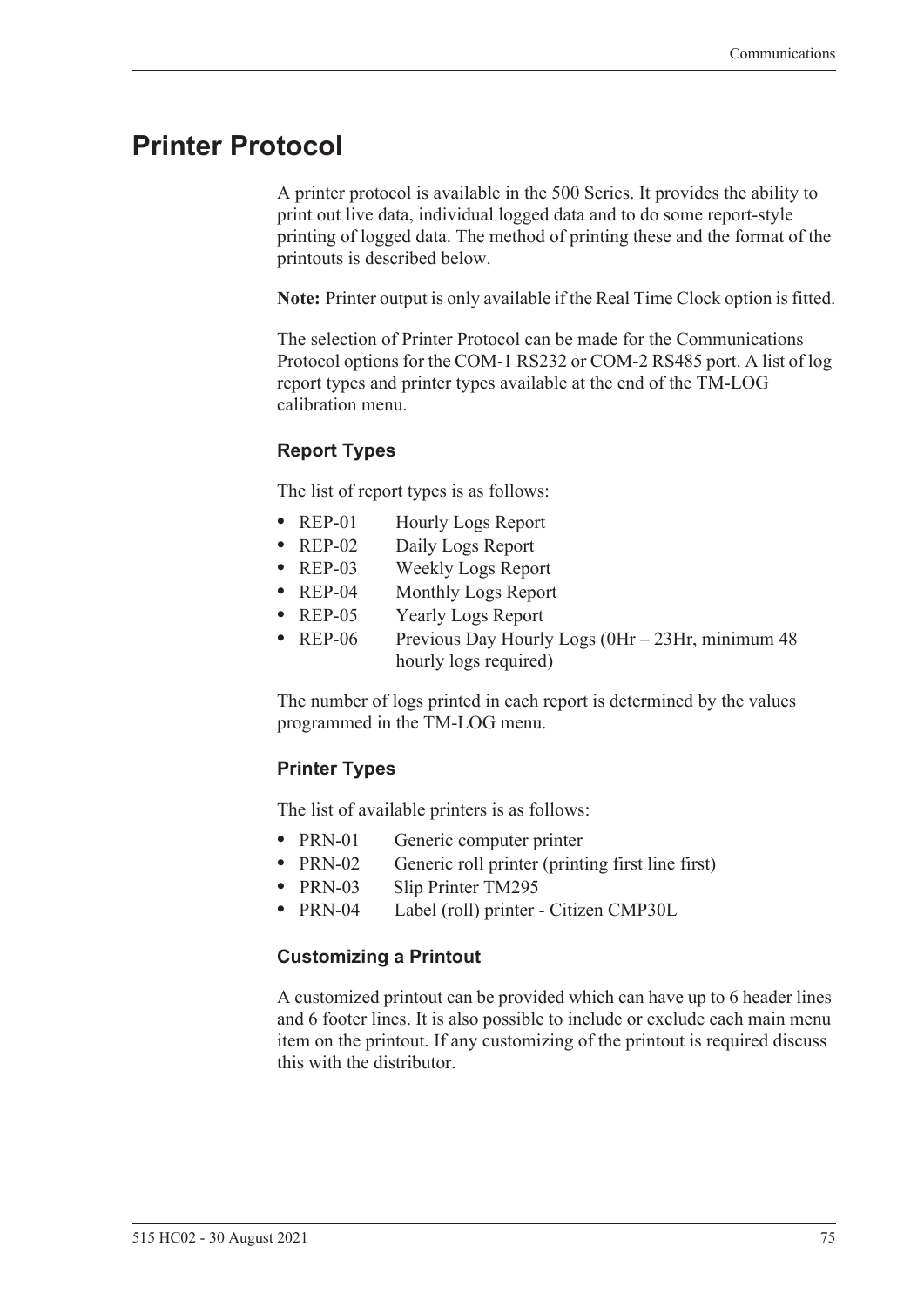# <span id="page-85-1"></span>**Types of Printouts**

#### <span id="page-85-0"></span>**Live Data**

The RESET key, when in main menu, is shared as the PRINT key if the printer protocol has been selected. A printout will be initiated whenever this key is pressed. If printing is not required, do not select printer protocol.

The format of this printout will be:

*Custom Header Lines*

*Current Docket No.* 

*Instrument Serial No. & Tag*

| Current Date & Time & Status                 |                      |                               |                                                                                   |
|----------------------------------------------|----------------------|-------------------------------|-----------------------------------------------------------------------------------|
| Total Variable<br>Total Variable<br>Variable | unit<br>unit<br>unit | value<br>value (acc)<br>value | $\langle$ Resettable total first $\rangle$<br>$\leq$ Accumulated total second $>$ |
| Variable<br>etc.                             | unit                 | value                         |                                                                                   |
| <b>Custom Footer Lines</b>                   |                      |                               | $\leq$ separation line $>$                                                        |

(Note that blank header and footer lines are not printed).

#### **Docket Number**

The docket number that appears on the live data printout indicates the print number. This number is cleared when the Accumulated totals are reset. If the Reset Mode is set for Delayed, where a print can be generated without resetting the non-accumulated totals, an additional number in brackets will be shown that indicates the number of prints since the last reset. i.e.

*DOCKET No. 000256 (000036)*

#### **Instrument Serial Number and Unit Tag**

The instrument serial number and unit tag is the same as the information shown in the Model Info menu. For more details refer to **[Model](#page-39-0)  [Information](#page-39-0)** on page 30.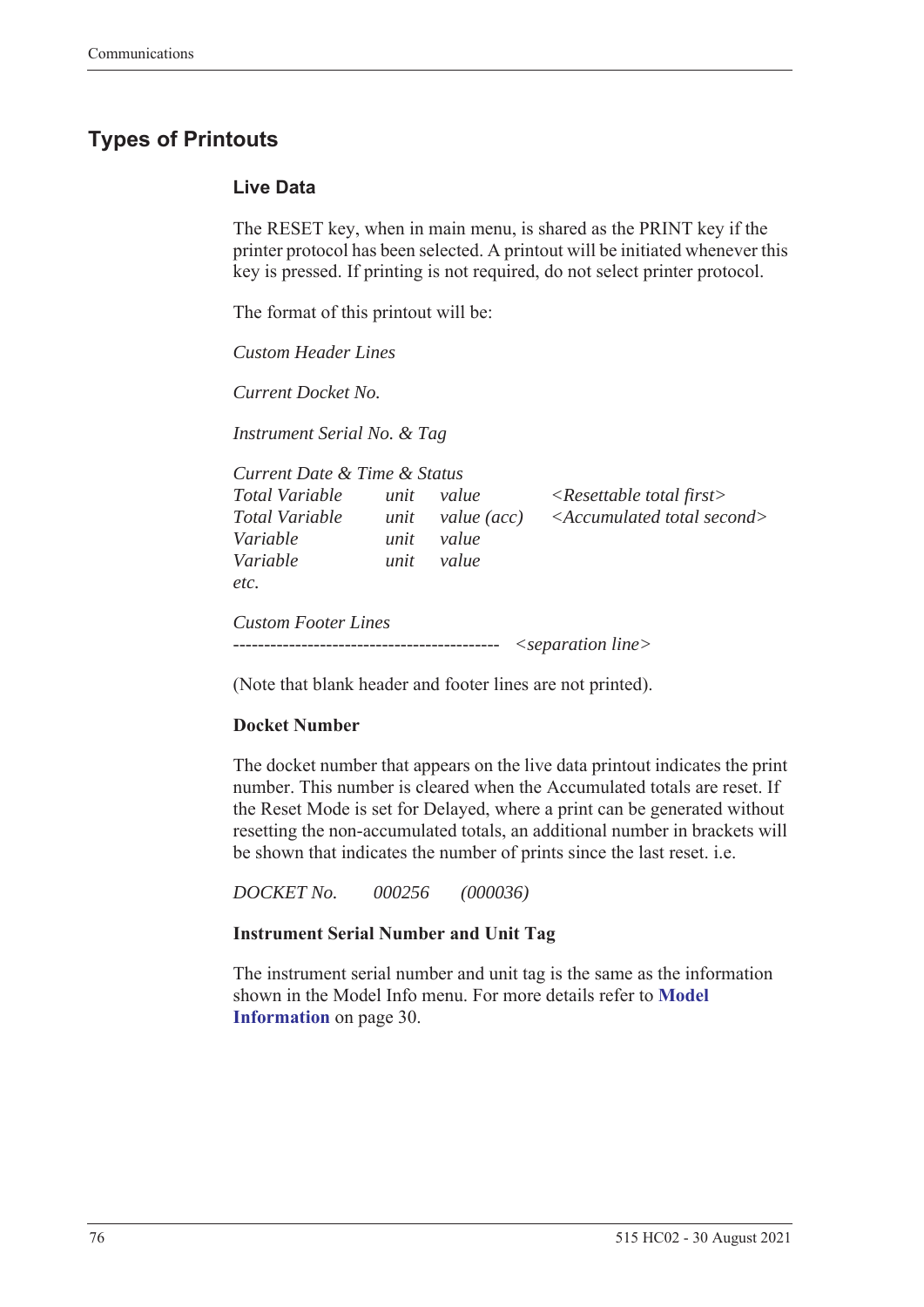### <span id="page-86-0"></span>**Individual Log Data**

When in the Log Menu and while holding the DISPLAY key to view the data of the log of interest the RESET key can be pressed to initiate a printout of that log entry. The printout will have the time and date stamp corresponding to when the log was taken. After the print has been initiated there will be the opportunity to scroll to view another log entry and print again.

Since in each log entry all totals are stored as the Accumulated value, the printout will not have any resettable totals. The format of the printout with this exception is the same as the LIVE DATA printout:

*Custom Header Lines*

*Instrument Serial No. & Tag*

*Log Date & Time & Status Variable unit value <example: total as Accum only> Variable unit value etc.*

*Custom Footer Lines -------------------------------------------- <separation line>*

#### <span id="page-86-1"></span>**Log Report Printing**

As there is the likelihood that the reports can be of a considerable length it is strongly recommended that only the 80 Column printer with Z fold (tractor feed) paper be used. This is just as much for the memory storage of printer as it is for the reliable paper supply.

There is a HOLD.SET REPORT PRINT prompt under the main menu with the ability to print the pre-selected type of report. Pressing and holding the SET key for two seconds will initiate the printout. Any of the Log Reports will have the following format:

*Custom Header Lines*

*Title of Report*  $\langle$  *internally set, indicates report type>* 

*Current Date & Time Instrument Serial No. & Tag*

*-------------------------------------------- <separation line>*

*Log No. Date & Time & Status Variable unit value <example: total as Accum only> Variable unit value etc.*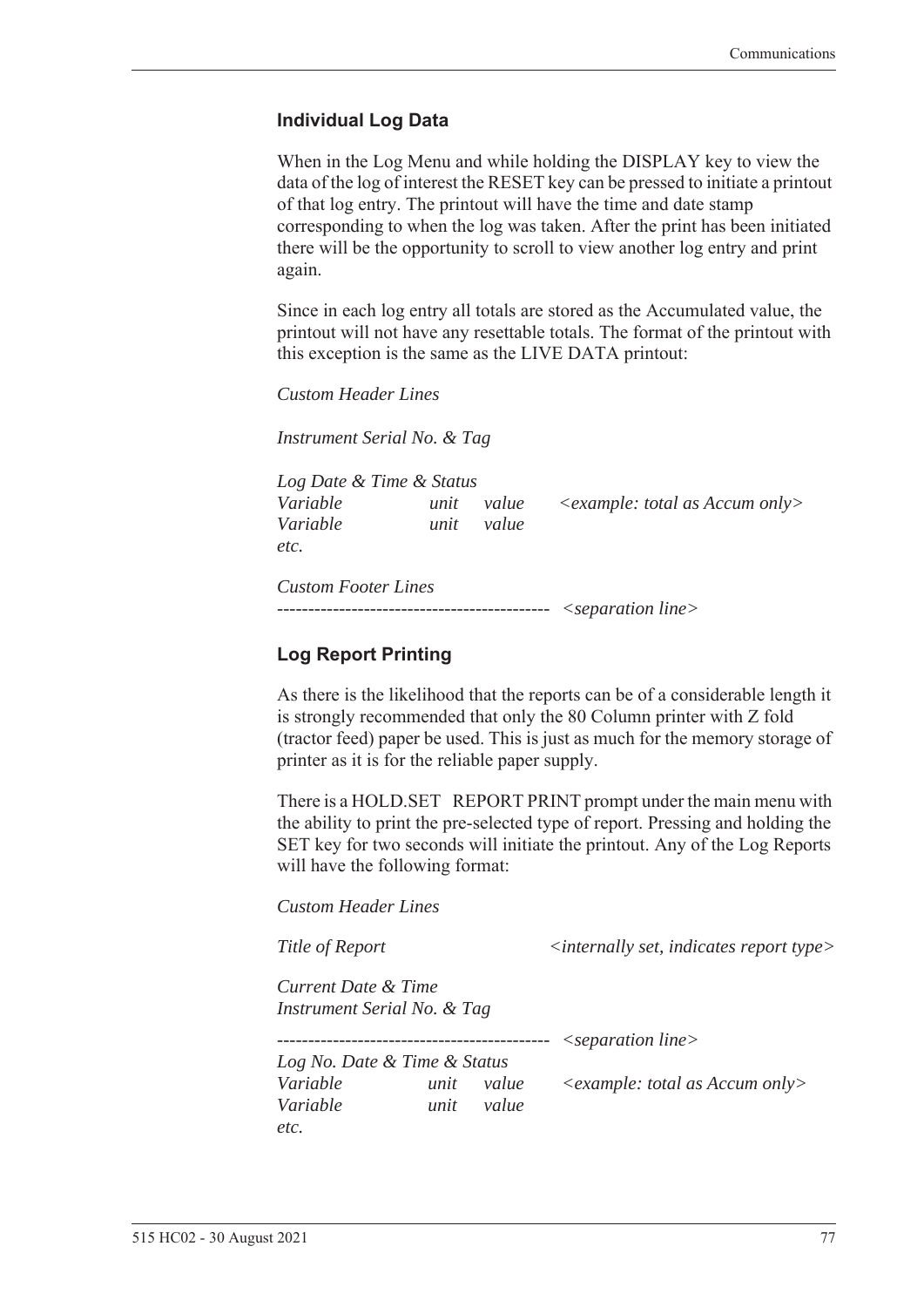|                              |      |       | $\leq$ separation line $>$              |
|------------------------------|------|-------|-----------------------------------------|
| Log No. Date & Time & Status |      |       |                                         |
| Variable                     | unit | value | $\leq$ example: total as Accum only $>$ |
| Variable                     | unit | value |                                         |
| etc.                         |      |       |                                         |
|                              |      |       | $\leq$ separation line $>$              |
| Log No. Date & Time & Status |      |       |                                         |
| Variable                     | unit | value | $\leq$ example: total as Accum only>    |
| Variable                     | unit | value |                                         |
| etc.                         |      |       |                                         |
| <b>Custom Footer Lines</b>   |      |       |                                         |

```
-------------------------------------------- <separation line>
```
Reports will print in the historical order, and for those logs that have no data (e.g. unit was powered off at the time) the print will show "Data not available", i.e.

| Log No. Date & Time & Status |      |           |                                                  |
|------------------------------|------|-----------|--------------------------------------------------|
| Variable                     | unit | value     | $\langle$ example: total as Accum only $\rangle$ |
| Variable                     | unit | value     |                                                  |
| etc.                         |      |           |                                                  |
|                              |      |           | $\leq$ separation line $>$                       |
| Log No. Data Not Available   |      |           |                                                  |
|                              |      | --------- | $\leq$ separation line $>$                       |
| Log No. Date & Time & Status |      |           |                                                  |
| Variable                     | unit | value     | $\leq$ example: total as Accum only $>$          |
| Variable                     | unit | value     |                                                  |
| etc.                         |      |           |                                                  |

If the unit is programmed for 0 logs for a particular time base then the report for that time base will only consist of the header and ID information and a "Data Not Available" message. Likewise for the 0Hr to 23Hr report to print the complete report there must be a minimum of 48 hourly logs programmed otherwise "Data Not Available" will be printed for the missing logs.

*Custom Header Lines*

*Title of Report*

*Current Date & Time Instrument Serial No. & Tag*

*Data Not Available*

*Custom Footer Lines* 

*-------------------------------------------- <separation line>*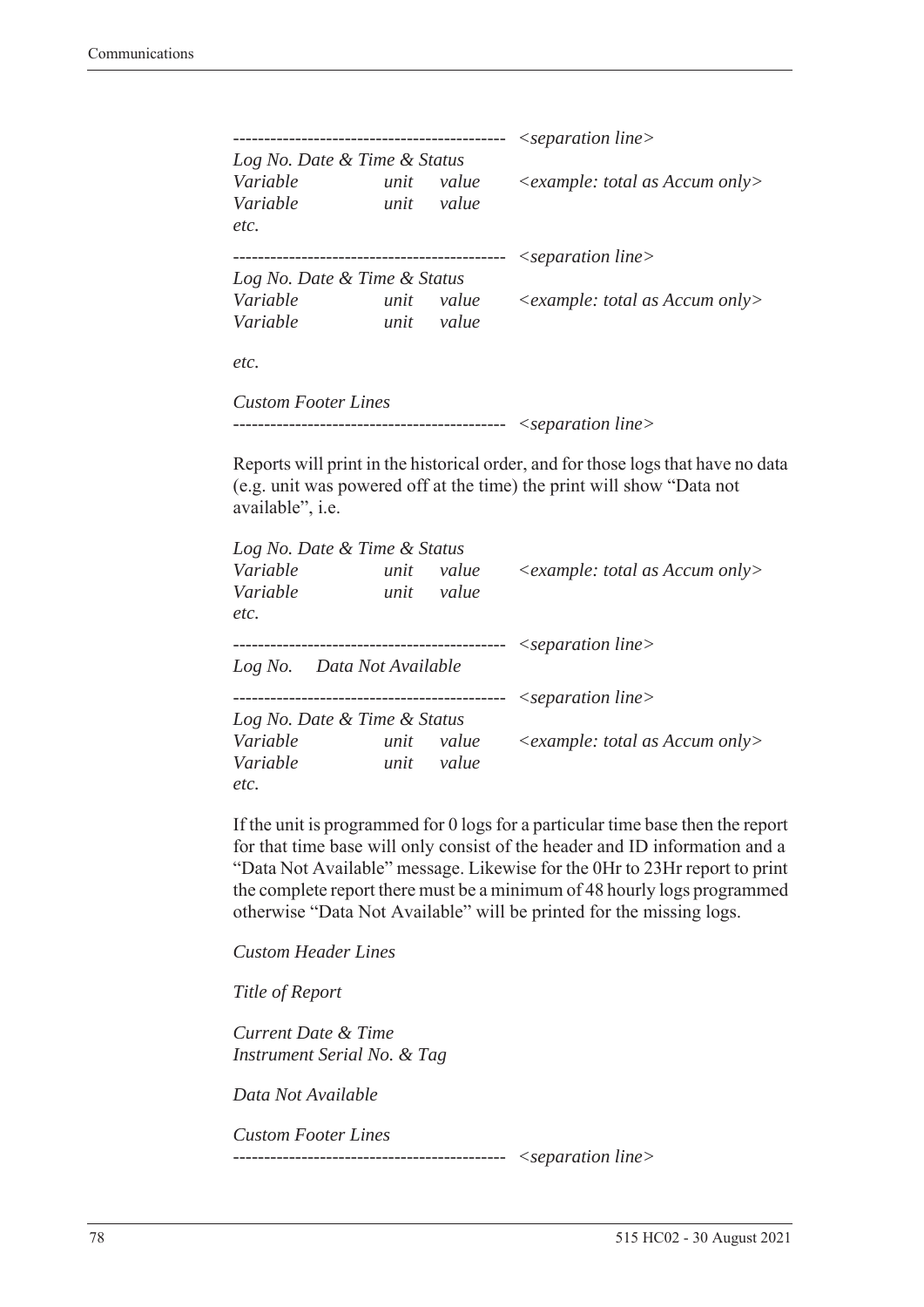# <span id="page-88-0"></span>**Printer Data Control**

Some printers have limited data buffers and are therefore unable to collect all the print data being transmitted. The 500 Series has the capability of software handshaking. The Xon/Xoff characters can be used by any of the printer types to control the flow of data to ensure that data is not lost.

Some printers will also transmit an Xoff character in response to other events such as printer being off-line, print head not engaged or power being removed. The specific behaviour of the printer being used should be noted.

#### <span id="page-88-1"></span>**Error Messages**

There are two printer error messages that can be displayed.

#### **PAPER OUT**

This message is related to the Printer Type PRN-03 TM295 Slip printer. It is standard procedure with this printer to check for paper status before printing. If a print is attempted but there is no paper the PAPER OUT message will be scrolled. The instrument will continue to poll the printer for paper and if paper is detected before a communications timeout expires the print will commence.

#### **COMMS TIMEOUT**

This message is relevant for all printer types and will be activated for the following conditions.

1. If the flow of data is stopped due to software or hardware handshaking and is not allowed to resume before the communications timeout.

2. If Printer Type is PRN-03 Slip printer and a paper status is requested but no response is received within the timeout period.

3. Paper Out has been detected for Printer Type PRN-03 but no paper is inserted within the timeout period.

When a communications timeout error has been activated the message COMMS TIMEOUT will be scrolled once, the request to print will be cleared and the instrument will return to its normal mode.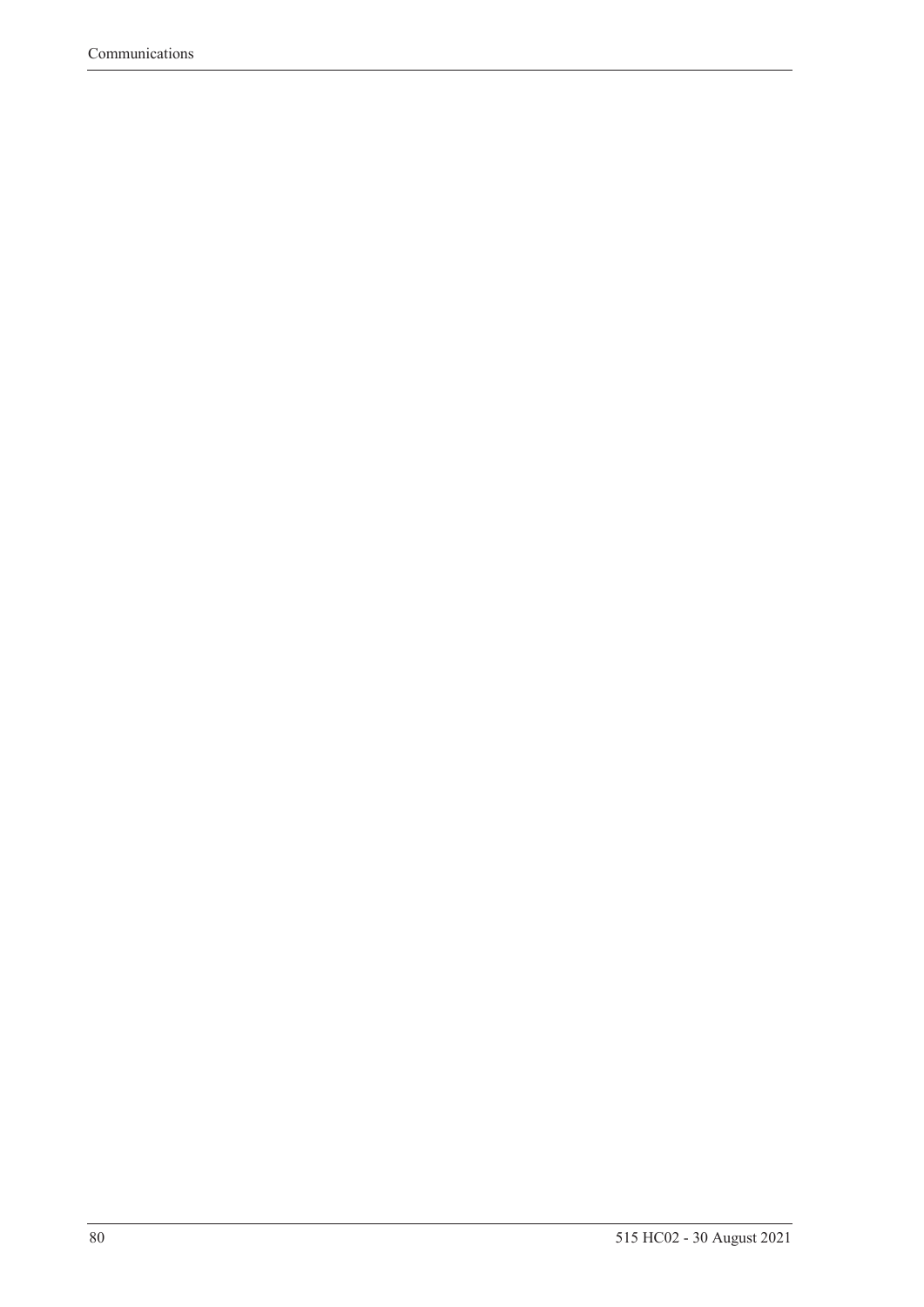# <span id="page-90-1"></span>**Appendix A Glossary**

<span id="page-90-0"></span>

| 500-PM<br><b>Software</b>              | The 500 Series Program Manager (500-PM software) is a Windows based<br>program that is freely available from the download section of the Contrec<br>website. The program is a comprehensive configuration tool and resource<br>centre that can be used to tailor an instrument to suit specific application<br>needs including program settings, units of measurement, custom tags/text,<br>access levels and more. Custom versions can be saved and configuration<br>reports generated as a PDF. |
|----------------------------------------|---------------------------------------------------------------------------------------------------------------------------------------------------------------------------------------------------------------------------------------------------------------------------------------------------------------------------------------------------------------------------------------------------------------------------------------------------------------------------------------------------|
| <b>ASCII</b>                           | American Standard Code for Information Interchange. For the ASCII<br>protocol, the instrument receives and transmits messages in ASCII, with all<br>command strings to the instrument terminated by a carriage return. Replies<br>from the instrument are terminated with a line-feed and a carriage-return.                                                                                                                                                                                      |
| <b>IAPWS</b>                           | International Association for the Properties of Water and Steam                                                                                                                                                                                                                                                                                                                                                                                                                                   |
| <b>IAPWS-IF97</b>                      | IAPWS Industrial Formulation for the Thermodynamic Properties of Water<br>and Steam. IAPWS-IF97 replaces the previous industrial standard IFC-67.                                                                                                                                                                                                                                                                                                                                                 |
| <b>Modbus RTU</b>                      | The Modbus protocol is a message structure for communications between<br>controllers and devices regardless of the type of network. In RTU (remote<br>terminal unit) mode, each 8-bit byte in a message contains two 4-bit<br>hexadecimal characters. This mode has greater character density than<br>ASCII and allows better data throughput than ASCII for the same baud rate.                                                                                                                  |
| <b>Normalised</b><br>Input             | A normalised input ranges from 0 to 1.000. For $4-20$ mA input, the signal is<br>set to 0 at 4mA and the signal is set to 1.000 at 20mA.                                                                                                                                                                                                                                                                                                                                                          |
| <b>Passive Output</b><br><b>Signal</b> | Requires an external power supply.                                                                                                                                                                                                                                                                                                                                                                                                                                                                |
| <b>RTD</b>                             | <b>Resistance Temperature Device</b>                                                                                                                                                                                                                                                                                                                                                                                                                                                              |
| Watchdog<br>Timer (WTD)                | The WDT is used to monitor the activity of the micro processor and will<br>force a reboot if the micro processor stops, while power is applied, due to<br>any internal or external influences.                                                                                                                                                                                                                                                                                                    |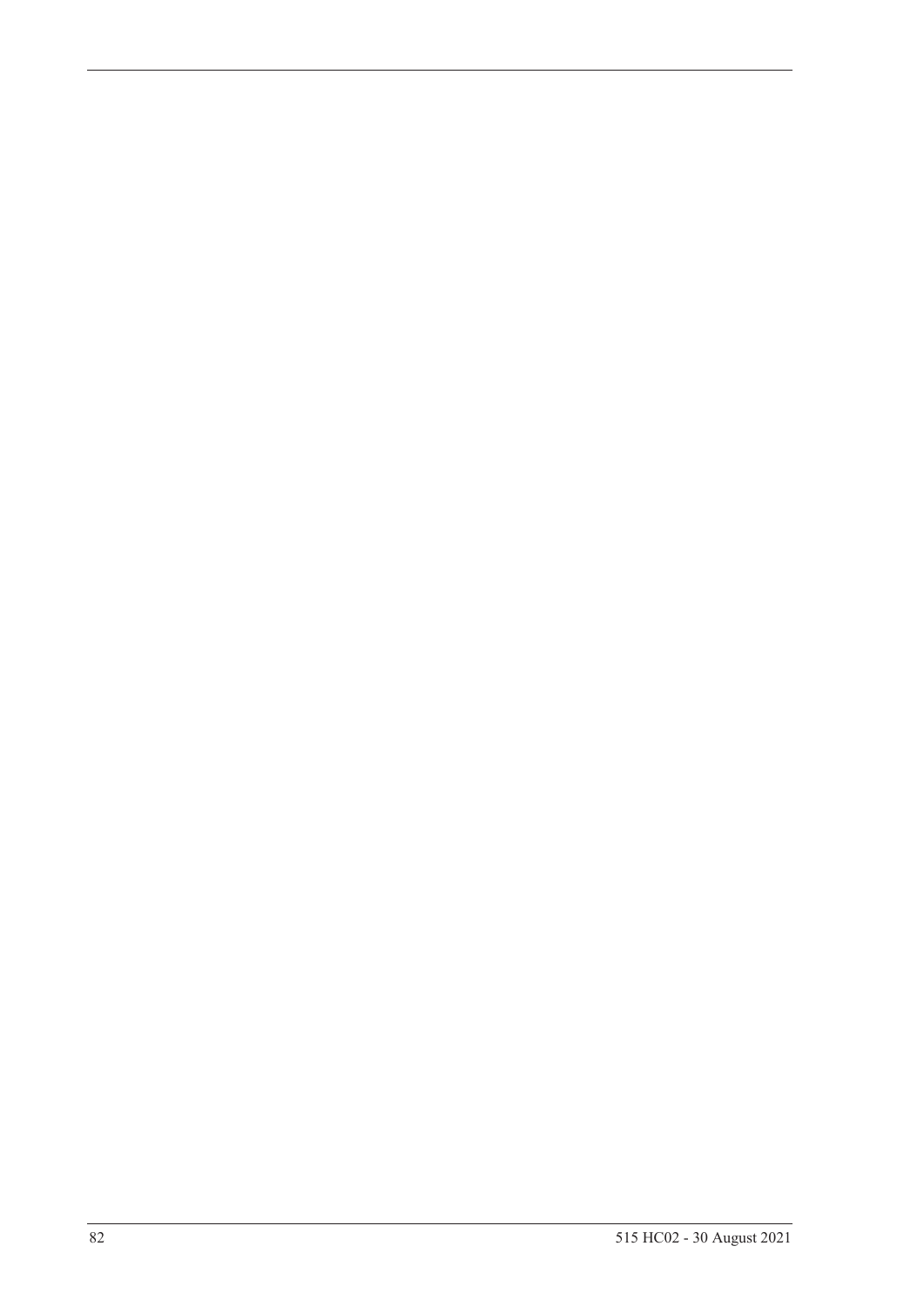# <span id="page-92-1"></span>**Appendix B Model Numbers**

# <span id="page-92-0"></span>**Product Codes**

| <b>Model</b>                                                                                                                                                                          |                |              |                |                                                                                                                                        |   | <b>Supplementary Code</b>                                                                                              | <b>Description</b>                                                                                                          |  |  |
|---------------------------------------------------------------------------------------------------------------------------------------------------------------------------------------|----------------|--------------|----------------|----------------------------------------------------------------------------------------------------------------------------------------|---|------------------------------------------------------------------------------------------------------------------------|-----------------------------------------------------------------------------------------------------------------------------|--|--|
| 515                                                                                                                                                                                   |                |              |                |                                                                                                                                        |   | $-$ HC02                                                                                                               |                                                                                                                             |  |  |
|                                                                                                                                                                                       | $\mathbf{1}$   |              |                |                                                                                                                                        |   |                                                                                                                        | Panel mount enclosure                                                                                                       |  |  |
|                                                                                                                                                                                       | $\overline{2}$ |              |                |                                                                                                                                        |   |                                                                                                                        | Field mount enclosure (NEMA 4X / IP66)                                                                                      |  |  |
| <b>Enclosure</b>                                                                                                                                                                      | 3/5            |              |                |                                                                                                                                        |   |                                                                                                                        | Explosion proof Ex d (IECEx/ATEX), metric glands<br>(5 specifies heater)                                                    |  |  |
|                                                                                                                                                                                       | 4/6            |              |                |                                                                                                                                        |   |                                                                                                                        | Explosion proof Ex d (CSA), NPT glands<br>(6 specifies heater)                                                              |  |  |
|                                                                                                                                                                                       |                | 0            |                |                                                                                                                                        |   |                                                                                                                        | 4 logic inputs, 1 isolated output, 2 relays (only relay type 1 is<br>available), RS232 (DB9) communication port             |  |  |
| <b>Output Options</b>                                                                                                                                                                 |                | $\mathbf{1}$ |                |                                                                                                                                        |   |                                                                                                                        | 4 logic inputs, 2 isolated outputs, 4 relays, real-time clock data<br>logging, RS232 (DB9) and RS485 communication ports    |  |  |
|                                                                                                                                                                                       |                | 2/3          |                |                                                                                                                                        |   |                                                                                                                        | 4 logic inputs, 2 isolated outputs, 4 relays, real-time clock data<br>logging, RS232 (DB9) and Ethernet communication ports |  |  |
|                                                                                                                                                                                       |                |              | 1              |                                                                                                                                        |   |                                                                                                                        | Electromechanical relays only                                                                                               |  |  |
| <b>Relay Type</b>                                                                                                                                                                     |                |              | $\overline{2}$ |                                                                                                                                        |   |                                                                                                                        | 2 electromechanical and 2 solid state relays                                                                                |  |  |
|                                                                                                                                                                                       |                |              | $\overline{3}$ |                                                                                                                                        |   |                                                                                                                        | Solid state relays only                                                                                                     |  |  |
| <b>Power Supply</b>                                                                                                                                                                   |                |              |                | U                                                                                                                                      |   |                                                                                                                        | Inputs for 12-28VDC and 100-240 VAC, 50-60Hz<br>(Previous Models: $A = 110/120$ VAC, $E = 220/240$ VAC)                     |  |  |
|                                                                                                                                                                                       |                |              |                | D                                                                                                                                      |   |                                                                                                                        | Input for 12-28VDC power only                                                                                               |  |  |
| <b>Display Panel Options</b>                                                                                                                                                          |                |              |                |                                                                                                                                        | S |                                                                                                                        | Standard option (now with backlight & LCD backup)<br>(original Full option: F, with Infra-Red comms, no longer available)   |  |  |
| C<br><b>PCB Protection</b>                                                                                                                                                            |                |              |                | Conformal coating - required for maximum environmental<br>operating range. Recommended to avoid damage from<br>moisture and corrosion. |   |                                                                                                                        |                                                                                                                             |  |  |
| N                                                                                                                                                                                     |                |              |                |                                                                                                                                        |   | None - suitable for IEC standard 654-1 Climatic Conditions up<br>to Class B2 (Heated and/or cooled enclosed locations) |                                                                                                                             |  |  |
| <b>HC02</b><br><b>Application Pack Number</b>                                                                                                                                         |                |              |                | Defines the application software to be loaded into the<br>instrument                                                                   |   |                                                                                                                        |                                                                                                                             |  |  |
| For example: Model No. 515.111USC<br>Displayed on the 500 Series as:<br>Note: The first character represents the CPU installed<br>(factory use only). The remaining 6 characters only |                |              |                |                                                                                                                                        |   | $2 - 1 - 5 -$                                                                                                          |                                                                                                                             |  |  |
| represent hardware that affects the operation.                                                                                                                                        |                |              |                |                                                                                                                                        |   |                                                                                                                        | MODEL<br>515                                                                                                                |  |  |

**Note:** Example full product part number is 515.111USC-HC02 (This is the number used for placing orders).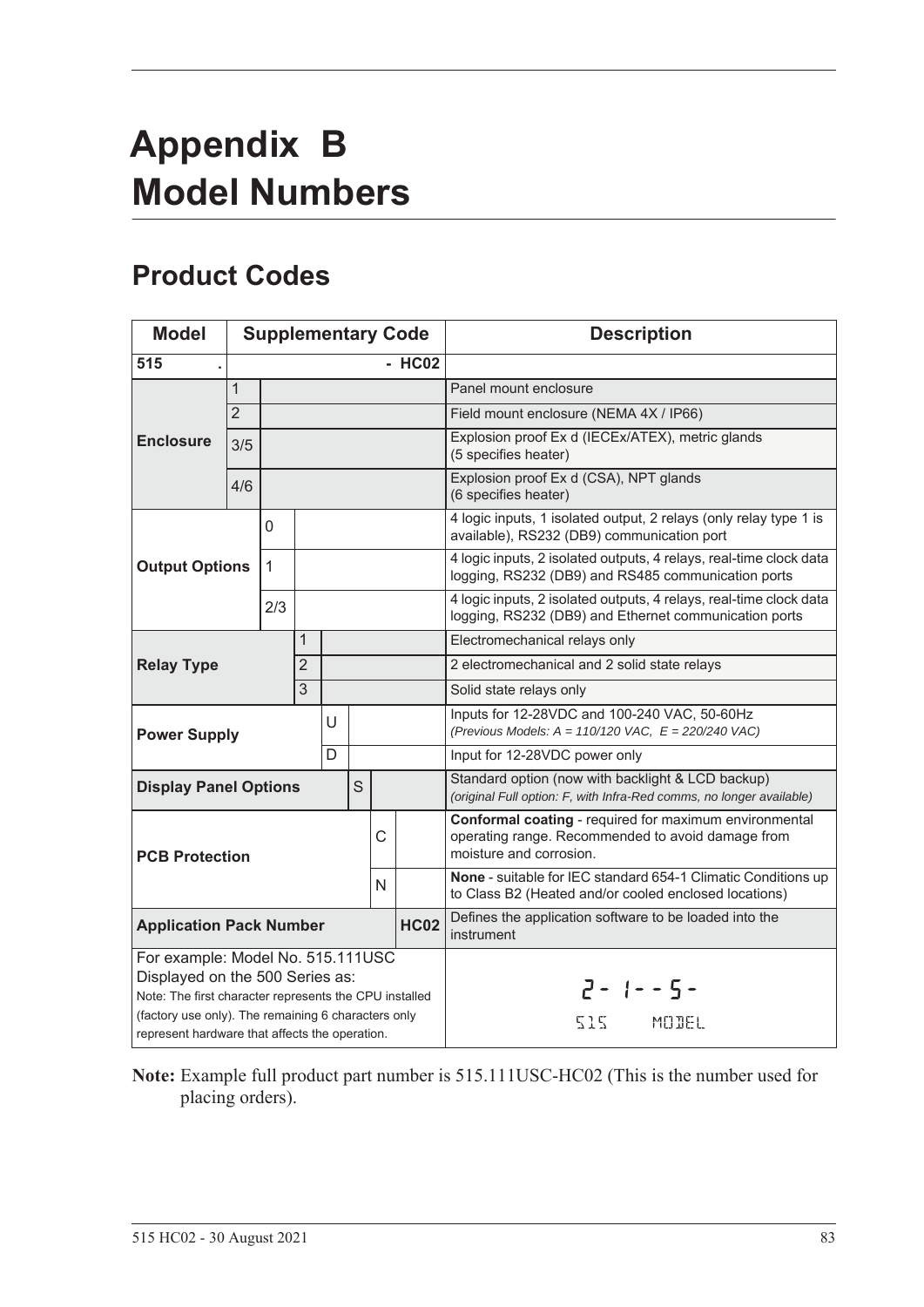# <span id="page-93-1"></span>**Custom Version Codes**

|                                              |                       | Code           |                                                               | <b>Description</b>                            |
|----------------------------------------------|-----------------------|----------------|---------------------------------------------------------------|-----------------------------------------------|
|                                              | 00                    |                |                                                               | <b>Factory Default Application</b>            |
|                                              | 01                    |                |                                                               | Contrec Systems Pty. Ltd. Melbourne Australia |
|                                              | 02                    |                |                                                               | Contrec Limited. West Yorkshire UK            |
| <b>Origin Code</b>                           | 03                    |                |                                                               |                                               |
| <b>Identifies</b><br><b>Distributor</b>      | 04                    |                |                                                               | Contrec - USA, LLC. Pelham AL 35124 USA       |
|                                              | 05                    |                |                                                               | Flowquip Ltd. Halifax UK                      |
|                                              | 06                    |                |                                                               |                                               |
|                                              | etc.                  |                |                                                               |                                               |
|                                              |                       | $\Omega$       |                                                               | English (Default)                             |
|                                              |                       | $\mathbf{1}$   |                                                               | German                                        |
|                                              |                       | $\overline{2}$ |                                                               | <b>Dutch</b>                                  |
| <b>User Language</b>                         |                       | 3              |                                                               | French                                        |
|                                              |                       | $\overline{4}$ |                                                               | Spanish                                       |
|                                              |                       | 5              |                                                               |                                               |
|                                              |                       | etc.           |                                                               |                                               |
| 000<br><b>Distributor's Code</b><br>$\cdots$ |                       |                | Distributor's own choice. Possibly a code that identifies the |                                               |
|                                              |                       |                | customer and the application.                                 |                                               |
| 999                                          |                       |                |                                                               |                                               |
|                                              | For example: 02 3 157 |                |                                                               | 023157                                        |
| Displayed on the 500 Series as:              |                       |                |                                                               | CUSTOM VERS                                   |

# **Application Information Code**

The Application Information code is an aid for users and service personnel to determine the type of inputs that are used in a particular application. The Application Information code is displayed on the instrument as shown below.

<span id="page-93-0"></span>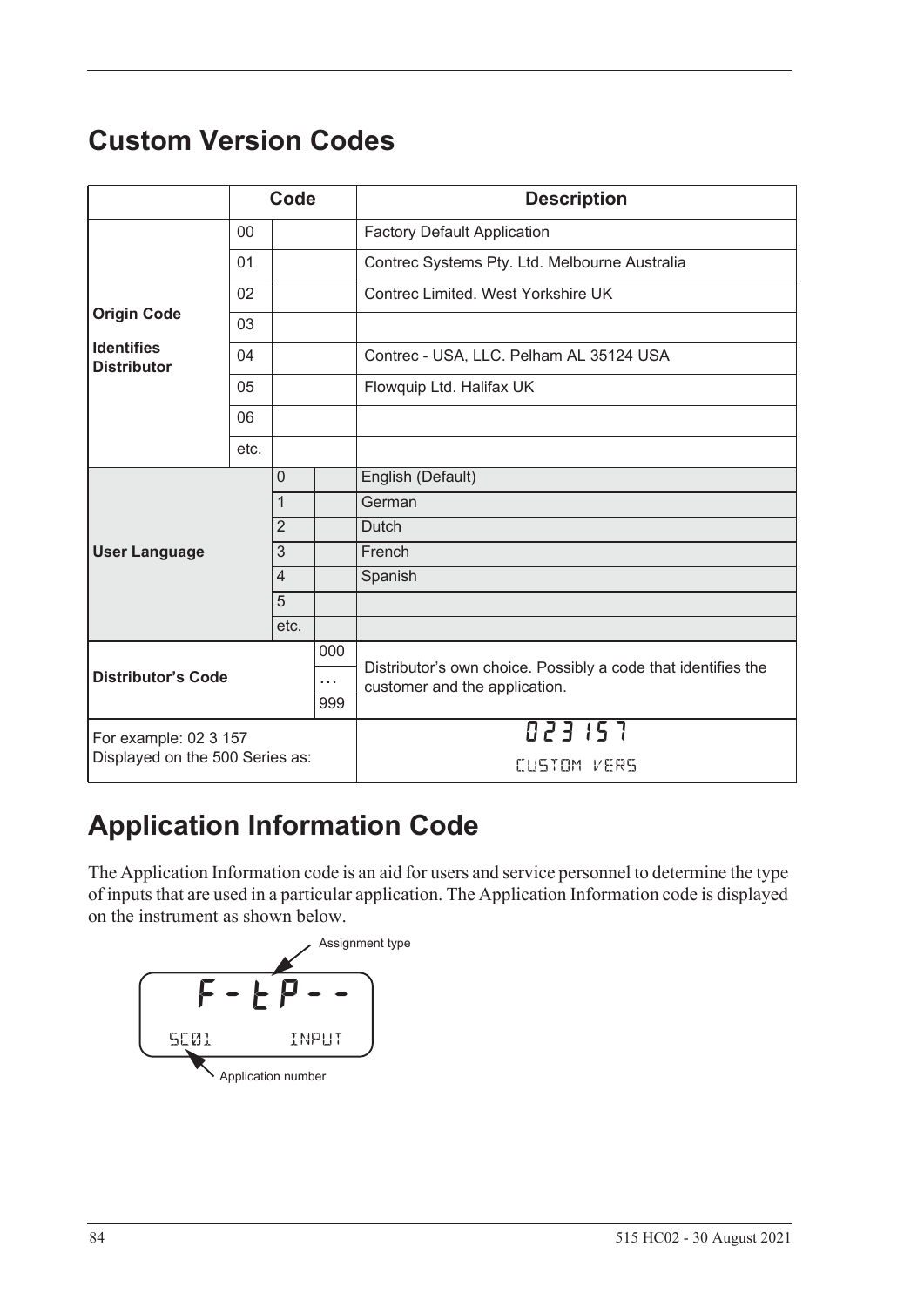The Application number identifies the application as in the following examples:

- **•** SC01 steam flow computer for frequency flow meter
- **•** GN02 natural gas flow computer for analog flow meter

The Input Assignment type indicates the physical input that is assigned to each input on the instrument. The code is made up from six characters as follows:

| FINP1   FINP2   AINP1   AINP2   AINP3   AINP4 |  |  |  |
|-----------------------------------------------|--|--|--|
|                                               |  |  |  |

The codes are as follows:

- - not used in this application
- **A** indicates a generic analog input such as for density or level etc.
- **•** C indicates a user code input
- d indicates a density input
- **•** F indicates a generic flow input such as for volume or mass etc.
- H indicates a high flow input for stacked inputs
- **•** L indicates a low flow input for stacked inputs
- **•** P indicates a pressure input
- **q** indicates a quadrature input
- *k* indicates a temperature input.

For example,  $F - tP - -$  is an instrument with FINP1 (frequency input 1) assigned to a flow input, AINP1 assigned to a temperature input and AINP2 assigned as a pressure input. The other inputs are not used.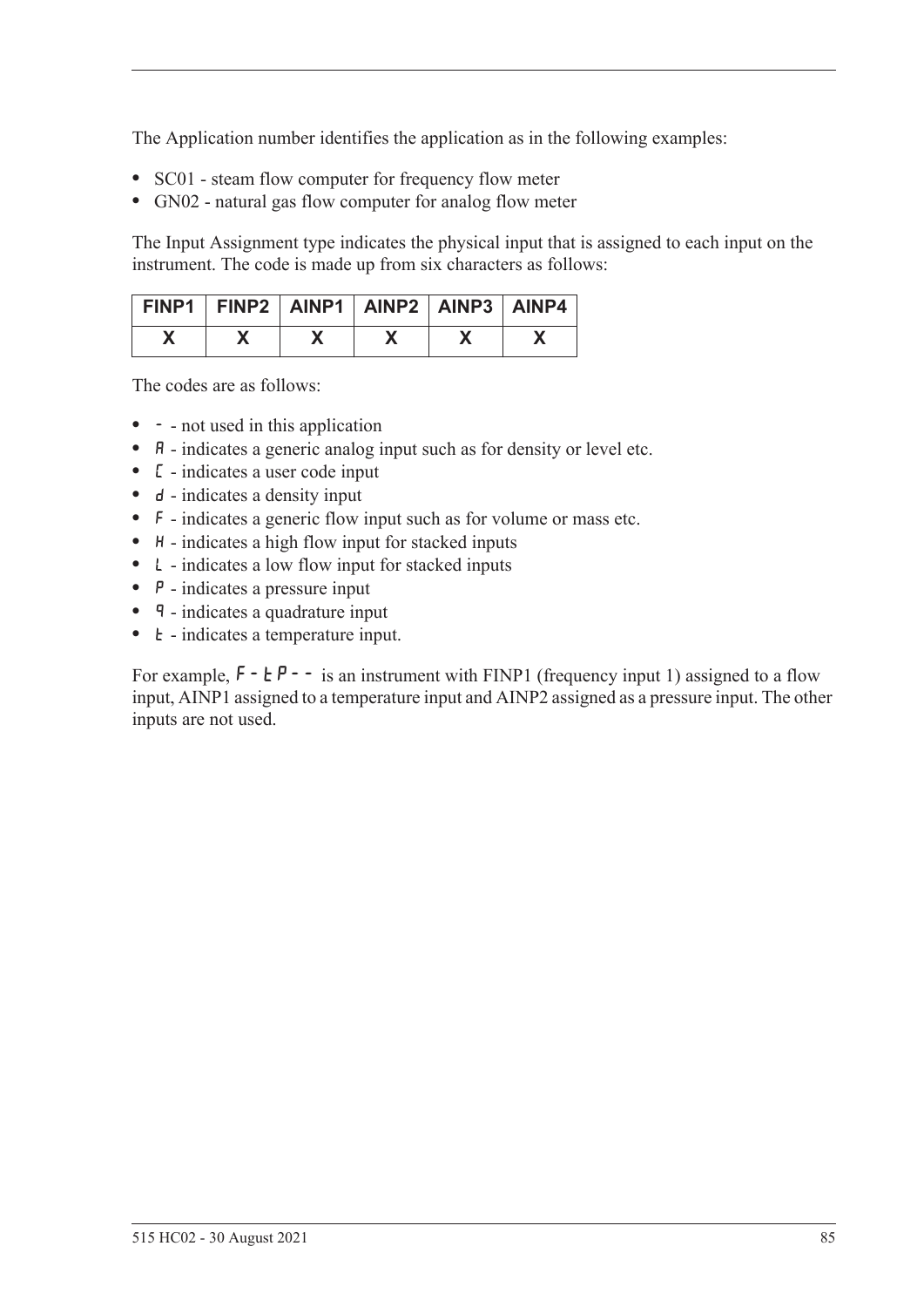# **Appendix C Ethernet Port & Setup**

# **Ethernet Port**

The optional Ethernet port simplifies the communication network and avoids the need for an external 3rd party Serial to Ethernet converter. It allows communications via an existing Ethernet network. In some installations you will need to speak with your network (IT) administrator in order to correctly set up your network. Applications, such as DataMod (available via Contrec), can communicate over the Ethernet network to perform remote monitoring and Data Logging operations.

Within the instrument's calibration menus the Ethernet port uses the settings for the RS-485 port that need to match a supplied Ethernet unit as follows:

- **•** Protocol: RTU
- **•** Baud Rate: 19200
- **•** Data Bits: 8
- **•** Parity: Even
- **•** Stop Bits: 1

Data mapping follows the same convention applied to Modbus registers.

# **Connecting 515 Ethernet to Networks/Routers**

Ethernet 515s are set as default to DHCP (Dynamic Host Configuration Protocol), which should allow your network/router to automatically find and assign an IP address to the instrument (providing there are addresses available). If your network cannot locate the instrument you may need to run the 'Digi Discovery' tool (Contrec guide available on request) or enter the Ethernet module's MAC address within your router settings. If required, the instrument can also be set to a static IP address, however it is strongly advised that only IT competent persons access and edit site network and 515 Ethernet settings. All Ethernet instruments are supplied with the Ethernet module MAC address printed on the outside of the enclosure and also printed directly onto the Ethernet Module itself (the Option card would need to be removed to view the physical Digi Ethernet module).

Contrec Limited will not be held responsible for any changes made to customer router and network settings. Further guides on how to access the module settings and discovering IP address' can be supplied upon request.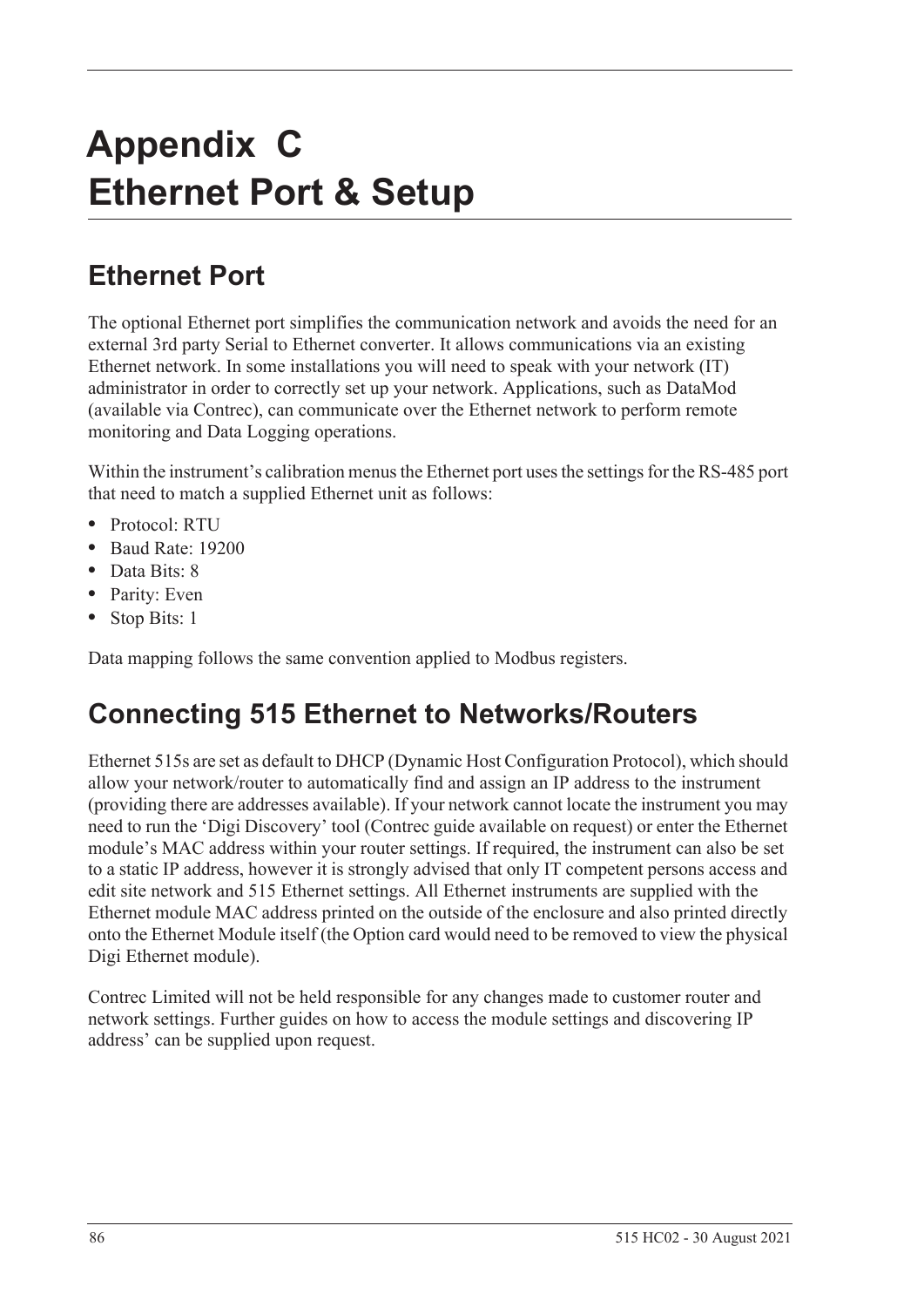# **Connecting DataMod via Ethernet**

Using the IP address that you or the network/router has assigned to the 515 instrument, enter this into the **Host Name / IPv4 Address** tab within DataMod's Modbus Connection Settings as per [Figure 21.](#page-96-0)

Ensure all other settings are correct as per the **Datamod User Guide** and the **515 Ethernet Guide - Establishing a Connection to Datamod**. Both of these documents are available from Contrec on request.

| Transmission Mode-                                   |                 |                     |                      |
|------------------------------------------------------|-----------------|---------------------|----------------------|
| C RTU Serial                                         | <b>C</b> TCP/IP | C RTU over TCP/IP   |                      |
| -RTU Serial Settings-                                |                 |                     |                      |
| Serial Port:                                         |                 | Baud Rate (bps):    |                      |
| COM1                                                 |                 | 19200               | $\blacktriangledown$ |
| -Data Bits-                                          |                 | -Parity-            |                      |
| C 7 bits C 8 bits                                    |                 | C None              |                      |
|                                                      |                 | $C$ Odd             |                      |
| -Stop Bits-                                          |                 | $G$ Even            |                      |
| $C$ 1 bit $C$ 2 bits                                 |                 |                     |                      |
| TCP/IP Settings                                      |                 |                     |                      |
| Host Name / IPv4 Address:                            |                 |                     | Port:                |
| 192.168.0.7                                          |                 |                     | 502                  |
| Receive Timeout (sec): $\vert^2$<br>Maximum Retries: | 2               | Slave Unit Address: | 11                   |
|                                                      |                 | ,                   | Cancel               |

<span id="page-96-0"></span>*Figure 21 DataMod - Modbus Connection Settings*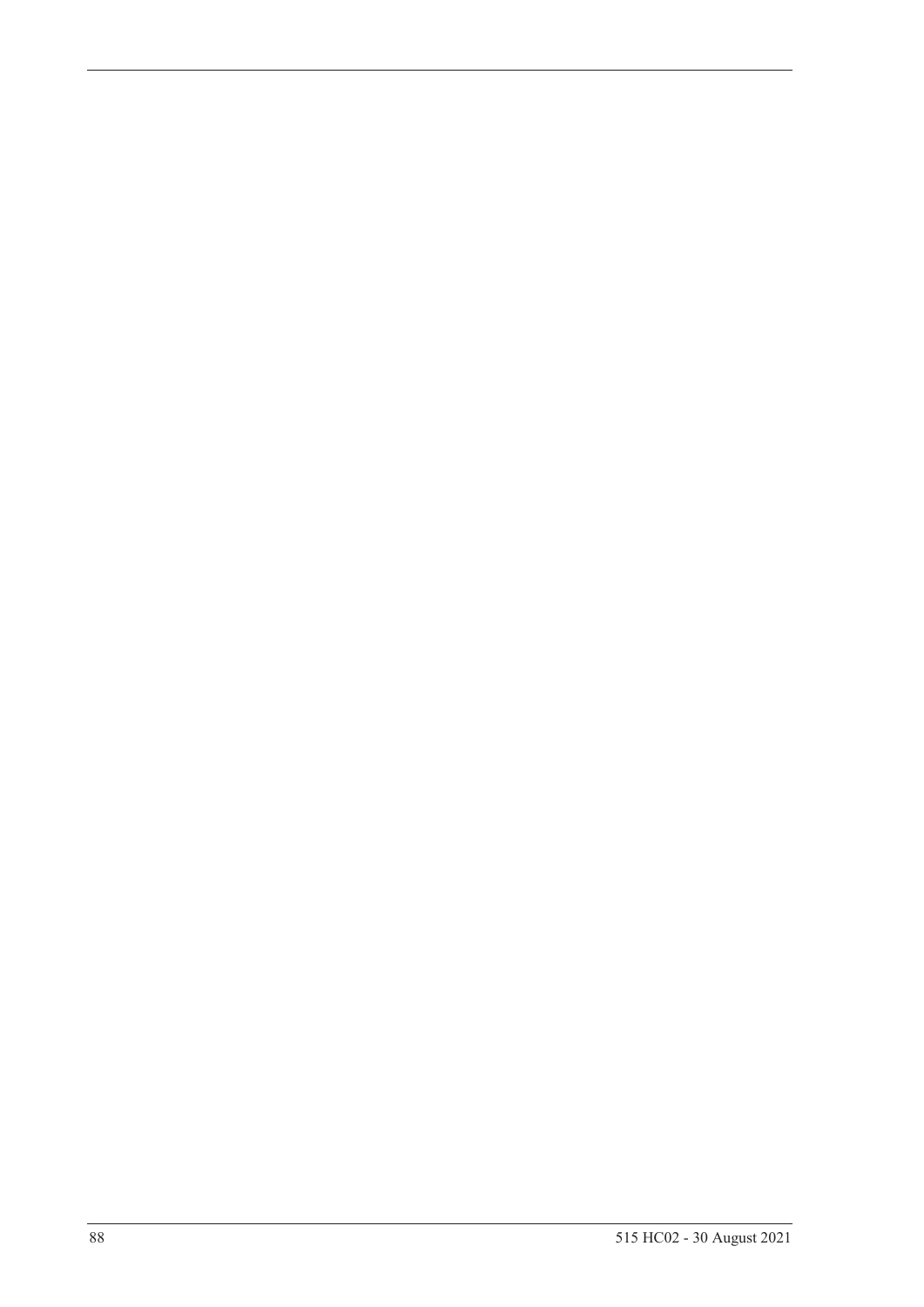# **Index**

**Numerics** 0-5V inpu[t 15](#page-24-0) 4-20mA input [16](#page-25-0) output [18](#page-27-0) 500 Series Program Manage[r 5](#page-14-0) 500-PM software [5,](#page-14-0) [81](#page-90-0)

### **A**

ACCUM ke[y 26](#page-35-0) address, instrumen[t 64](#page-73-0) alarm connection [20](#page-29-0) equipment failur[e 46](#page-55-0) hysteresi[s 48](#page-57-0) relays [46](#page-55-1) setpoin[t 47](#page-56-0) alarms menu [46](#page-55-2) analog input connection[s 15](#page-24-1) failur[e 57](#page-66-0) scalin[g 3](#page-12-0) application cod[e 84](#page-93-0) approvals [6](#page-15-0) FCC Declaration [7](#page-16-0) ASCII protoco[l 63](#page-72-0)

# **B**

back panel [12](#page-21-0) backup program [35](#page-44-0) Program Manage[r 35](#page-44-1) basic men[u 27](#page-36-0) battery faile[d 58](#page-67-0) lif[e 50](#page-59-1) ne[w 58](#page-67-0) battery replacemen[t 24](#page-33-0) battery typ[e 24](#page-33-1) baud rat[e 49](#page-58-1)

# **C**

CAL switch-protected parameter [31](#page-40-0)

calibration backup, reports [35](#page-44-0) menu [36](#page-45-0) set mode [32](#page-41-0) view mode [32](#page-41-1) cleaning [11](#page-20-0) clock batter[y 50](#page-59-1) date format [51](#page-60-0) real-tim[e 50](#page-59-2) codes application information [84](#page-93-0) customer versio[n 84](#page-93-1) exception [73](#page-82-1) product numbe[r 83](#page-92-0) comm port COM-1 RS-232 [61](#page-70-0) COM-2 RS-485 [62](#page-71-0) communication connection[s 22](#page-31-0) protocols [63](#page-72-1) communication[s 4,](#page-13-1) [61](#page-70-1) menu [49](#page-58-2) connections alar[m 20](#page-29-0) communication [61](#page-70-2) communication[s 22](#page-31-0) electrical [12](#page-21-1) input [15](#page-24-2) mains [23](#page-32-0) output [18](#page-27-1) customer version codes [84](#page-93-1) customizing a printout [75](#page-84-1)

# **D**

daily logging [52](#page-61-0) data log viewing [28](#page-37-0)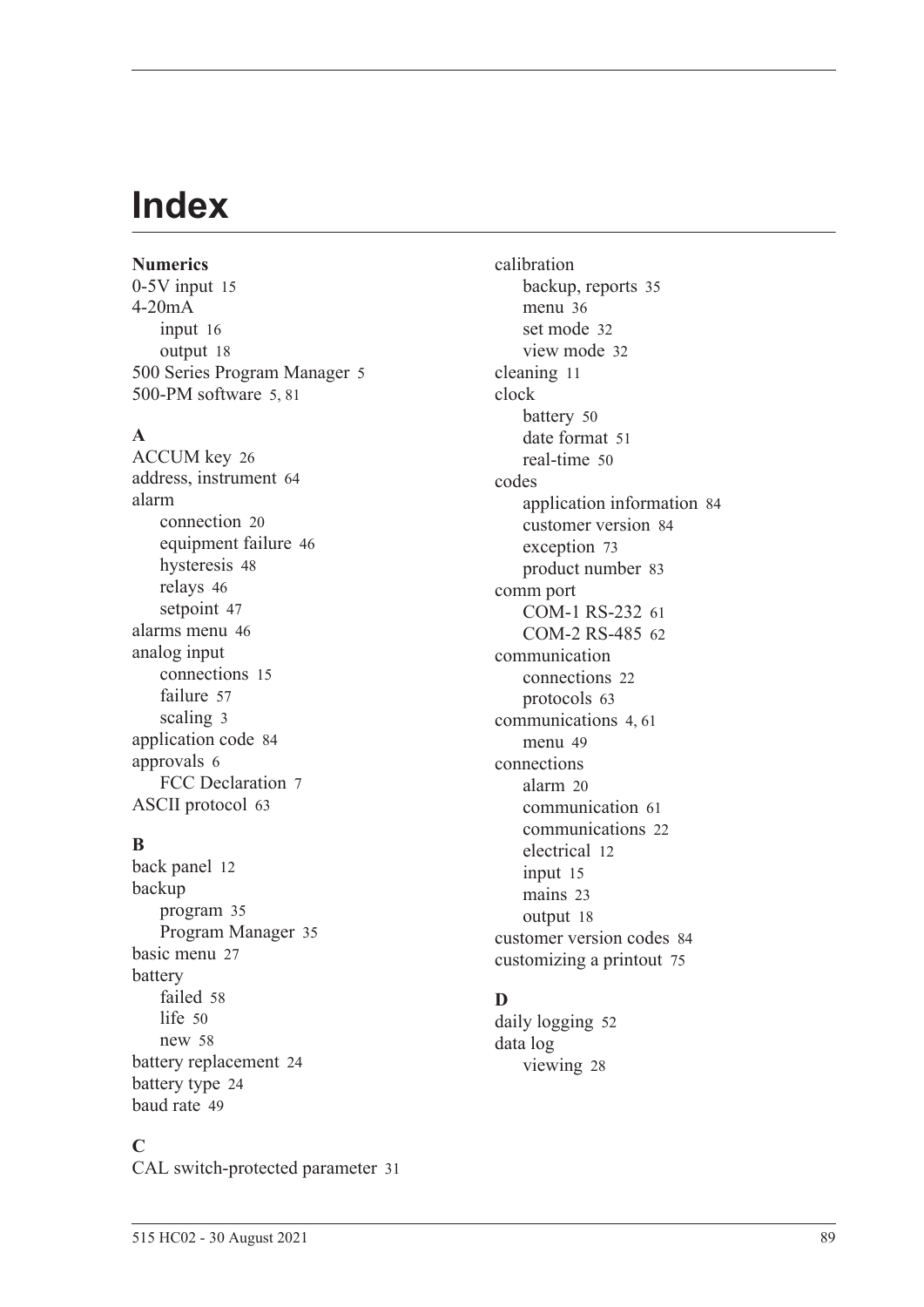data logging daily [52](#page-61-0) hourl[y 51](#page-60-1) monthly [52](#page-61-1) weekl[y 52](#page-61-2) yearly [52](#page-61-3) date format [51](#page-60-0) declaration FCC [7](#page-16-0) decontamination [11](#page-20-0) default on exception [57](#page-66-1) default tota[l 25](#page-34-0) detail men[u 27](#page-36-0) disconnection device [23](#page-32-1) display specifications [9](#page-18-0) timeout mod[e 54](#page-63-0) timeout time [54](#page-63-1) DISPLAY key [26](#page-35-1) display-only parameter [31](#page-40-1)

# **E**

earthin[g 23](#page-32-2) electrical connections [12](#page-21-1) equipment failure alarm [46](#page-55-0) error condition, overrid[e 57](#page-66-2) error message[s 57](#page-66-3) Ethernet COM-2 por[t 23,](#page-32-3) [62](#page-71-1) exception codes [73](#page-82-1) Exception Status [65](#page-74-0) exception, default [57](#page-66-1)

# **F**

failure of input [57](#page-66-0) features [1](#page-10-0) flash driver port assignmen[t 50](#page-59-3) fluid types [6](#page-15-1) format, date [51](#page-60-0) front panel keys [26](#page-35-2) LEDs [25](#page-34-1)

#### **G**

glossary [81](#page-90-1)

# **H**

hardware connections [61](#page-70-2) hourly logging [51](#page-60-1) hysteresis, alar[m 48](#page-57-0)

# **I**

input 0-5[V 15](#page-24-0) 4-20mA [16](#page-25-0) connections [15](#page-24-2) analog [15](#page-24-1) failure [57](#page-66-0) RTD [16](#page-25-1) sensor failure [57](#page-66-0) types [5](#page-14-1) inputs menu [40](#page-49-0) installation [11](#page-20-1) instrument address [64](#page-73-0) request forma[t 63](#page-72-2) response[s 65](#page-74-1) setting[s 38](#page-47-0) interconnections, communication [61](#page-70-2) interference suppression [21](#page-30-0) isolated output[s 4](#page-13-2)

# **K**

key ACCUM [26](#page-35-0) DISPLA[Y 26](#page-35-1) RATE [26](#page-35-3) RESE[T 26](#page-35-4) TOTAL [26](#page-35-5) keys, front panel [26](#page-35-2)

# **L**

LEDs, status [25](#page-34-1) limits temperature [6](#page-15-1) logged dat[a 28](#page-37-0) viewin[g 28](#page-37-1) logging daily [52](#page-61-0) hourly [51](#page-60-1) monthly [52](#page-61-1) weekl[y 52](#page-61-2) yearly [52](#page-61-3) logic input connection [17](#page-26-0)

# **M**

main menu basic and detailed [27](#page-36-0) main menu item[s 27](#page-36-1) mains connections [23](#page-32-0)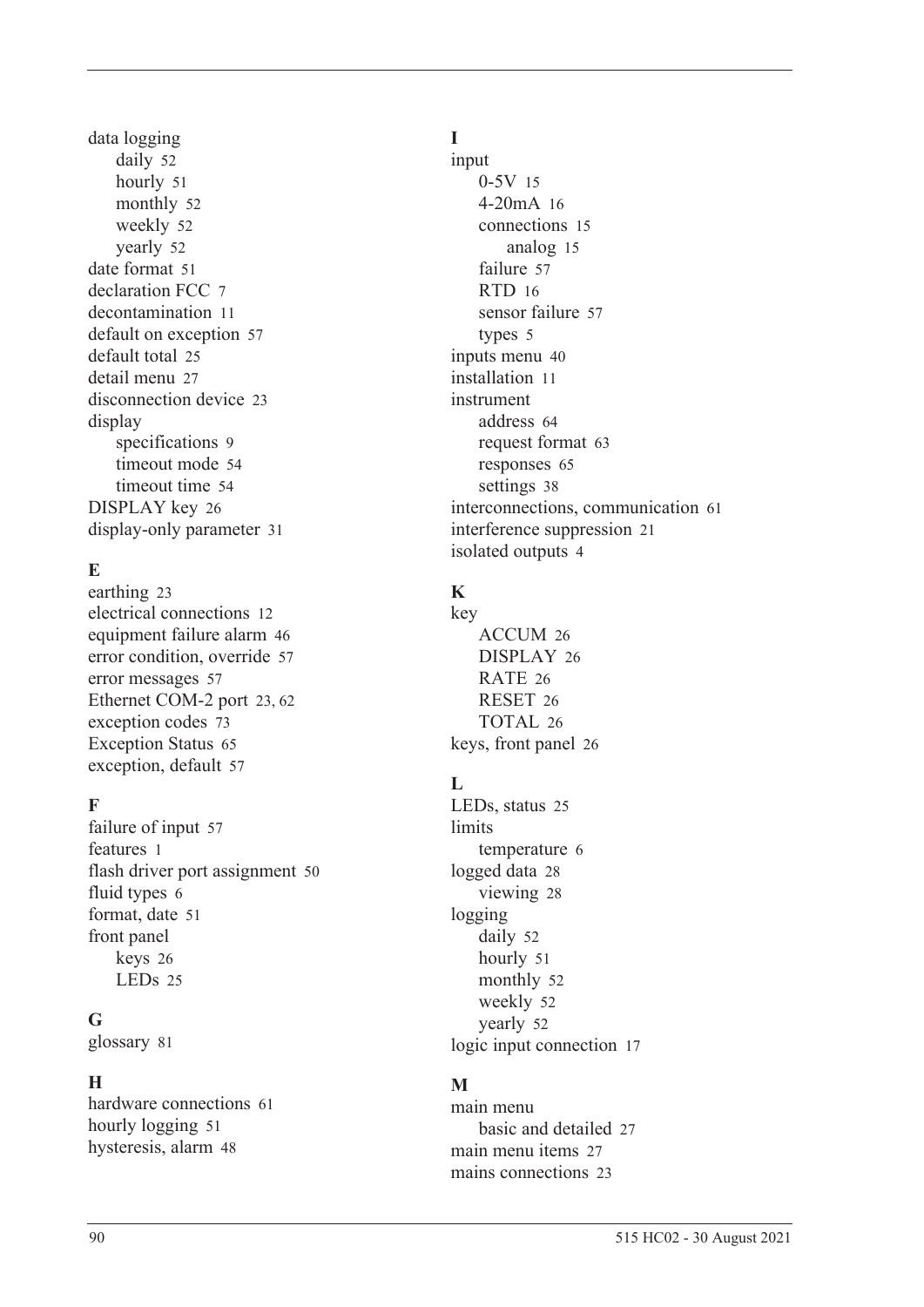maintenance [11,](#page-20-1) [23](#page-32-4) menu alarm[s 46](#page-55-2) calibratio[n 36](#page-45-0) comms [49](#page-58-2) input[s 40](#page-49-0) output[s 44](#page-53-0) params [39](#page-48-0) setu[p 53](#page-62-0) test [56](#page-65-0) tm/lo[g 50](#page-59-4) unit[s 38](#page-47-1) messages erro[r 57](#page-66-3) syste[m 57](#page-66-4) warnin[g 59](#page-68-0) Modbus data forma[t 50](#page-59-5) Modbus RTU protoco[l 69](#page-78-0) mode display timeou[t 54](#page-63-0) normal operatio[n 25](#page-34-2) operatio[n 2](#page-11-0) set calibration [32](#page-41-0) view calibration [32](#page-41-1) model number[s 83](#page-92-1) monthly logging [52](#page-61-1) mountin[g 11](#page-20-2)

# **N**

normal operatio[n 25](#page-34-2) number mode[l 83](#page-92-1) seria[l 30](#page-39-1)

# **O**

operation mod[e 2](#page-11-0) operation, norma[l 25](#page-34-2) output connection[s 18](#page-27-1) 4-20m[A 18](#page-27-0) puls[e 19](#page-28-0) pulse facto[r 46](#page-55-3) outputs men[u 44](#page-53-0) override error condition [57](#page-66-2)

# **P**

panel LEDs [25](#page-34-1) mounting [11](#page-20-2) rear [12](#page-21-0) parameter CAL switch-protected [31](#page-40-0) display-only [31](#page-40-1) not visibl[e 31](#page-40-2) password-protected [31](#page-40-3) programmable [31](#page-40-4) parameters men[u 39](#page-48-0) parity bit [49](#page-58-3) password-protected parameter [31](#page-40-3) peak flowrate[s 28](#page-37-2) port assignment, flash driver [50](#page-59-3) COM-1 RS-232 [22,](#page-31-1) [49](#page-58-4) COM-2 Ethernet [23,](#page-32-3) [62](#page-71-1) COM-2 RS-485 [22,](#page-31-2) [49](#page-58-5) COM-[3 49](#page-58-6) flash driver assignment [50](#page-59-3) power supply interruption [50](#page-59-1) printer data control [79](#page-88-0) error messages [79](#page-88-1) protocol [75](#page-84-2) report types [75](#page-84-3) printer type[s 75](#page-84-4) printout configuration repor[t 35](#page-44-2) printouts individual logs [77](#page-86-0) live data [76](#page-85-0) log report [77](#page-86-1) type[s 76](#page-85-1) product number codes [83](#page-92-0) Program Manager [35](#page-44-1) programmable parameter [31](#page-40-4) protocol ASCI[I 63](#page-72-0) communication [63](#page-72-1) Modbus RT[U 69](#page-78-0) printer [75](#page-84-2) pulse factor, output [46](#page-55-3) pulse output [19](#page-28-0)